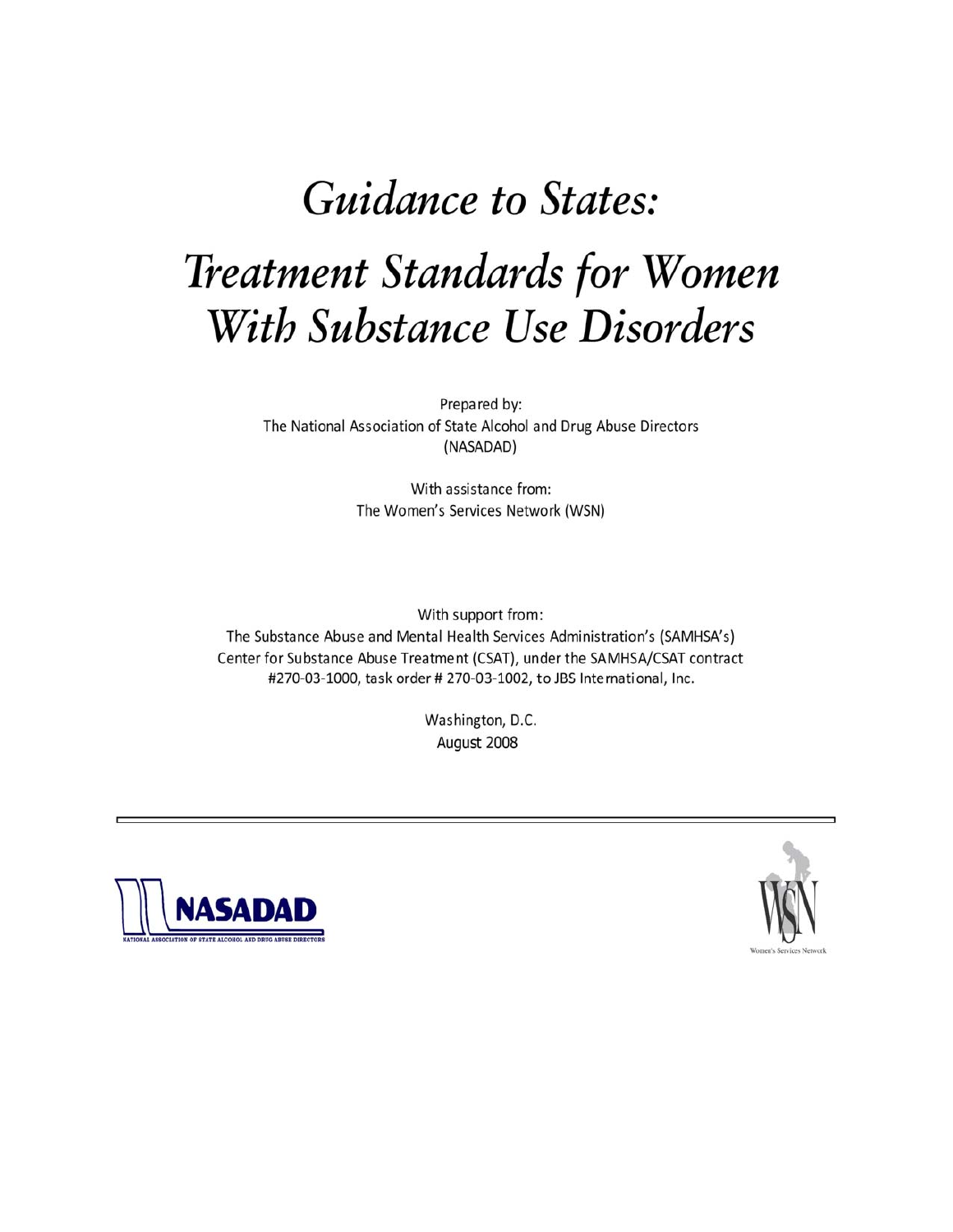#### **NASADAD BOARD OF DIRECTORS**

#### Regional Directors

Michael Botticelli (Massachusetts), Karen Carpenter‐Palumbo (New York), Peter Luongo, Ph.D. (Maryland), Donna Hillman (Kentucky), Theodora Binion‐Taylor (Illinois), Terri White (Oklahoma), David Dickinson (Kansas), JoAnne Hoesel (North Dakota), Renee Zito (California), Bethany Gadzinski (Idaho)

> Executive Director Lewis E. Gallant, Ph.D.

*Prepared by the National Association of State Alcohol and Drug Abuse Directors (NASADAD), with support from the Substance Abuse and Mental Health Services Administration (SAMHSA), Center for Substance Abuse* Treatment (CSAT) under the SAMHSA/CSAT contract #270-03-1000, task order #270-03-1002, to JBS *International, Inc. NASADAD is solely responsible for the content and recommendations herein.*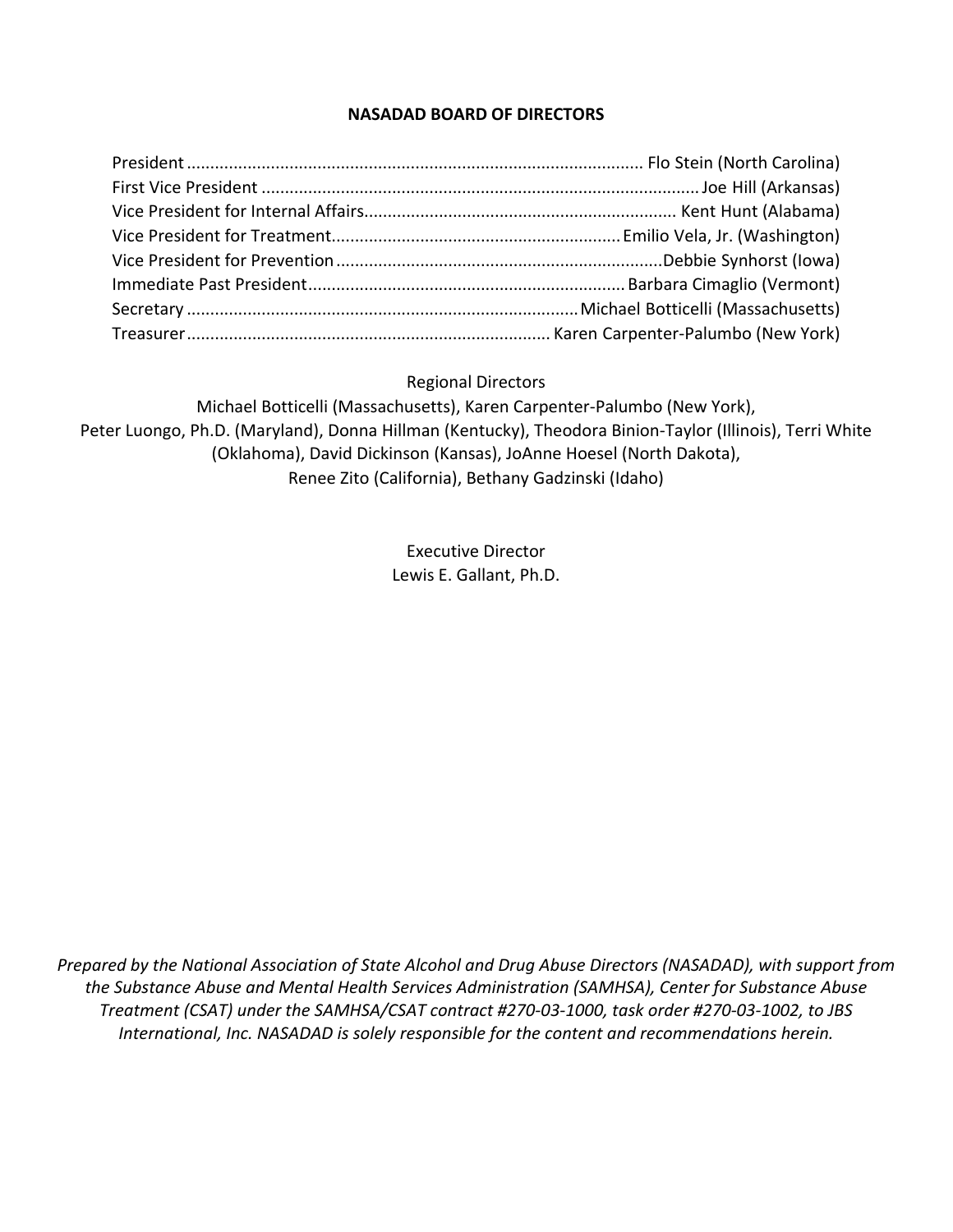## **WOMEN'S SERVICES NETWORK BOARD OF DIRECTORS**

#### Regional Representatives

Kristen Jiorle (Maine), Maria Morris‐Groves (New York), Atrica Warr (Florida), Barbara Brooks (Illinois), Christine Reid (Arkansas), Stacy Chamberlain (Kansas), Peggy Bean (California), Sherry Johnson (Idaho)

Women's Services Network Treatment Standards Sub‐Committee Co‐Chairs Maria Morris‐Groves (NY) and Starleen Scott Robbins (NC)

Women's Services Network Treatment Standards Sub‐Committee Members Lynne Allar‐Meine (MO), Becky Barnett (UT), Marjorie McKisson (CA), Barbara Caskey‐Parisi (NE), Ruthie Dallas (MN), Sue Gadacz (WI), Sue Green (WA), Sarah Harkless (AL), Sherry Johnson (ID), Martha Kurgans (VA), Valerie Leal (CT), Peggy Bean (CA), Karen Mooney (CO), Karen Pressman (MA), Cassandra Price (GA), Atrica Warr (FL)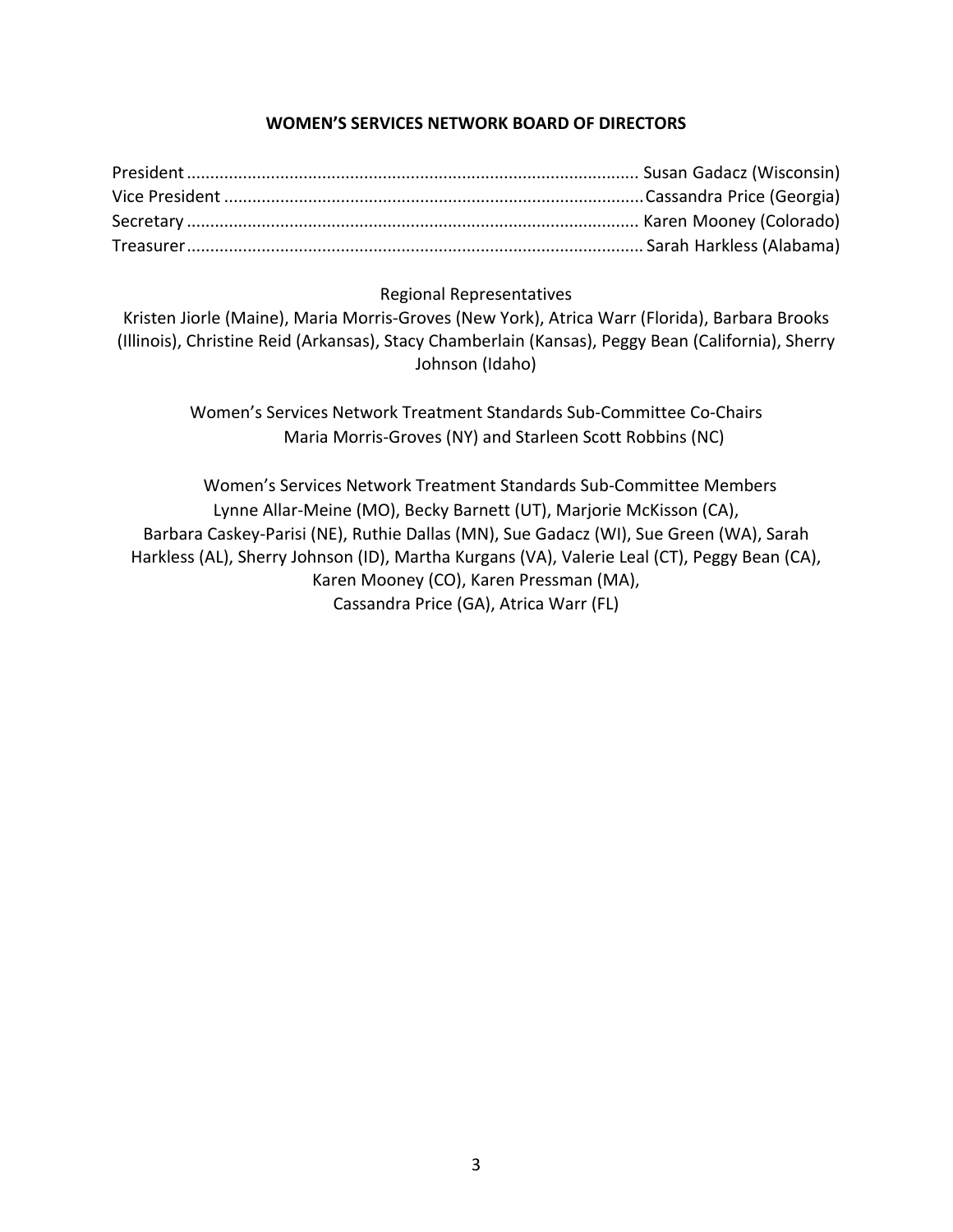#### **Acknowledgments**

Numerous people contributed to the development of this guidance document. This publication was produced by the National Association of State Alcohol and Drug Abuse Directors (NASADAD) under a subcontract to the Center for Children and Family Futures (CCFF) and JBS International, Inc. (JBS), under a contract awarded by the Substance Abuse and Mental Health Services Administration (SAMHSA), Center for Substance Abuse Treatment (CSAT). Kara Mandell (NASADAD) and Deborah Werner (CCFF) served as the principal authors with support from Lewis Gallant, Kathleen Nardini, Alan Moghul and Marcia Trick (NASADAD) and Nancy Young, Kim Dennis and Michelle Freeman (CCFF). Sharon Amatetti served as the Government Project Officer (SAMHSA/CSAT).

This publication is the result of the work of the Women's Services Network (WSN), a component of NASADAD's National Treatment Network (NTN). Maria Morris‐Groves (NY) and Starleen Scott Robbins (NC) served as co-chairs for the WSN Treatment Standards Subcommittee. Members of the sub‐committee included: Lynne Allar‐Meine (MO); Becky Barnett (UT); Peggy Bean (CA); Barbara Caskey‐Parisi (NE); Ruthie Dallas (MN); Susan Gadacz (WI); Sue Green (WA); Sarah Harkless (AL); Sherry Johnson (ID); Martha Kurgans (VA); Valerie Leal (CT); Marjorie McKisson (CA); Karen Mooney (CO); Karen Pressman (MA); Cassandra Price (GA); and Atrica Warr (FL). NASADAD would like to thank the NTN and other field reviewers for their support in reviewing this document.

#### Disclaimer:

The opinions expressed herein are the views of the WSN Women's Treatment Standards Sub‐ committee of NASADAD and do not necessarily reflect the official position of SAMHSA/CSAT or the NASADAD Board of Directors. NASADAD is solely responsible for the content and recommendations herein.

#### Recommended Citation:

Mandell, Kara, and Werner, Deborah, "Guidance to States: Treatment Standards for Women with Substance Use Disorders," National Association of State Alcohol and Drug Abuse Directors, 2008.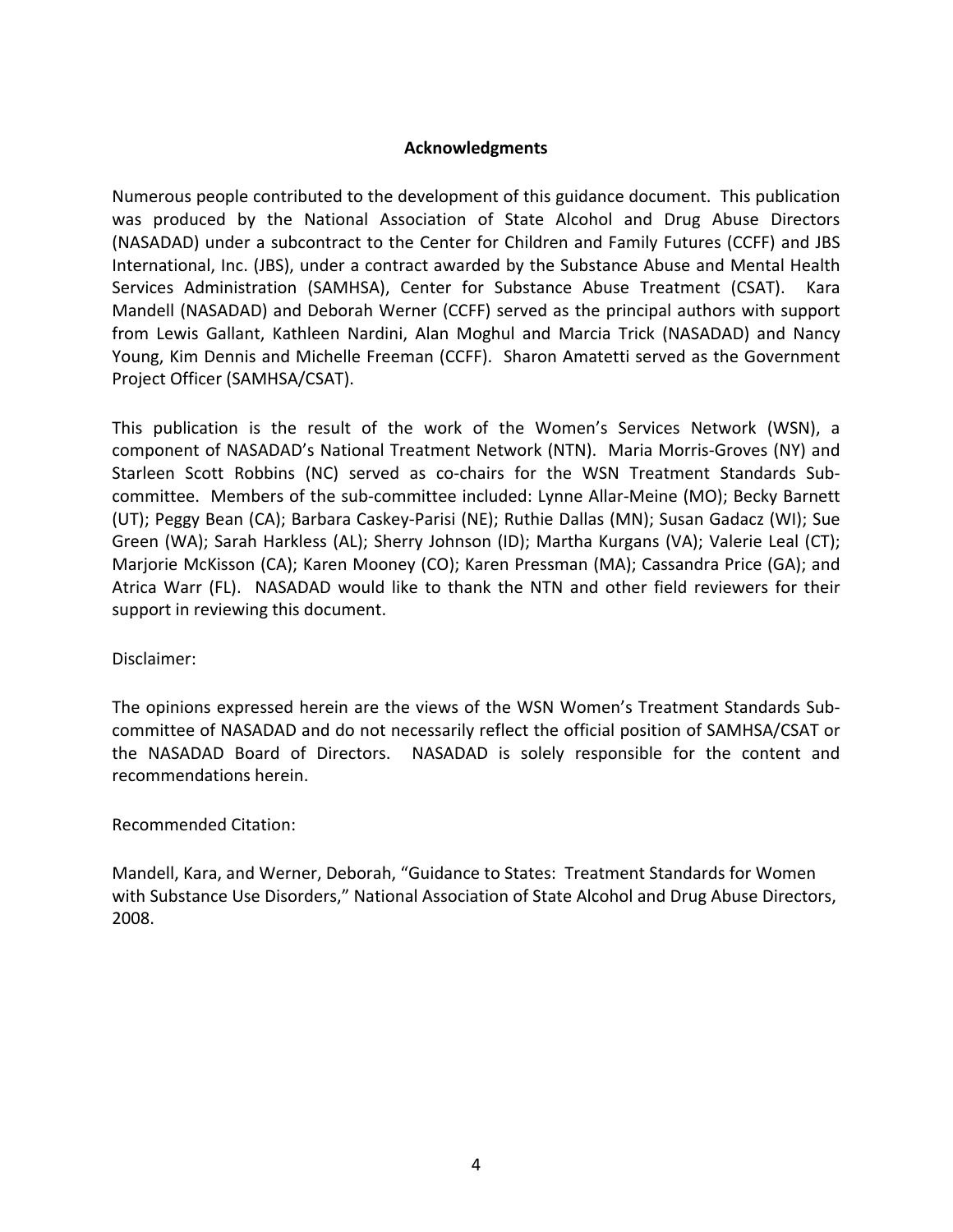# **Guidance to States: Treatment Standards for Women With Substance Use Disorders Table of Contents**

| Element 21: Linkages With Social Services and the Child Welfare System  69 |  |
|----------------------------------------------------------------------------|--|
| Element 22: Recovery and Community Support Services (including Faith-Based |  |
|                                                                            |  |
|                                                                            |  |
|                                                                            |  |
|                                                                            |  |
|                                                                            |  |
|                                                                            |  |
|                                                                            |  |
|                                                                            |  |
|                                                                            |  |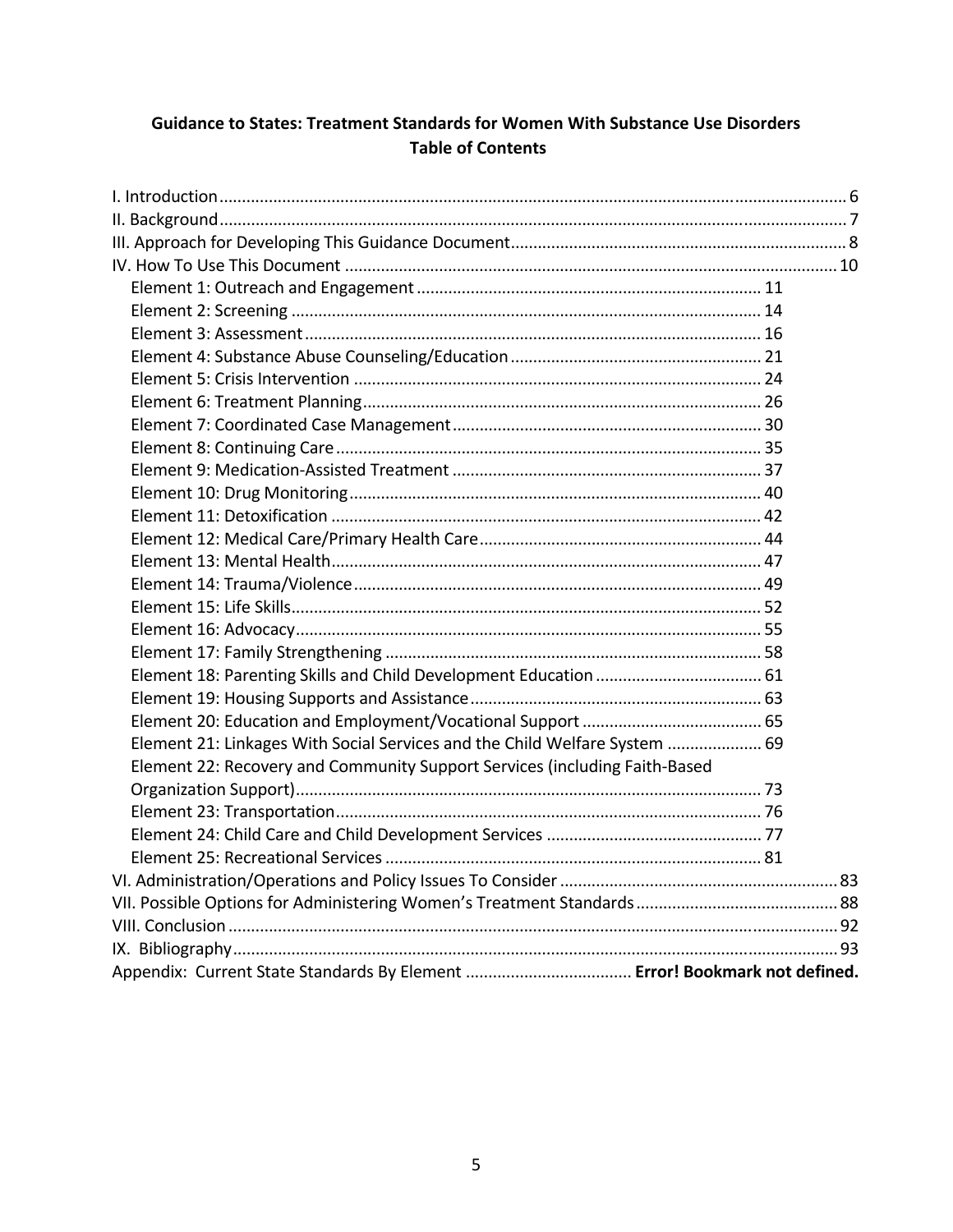#### <span id="page-5-0"></span>**Guidance to States: Treatment Standards for Women With Substance Use Disorders**

#### **I. INTRODUCTION**

The National Association of State Alcohol/Drug Abuse Directors (NASADAD) partnered with Federal and State stakeholders to craft this guidance document on developing standards to address the treatment needs of women with substance use disorders (SUDs). This document was created by experts in the States with the objective of helping States to create their own standards by providing guidance and implementation strategies that can assist them as they develop their own State treatment standards for women with SUDs.

The recommendations and sample standards that make up the bulk of this document are based on research, expert input and standards that have been adopted by various States and that can be used by States to draft or improve their own set of treatment standards for women. The information and guidance in this document are not mandatory requirements of NASADAD or Federal funding agencies; it is intended as a resource tool only. This document addresses the delivery of a continuum of services to meet the unique needs and barriers to treatment for women with SUDs that often prevent women from succeeding in recovery. These guidelines are meant to assist States in moving towards a vision that all women can receive individualized, high-quality, research-based treatment for SUDs that also cultivates the healthy development of children and families.

NASADAD envisions that this document will assist States in developing women's treatment standards that build on the capabilities and strengths of their own State systems and provider networks. The document provides guidance to States on appropriate policy options to implement standards and how to build on their State's strengths to improve women's services. In adopting standards, States will want to avoid any unintended consequences that could arise from unfunded State mandates. NASADAD recognizes that States may need to assess their own resources and the resources required to implement some of the practice standards described herein. States may generate a prioritization process and/or an incremental approach to treatment standards implementation. Women's treatment standard development and implementation may also tie to other State initiatives.

It is important for States to create treatment standards for women with SUDs to better communicate concrete expectations and best practices, as well as a general vision for women's services, to providers. NASADAD hopes that providing these concrete recommendations will make it less burdensome for States to create their own standards that reflect the uniqueness of each State and the needs of the women with SUDs in the State.

The standards included in this guidance document address the full continuum of treatment services, including clinical treatment, clinical support and community support services. The recommendations provided are based on experience and evidence and seek to address a continuum of treatment needs for women throughout the lifespan. This document does not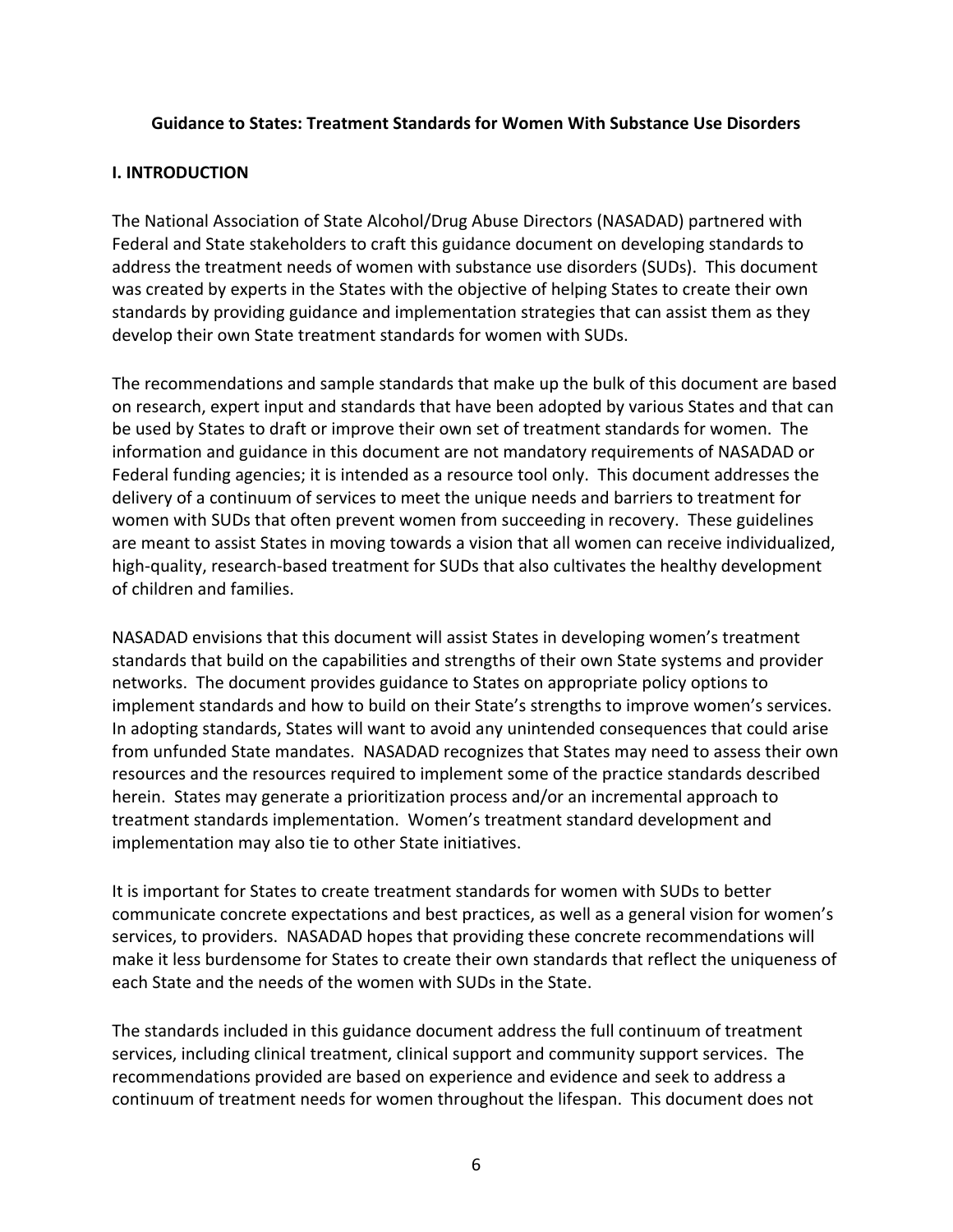<span id="page-6-0"></span>endorse any single approach, or modality. The guidance standards seek to address the multiple needs and pathways to recovery for women and recommend that the services provided be culturally fluent, woman specific and family centered. These standards recommend treatment methods that are individualized, nonjudgmental, trauma sensitive, respectful and based on an individual's unique strengths as well as her needs, preferences, experiences and age. Finally, these standards consider the special (internal and external) barriers that women face when seeking treatment for SUDs.

Research clearly demonstrates that women face unique barriers to treatment as compared with men (Bloom, Owen, & Covington, 2004; Brady & Ashley, 2005; Greenfield, 2006). Women face both personal and system barriers that keep them from treatment. Personal barriers that women face include, but are not limited to, fear of reprisal from significant others and family members, fear of not being able to care for children or the loss of custody, fear about confidentiality and the fear of making life changes. Women face systemic barriers such as lack of money or insurance, lack of linguistic/culturally accessible services, waiting lists, lack of treatment for pregnant women, absence of child care, lack of transportation, inability to find sustaining employment and need for time to address demands of other systems, such as child welfare and Temporary Aid for Needy Families (TANF) requirements.

This document includes specific recommendations for women in the criminal justice system, women's families and pregnant women, as applicable. Some administrative and policy issues that States should consider when crafting standards for providing treatment to women with SUDs are also detailed. The Appendix contains a collection of the current State standards for the treatment of women with SUDs organized by treatment element. These standards are meant to be used as further resources for the States.

## **II. BACKGROUND**

Despite evidence that gender‐specific treatment provides better outcomes for women (Ashley et al., 2003; Greenfield et al., 2007; Najavits et al., 2007), most traditional treatment is designed for men. Recognizing that women "have unique treatment needs in contrast to males, and gender‐specific approaches to [treating SUDs] have been developed to address these needs" (Brady & Ashley 2005, p. 14), many States are establishing women's treatment standards.

In 1994, CSAT published the first edition *Comprehensive Treatment Model for Women and Their Families* (CSAT, 1994). As practices and knowledge have changed, the *Comprehensive Model* has also evolved; the most recent model was developed in 2004 and was published as an appendix in *Family‐Centered Treatment for Women With Substance Use Disorder—History, Key Elements and Challenges* (Werner, Young, Dennis, & Amatetti, 2007). The model's goal has not changed, and it still prescribes "treatment that addresses the full range of women's needs" (Werner, Young, Dennis, & Amatetti, 2007, p. 54). The model was conceived as a flexible guide that could be adapted to fit community needs to build comprehensive programs for women and their children. To do so, it identifies an interrelated array of clinical treatment services,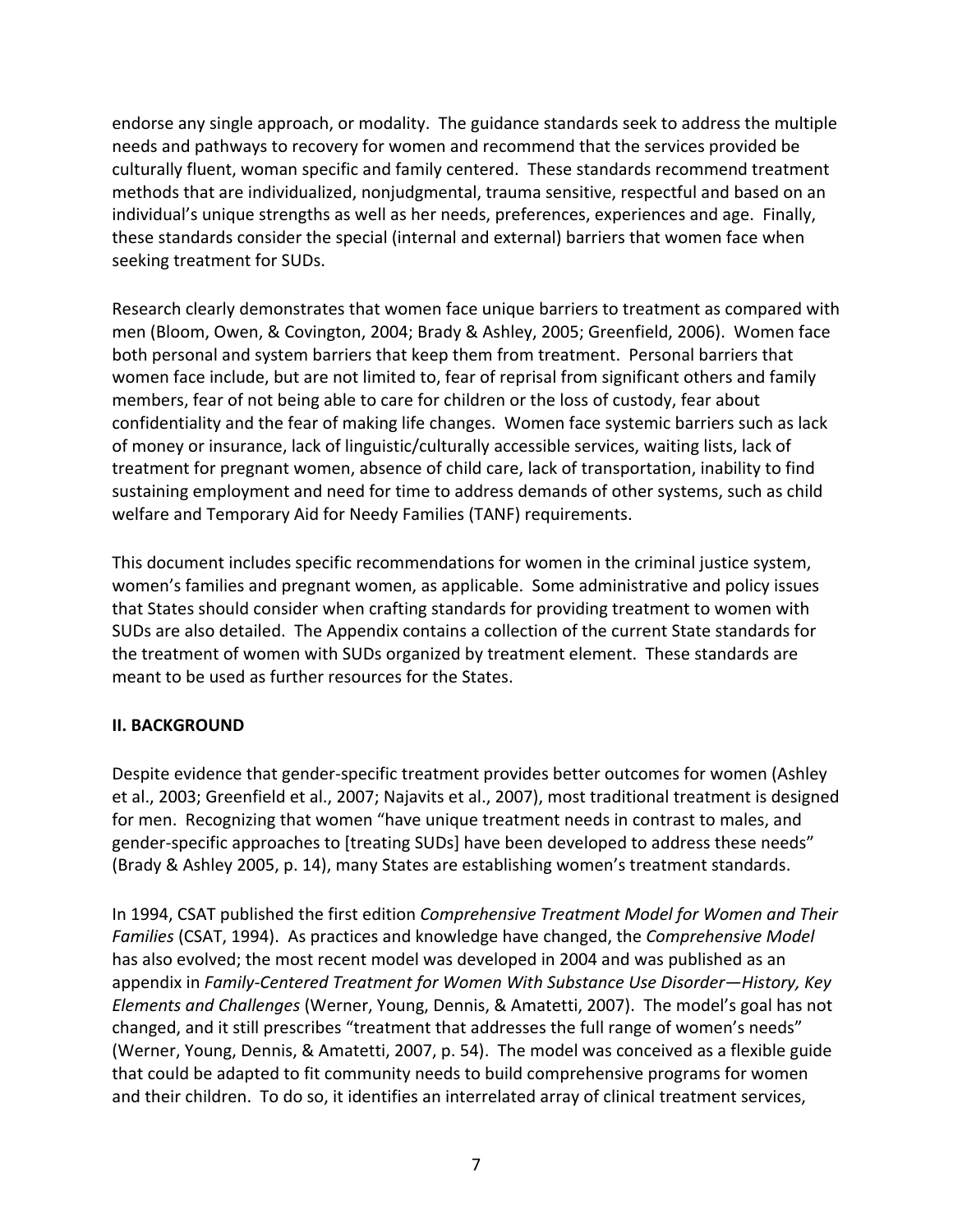<span id="page-7-0"></span>clinical support services and community support services. *Clinical treatment services* are defined as "services necessary to address the medical and bio‐psycho‐social issues of addiction;" *clinical support services* are defined as "services from treatment and services providers to assist clients in maintaining their recovery;" and *community support services* are defined as "services and community resources outside treatment but within a community that are an underpinning or support system for the recovering individual and family" (Werner, Young, Dennis, & Amatetti, 2007, p. 56). Each category of service is broken down into a framework of distinct service elements, with the understanding that not all services may be provided in a geographic area and that women and their children should be provided only with the services that they need. NASADAD used these elements to frame the standards that follow.

In 2005 and 2007, the Center for Children and Family Futures (CCFF), under a contract from the Substance Abuse and Mental Health Services Administration (SAMHSA), Center for Substance Abuse Treatment (CSAT), collected information about State standards or protocols for women's treatment. From those two inquiries, CCFF received standards for women from 28 States. After completing a qualitative analysis of these standards, CCFF presented the key themes from the standards at the 2007 Annual WSN/NASADAD meeting. The main finding of the analysis was that State standards for women with SUDs vary widely in terms of both content and level of detail. These findings are contained in the report *State Substance Abuse Standards for Women: A Review of the Current Landscape* (CCFF, 2007).

The WSN was established by a NASADAD board of director's vote in December 2007 as a sub‐ body under the auspices of the National Treatment Network (NTN). The Single State Authority (SSA) of each State and the District of Columbia is encouraged to identify one member of its staff with expertise in women's services who can serve on the WSN. At the WSN/NASADAD Annual Meeting in June 2007, the WSN created three sub‐committees, including the Women's Treatment Standards Sub‐committee. This sub‐committee was tasked with providing expert input to NASADAD to develop a document that addresses guidance to States on treatment for women with SUDs.

## **III. APPROACH FOR DEVELOPING THIS GUIDANCE DOCUMENT**

To create this document, NASADAD referred to *Substance Abuse Treatment Standards for Women* (CSAT, 2007), a corresponding summary, *State Substance Abuse Standards for Women: A Review of the Current Landscape* (CCFF, 2007) and *CSAT's Comprehensive Substance Abuse Treatment Model for Women and Their Children* (Attachment 3 of Werner, Young, Dennis, & Amatetti, 2007). NASADAD also solicited input from the Women's Services Network (WSN) Women's Treatment Standards Sub‐committee.

NASADAD first reviewed the current State standards that were collected by CCFF in *State Substance Abuse Standards for Women: A Review of the Current Landscape* (CCFF, 2007). Then, NASADAD organized these State standards by the elements in the *Comprehensive Model* (Attachment 3 of Werner, Young, Dennis & Amatetti, 2007). These data are included in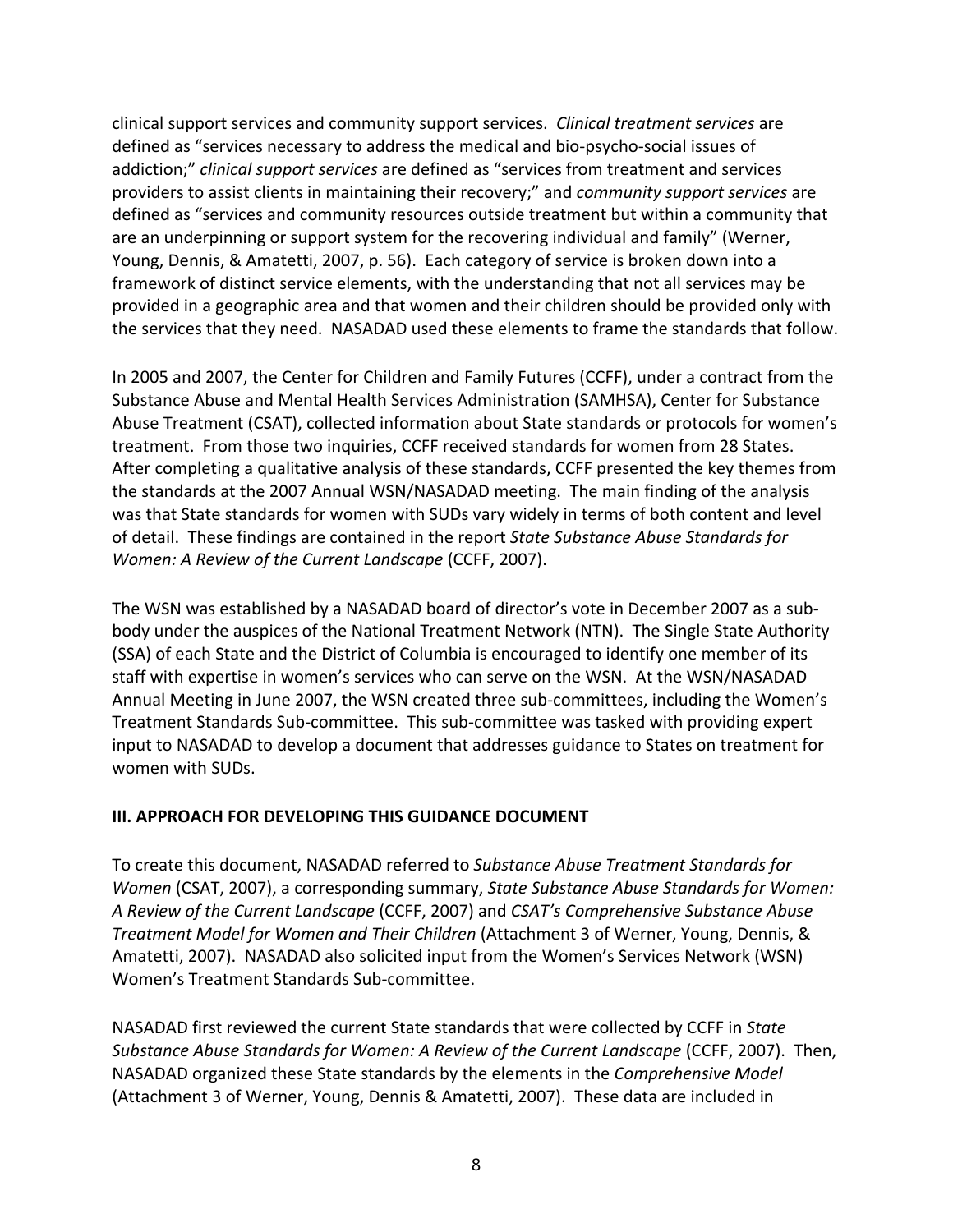Appendix A of this document. Next, NASADAD briefly summarized the information in the existing State standards for each element in the *Comprehensive Model.* Finally, expert input from the WSN Women's Treatment Standards Sub‐committee was solicited. NASADAD synthesized input from these sources to develop a *description* of each treatment element, recommendations for the *key standards* for each element and *key considerations for special populations* including pregnant women, women with children and women involved in the criminal justice system. Some standards also include a list of *additional considerations*, which, although not necessarily thought to be essential, would contribute to better treatment outcomes for women.

The WSN Women's Treatment Standards Sub‐committee held several planning calls between November and February, during which it became evident that a face‐to‐face meeting was necessary. In February 2008, 16 WSNs met with NASADAD, CCFF and SAMHSA staff in Washington, D.C., for a 2‐day meeting. During the meeting, the WSNs were divided into five three‐member groups. Each group was given five treatment elements to consider and was given the current State standards relevant to its elements. The groups were asked to provide expertise on *the description* of each element, *key standards* for each element and *key considerations for special populations* including pregnant women, women with children and women involved in the criminal justice system. These recommendations make up the bulk of the standards.

NASADAD circulated an initial draft of this document among the members of the full WSN. The WSN members reviewed the document, discussed it with the Single State Authorities (SSAs), key providers and other experts and provided comments to NASADAD. NASADAD synthesized these comments and integrated them into the *Guidance to States: Treatment Standards for Women With Substance Use Disorders.*

## **IV. ABOUT THIS DOCUMENT**

This guide is meant to assist States in creating their own, State‐specific, treatment standards for women with SUDs. For each element, NASADAD has summarized the existing State standards and selected other resources pertaining to the service element. Next, this document briefly describes the element and offers key standards for women's treatment and, when appropriate, specific concerns for special populations, including women with children, pregnant women and women involved in the criminal justice system. Some standards also include a list of "additional considerations," which, although not necessarily thought to be essential, would contribute to better treatment outcomes for women. For more detailed information about State's standards, refer to the appropriate element in Appendix A.

There are many other sub-populations of women who may require specialized services. While the standards described herein apply to these sub‐populations of women, they may have additional specialized needs which are not specifically addressed in this document. These sub‐ populations include, but are not limited to: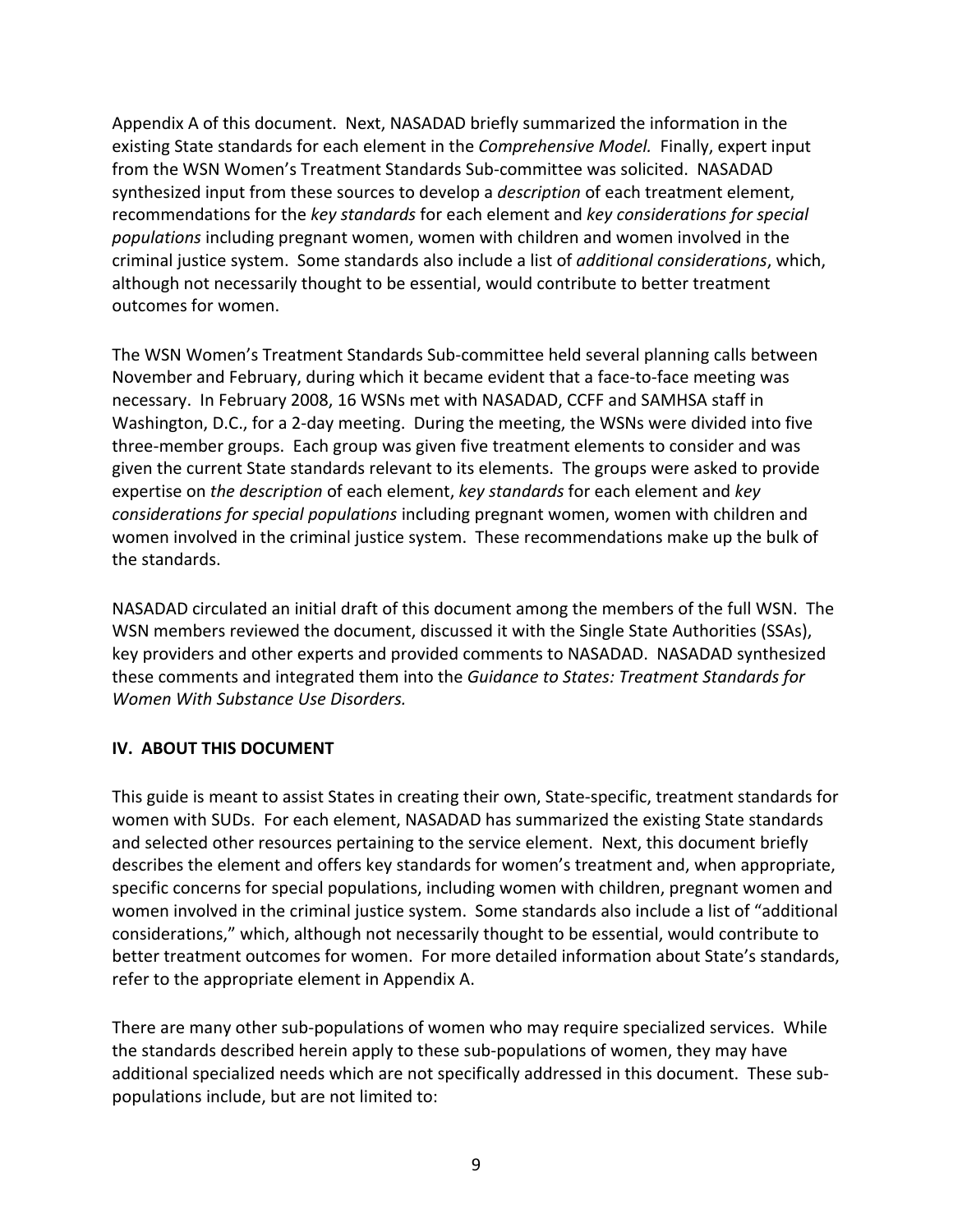- <span id="page-9-0"></span>• Older women.
- Adolescent women.
- Veterans.
- Lesbian, gay, bisexual, and transgender (LGBT) women.

In this document, NASADAD does not specifically define who is considered part of a woman's family but instead suggests that the woman's family be defined by the woman herself. This may include children, spouses and partners and may also included extended family members and other close members of the community.

Women with SUDs are often involved in multiple service systems including the child welfare system, the criminal justice system, the Medicare/Medicaid/primary health care system and the welfare system. The recommendations provided in this document address the role of the SSA and treatment providers for SUDs. The guidance standards in this document avoid addressing parallel systems/agencies that may not be under the control of the SSAs. Instead, this document suggests ways that the SSAs and treatment providers for SUDs can interact with other systems and the ways in which providers must be aware of the limitations and regulations of the other systems that women with SUDs may be involved with.

For example, the recommendations for women who are involved in the criminal justice system address women who are currently or have been incarcerated, are currently or have been on probation or parole and/or are currently or have been involved with the court system, including the drug courts. This document assumes that women who are currently incarcerated are receiving treatment from providers associated specifically with the criminal justice system that may not be under the authority of the SSAs; therefore it does not suggest standards on treatment for SUDs that should necessarily be implemented in detention centers, jails or prisons. This document does discuss ways that community‐based treatment providers and SSAs can interact with the criminal justice system, including outreach, coordination of care and advocacy.

After careful consideration, NASADAD opted to use the verb "will" in the model standards provided in this document. This wording was chosen for the convenience of the States, to allow them to use the exact wording provided in this document for their own standards, not for prescriptive purposes. Not all of the standards may be desirable or immediately achievable in every State or geographic area, and States may choose to use different wording in their own Standards.

## **V. HOW TO USE THIS DOCUMENT**

Each State should review this guide and identify potential elements to address in its own standards. States may not be able to address all of the elements immediately but instead may need to prioritize specific elements or adopt an incremental approach to implementation. The State may choose to use the standards exactly as provided in this document or to use only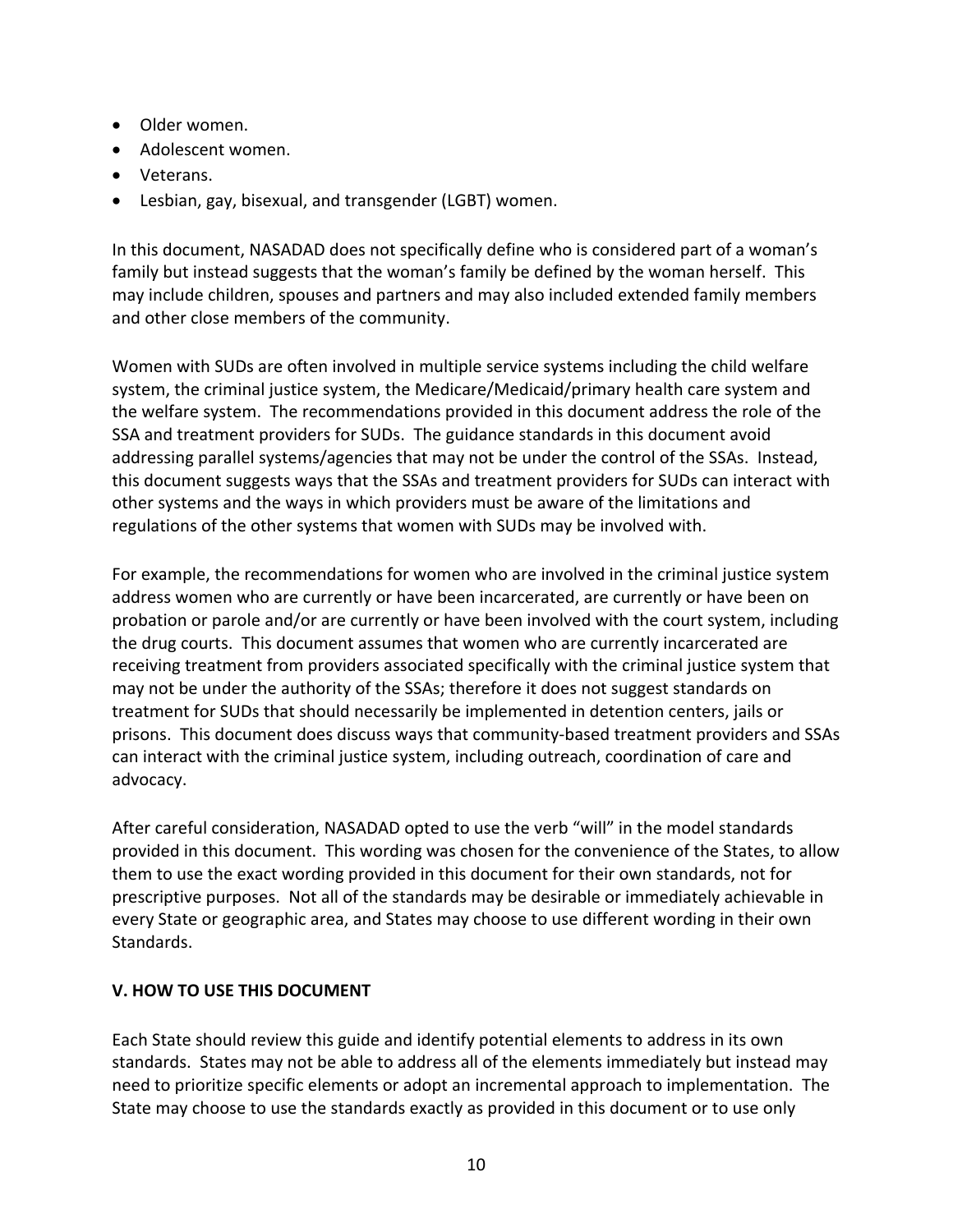<span id="page-10-0"></span>selected standards from an element; it may choose to modify the suggested standards to accomplish its goals and meet community needs. The State should consider its own existing standards, other pertinent State or Federal legislation, resources and the strengths and abilities of the providers in its State when selecting or crafting standards.

States may want to consult section VI "Administrative/Operations and Policy Issues To Consider" and section VII "Possible Options for Administering Women's Treatment Standards" for additional policy, leveraging and implementation recommendations to help them most successfully operationalize the standards. States can also compare their existing standards, if any, with sample standards and recommendations and use the recommendations to enhance the existing standards in their States. States should consider what, if any, additional burden the new standards will have on providers and, based on this information, should work with providers to generate creative solutions to provide the best possible services given the resources available. It is important for States and providers to know that it is not only *what* is provided for women that makes treatment for women with SUDs effective, but *how* those services are provided. This document emphasizes the importance of trauma-informed, familyfocused services that consider relational contexts and use empowerment philosophies.

## **VI. GUIDANCE ON DEVELOPMENT OF WOMEN'S TREATMENT STANDARDS**

For each of 25 service elements from *CSAT's* Comprehensive Substance Abuse Treatment Model for Women and Their Children, an overview of State standards, a description and recommended content for standards addressing the element are described below. Some additional considerations for women's family, pregnant women and women involved with the criminal justice system are also described.

## **Element 1: Outreach and Engagement**

Outreach and engagement are addressed or mentioned in 12 States' treatment standards for women. The existing State standards that address outreach and engagement can be found in Table 1 in Appendix A. For the outreach element, States include *definitions* for "outreach," the *purpose* of outreach and *services* that fall under outreach activities. Not all States that address outreach address all three areas. Seven States (AZ, CA, FL, GA, HI, TN and TX) define outreach activities as identifying eligible women in need of treatment services, educating women about treatment options and encouraging women with SUDs to take advantage of available services. Five States (CA, FL, GA, HI and TN) emphasize the importance of involving the client's family and community in the outreach process. Three States (AZ, CA and TN) dictate that counties must publicize that pregnant women are given preference in admission to recovery and treatment programs as part of their outreach effort. As part of the Substance Abuse Prevention and Treatment (SAPT) Block Grant Women's Set Aside funding requirements (Title 42 U.S.C. 300x‐22 and 300x-24(b)), agencies must conduct outreach to publicize treatment admission preferences for pregnant women. Outreach can be conducted through Web sites, community events, brochures and other printed material, street‐level outreach and the media. The *Comprehensive Model* notes that "outreach for women must address barriers that keep them from treatment" (CSAT 2004, p. 14) including systemic barriers and personal barriers.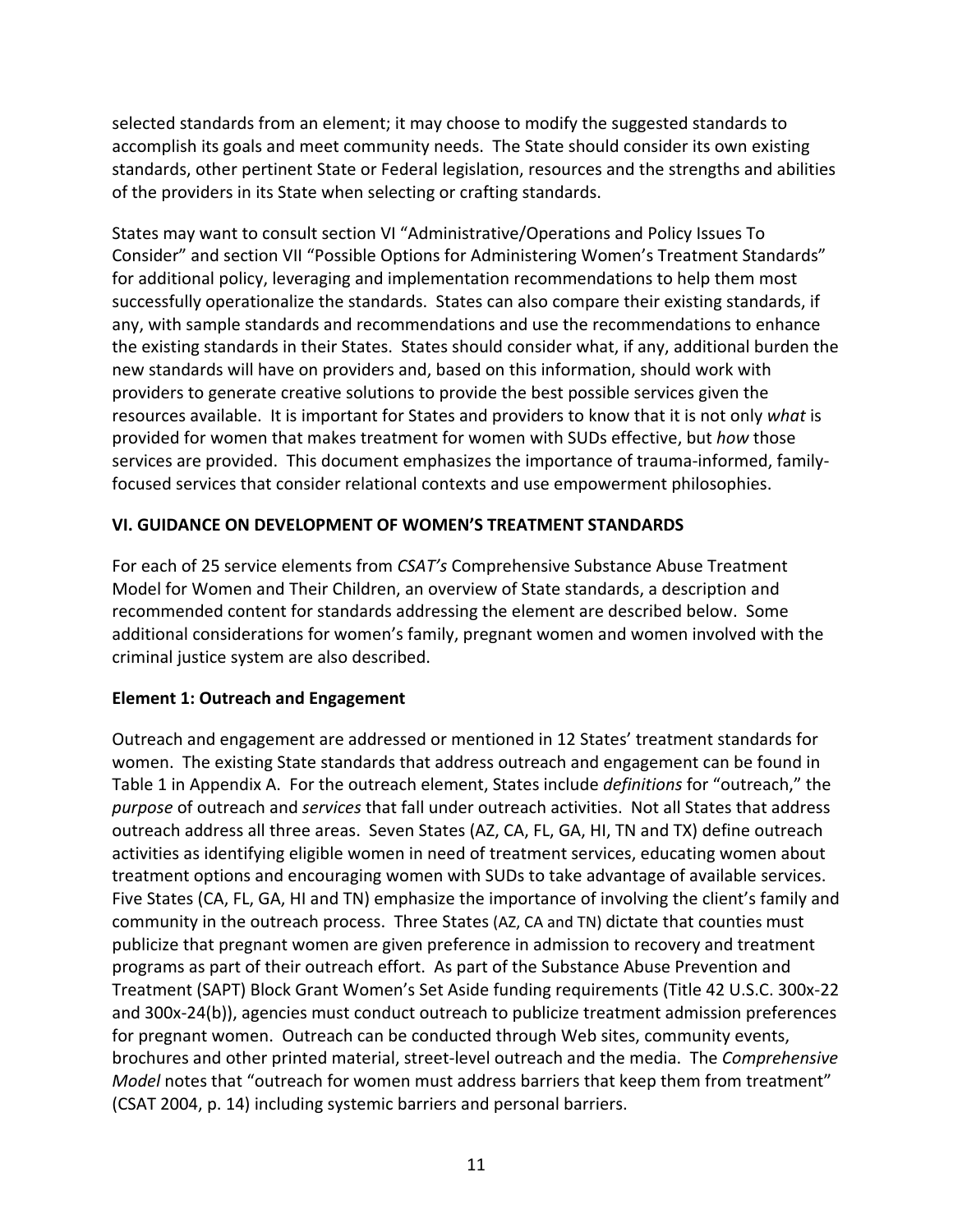## *Description*

**Outreach** is defined as a planned approach to reach all women in their environment for the purpose of preventing and/or addressing issues and problems as they relate to the use/abuse of alcohol or drugs and/or encouraging them to use substance abuse treatment services. Outreach and engagement services educate women about the risks associated with substance use, the treatment and support services that are available, how to access these services and why such services are important. Outreach and engagement offer an opportunity to make women more comfortable about seeking services. Outreach identifies women who may require services and provides information to women and their communities about what services are available. Outreach includes the attempt to contact and first point of contact with the woman. This contact can take place in a variety of ways, including via telephone and in person. **Engagement** allows the woman to embrace the services that are appropriate. Engagement services also help women identify substance use that may be problematic and enhance motivation to pursue care. Identification of and attention to women's immediate needs (e.g., legal, health, safety) are important aspects of engagement, even if those problems cannot be resolved instantly.

- Outreach and engagement will be targeted at the community, residents and collateral agencies to inform them about available services and how to access them:
	- o Programs will use incentives with both women and collateral agencies to encourage participation.
- Outreach and engagement services will include education for individuals and collateral agencies about:
	- o The risks of substance use.
	- o Services available.
	- o The ramifications that any relevant Federal and State legislation might have on pursuing or not pursuing services such as the Federal confidentiality regulations (including Federal Confidentiality Code 42 CFR Part 2) and State legislation developed in response to the Child Abuse Prevention and Treatment Act.
	- o How to make a referral.
	- $\circ$  Relevant information about the program that relates to accessing services (e.g., waiting periods for intake and/or services, what to anticipate when requesting an appointment).
- Outreach to other service providers will be peer based (e.g., doctor-to-doctor, judge-tojudge).
- Outreach will acknowledge and address:
	- o Personal barriers that keep women from treatment including, but not limited to, stigma, fear of reprisal from significant others and family members, fear of not being able to care for children or the loss of custody, fears about confidentiality and linguistic or cultural barriers.
	- $\circ$  Systemic barriers that reduce access to appropriate care such as cost of treatment, insurance requirements, waiting lists, lack of appropriate treatment (e.g., pregnant women, cultural/linguistic appropriate), discrimination,, shortages of quality child care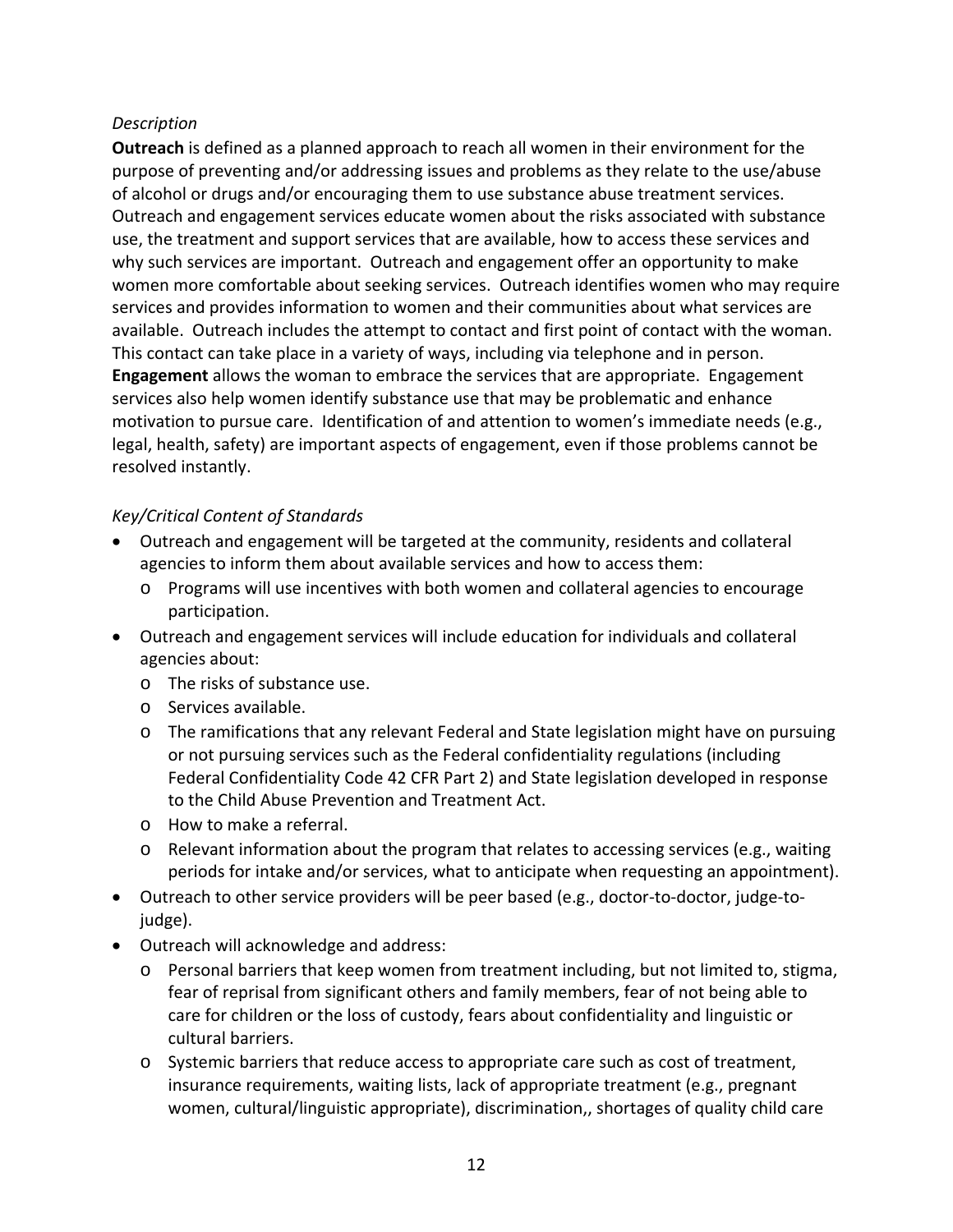(see Element 24: Child Care and Child Development Services), transportation (see Element 23: Transportation), employment (see Element 20: Education and Employment/Vocational Support), and safe, affordable housing as well as conflicting demands from other systems, such as child welfare and TANF requirements (see Element 21: Linkages With Social Services and the Child Welfare System).

- o Other common fears about making life changes.
- Outreach and engagement services will be available to women across the lifespan. Outreach and engagement will be culturally fluent, nonjudgmental, respectful and trauma sensitive. Outreach and engagement efforts must reflect a commitment to serving women of color, women who are homeless, linguistic minorities, women with HIV/AIDS, women who inject drugs, veterans, LGBT women and women with disabilities. Services will be adapted as appropriate to meet the needs of special populations.
- Outreach will be conducted in a variety of specific venues where eligible clients may be found (e.g., laundromats, salons/beauty parlors, malls and grocery stores), as well as in coordinating agencies (e.g., Department of Social Services, TANF, Women, Infants and Children [WIC], family courts and correctional facilities including prisons and jails).
- Both screening and assessment interviews should be recognized as critical opportunities to begin the engagement process (see Element 3: Assessment).
- Programs will conduct general public outreach that may include media campaigns. This will be an ongoing and continual process.

# *Considerations for a Woman's Children and Family*

- Outreach and engagement will explain the potential impacts of treatment services on the woman's self‐defined family.
- Education, outreach and engagement will be directed at individuals and family members who may be concerned about someone else's use and may want help directing them to services.
- Providers will identify and provide outreach services to agencies that may be involved with children (e.g., schools, child care, and welfare agencies).
- Providers will be alert to problems children may have, learn about children's systems of care and help women engage with these systems to obtain services for their children (see Element 21: Linkages With Social Services and Child Welfare).

## *Pregnancy/Perinatal Considerations*

- Providers will identify collateral agencies that may be involved with pregnant women (i.e., Women, Infants, and Children (WIC) and Obstetrician/Gynecologist clinics) and will conduct outreach specific to pregnant women at these agencies.
- Priority will be placed on outreach to pregnant women in order to prevent prenatal substance exposure including fetal alcohol spectrum disorders (FASD).
- Providers will inform individuals, collateral agencies and the broader community that pregnant women have priority admissions to treatment for SUDs.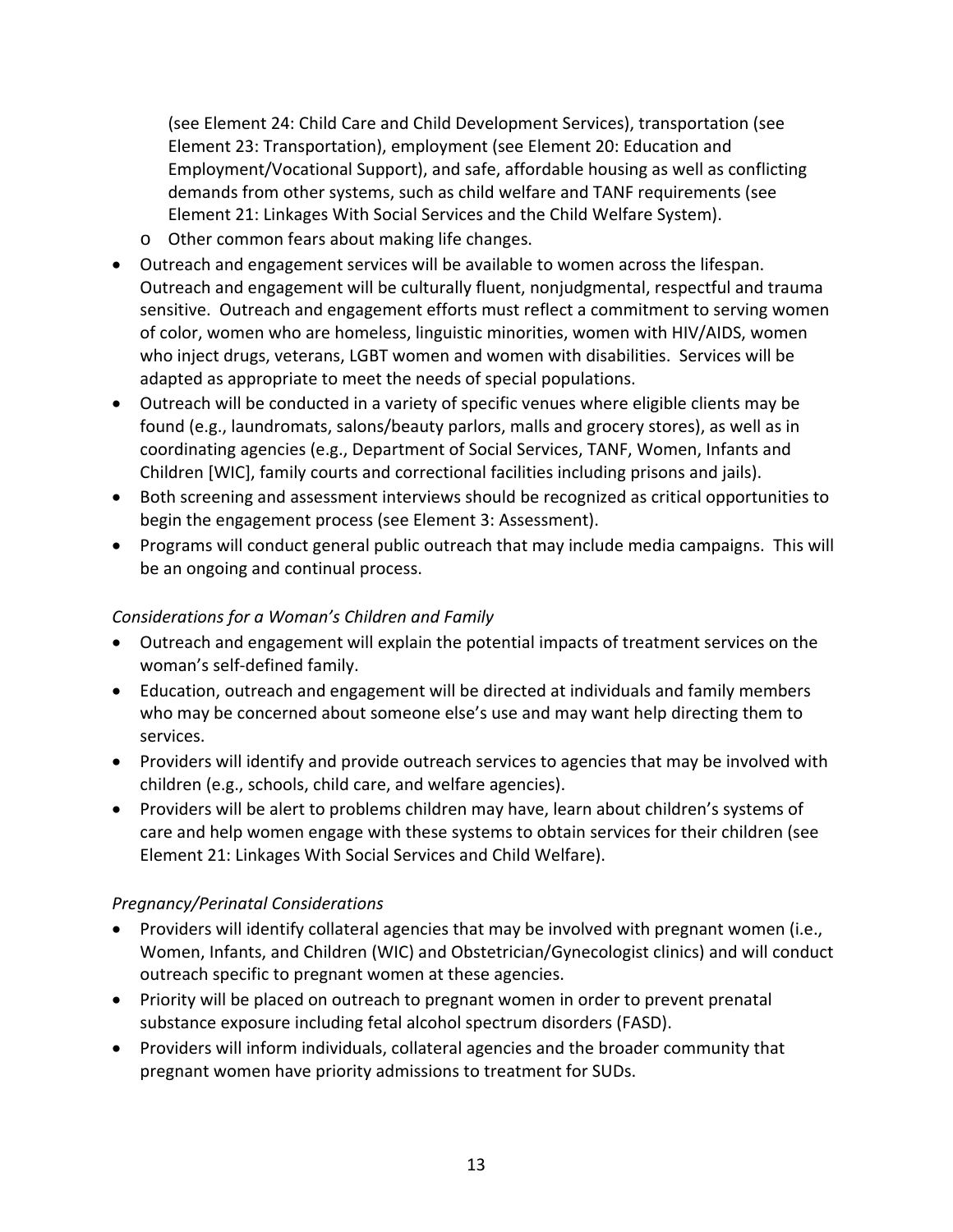## <span id="page-13-0"></span>*Considerations for Women Involved in the Criminal Justice System*

- Providers will educate staff in community corrections facilities and probation officers regarding their services and will develop outreach services in the corrections facilities as well as linkages with probation officers.
- When providing outreach services, providers will educate women who are involved in the criminal justice system regarding potential implications of their participation—or nonparticipation—in services and will address how services can be coordinated.
- When outreach is conducted with incarcerated women, providers will address the need to coordinate treatment with release and reintegration into the community.

## **Element 2: Screening**

Screening is addressed or mentioned in 14 States' treatment standards for women. The existing State standards that address screening can be found in Table 2 in Appendix A. For the screening element, States include the *purpose* of screening, *services* that fall under screening activities for women and their children and who should *administer* screenings. Not all States that address screening address all three areas. Four States (AZ, GA, ID and MA) recommended that women should be screened using a standardized brief alcohol‐ and drug‐screening instrument that is gender specific. Three States (AZ, FL and HI) dictate that screening should be used to determine the most appropriate substance abuse treatment referral for the client. States also note that the screening should include reports from allied fields (AZ, GA and ID).

## *Description*

**Screening** is a brief process in which information is gathered, reviewed and used to determine whether a woman potentially has, or is at high risk for development of, an SUD. Screening determines the need for a comprehensive assessment; it does not establish definitive information about diagnosis and possible treatment needs (Winters et al., 1999). Screening may also reveal the need for immediate assistance or services for a presenting problem identified during the interview process and thus require action by the interviewer to access care.

- Women will be screened using a standardized, brief, gender‐specific protocol that also addresses co‐occurring disorders and domestic violence.
- The screening process will be sensitive to a woman's life circumstances and will be available during and beyond traditional work hours. Screening will be available via different formats (i.e., face‐to‐face, over the phone, Web based, computer assisted).
- Screening services will be available to women across the lifespan. Screening will be provided in a culturally fluent, nonjudgmental, trauma sensitive and respectful manner. Screening must reflect a commitment to serving women of color, women who are homeless, linguistic minorities, women with HIV/AIDS, women who inject drugs, veterans, LGBT women and women with disabilities. Services will be adapted as appropriate to meet the needs of special populations.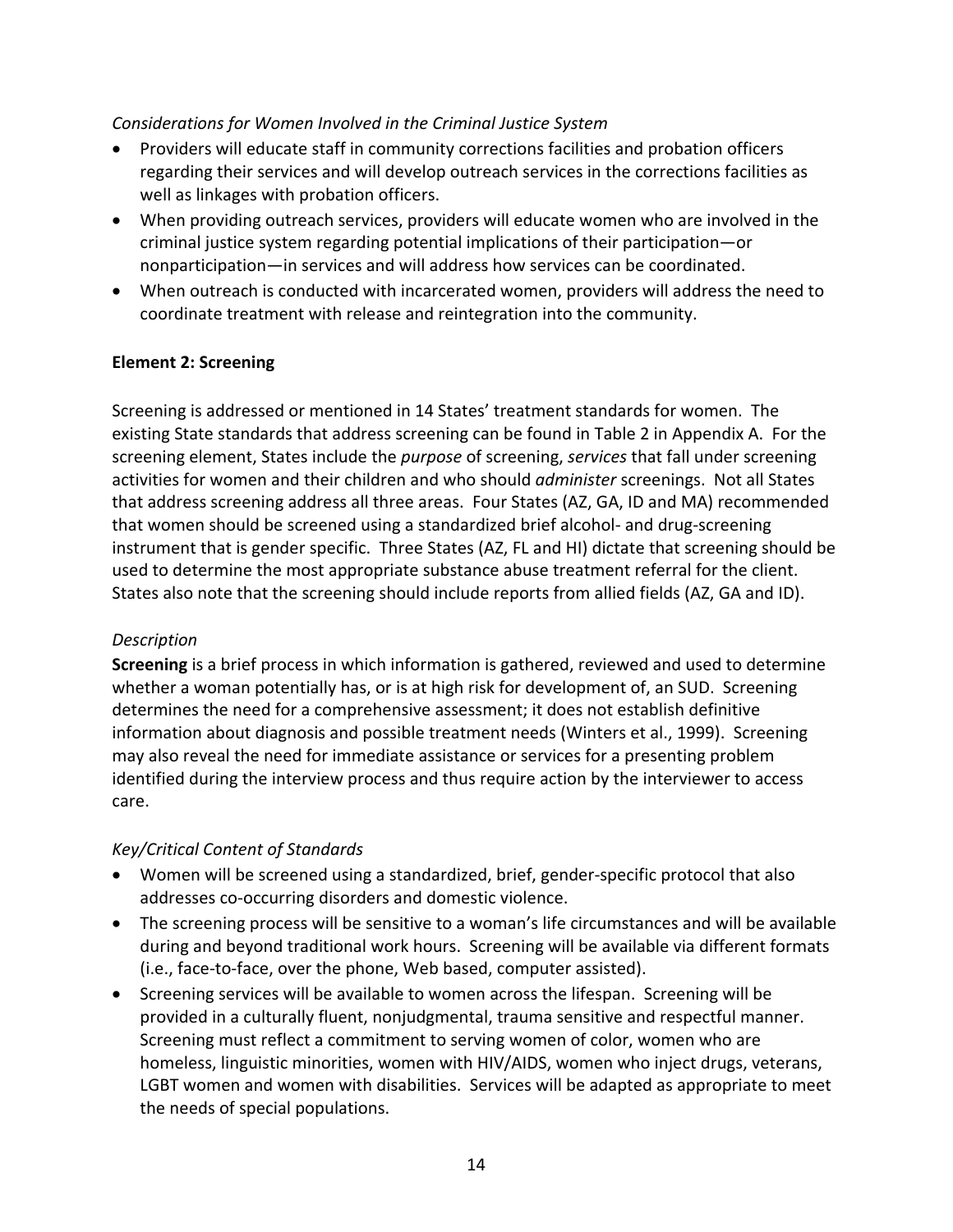- Screening is a skill. Staff participating in the screening protocol will be trained on interview techniques, be oriented to the needs of women who have alcohol and drug use disorders and receive instruction on how to assist women based on the results of the screening.
- Ample time will be taken to discuss the screening results with each woman and to begin the process of engagement for transition to the next service level if so indicated.
- The screening process provides an opportunity to provide a brief intervention and educate the woman about the adverse effects of alcohol, tobacco and other substances and the benefits of stopping use at any time.
- A record of the screening process and its outcome will be maintained but will be kept confidential as required by the Health Insurance Portability and Accountability Act and confidentiality legislation, particularly Federal Confidentiality Code 42 CFR Part 2.
- Both screening and assessment interviews should be recognized as critical opportunities to begin the engagement process (see Element 1: Outreach and Engagement and Element 3: Assessment).
- Results of the screening will be governed by Federal, State and local regulations in regard to privacy and confidentiality.
- To enhance access to care, treatment providers will promote the availability of services for women with SUDs through the establishment of collaborative partnerships with community‐based organizations and agencies that serve women, the provision of technical assistance and training for organizations that serve women and the publication and dissemination of information that identifies services available and criteria required for admission. These partners will be encouraged to screen women for substance use disorders.
- The SSA will maintain an up-to-date directory of women-responsive programs that includes addresses and phone numbers, specific services provided by these programs and guidelines on how to access care. This information will be shared with local treatment provider agencies, as well as other service systems including the healthcare, legal, educational and child welfare systems (see Element 21: Linkages With Social Services and the Child Welfare System).
- Community outreach efforts will be conducted to encourage universal screening of all women of childbearing age in their natural healthcare seeking environments.

# *Considerations for a Woman's Children and Family*

- Providers will develop and implement protocols for screening family members and significant others for possible SUDs. Results of these screens will be entered into case files.
- Children in treatment with their mothers will be screened for potential developmental, emotional and health issues (see Element 24: Child Care).
- An evidence-based screening tool will be used to measure parenting attitudes and change (see Element 18: Parenting Skills and Child Development Education).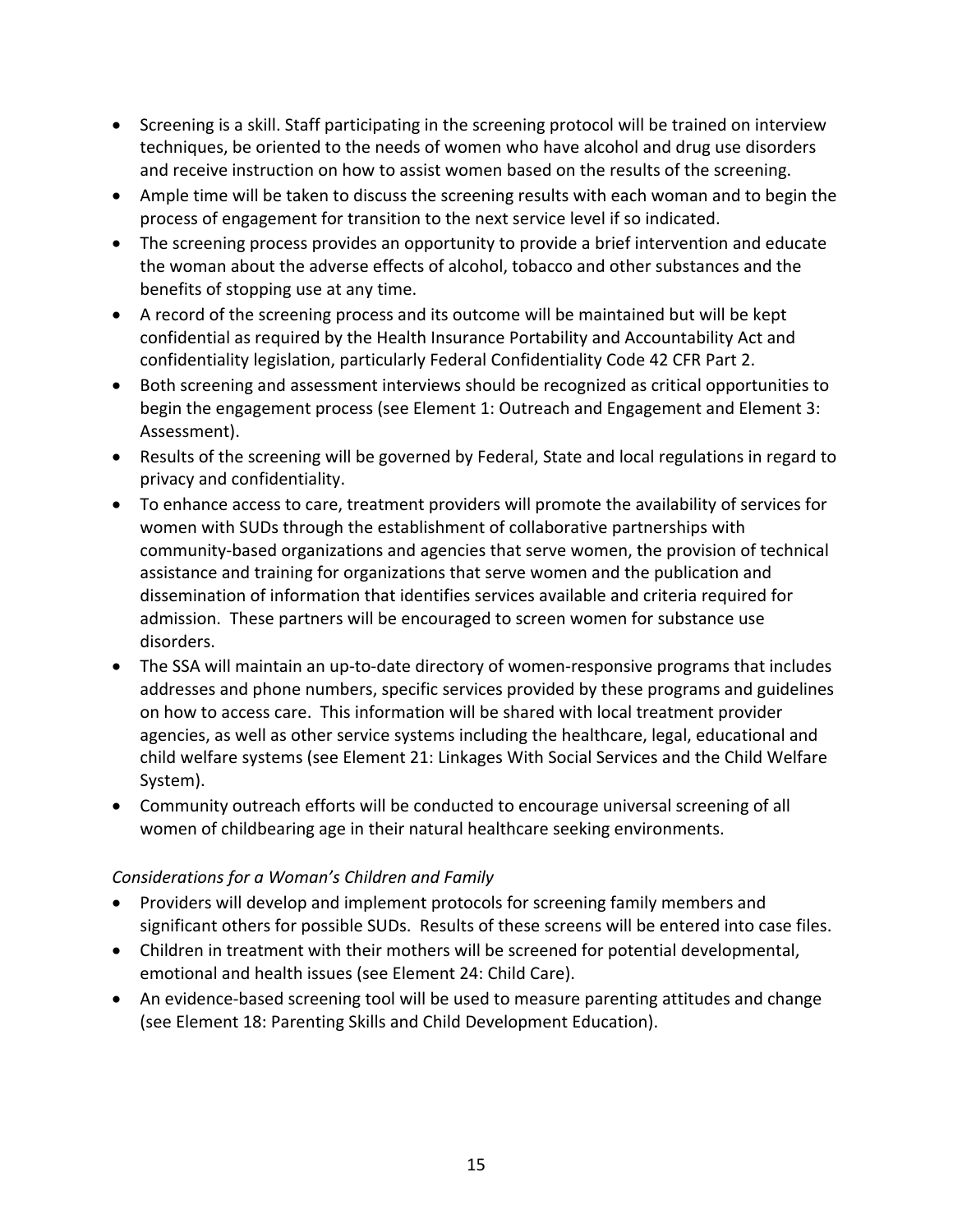## <span id="page-15-0"></span>*Pregnancy/Perinatal Considerations*

- Screening will be comprehensive to determine whether the woman is pregnant, stage of pregnancy and last use to link her with appropriate medical services.
- Providers will use the screening process to educate women regarding the adverse effects of substance use on the fetus, the importance of using family-planning protection if substance use is present and the need to stop all use if they wish or think they may become pregnant.

## *Considerations for Women Involved in the Criminal Justice System*

- Incarcerated women will be screened for potential treatment need and risk of resuming substance use following discharge.
- Screening will include women's pattern of substance use before incarceration, potential need for treatment and identification of a re‐entry support system.

## *Additional Considerations*

- State agencies and service providers will provide training on screening to other agencies coming in contact with women who may have SUDs including public health agencies, social service agencies, child welfare agencies, TANF agencies, mental health providers, domestic violence programs, faith‐based organizations, court (including drug court) personnel, corrections officers, medical providers (primary care physicians, emergency room personnel), colleges and universities, schools and providers of services for children.
- Training regarding screening for the above-mentioned providers will include information regarding the difference between screening and assessment, screening instruments suitable for the populations they serve, available treatment resources, how and where to make a referral for an assessment, tips for talking with women about their concerns and their use and confidentiality.

## **Element 3: Assessment**

Assessment is addressed or mentioned in 23 States' treatment standards for women. The existing State standards that address assessment can be found in Table 3 in Appendix A. For the assessment element, States included *services* defined as "assessment," the *purpose* of assessment, substance abuse counseling and education, *when the assessment should occur* and assessment *services for children*. Not all States that address assessment address each area. Four States indicate that women must be screened for trauma (AZ, CO, CT and WY). The *Comprehensive Model* distinguishes between assessments for women with SUDs and assessments for children. For women, the *Comprehensive Model* recommends that the assessment "should be the basis for a recommendation on the level of care and treatment placement" (Werner, Young, Dennis, & Amatetti, 2007, p. 14). For children, the *Comprehensive Model* (Werner, Young, Dennis, & Amatetti, 2007) recommends assessing the child's physical, developmental and psychological skills; trauma history; and support system with an emphasis on identifying issues that need to be addressed immediately.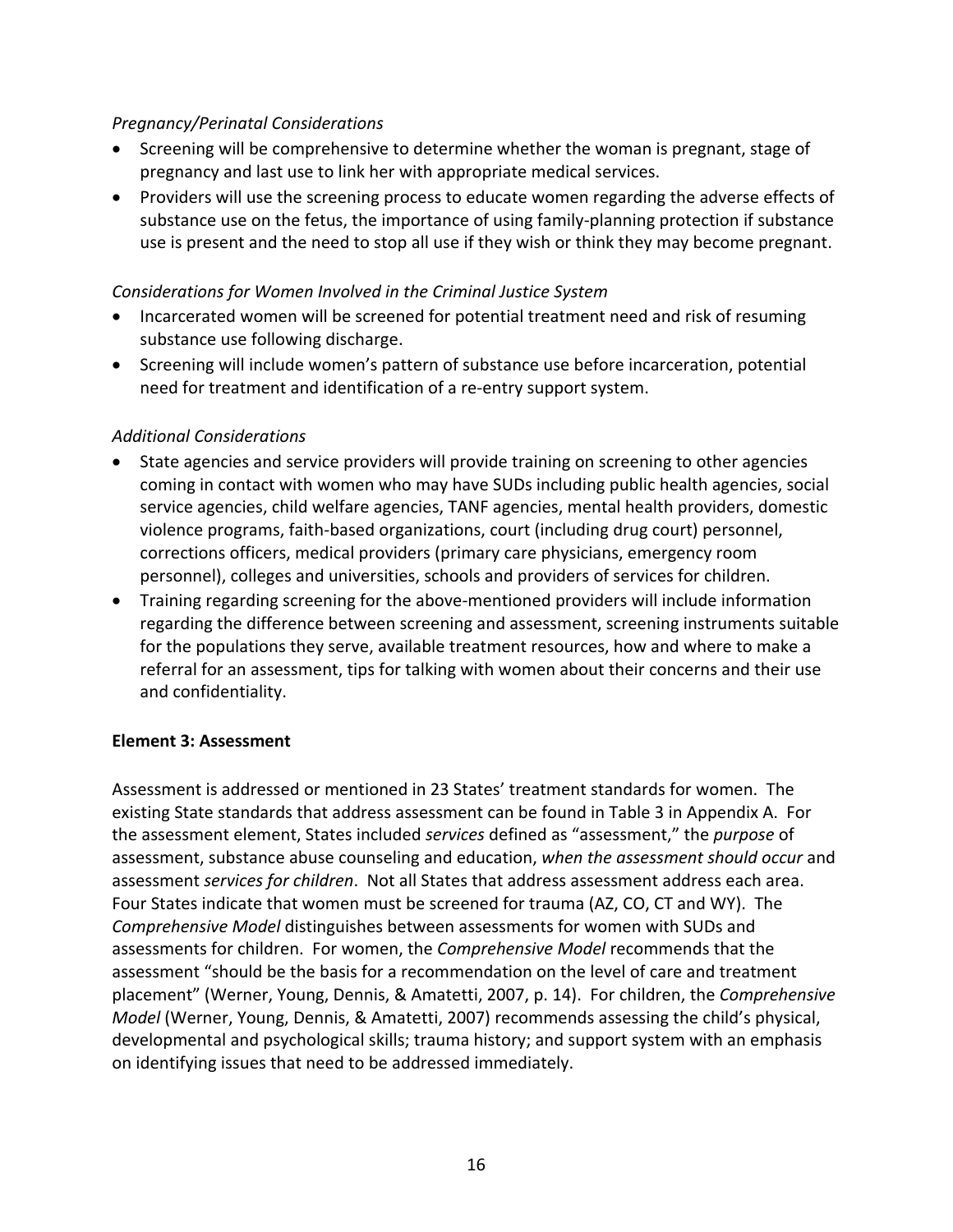## *Description*

An **assessment** is the process of becoming familiar with a woman's culture, beliefs, values and experiences as well as her individual and family needs, priorities and resources. The results of a comprehensive bio‐psycho‐social assessment should determine the level of care and focus of treatment. Effective assessments for women include the use of an established assessment tool in a supportive environment conducive to dialog. The assessment evaluates personal and family circumstances in primary life domains and the extent to which alcohol or drug use has interfered with the client's functioning in each area. A comprehensive bio‐psycho‐social assessment also addresses both current and past psychological, social, family and interpersonal functioning; health status; experiences of trauma; spiritual beliefs; and identifies both strengths and weaknesses. Assessment for children includes the child's support system; family relationships; physical, developmental and psychological skills; interests; and trauma history and issues.

- Initial treatment assessments will be scheduled as soon as possible while taking into account the woman's preferences. Assessments for pregnant women and women who inject drugs will be completed within 48 hours after first contact. Both screening and assessment interviews should be recognized as critical opportunities to begin the engagement process (see Element 1: Outreach and Engagement and Element 2: Screening).
- Assessments for pregnant women and women who inject drugs will be completed within 48 hours of presentation.
- The assessment will consider the multiple needs of women and will be gender specific and family centered. The assessment will use multidimensional means and will assess the severity of a woman's substance use, problems or illness as well as her level of functioning (assets and obstacles to improvement). Examples of such assessments include the seven assessment dimensions of the Addiction Severity Index or Psychosocial History and the six dimensions of the American Society of Addiction Medicine Patient Placement Criteria for the Treatment of Substance‐Related Disorders (ASAM PPC). These tools are designed to assess the severity of a woman's substance use, problems or illness as well as her level of functioning (assets and obstacles to improvement).
- Assessment services will be available to women across the lifespan. Assessments will be culturally fluent, nonjudgmental, trauma sensitive and respectful. Assessment must reflect a commitment to serving women of color, women who are homeless, linguistic minorities, women with HIV/AIDS, women who inject drugs, veterans, LGBT women and women with disabilities. Services will be adapted as appropriate to meet the needs of special populations.
- Assessment will address:
	- o Personal barriers that keep women from treatment including, but not limited to, fear of reprisal from significant others and family members, fear of not being able to care for children or the loss of custody, fears about confidentiality and linguistic or cultural barriers.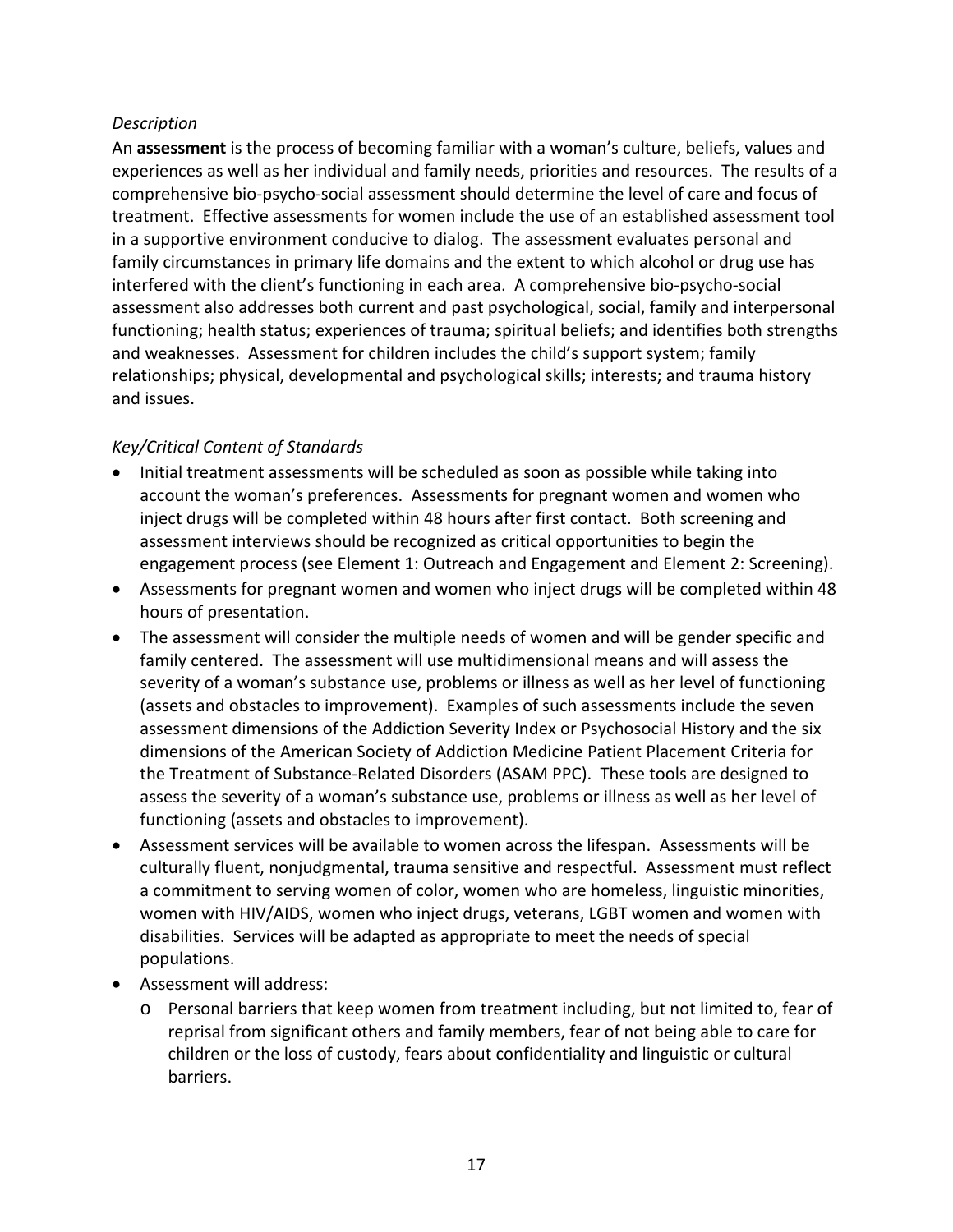- o Systemic barriers that reduce access to appropriate care such as cost of treatment, insurance requirements, waiting lists, lack of appropriate treatment (e.g., pregnant women, cultural/linguistic appropriate), discrimination,, shortages of quality child care (see Element 24: Child Care and Child Development Services), transportation (see Element 23: Transportation), employment (see Element 20: Education and Employment/Vocational Support), and safe, affordable housing as well as conflicting demands from other systems, such as child welfare and TANF requirements (see Element 21: Linkages With Social Services and the Child Welfare System).
- o Other common fears about making life changes.
- Sufficient information must be obtained during the assessment to identify the focus of treatment and priority areas for intervention.
- The assessment will be a continuous process that evaluates the woman's needs, strengths and treatment progress. Assessment may begin before intake to identify appropriate placement, continue as part of the intake process and then occur periodically during the course of treatment.
- Ongoing reassessment will be a routine process in the treatment episode. Reassessment may occur at specific milestones in the treatment process and in response to treatment progress or the lack thereof, newly identified symptoms, or the woman's desires to address specific issues.
- Comprehensive reassessments will be conducted as required for mandates, certifications for services, utilization review of the treatment plan (see Element 6: Treatment Planning) and changes to level of care. These reassessments will be conducted at least on an annual basis.
- The assessment process should provide insight into and background on the woman including the significant events in her life and her culture, lifespan, family, relationships, talents, strengths, creative venues, sexuality, acculturation, spiritual perspective and beliefs, coping skills, priorities, resources and current and potential social supports such as faith‐ based organizations, mutual‐help groups, family and cultural traditions.
- The assessment will use a family/relational context and consider substance use, barriers to treatment and related services, cultural and linguistic needs, nicotine and possible process addictions, current level of physical and emotional safety, trauma (see Element 14: Trauma/Violence), health (e.g., acute, chronic, dental, TB, HIV, pregnancy, family planning and eating habits) (see Element 12: Medical Care/Primary Health Care), mental health (see Element 13: Mental Health), relationships (see Element 17: Family Strengthening), sexuality, parenting (see Element 18: Parenting Skills and Child Development Education), child safety issues, legal issues, housing (see Element 19: Housing Support and Assistance), survival and self‐sufficiency (see Element 15: Life Skills).
- The assessment will be conducted in a manner that is sensitive to a history of possible sexual abuse or domestic violence and should not lead to retraumatization. The use of an appropriate tool to explore these issues is recommended. Unless contraindicated, the assessment shall include trauma sequelae; if it is delayed for clinical reasons, the expected date of this assessment shall be documented (see Element 14: Trauma/Violence).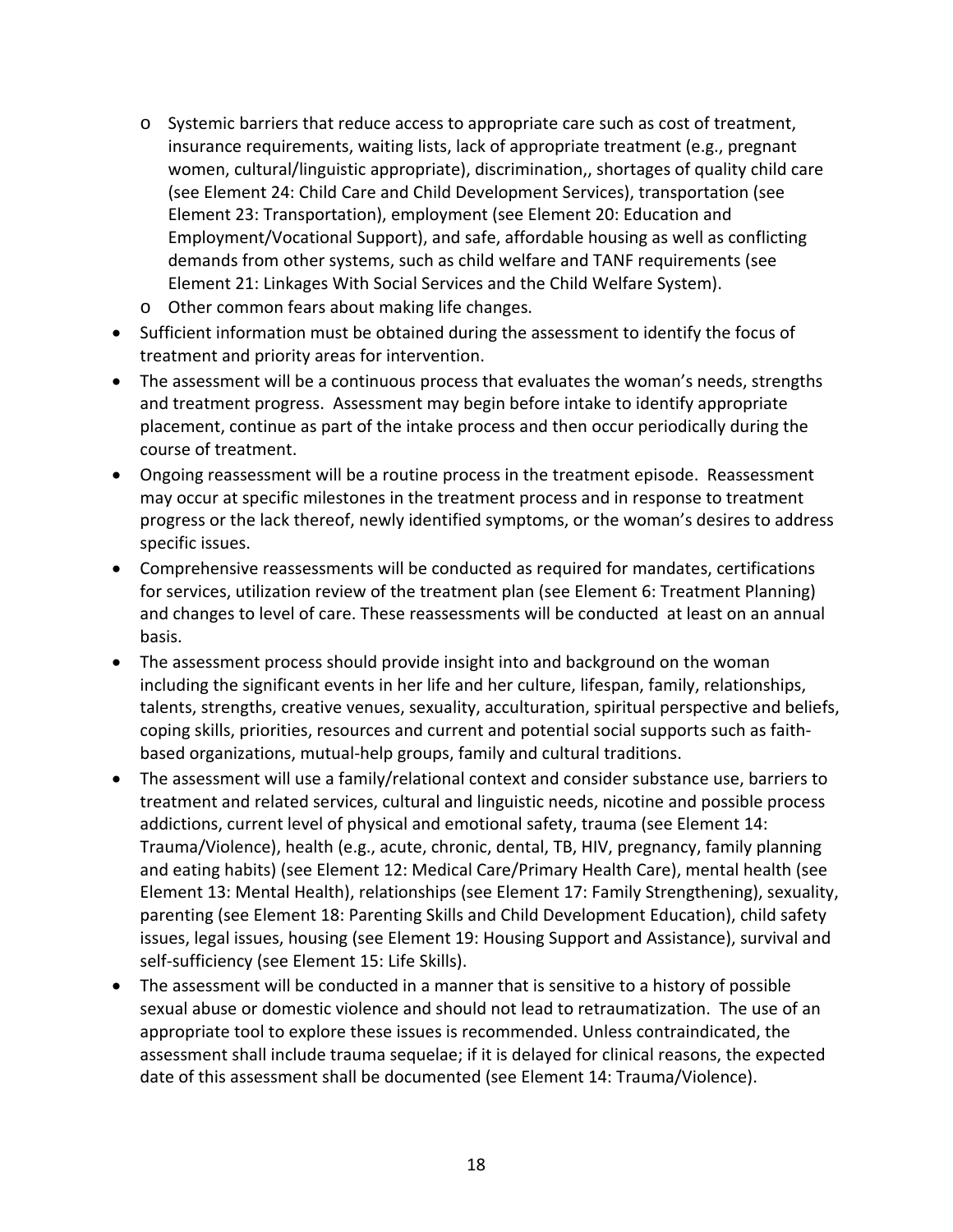- The assessment should capture potential indicators of co‐occurring health and mental health disorders. The tool will include questions on prescribed and nonprescribed medications and reasons for the use of these medications. Screening (see Element 2: Screening) and assessment for co‐occurring disorders will continue throughout all stages of the treatment and recovery process.
- Drug and alcohol use monitoring (see Element 10: Drug Monitoring) can be used as an enhancement to the assessment but will not be used as a sole determinant of need.
- Based on modality of treatment and individually identified needs, but generally no longer than 30 days after admission, a comprehensive physical health assessment (see Element 12: Medical Care/Primary Health Care) will be completed for all women.
- The assessment shall result in a summary of the woman's needs, wants, skills, strengths and deficits and relate those attributes to an efficient service plan (see Element 6: Treatment Planning). This includes a determination of the client's eligibility and appropriateness for both SUD services and other services and for a specific level of care within those services. A case management (see Element 7: Coordinated Case Management) assessment will include a review of the functional areas needed for service procurement and vocational skills (see Element 20: Education and Employment/Vocational Support).
- During aftercare (see Element 8: Continuing Care), the potential for relapse is a significant challenge; reassessment may reveal new, recurring or unresolved problems that could interfere with recovery.
- A more extensive functional assessment may be necessary to match clients with work they can perform successfully. A functional assessment evaluates the individuals' performance of key functions in five areas: living, managing finances, learning, working and interacting socially. It aims to identify existing functional capabilities and capacities (i.e., job readiness, reading, writing, computer skills, ability to relate to supervisors and co-workers) and functional limitations (physical, psychological or social), along with the socio‐cultural or environmental conditions that might impede or enhance the woman's success (see Element 20: Educational and Employment/Vocational Support and Element 15: Life Skills).
- Motivational interviewing techniques or approaches can be applied as a best practice for women.

## *Considerations for a Woman's Children and Family*

- All children entering treatment with their mother shall be assessed for developmental, emotional and health needs. If assessments are performed by a third‐party agency, copies of these assessments shall be contained in the child's record. All children involved with the mother (regardless of custodial arrangements) will be assessed when possible.
- Family functioning and strengths will be assessed.
- All family members participating in services will be oriented and assessed to ensure the safety of participants.
- Whenever possible, screening (minimum) or assessment will be conducted for all individuals the woman defines as her family (including individuals she lives with). Screening and assessment will be followed by linkages to services.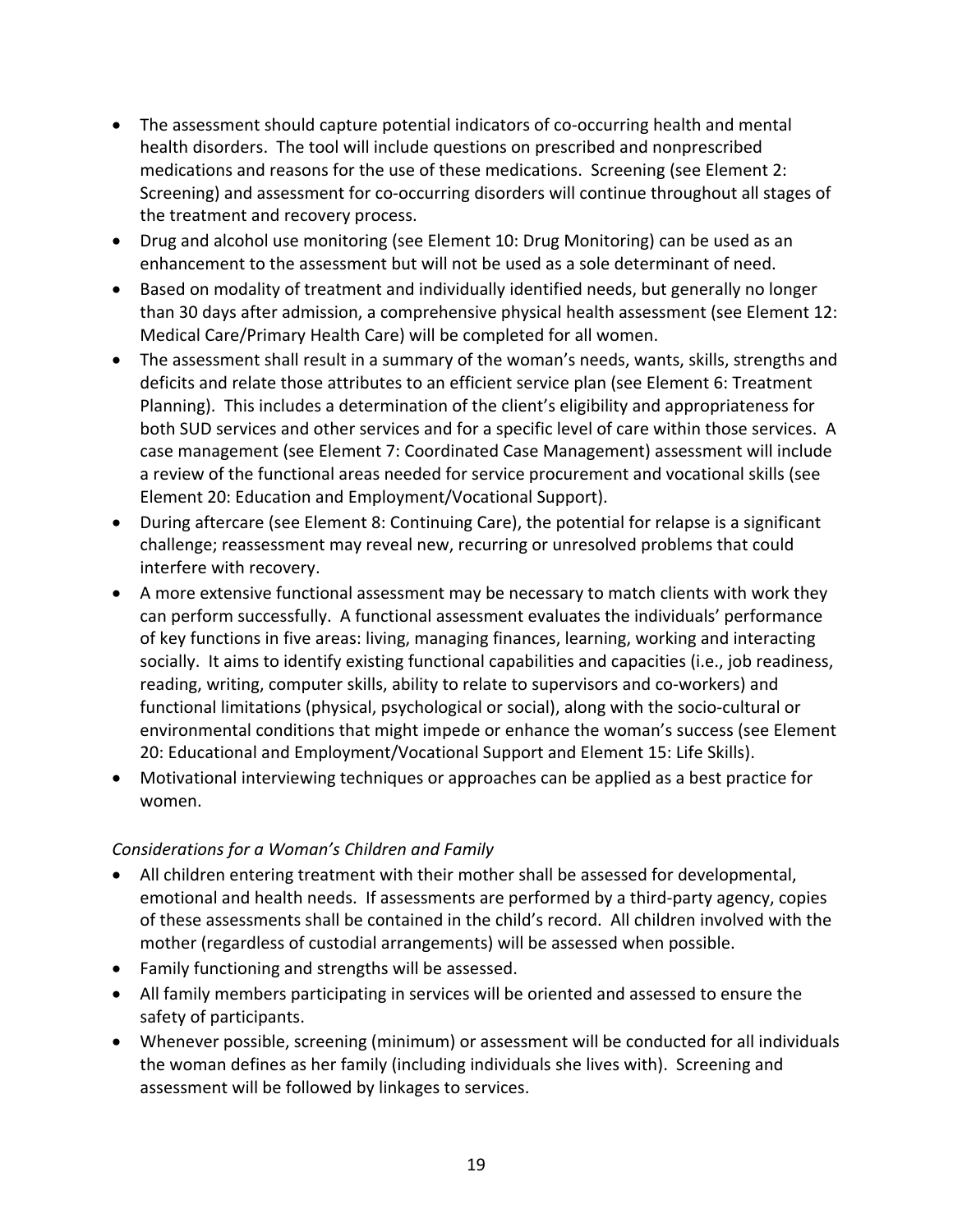- When children are in custody of another or in the child welfare system, the woman's attitude toward parenting and interest in regaining custody will be explored and evaluated in a sensitive, nonjudgmental and nonpunitive environment.
- Children will be assessed to determine their need for treatment, and their treatment will be integrated with that of their mother's (see Element 24: Child Care and Child Development Services).

# *Pregnancy/Perinatal Considerations*

- Assessment for pregnant women will include history of pregnancy (including abortions and miscarriages), prenatal care, feelings regarding pregnancy, detailed information on drug use, self‐care, health risks while pregnant, preparation for the birth and the relationship with father.
- Providers will also assess the woman's past pregnancies and births, the status of each child at birth (including the infant's gestational age and birth weight) and each child's development.
- Providers will establish relationships with local methadone programs that have experience providing opioid replacement treatment to pregnant women. To ensure that pregnant women have ready access to such services, providers will develop necessary referral policies and procedures (see Element 9: Medication‐Assisted Treatment).
- Medical stability for treatment must be assessed for pregnant women (see Element 12: Medical Care/Primary Health Care).
- Barriers to treatment participation and necessary accommodations for pregnant women will be assessed.
- Throughout the pregnancy and after delivery, women will be assessed and monitored for perinatal and postpartum depression.
- Assessments for all women will inquire about her pregnancy status to properly determine the need for detoxification services (see Element 11: Detoxification), immediate medical referrals (see Element 12: Medical Care/Primary Health Care) or appropriate type of treatment for the woman's SUDs.
- A pregnancy test will be conducted before initiation of methadone maintenance or other pharmacological intervention (see Element 10: Drug Monitoring).

## *Considerations for Women Involved in the Criminal Justice System*

- In addition to the assessment elements described above, assessment for women involved in the criminal justice system will include a history of involvement in the criminal justice system, and plans for reintegration into the community.
- Assessment will address the woman's level of functioning both before and during incarceration/criminal justice involvement and the additional impact of this involvement on her psychological and interpersonal functioning; her relationship with her children, family and significant others; and issues and concerns regarding the consequences of her criminal justice involvement.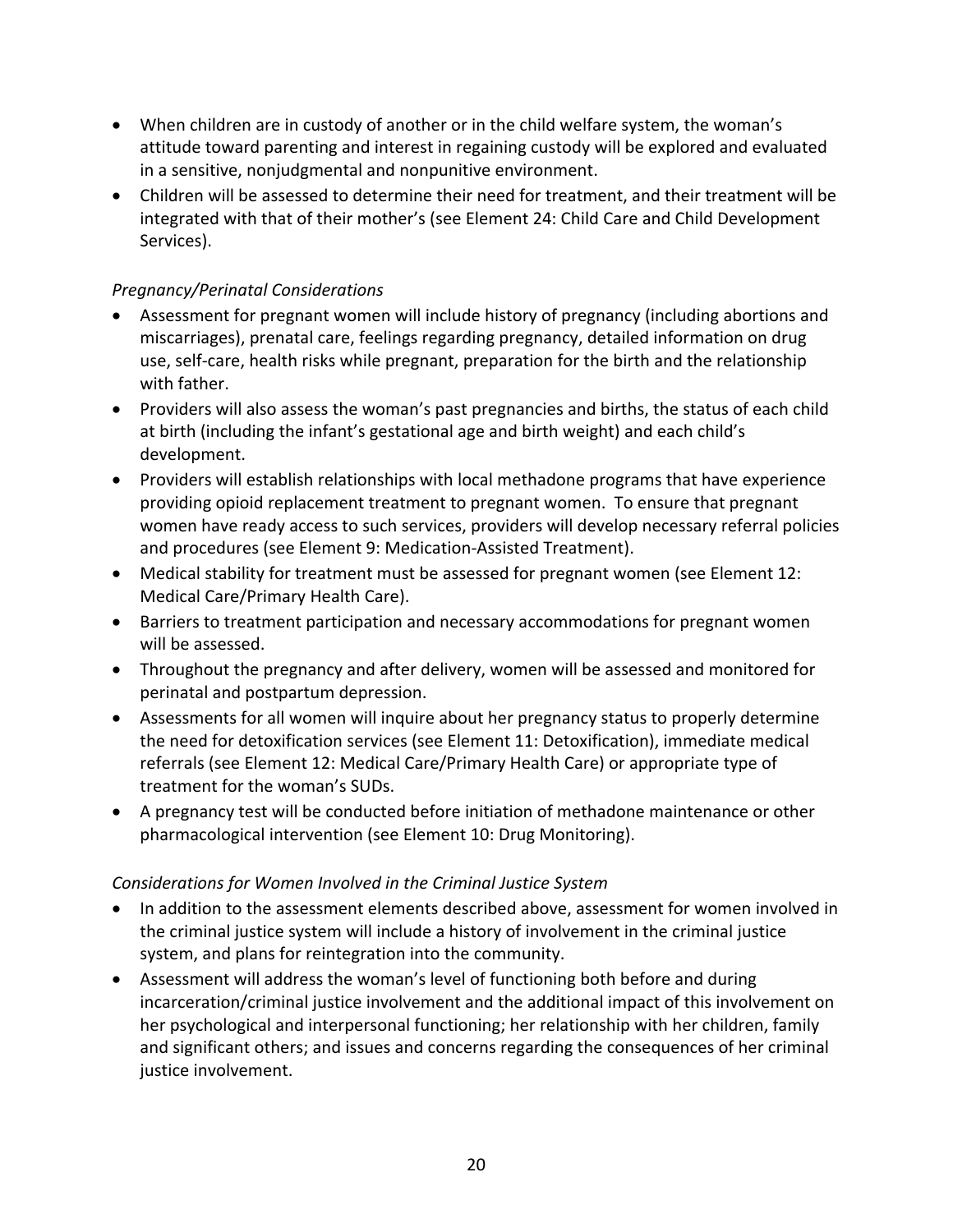<span id="page-20-0"></span>• Assessment will gather historical information about how the woman's substance use is associated with her criminal behavior and will move to develop treatment in alignment with cause and effect, if appropriate.

## **Element 4: Substance Abuse Counseling/Education**

Substance abuse counseling/education is addressed or mentioned in 20 States' treatment standards for women. The existing State standards that address substance abuse counseling/education can be found in Table 4 in Appendix A. Standards that address substance abuse counseling and education state that this service must be based on an evidence‐based curriculum (MA and TX) and must inform women about the negative effects of substance use. Two States (MA and WA) recommend that women receive both individual and group counseling. Three States (CA, ID and TX) require that women be informed of the effects of substance use during pregnancy, and four States (AZ, GA, HI and TX) specifically indicate that providers must inform women about the negative effects of substance use on fetuses. The *Comprehensive Model* notes that counseling and education should "address the dynamics associated with addiction in women, as well as current behavioral issues in her addiction and the interrelationship between addiction and other co-occurring disorders" (Werner, Young, Dennis, & Amatetti, 2007, p. 14). For children, the *Comprehensive Model* recommends beginning "education and prevention support at an early age, in part to correct their misconceptions of what is normal adult behavior" (Werner, Young, Dennis, & Amatetti, 2007, p. 18).

#### *Description*

**Substance abuse counseling/education** offers content and structure to assist women in the development of personal knowledge, skills and attitudes necessary for recovery from SUDs. Substance abuse counseling includes the use of specialized skills by a clinician to help women and their families achieve their individualized treatment objectives using individual, family or small group sessions. Substance abuse counseling and education use curricula to assist women in addressing the symptoms of SUDs and impaired functioning. Substance abuse counseling and education generally include issues of motivation, skills to resist use, understanding of alcohol/drug use and the recovery process, consequences, feelings, interpersonal relationships, self-efficacy, problem-solving abilities, alternatives to alcohol/drug use, self-esteem and identity. Substance abuse counseling and education use a relational framework that addresses women's unique pathways to alcohol and drug use, consequences of use, motivations for change, treatment needs and relapse factors.

- Programs will offer individual, family and group counseling and education. The purpose of education and counseling is to support the objectives of the individualized treatment plans.
- Group services will work to facilitate trust through a process of bonding with consistent role models and peer support.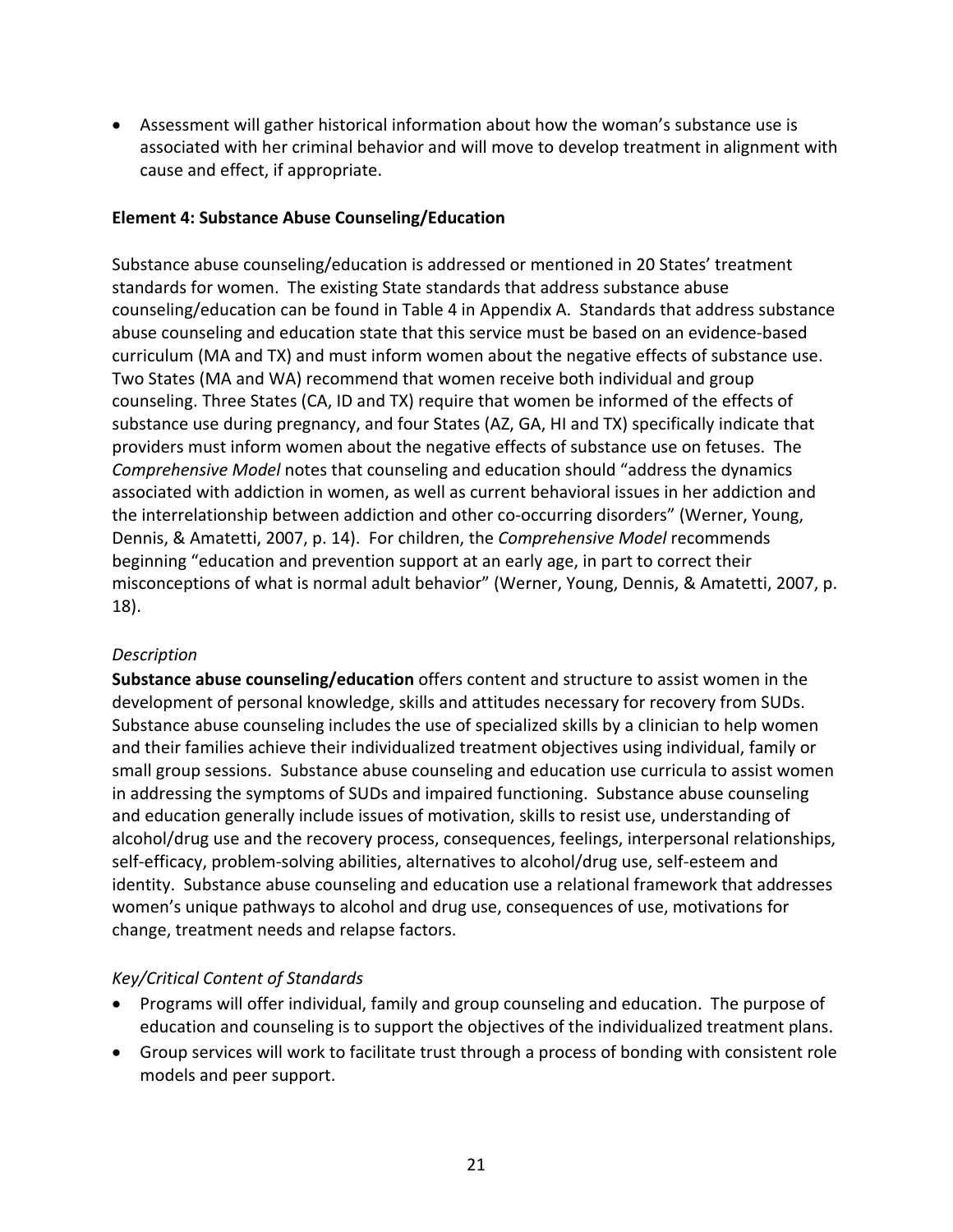- Substance abuse counseling and education services will be available to women across the lifespan. Counseling will be culturally fluent, nonjudgmental, trauma sensitive and respectful. Counseling must reflect a commitment to serving women of color, women who are homeless, linguistic minorities, women with HIV/AIDS, women who inject drugs, veterans, LGBT women and women with disabilities. Services will be adapted for specific populations.
- Providers of substance abuse counseling and education will address:
	- o Personal barriers that keep women from treatment and recovery including, but not limited to, fear of reprisal from significant others and family members, fear of not being able to care for children or the loss of custody, fears about confidentiality and linguistic or cultural barriers.
	- o Systemic barriers to treatment and recovery such as cost of treatment, insurance requirements, waiting lists, lack of appropriate treatment (e.g., pregnant women, cultural/linguistic appropriate), discrimination,, shortages of quality child care (see Element 24: Child Care and Child Development Services), transportation (see Element 23: Transportation), employment (see Element 20: Education and Employment/Vocational Support), and safe, affordable housing as well as conflicting demands from other systems, such as child welfare and TANF requirements (see Element 21: Linkages With Social Services and the Child Welfare System).
- All women and children should be screened for FASD. FASD should be considered not only when a woman has a child with an FASD, thus posing possible relapse factors, but also when a woman herself has an FASD. With the high prevalence rate of FASD, it is likely that many women in treatment are affected by FASD. Treatment strategies must take into account the specialized needs or interventions that are successful with these individuals.

## **Counseling**

- Counseling services will meet the objectives of the treatment plan and be accessible for women and their families. The purpose of counseling is to break the cycle of SUDs in a safe, nurturing environment that allows participants to explore their feelings and choices.
- Group size will be based on therapeutic standards, typically 10 or fewer individuals.
- All women will have access to gender‐specific groups on a weekly basis unless contraindicated.
- Counseling will provide the opportunity for personal development. Groups shall integrate a strengths‐based, empowerment approach that is responsive to the age and experience of group members. Groups will assist participants in exploring their strengths, skills, abilities and self‐esteem.
- Programs will offer a coordinated trauma and substance use curriculum and will explain the relationship between trauma and substance use (see Element 14: Trauma/Violence).
- Counseling groups will be relational, trauma informed (see Element 14: Trauma/Violence) and delivered in a safe, accessible environment that emphasizes the possibility for individual transformation and encourages change. Group topics will include but not be limited to spirituality, relationships, sexuality, parenting and isolation.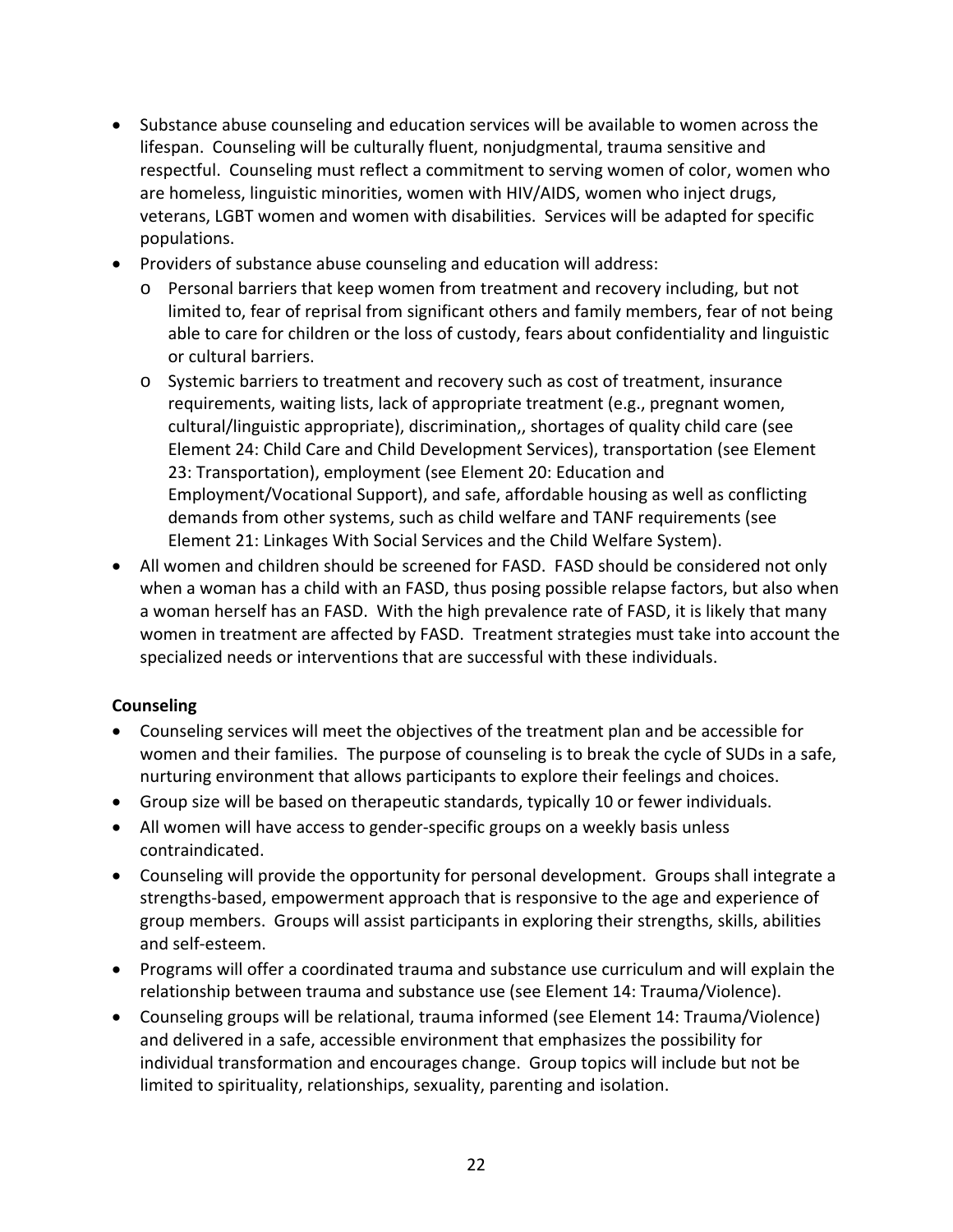- Counseling will provide the "utilization of special skills by a clinician to assist…individuals and/or their families/significant others in achieving treatment objectives…[This can be accomplished] through the exploration of alcohol and other drug problems and/or addiction and their ramifications, including an examination of attitudes and feelings, consideration of alternative solutions and decision‐making, and/or discussing didactic materials with regard to alcohol and other drug related problems" (HI).
- Counseling will include nicotine and Quitline referrals.

## **Education**

- The educational program will use curricula that are gender specific and address women's unique pathways to use, relapse triggers, consequences for use, resilience, alternative activities and strategies to avoid problem use and relapse. The educational program will be based on current knowledge of addictions, health and wellness as it pertains to women. For example, the curricula will include education on the impact of alcohol and drugs specifically on the female body.
- Curricula will be flexible to facilitate different learning styles, such as the use of multimedia materials. Curricula will be strength based and will incorporate a participant's talents and interests relative to the learning situation and will be relevant to women across the lifespan.
- The program will be provided in an environment that is safe, accessible and conducive to learning.
- Because 50 percent of pregnancies are unplanned, it is important for all women of childbearing age to be informed about the dangers of using alcohol, tobacco and drugs during pregnancy and the importance of safe‐sex and family‐planning practices.

# *Considerations for a Woman's Children and Family*

- Child care will be provided during education and counseling sessions (see Element 24: Child Care and Child Development Services).
- Women and program staff will collaborate to identify appropriate family members the woman desires to include in the family group process as clinically appropriate.
- Family counseling will seek to improve family effectiveness through skill-building, address changes of family roles and responsibilities during the recovery process and emphasize family strengths (see Element 17: Family Strengthening).
- Family/couple counseling will provide "counseling for alcohol and/or drug treatment with a woman's family members or significant others as needed. In some instances, the woman may not be present during these sessions" (HI).
- As part of substance abuse education, the program will include information about the impact of substance use on the family.

# *Pregnancy/Perinatal Considerations*

• Programs will provide pregnant women with education and counseling that address alcohol and drug use during pregnancy. The purpose of this education is to assist women with abstinence and prepare them for their parenting role. Education and counseling will include: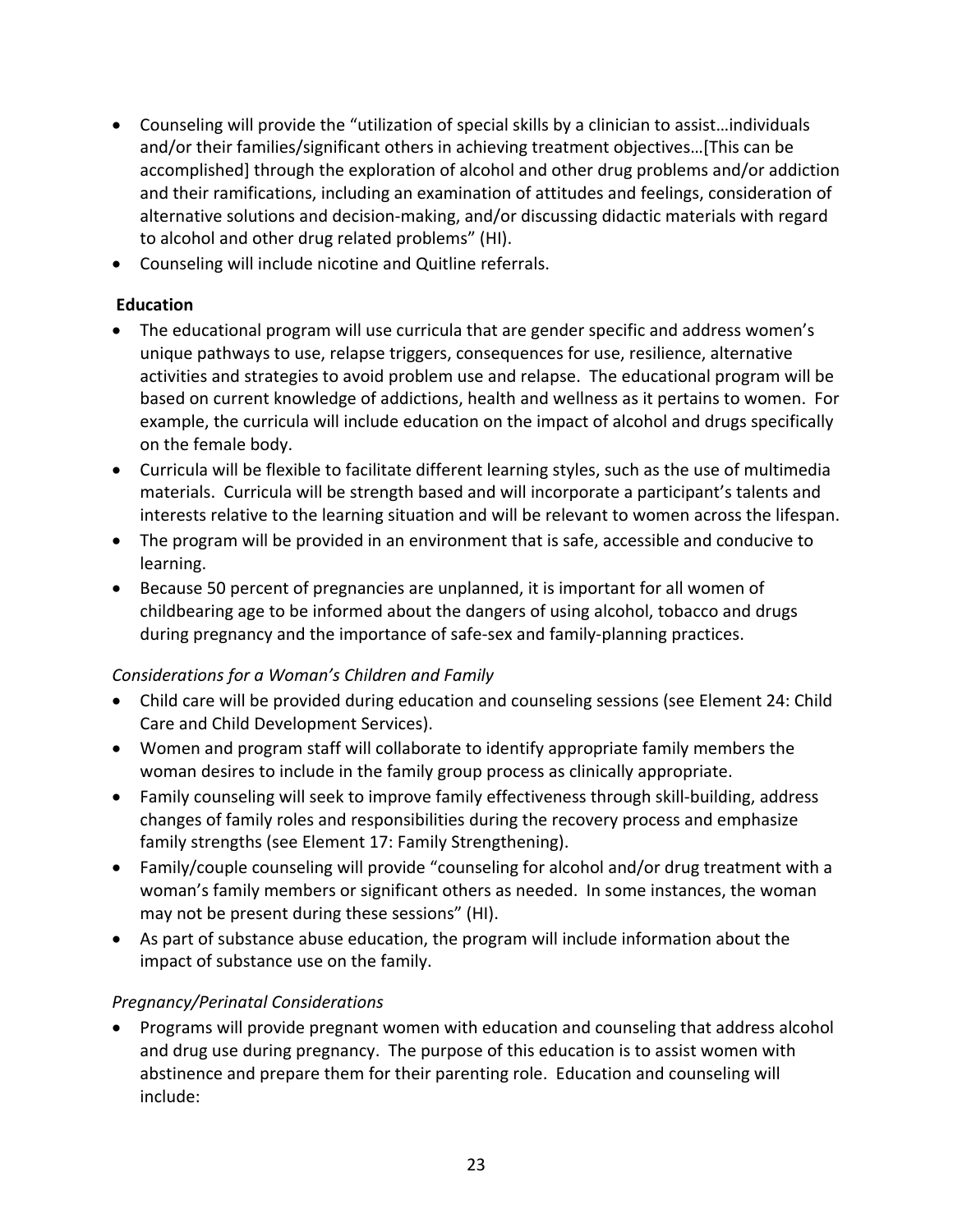- <span id="page-23-0"></span>o The consequences of alcohol and drugs on fetal development as well as actions women can take to ensure their child's optimal development beyond delivery.
- o Processing to address negative feelings related to substance use during pregnancy.
- o Coping skills to overcome the stigma of prenatal alcohol and/or drug use.
- $\circ$  The impact of maternal substance use on parenting and the importance of remaining abstinent beyond delivery.
- Programs serving pregnant women will integrate bio‐psycho‐social aspects of pregnancy, family planning options and preparation for parenting into counseling and educational programs.

## *Considerations for Women Involved in the Criminal Justice System*

- Programs serving women in the criminal justice system will address risk factors related to this system in counseling and education sessions.
- Education and counseling for women involved with the criminal justice system will include the consequences of criminal justice involvement, negative feelings related to substance use and criminal justice involvement and coping skills to overcome the stigma of criminal justice involvement.
- Programs serving women who have been incarcerated will provide counseling and education on issues related to reintegration including fear of reincarceration, appropriate behavior and language, development of self‐reliance and decision‐making.
- Family counseling and education for women who have been incarcerated will support reconnection and address specialized needs arising from separation and alienation.

## **Element 5: Crisis Intervention**

Crisis intervention is addressed or mentioned in four States' treatment standards for women. The existing State standards that address crisis intervention can be found in Table 5 in Appendix A. States describe the training that treatment staff must possess in regard to crisis intervention (GA and MA) and dictate that providers must make crisis intervention services available to clients (GA, HI, MA, NC and WA). The *Comprehensive Model* (Werner, Young, Dennis, & Amatetti, 2007) recognizes that crises can occur both at intake and throughout the course of treatment.

## *Description*

**Crisis intervention services** are short term. They are available in person, over the telephone or through other technologies, 24 hours a day, and will be aimed at addressing a specific problem and preventing its escalation and effects in various aspects of an individual's functioning. Crisis intervention may avert an emergency situation and may include addressing survival needs (e.g., food, shelter), health/mental health needs, family situations (e.g., safety concerns, school enrollment) and/or community situations. Emergency response is a separate and distinct service requiring immediate action. Preparedness to respond to individual or community emergencies is critical. Crisis intervention is usually an appropriate follow up after emergency services.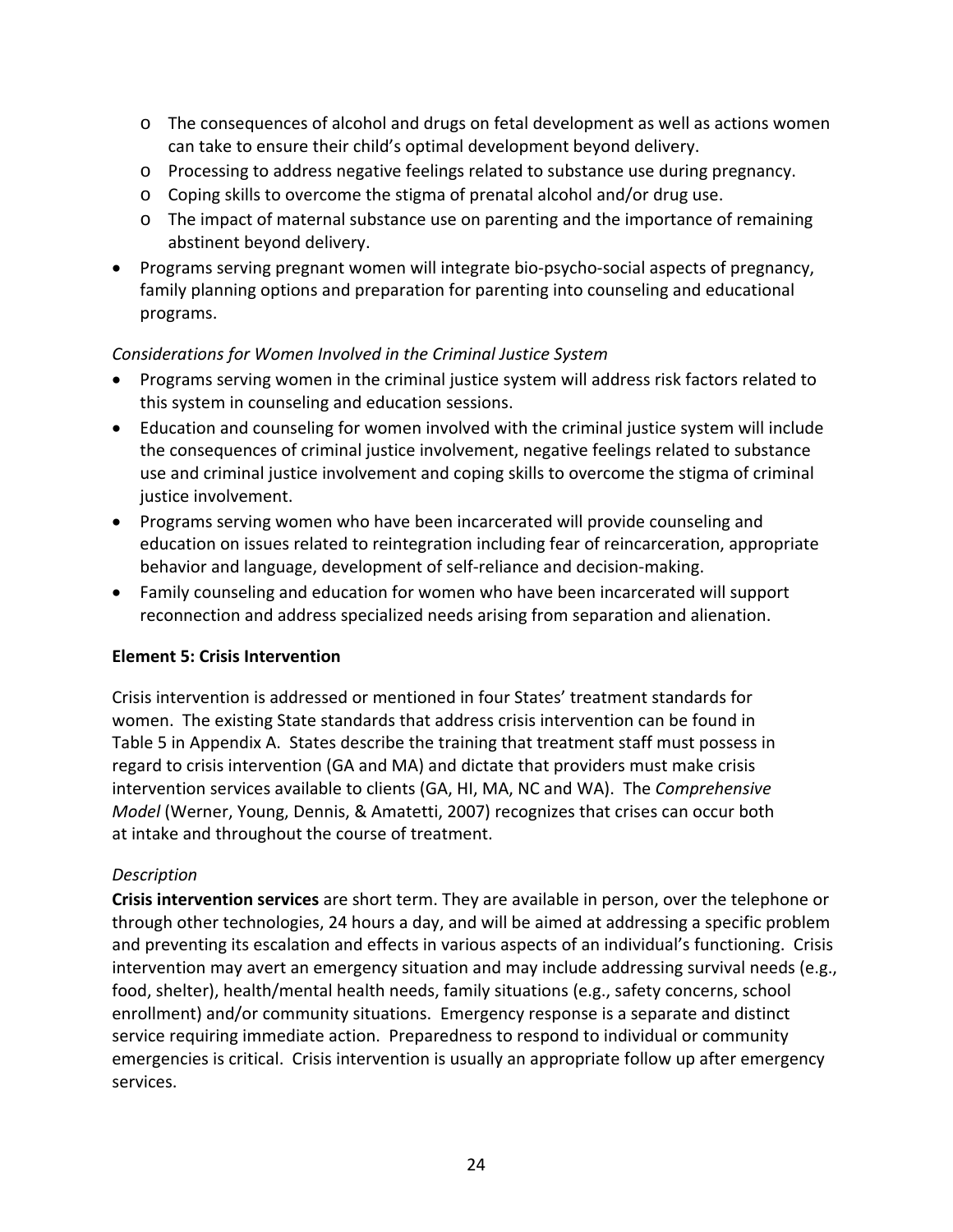# *Key/Critical Content of Standards*

- Providers will have the capacity to respond to mental health (see Element 13: Mental Health), substance use, health (see Element 12: Medical Care/Primary Health Care), family safety, trauma (see Element 14: Trauma/Violence), veterans' and basic survival needs.
- Providers will have extensive knowledge of available community resources to address the immediate need of the individual and her family.
- Providers will maintain a readiness to "participate as members of an interdisciplinary crisis response team" (GA).
- Providers will have written affiliation agreements with agencies that will be able to meet the diverse crisis needs of individuals or families (see Element 21: Linkages With Social Services and the Child Welfare System).
- When a treatment plan is developed, crisis intervention strategies may be included as part of the treatment plan (see Element 6: Treatment Planning).
- Crisis intervention will both connect clients to needed assistance at intake and be proactive and employ crisis prevention techniques to avoid future problems.
- Crisis intervention services will be available to women across the lifespan. Crisis intervention services will be culturally fluent, nonjudgmental, trauma sensitive and respectful. These services must reflect a commitment to serving women of color, women who are homeless, linguistic minorities, women with HIV/AIDS, women who inject drugs, veterans, LGBT women and women with disabilities. Services will be adapted for specific populations.
- Crisis intervention services will address:
	- o Personal barriers that keep women from treatment and recovery including, but not limited to, fear of reprisal from significant others and family members, fear of not being able to care for children or the loss of custody, fears about confidentiality and linguistic or cultural barriers.
	- o Systemic barriers to treatment and recovery such as cost of services, insurance requirements, waiting lists, lack of appropriate treatment (e.g., pregnant women, cultural/linguistic appropriate), discrimination,, shortages of quality child care (see Element 24: Child Care and Child Development Services), transportation (see Element 23: Transportation), employment (see Element 20: Education and Employment/Vocational Support), and safe, affordable housing as well as conflicting demands from other systems, such as child welfare and TANF requirements (see Element 21: Linkages With Social Services and the Child Welfare System).

## *Considerations for a Woman's Children and Family*

- Programs will have linkages with other services in the community so they can offer an immediate and appropriate response to address the needs of a woman and her children (see Element 1: Outreach and Engagement and Element 21: Linkages With Social Services and the Child Welfare System).
- Providers will have the capacity to respond to intimate partner and family violence.
- During crisis intervention services, providers will help women secure child care (see Element 24: Child Care and Child Development Services).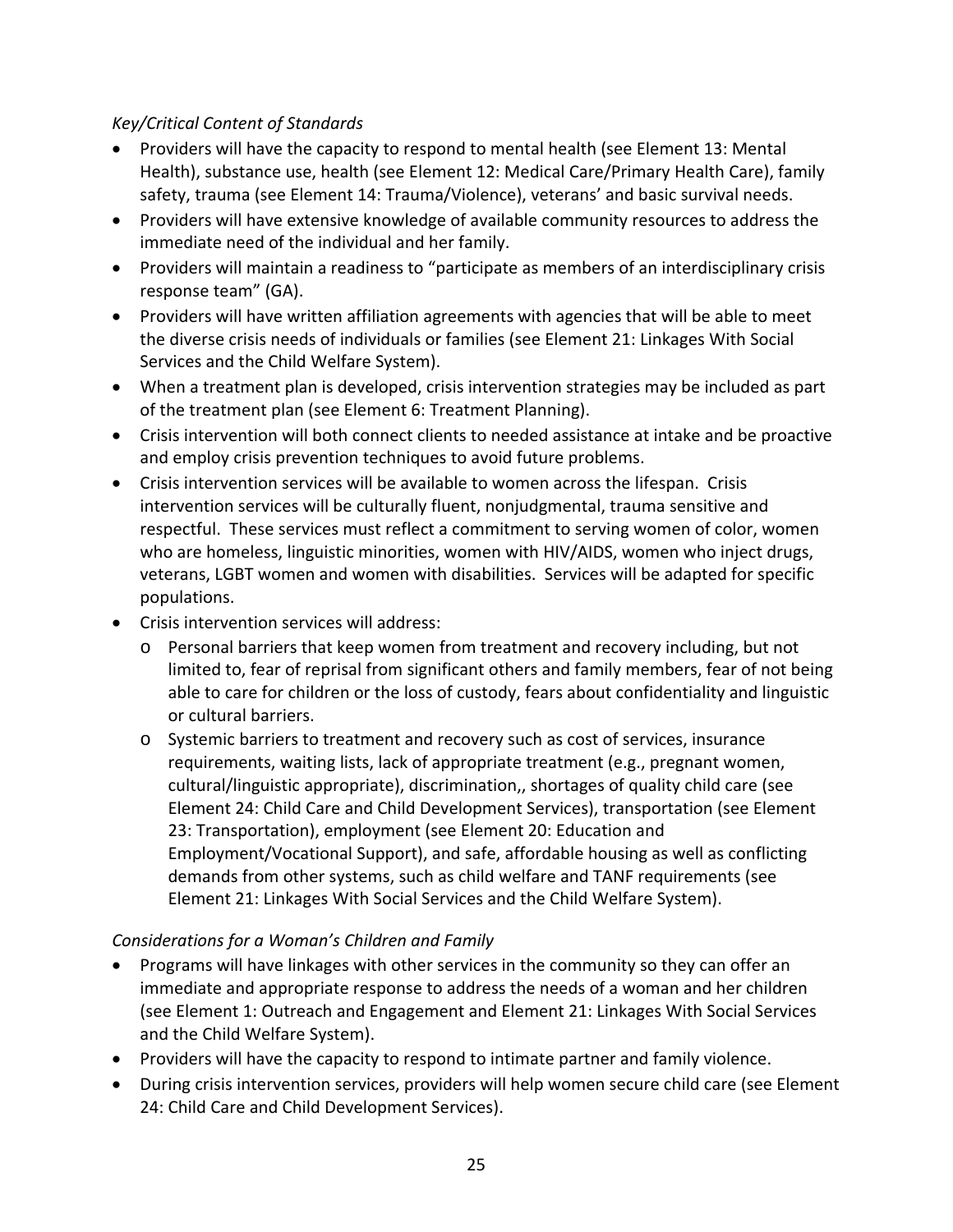<span id="page-25-0"></span>• Providers will help each woman to create a plan for respite care for her children if she needs a break or "timeout." The plan will include at least three sources that the mother could call upon when respite is needed (see Element 24: Child Care and Child Development Services).

## *Pregnancy/Perinatal Considerations*

- Providers will have the capacity to respond to special health and safety needs of pregnant women including intimate partner violence, nutrition, pharmacological issues and prenatal care (see Element 14: Trauma/Violence).
- If a provider is not able to admit a pregnant woman for treatment within 48 hours, interim services will be provided. These include, but are not limited to, crisis intervention, counseling on the potential effects of alcohol, tobacco and drug use on the fetus; referral to prenatal care; and HIV/TB screening and counseling.
- Providers will establish relationships with physicians, local emergency rooms and hospitals that are knowledgeable in addiction treatment for medical care and evaluation of pregnant women (see Element 12: Medical Care/Primary Health Care).

## *Considerations for Women Involved in the Criminal Justice System*

- The SSA will provide outreach to corrections staff and will provide training on appropriate crisis interventions for incarcerated women (see Element 1: Outreach and Engagement).
- Providers will have procedures in place to help women effectively deal with crises that involve the legal/criminal justice system.
- Providers may work with probation and parole officers to assist women to address emergency needs such as housing or economic issues, and remain in compliance with court requirements.

## **Element 6: Treatment Planning**

Treatment planning is addressed or mentioned in 23 States' treatment standards for women. The existing State standards that address treatment planning can be found in Table 6 in Appendix A. For the treatment planning element, States include descriptions of the *services* that fall under treatment planning, as well as identify *when* treatment planning should occur. Not all States that address treatment planning address both areas. Three States (CO, CT and TX) require that the treatment plan be based on the assessment. Eight States (CO, CT, ID, MA, NJ, OK, OR and TX) dictate that treatment planning should also address parenting issues, whereas seven States (CT, HI, ID, MO, NJ, OK and SC) note that treatment planning should include setting attainable goals for the woman. Six states (CO, FL, MA, NV, OR and WI) include clauses that, when clinically appropriate, treatment planning should involve the woman's family.

## *Description*

**Treatment planning** focuses on the priorities, strengths, preferences and interests of a woman with an SUD. It is a collaborative process in which the woman and counselor to address substance use and problems identified in the assessment. Treatment planning is a proactive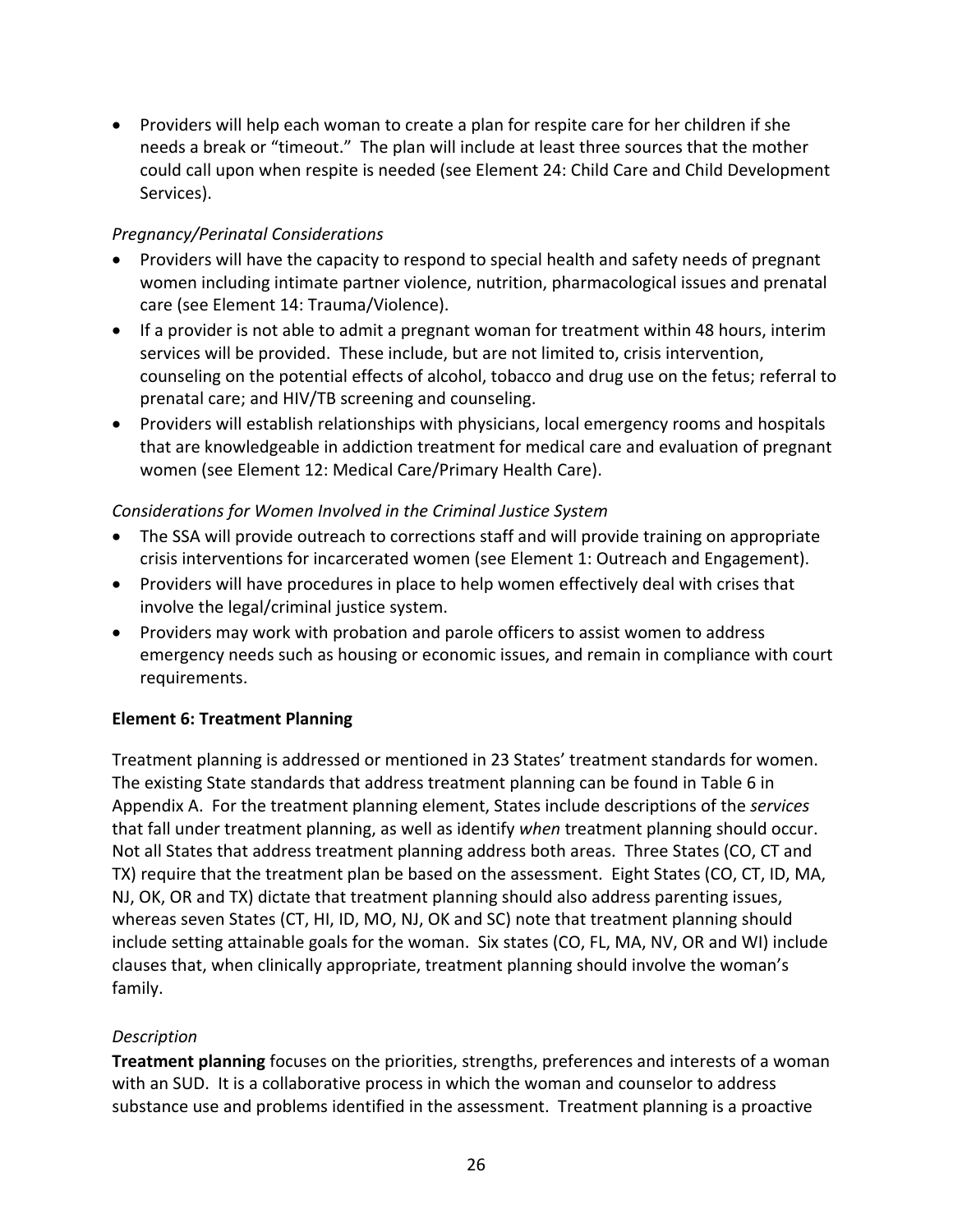and empowering experience that allows a woman to specify action steps that move her toward solutions to complex problems. Treatment plans are dynamic documents that should be updated regularly to meet the woman's changing needs. The treatment plan should be unique to the woman and her family and in some circumstances, family members participate in the treatment planning. It should encompass the development of strengths and supports to complete treatment and maintain lasting recovery. The treatment plan contains goals, objectives, action steps, resources and outcomes that serve as the foundation for services. Plans incorporate a comprehensive scope of services that addresses the life realities of the women and their families.

- An initial treatment/recovery plan will be developed during the intake process. This document, with further development by the end of the assessment period, can become the master treatment plan and will be updated thereafter as the woman's needs indicate. Program staff and the woman will participate in the development of a plan, which will reflect her goals and objectives. The staff member will act as the facilitator, and the woman will be the guide for the treatment planning process. This allows for proactive treatment planning and effective collaboration among the woman, treatment staff, family members and community agencies.
- Continuous assessment (see Element 3: Assessment) will explore the woman's needs, preferences, skills, strengths, deficits and preferences and relate them to an efficient service plan. This includes assessing the client's eligibility and appropriateness for both substance use and other services and for a specific level of care within those services. A case management (see Element 7: Coordinated Case Management) assessment will also include a review of the functional areas needed for service procurement and vocational skills (see Element 20: Educational and Employment/Vocational Support). These assessments predicate updates to the treatment plan.
- Treatment/recovery planning will be an ongoing process. The individual treatment/recovery plan will be reviewed and revised as clinically appropriate, in accordance with the identified needs and preferences of the woman and the level of care in which she is enrolled.
- The treatment/recovery plan will include concrete behaviorally oriented objectives that are practical and conducive to the recovery process. Objectives will focus on current issues and coping strategies (see Element 15: Life Skills). Objectives and interventions will promote self‐reliance. The initial individual treatment/recovery plan will specify services, interventions, supports and staff necessary to meet identified measurable objectives.
- The treatment/recovery plan will incorporate comprehensive scope of services addressing the realities of the lives of women with SUDs and their families including, but not limited to, substance use recovery, mental health issues (see Element 13: Mental Health), trauma, grief/loss and/or posttraumatic stress disorder (PTSD), domestic violence (see Element 14: Trauma/Violence), safety, parenting (see Element 18: Parenting Skills and Child Development Education) and reunification plan if appropriate, relationships/sexuality (see Element 17: Family Strengthening), cultural issues, spirituality, life skills (see Element 15: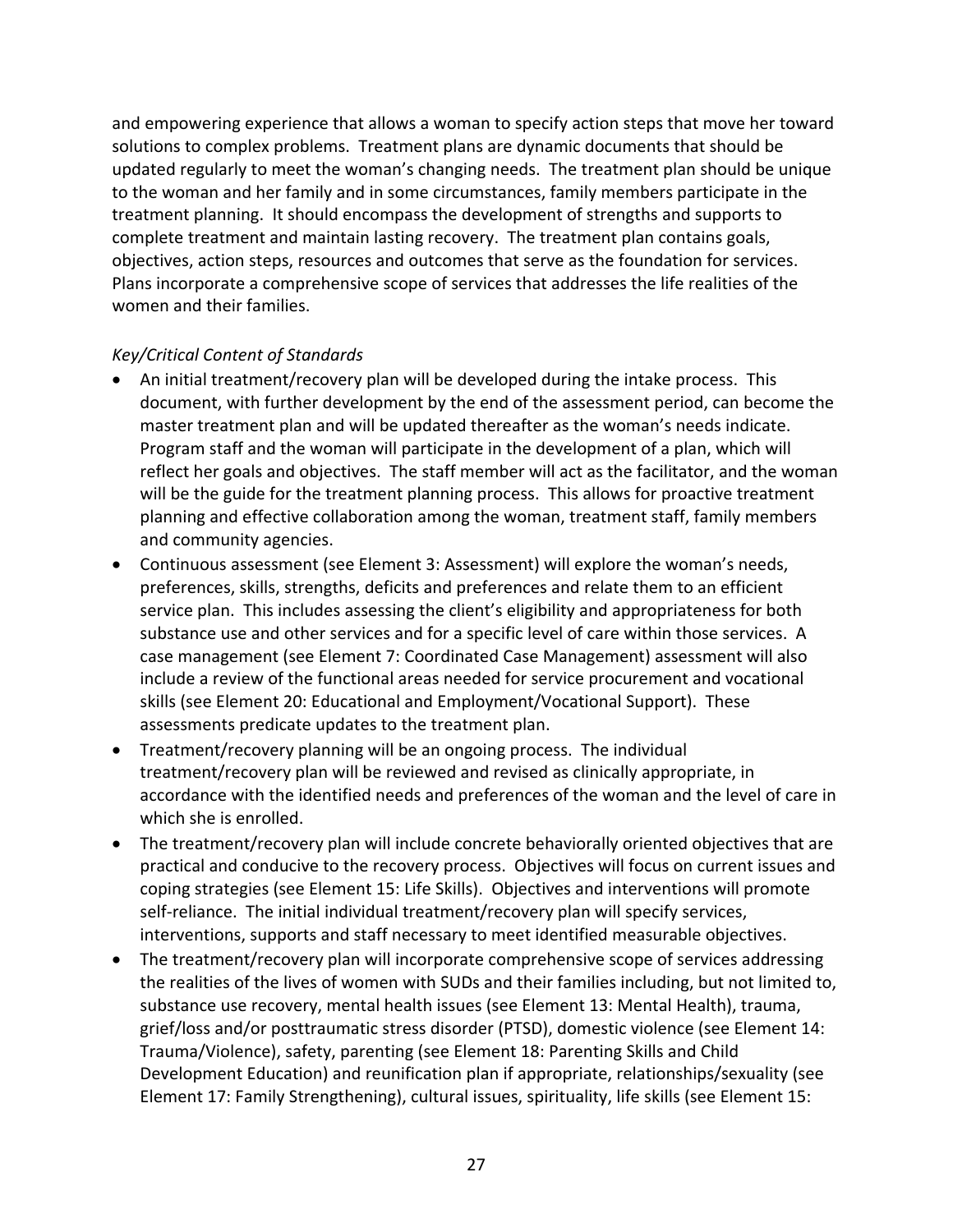Life Skills), education and employment (see Element 20: Education and Employment/Vocational Support), legal issues, gambling, safe housing, medical and dental care and nutrition (see Element 12: Medical Care/Primary Health Care).

- Treatment will focus on individualized interventions and evidenced‐based approaches. Individualized services will address multiple areas of functioning at individual, family and community levels that contribute to a woman's overall quality of life.
- Programs will ensure clinical supervision and will attempt to maintain continuity of staff over the course of a woman's treatment.
- The treatment/recovery plan will clearly delineate the roles and responsibilities of every person involved in execution of each action step and will promote and self‐reliance.
- Individual treatment/recovery plans, goal setting and implementation will be based on the assessment (see Element 3: Assessment) and will list specific strengths and assets of the woman and how they will be used to address issues, challenges and methods of achieving recovery objectives.
- The treatment/recovery plan will clearly identify the objectives that are critical for discharge or transfer to a different (lower or higher) level of care. It will include objectives that are realistic, simple and obtainable.
- The treatment/recovery plan will identify community resources that are necessary for the woman's discharge from the treatment program and recovery process (see Element 22: Recovery and Community Support Services). If certain high priority areas of the recovery process are beyond the scope of the treatment program, these areas will be referenced in the treatment/recovery plan including how or when they will be addressed.
- Level and modality of care will remain flexible. A continuum of services will be available to women, including standard outpatient, intensive outpatient and group and individual therapy. Treatment hours will be flexible to facilitate treatment participation.
- Treatment planning will be available to women across the lifespan. Treatment planning will be culturally fluent, nonjudgmental, trauma sensitive and respectful. These services must reflect a commitment to serving women of color, women who are homeless, linguistic minorities, women with HIV/AIDS, women who inject drugs, veterans, LGBT women and women with disabilities. Services will be adapted for specific populations.
- Treatment planning will address specific retention issues:
	- o Personal barriers that could prevent a woman from participating including, but not limited to, fear of reprisal from significant others and family members, fear of not being able to care for children or the loss of custody, fears about confidentiality, and linguistic or cultural barriers.
	- o Systemic barriers to treatment and recovery such as cost of services, insurance requirements, waiting lists, lack of appropriate treatment (e.g., pregnant women, cultural/linguistic appropriate), discrimination,, shortages of quality child care (see Element 24: Child Care and Child Development Services), transportation (see Element 23: Transportation), employment (see Element 20: Education and Employment/Vocational Support), and safe, affordable housing as well as time constraints and conflicting demands from other systems, such as child welfare and TANF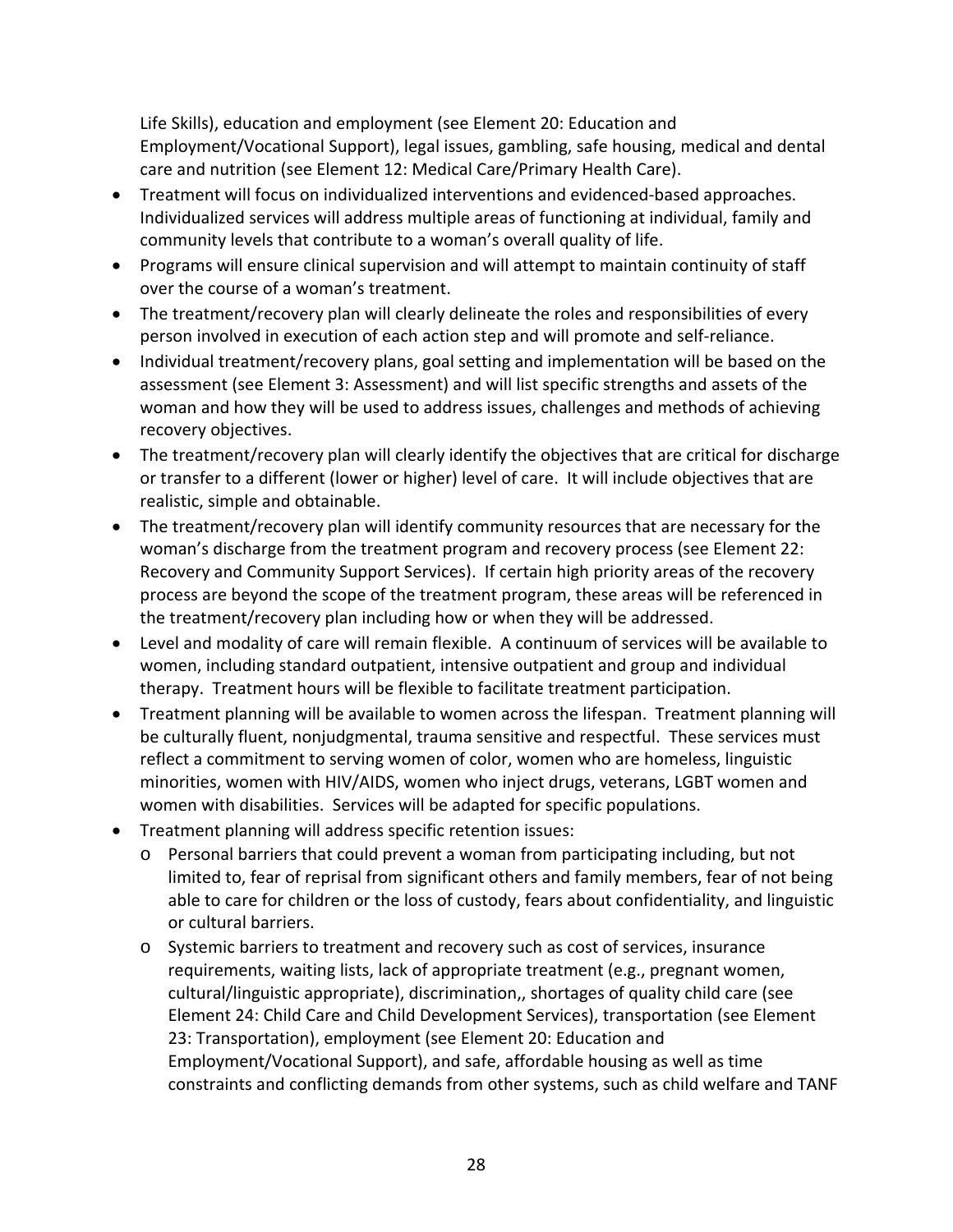requirements (see Element 21: Linkages With Social Services and the Child Welfare System).

- o Other common fears about making life changes.
- Drug and alcohol use monitoring (testing) can be used as a therapeutic tool to assist in assessment and evaluation of progress and to promote participant honesty and accountability. Results of drug testing will not be used as the only indicator of progress in treatment.
- Intimate violence will be treated as a critical element of treatment planning with safety of paramount importance (see Element 14: Trauma/Violence).
- Women will be provided a copy of their treatment plan and each update thereof.
- Education and employment/vocational supports that are appropriate to the woman's needs and abilities must be clearly integrated into the overall treatment plan, initiated early in the treatment process and evaluated and adjusted as needed (see Element 20: Education and Employment/Vocational Support).

## *Considerations for a Woman's Children and Family*

- Treatment/recovery plans will be family centered, provide for family input when clinically indicated and address specific service needs and community supports for the family (see Element 22: Recovery and Community Support Services).
- A service plan for each child will be developed from findings of the child's assessment. The mother will be a full participant in the development of service plans for her children. If children access services through another service provider, they can use the plan developed by the other provider. Support to implement the plan will be provided as needed.
- When a family is involved with the child welfare system, specific objectives will be established to address child welfare needs and requirements (see Element 21: Linkages With Social Services and the Child Welfare System).
- Treatment planning for pregnant and parenting women will include strategies to assist women in identifying and addressing the functional requirements of daily life with children.
- Treatment/recovery plans will integrate compliance with mandates and requirements of the Child Welfare System.

## *Pregnancy/Perinatal Considerations*

- Pregnant women will be supported to develop a birthing plan and incorporate objectives that specifically address prenatal health and preparation for delivery.
- Integrated recovery/treatment planning that addresses the health (see Element 12: Medical Care/Primary Health Care), mental health (see Element 13: Mental Health), child welfare and community support (see Element 22: Recovery and Community Support Services) of the woman and child will be conducted and will involve other service agencies as applicable.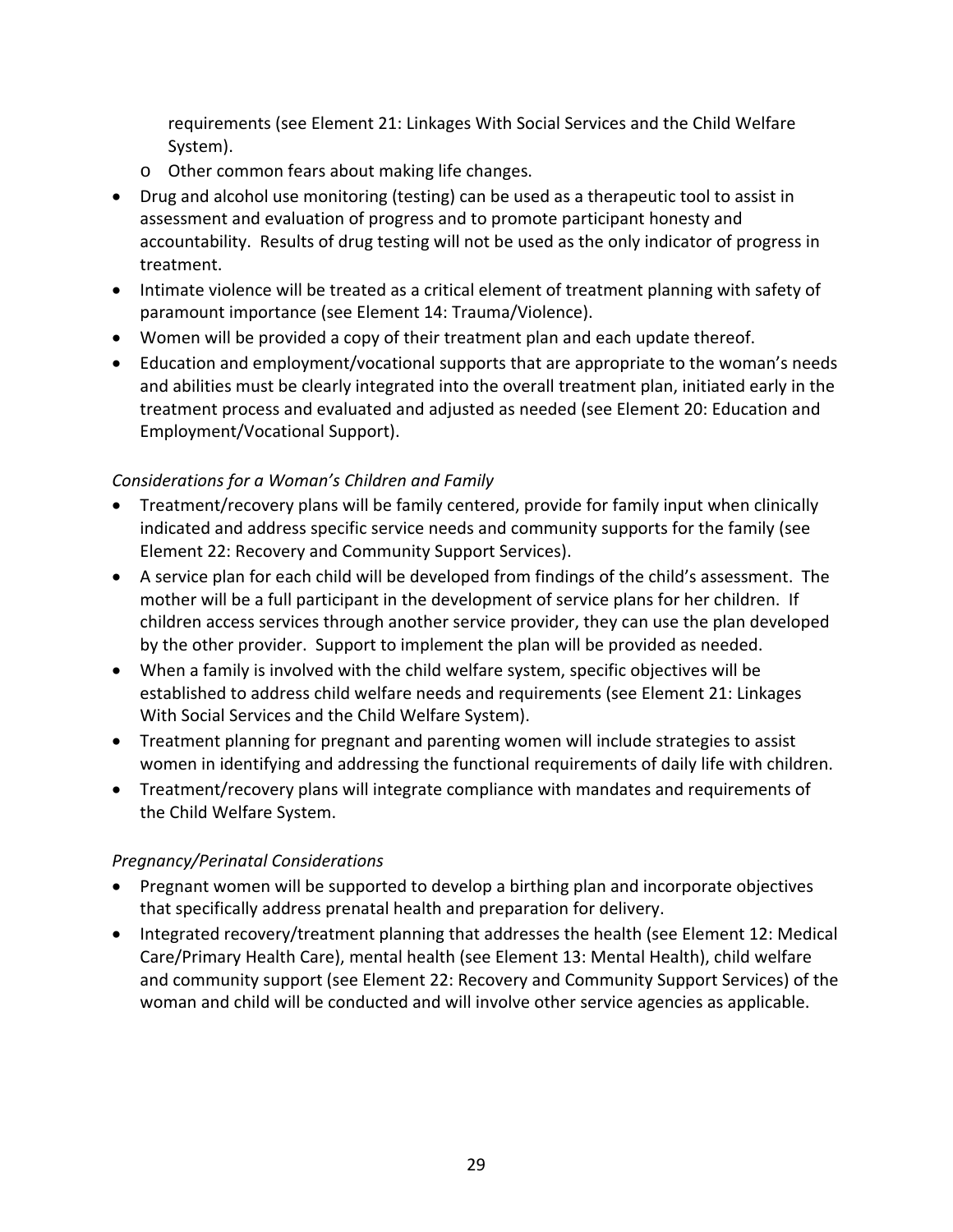#### <span id="page-29-0"></span>*Considerations for Women Involved in the Criminal Justice System*

- Treatment/recovery planning will address reintegration into the community and development of social supports (see Element 22: Recovery and Community Support Services).
- Treatment/recovery plans will integrate compliance with mandates and requirements of probation, parole or drug courts.
- Treatment/recovery plans will support women in dealing effectively with the stigma associated with involvement with the criminal justice system as a means to prevent relapse.

### *Additional Considerations*

• The treatment/recovery planning described above applies to all women in treatment including women in an opioid replacement program (see Element 9: Medication‐Assisted Treatment). Use of medication assistance will not be a basis for exclusion from other treatment services.

### **Element 7: Coordinated Case Management**

Coordinated case management is addressed or mentioned in 23 States' treatment standards for women. The existing State standards that address coordinated case management can be found in Table 7 in Appendix A. Many of the standards require that active coordination of care take place between providers and systems (AZ, AR, CA, CT, DC, FL, GA, HI, ID, MA, NJ, SC, WA, WI and WY). Most States dictate that women should be assigned to a single case manager or a care coordinator who, ideally, should remain the same person throughout the continuum of care (AZ, AR, FL, GA, NV and WI). In many States, the case manager is responsible for assessing what services women need (MA, NJ, OK, OR, TN and TX). The *Comprehensive Model* notes that coordinated case management can occur at any time during, before or after treatment. The *Comprehensive Model* also notes that "special attention should be paid to coordinating the children's services with those of their mothers" (CSAT 2004, p. 17).

## *Description*

Women with SUDs and their families often must interact with numerous systems including health, mental health, child welfare, housing, criminal justice, social services, employment/vocation and education. **Coordinated case management** is a participant‐ centered, goal‐oriented approach to accessing and coordinating services across these multiple service systems. It facilitates a woman's recovery, self‐sufficiency and overall well‐being through five essential functions: 1) assessing needs, resources and priorities; 2) planning for how the needs can be met; 3) establishing linkages to enhance a woman's access to services to meet those identified needs; 4) coordinating and monitoring service provision through active cross‐system communication and coordinated service plans; and 5) removing barriers to treatment and advocating for services (JCAHO, 1995).

Case management is interdisciplinary and seeks to delineate outcomes, roles and responsibilities. The participant should be the source of control and given the necessary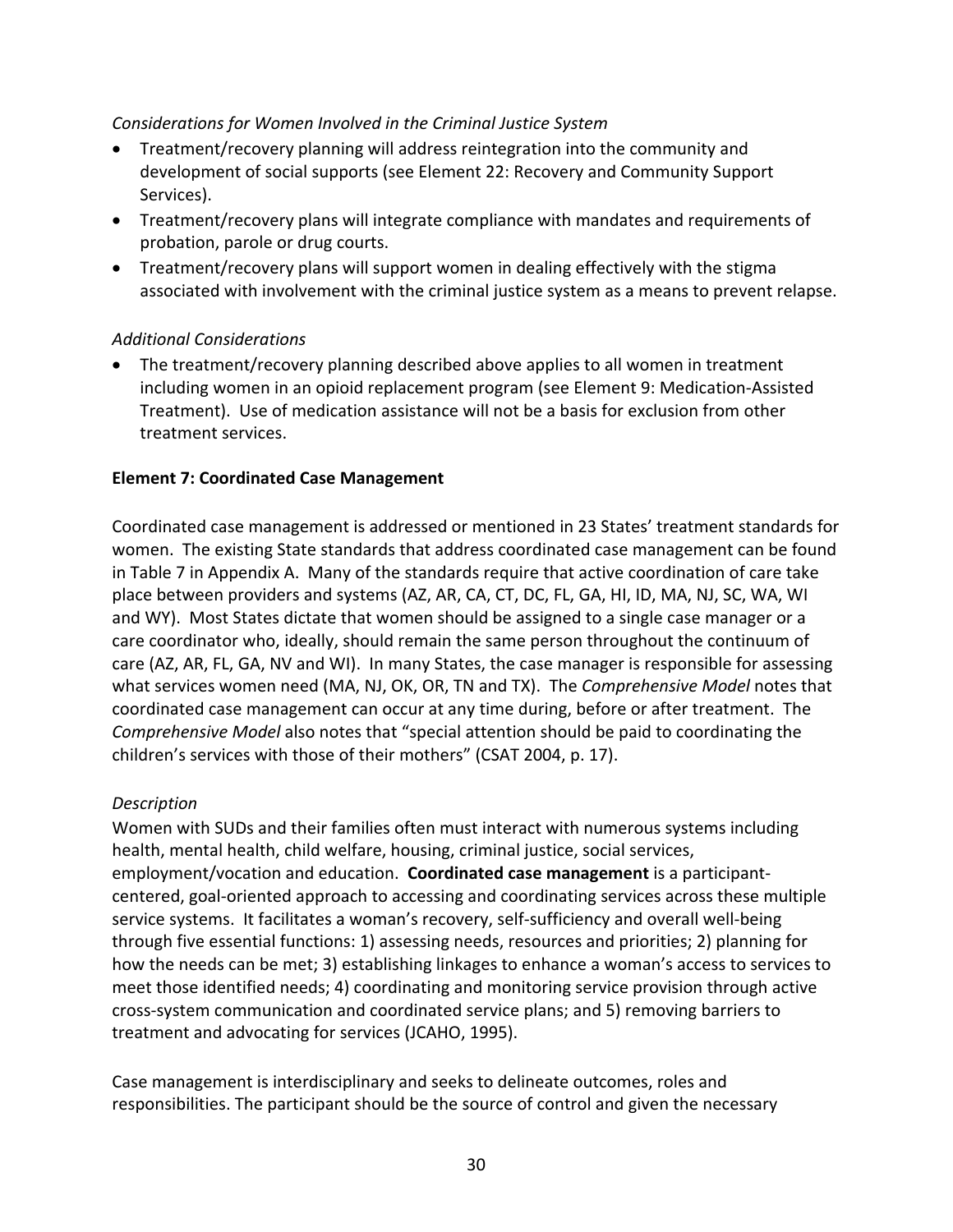information and opportunities to make decisions that affect her and her family. Whether coordinated case management is an element of a recovery and treatment modality or a free‐ standing service, it occurs throughout the treatment continuum, as a pretreatment activity, during treatment and after treatment. It may be difficult to follow traditional approaches at times given the immediacy of participants' needs and the likelihood that they are still using alcohol or drugs. As women transition from treatment back to the community, ongoing coordinated case management often plays a critical role in helping them develop an effective recovery community support plan and secure resources needed to sustain their recovery. Disengagement is an important function as well. It gives the woman the opportunity to explore what she learned about interacting with service providers and about setting and accomplishing goals. It is also a time for the case manager to hear from the woman what she considers beneficial or not beneficial about the relationship. In addition, from an agency standpoint, coordinated case management may be a useful mechanism to maximize resources, meet documentation requirements and improve service quality by ensuring service plans and systems are consistent and compatible.

- Providers will have staff that implements the following case management responsibilities:
	- o Identify and engage women (see Element 1: Outreach and Engagement).
	- o Assess each woman's needs (see Element 3: Assessment) and help develop her individualized comprehensive treatment and recovery plan (see Element 6: Treatment Planning). Arrange and facilitate direct service provision; advocate on the woman's behalf to ensure she and her family receive needed services (see Element 16: Advocacy).
	- o Provide information, encouragement and support while facilitating services.
	- o Understand how other service systems work and establish system linkages (see Element 21: Linkages With Social Services and the Child Welfare System) as needed.
	- o Be proactive in identifying and addressing barriers that may affect a woman's treatment progress and long‐term recovery, which may include, but are not limited to:
		- Personal barriers that keep women from treatment and recovery: fear of reprisal from significant others and family members, fear of not being able to care for children or the loss of custody, fears about confidentiality and linguistic or cultural barriers.
		- Systemic barriers to treatment and recovery such as cost of services, insurance requirements, stigma, waiting lists, lack of appropriate treatment (e.g., pregnant women, cultural/linguistic appropriate), discrimination,, shortages of quality child care (see Element 24: Child Care and Child Development Services), transportation (see Element 23: Transportation), employment (see Element 20: Education and Employment/Vocational Support), and safe, affordable housing as well as conflicting demands from other systems, such as child welfare and TANF requirements (see Element 21: Linkages With Social Services and the Child Welfare System).
		- **Other common fears about making life changes.**
	- o Communicate regularly with the woman about her treatment plan (see Element 6: Treatment Planning) to monitor and reevaluate her plan as needed.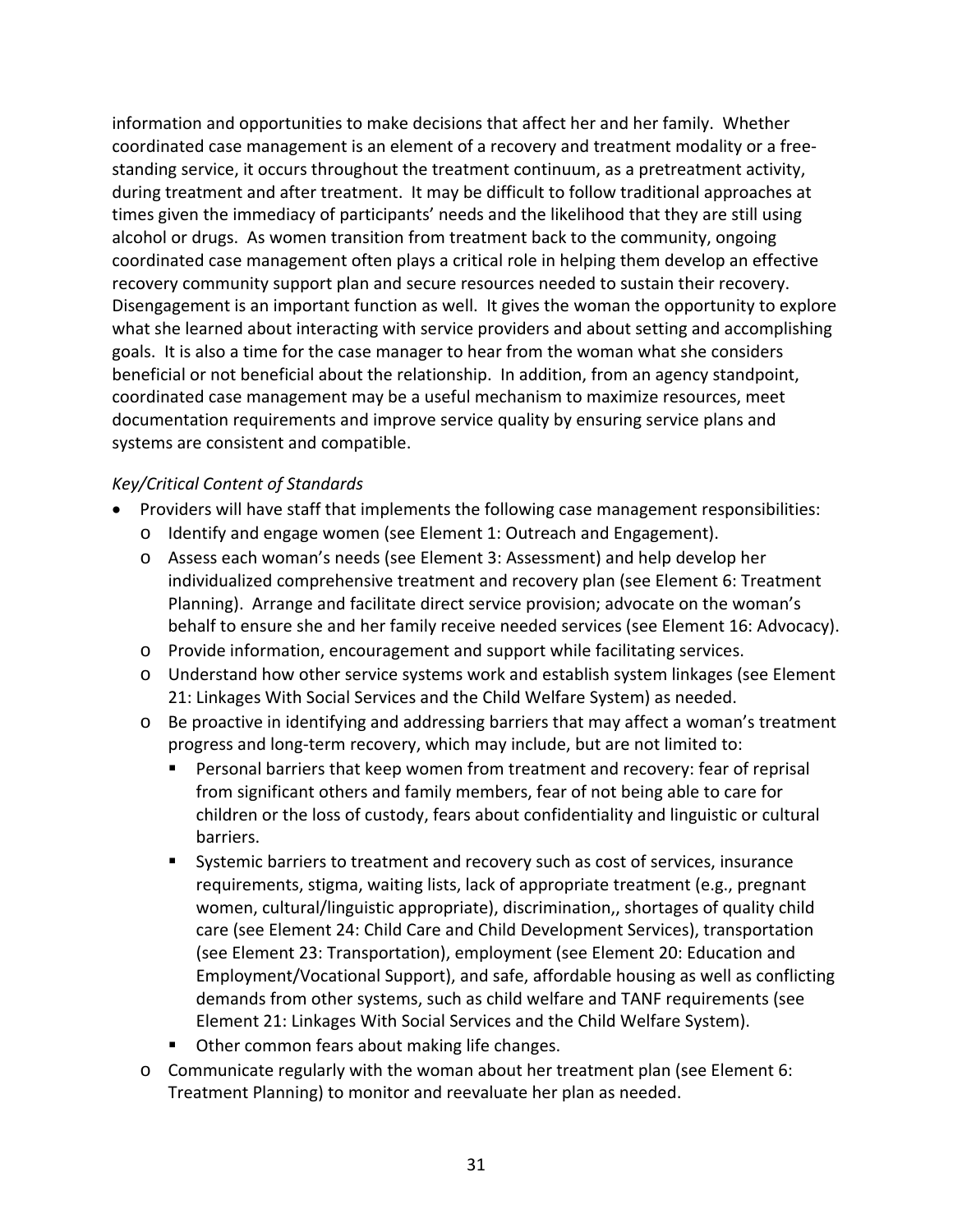- o Ensure that the woman is involved in all phases of case management.
- o Coordinate the timing of various interventions to ensure that the woman can achieve her treatment goals (see Element 6: Treatment Planning).
- $\circ$  Intensify contact with the women to avoid crises during transitions such as when the woman is moving between different types of programming (from institutional programming to residential treatment, residential treatment to outpatient or to a less or more restrictive level of supervision), which is often stressful and frequently triggers relapse (see Element 5: Crisis Intervention). This ensures that service is not interrupted. Whenever possible, supervision and treatment activities will be coordinated to promote gradual movement to reduce the likelihood of relapse.
- o Establish regular communication with the woman, program staff and others involved in the delivery of services to the woman to monitor and evaluate progress.
- o Coordinate and/or integrate the mother's and child's case plans (where applicable).
- o Enhance the woman's problem‐solving, advocacy (see Element 16: Advocacy) and coping skills (see Element 15: Life Skills).
- o Develop an aftercare plan with the woman before her discharge and conduct regular or periodic follow up with her to monitor and reevaluate the aftercare plan (see Element 8: Continuing Care).
- o Advocate for longer length of stay, additional services or other considerations as needed.
- The treatment service areas that coordinated case management needs to address include:
	- o Service plan development (see Element 6: Treatment Planning).
	- o Assessment (see Element 3: Assessment). A case management assessment will include a review of the functional areas needed for service procurement and vocational skills.
	- o Engagement and retention in treatment and participation in continuing care/recovery community support services (see Element 8: Continuing Care and Element 22: Recovery and Community Support Services).
	- o Introduction to substance‐free recreational and social connectedness activities (see Element 15: Life Skills and Element 22: Recovery and Community Support Services).
	- o Mental health services (see Element 13: Mental Health).
	- o Crisis intervention (see Element 5: Crisis Intervention).
	- o Child care (including respite care) and therapeutic child care (see Element 24: Child Care and Child Development Services).
	- o Dental care and medical/health care, including effective family planning (see Element 12: Medical Care/Primary Health Care).
	- o Facilitation of positive parent‐child relationships (see Element 17: Family Strengthening and Element 18: Parenting Skills and Child Development Education).
	- o Employment, vocational and educational services to promote self‐sufficiency and capability for independent living (see Element 20: Educational and Employment/Vocational Support).
	- o Life skills education and training, for example, budgeting and nutrition, (see Element 15: Life Skills).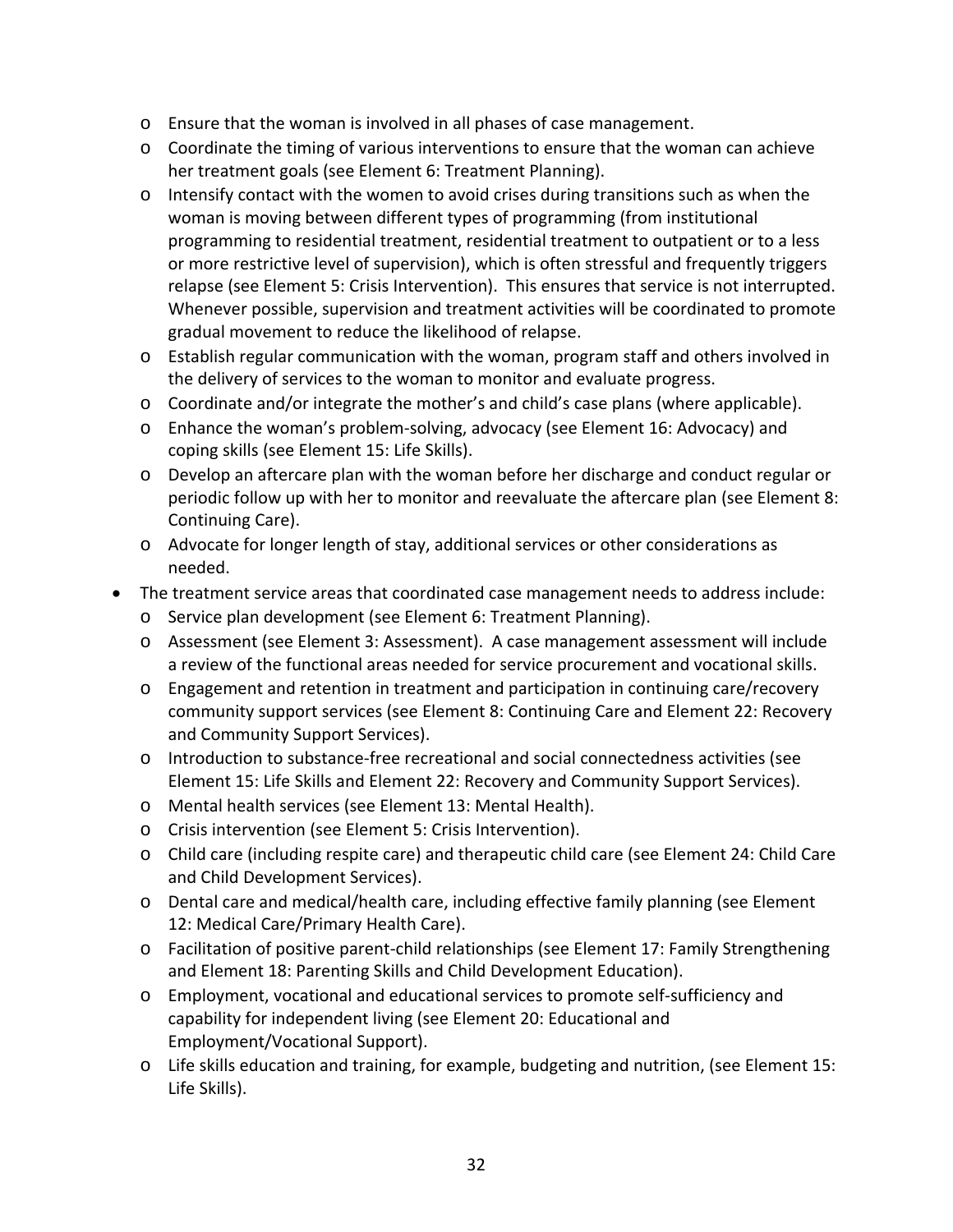- o Long‐term, safe and drug‐free housing (see Element 19: Housing Support and Assistance).
- o Linking, monitoring and advocacy are important aspects of case management (see Element 21: Linkages With Social Services and the Child Welfare System, Element 3: Assessment and Element 16: Advocacy). After the linkage is made, service deliver will be monitored to ensure a good fit and relationship between the woman and the resource. Monitoring the woman's progress and adjusting the service plan are essential functions of case management. Individual advocacy for a woman will be geared toward achieving the goals established in the service plan (see Element 16: Advocacy).
- Coordinated case management will be carried out through a multidisciplinary team approach. The team composition will depend on the client's needs and input but will include representatives from the various systems with whom the woman has involvement. The goal will be to assist the woman in accessing and understanding services (see Element 21: Linkages With Social Services and the Child Welfare System).
- Coordinated case management will be available to women across the lifespan. Coordinated case management will be culturally fluent, nonjudgmental, trauma sensitive and respectful. These services must reflect a commitment to serving women of color, women who are homeless, linguistic minorities, women with HIV/AIDS, women who inject drugs, veterans, LGBT women and women with disabilities. Services will be adapted for specific populations.
- Whenever possible, as services come to a close, disengagement will be planned and deliberate. Disengagement will give the woman the opportunity to explore what she learned about interacting with service providers and about setting and accomplishing goals. It will also provide a time for the woman to tell the provider which elements the woman considered beneficial about the relationship.
- Programs will ensure clinical supervision and will attempt to maintain continuity of staff over the course of a woman's treatment. Case management techniques will be designed to reduce the participant's internal and external barriers that may impede progress.
- Case management will be flexible and will be driven by the unique needs of the woman.
- Services will be sequenced to be provided at the appropriate time and to maximize the amount of support that women receive.
- Case management should address reproductive health education.
- For adolescents who are in treatment for an SUD, providers will maintain linkages with schools and other youth‐serving systems involved in the adolescent's care and encourage family involvement as much as is clinically appropriate. They will also have full knowledge of the legal issues in their State specific to serving adolescents (e.g., can adolescents sign themselves back into treatment).

# *Considerations for a Woman's Children and Family*

• Case plans will be developed for children attending treatment with their mother, and other children as appropriate. In addressing the service needs of children of mothers with SUDs, programs will make sure that the treatment plans for the mother and child(ren) are coordinated or will develop a single coordinated care plan.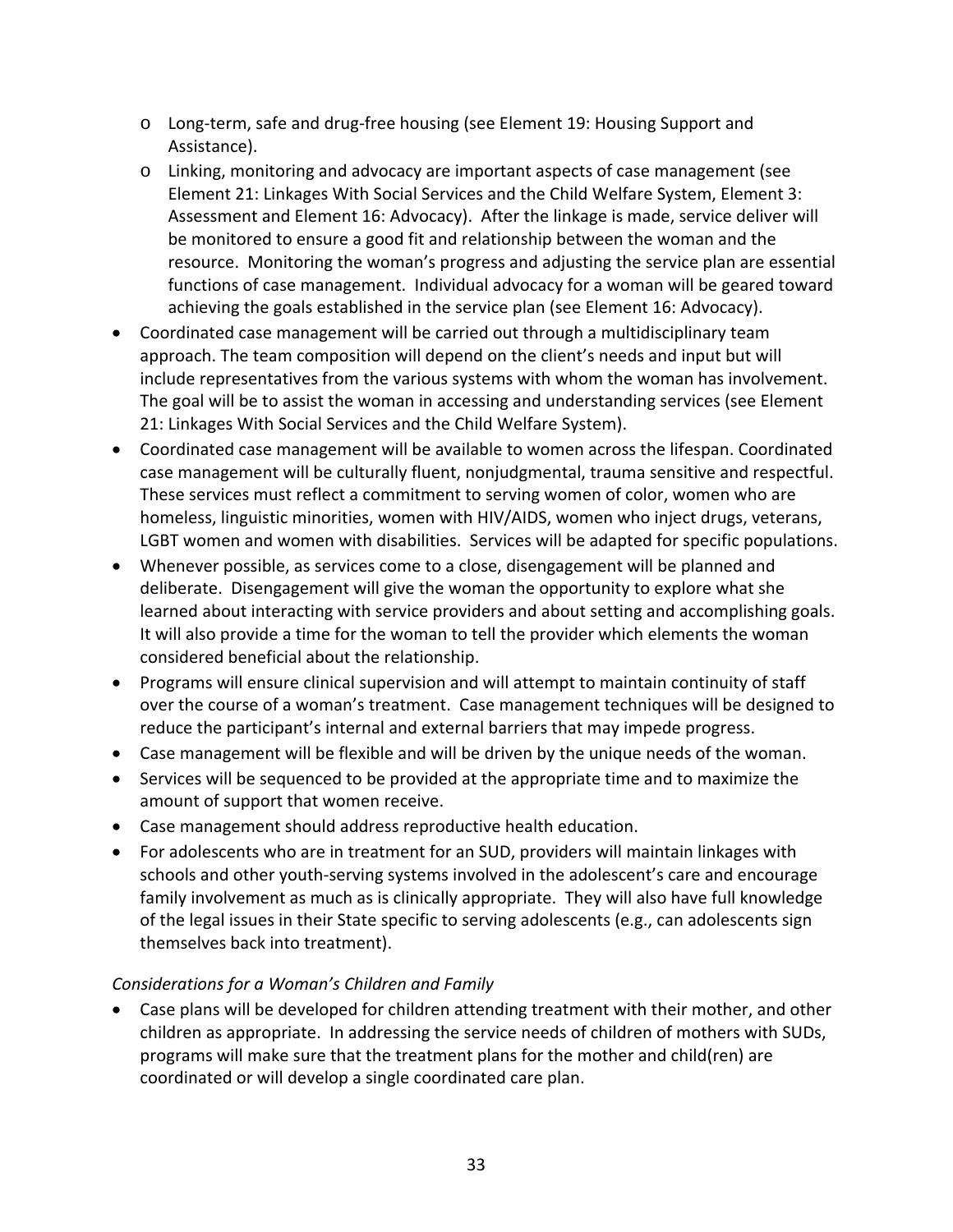- When children are not in their birth mother's custody, engagement of the caregiver including foster care or kin caregivers in care management is critical.
- Whenever clinically appropriate, a plan to regain custody of children should be developed.

# *Pregnancy/Perinatal Considerations*

- Prenatal care coordination services will be provided for pregnant women. These services will include: ensuring the woman has the appropriate supplies for a newborn (e.g., crib, diapers, car seat); consulting with the woman's physician to ensure as smooth a delivery as possible; continually monitoring participant's scheduling and follow through on prenatal appointments; determining potential barriers facing the participant in getting to/from appointments; providing other support as needed (e.g., transportation to medical appointments, see Element 23: Transportation); coordinating with the appropriate agency to facilitate a smooth transition to the postnatal (pediatric) provider; and coordinating prenatal and postnatal care services (FL).
- Every pregnant woman will have a comprehensive discharge and aftercare plan (see Element 8: Continuing Care) developed that includes collaboration with other agencies to provide recovery support services for her and her children (see Element 22: Recovery and Community Support Services).
- Service planning for pregnant and parenting women will include strategies to assist women in identifying and addressing the functional requirements of daily life with children.

# *Considerations for Women Involved in the Criminal Justice System*

- For a woman involved in the criminal justice system, case management services will arrange and connect her to the appropriate community supports upon her release from custody and reentry into the community and will provide regular communication with parole/probation.
- Providers will strive to create continuity of relationship as women are released from incarceration and begin to reintegrate into the community. This can also include conducting outreach with corrections facilities (see Element 1: Outreach and Engagement).
- Case management will help the woman address outstanding legal issues and legal/court mandates. This service will also connect clients to drug testing and drug courts and assist women with keeping appointments with probation/parole.
- Case management will provide appropriate linkages for the woman and her child/family while she is involved in the criminal justice system. This may include reporting progress in treatment to courts and the legal system.

# *Additional Considerations*

- The office of the SSA will facilitate collaborative agreements to allow sharing of information across systems and agencies.
- Indicators of "success" will be defined by the treatment agency and its stakeholders (including funding and regulatory agencies). Data on outcomes will be collected to determine the effectiveness of case management.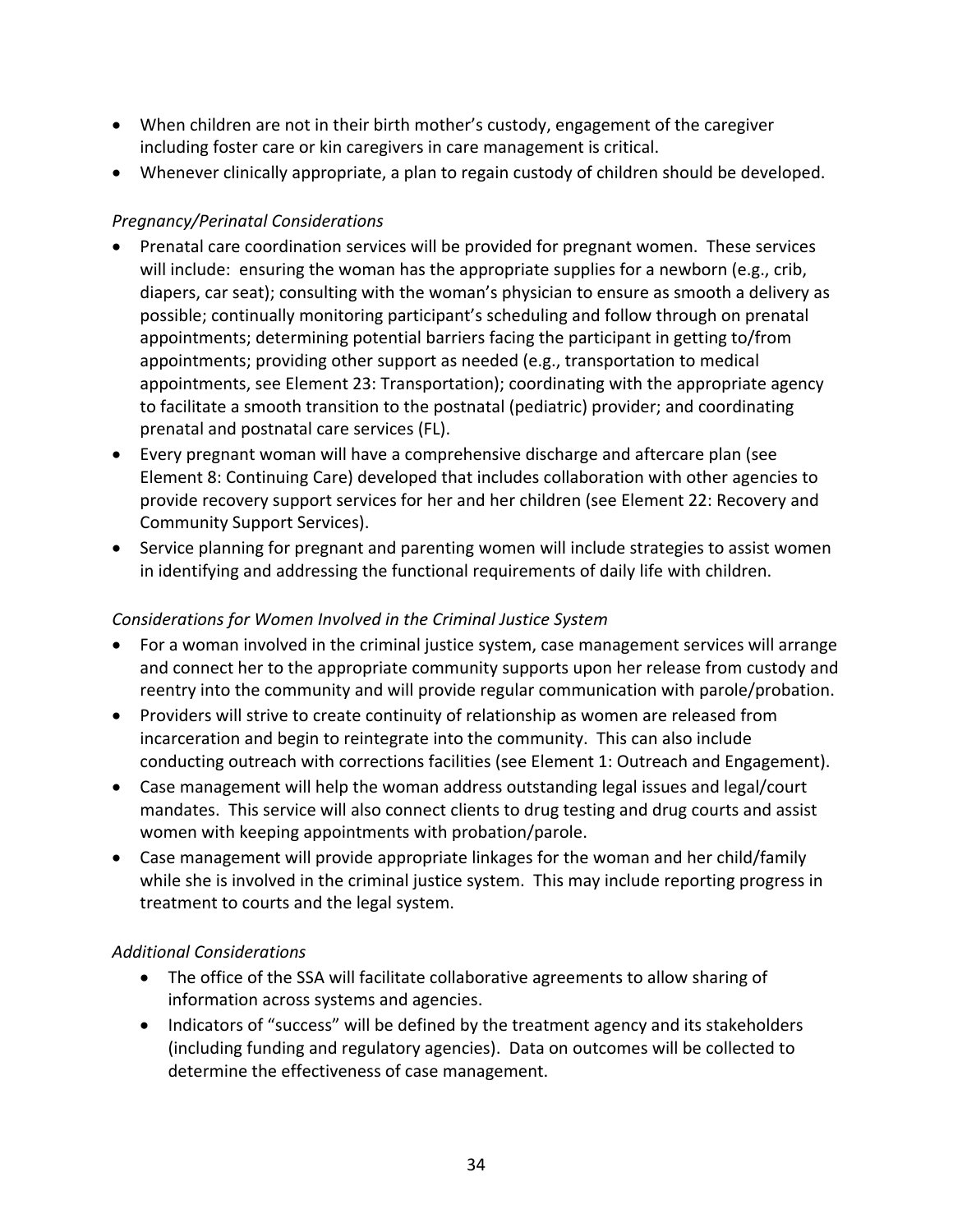- <span id="page-34-0"></span>• Structured feedback loops will be established to ensure that the gathered data are returned to various stakeholders in some meaningful way so that they have an impact on shaping future program development and future data requirements.
- One-stop service centers and co-location of staff are two examples of methods used to facilitate coordinated case management.

## **Element 8: Continuing Care**

Continuing care (sometimes called aftercare or recovery management) is addressed or mentioned in 20 States' women's treatment standards. The existing State standards that address continuing care/aftercare/recovery management can be found in Table 8 in Appendix A. Some States address each category separately, whereas other States amalgamate all services into one category. The standards emphasize the importance of retaining continuity of care through ongoing ties between the woman and the treatment staff following discharge (AR, GA, ID, MA, NJ, WA and WI). Current State standards also require that discharge planning actively involve community recovery supports (AZ, AR, CT, GA, MA, VT and WA).

### *Description*

**Continuing care** is the sustained provision of clinical and recovery support services after a woman has been discharged from a primary treatment episode. Participation in continuing care services is established by the needs of a woman and her family that are identified through a continuous process of clinical and self reassessment; there is no predetermined time, intensity or service approach. Continuing care services provide the foundation for a woman's life plan: a written document that charts and guides her movement from treatment to ongoing recovery and that includes her strengths, needs, goals, objectives and service preferences.

- Continuing care will be available to women across the lifespan. Continuing care services will reflect multiple pathways to recovery based on an individual's unique strengths, as well as her needs, preferences, experiences and age. They will be culturally fluent, nonjudgmental, trauma sensitive and respectful. These services will reflect a commitment to serving women of color, women who are homeless, linguistic minorities, women with HIV/AIDS, women who inject drugs, veterans, LGBT women and women with disabilities. Services will be adapted for specific populations.
- Continuing care services will emphasize the importance of continuity of relationship with the treatment provider for women.
- Discharge planning will include development of a life plan that incorporates continuing care services.
- Planning for discharge from the treatment program or transition to another level of care will begin following the initial assessment and continue throughout the treatment process.
- Transitions between levels of care and treatment providers will be as seamless as possible.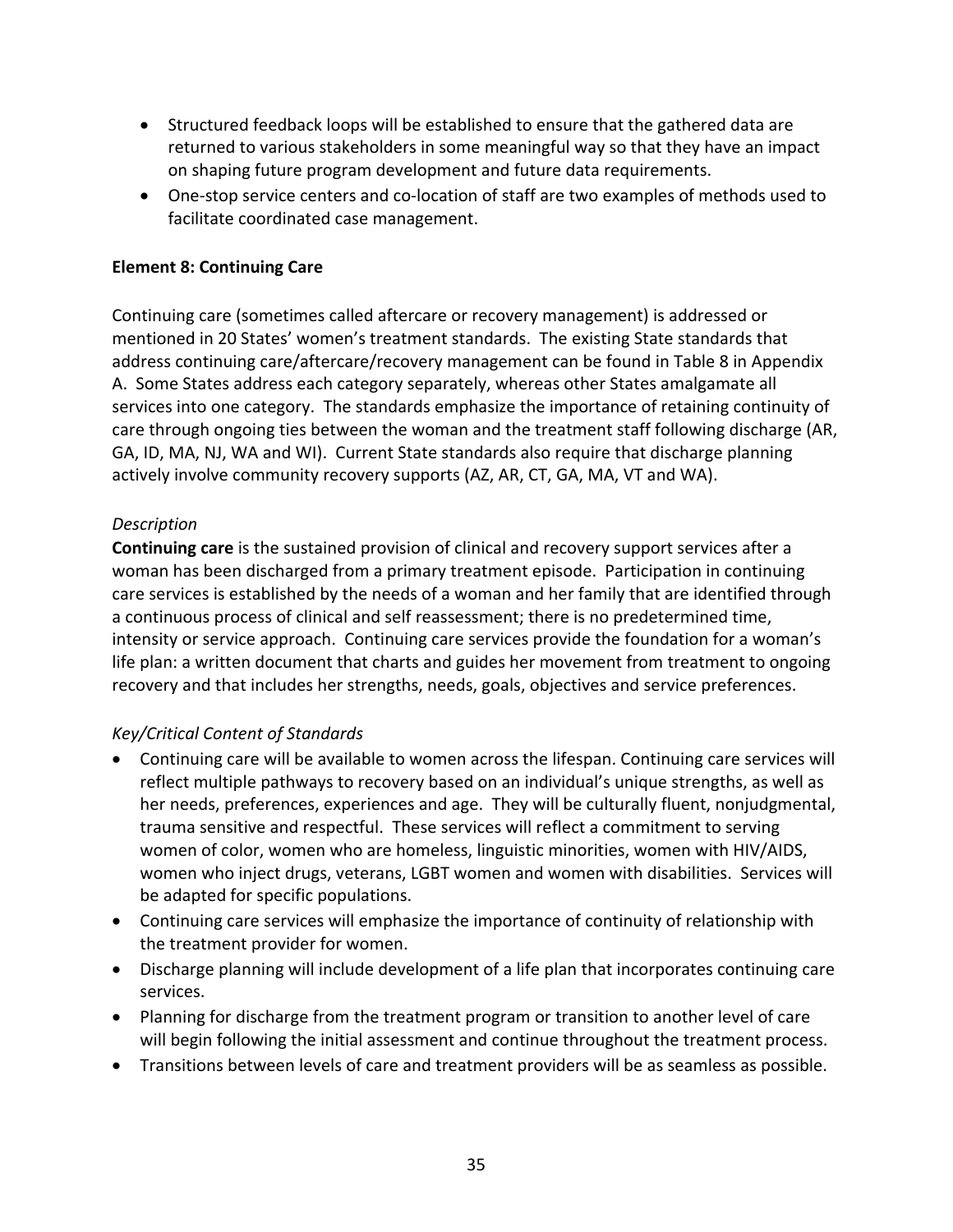- Before discharge from treatment, the woman will have had telephone and/or face‐to‐face contact with the providers who will be providing continuing care services for her and her family in the community.
- Providers from the discharging treatment programs will support and assist women in accessing and fully engaging in the following continuing care services:
	- o A range of women‐specific formal, family, natural and community supports (see Element 22: Recovery and Community Support Services) in the client's community will be arranged, with the client's input, before discharge (e.g., child care, see Element 24: Child Care and Child Development Services; transportation, see Element 23: Transportation; self-help groups, see Element 22: Recovery and Community Support Services; and health care, see Element 12: Medical Care/Primary Health Care) (CT).
	- o A stable housing plan will be in place (see Element 19: Housing Support and Assistance) before discharge from residential programs.
	- o Specific relapse prevention interventions will be developed with the woman and presented in a language she understands.
- Women will be supported in determining their own path of recovery. Life plans will be individualized and strength based and will support the woman's autonomy, self‐ determination and control over resources.
- The life plan will incorporate a strategy for ongoing clinical and self‐reassessment (see Element 3: Assessment).
- The woman will be informed of the discharging treatment program's requirements for follow up, as well as procedures for readmittance should this be needed or desired in the future. The conditions for reentry to a program will be explained to the woman as part of the creation a life plan.
- The life plan will incorporate expectations and requirements of other programs or agencies that will provide continuing care services for the woman and her family (see Element 21: Linkages With Social Services and the Child Welfare System).
- There will be a staff member from the discharging program or another continuing care agency who will have primary responsibility for service coordination and serve as the principal point of contact for the woman and her family's continuing care efforts (see Element 7: Coordinated Case Management).
- For adolescents who are in treatment for an SUD, providers will maintain linkages with schools and other youth-serving systems involved in the adolescent's care and encourage family involvement as much as is clinically appropriate. They will also have full knowledge of the legal issues in their State specific to serving adolescents (e.g., can adolescents sign themselves back into treatment).

# *Considerations for a Woman's Children and Family*

- Other family members will be involved in continuing care planning as much as clinically appropriate and possible.
- Women will be informed and assisted to understand the effects and implications of their treatment choices on their relationship with child welfare services (see Element 21: Linkages With Social Services and the Child Welfare System).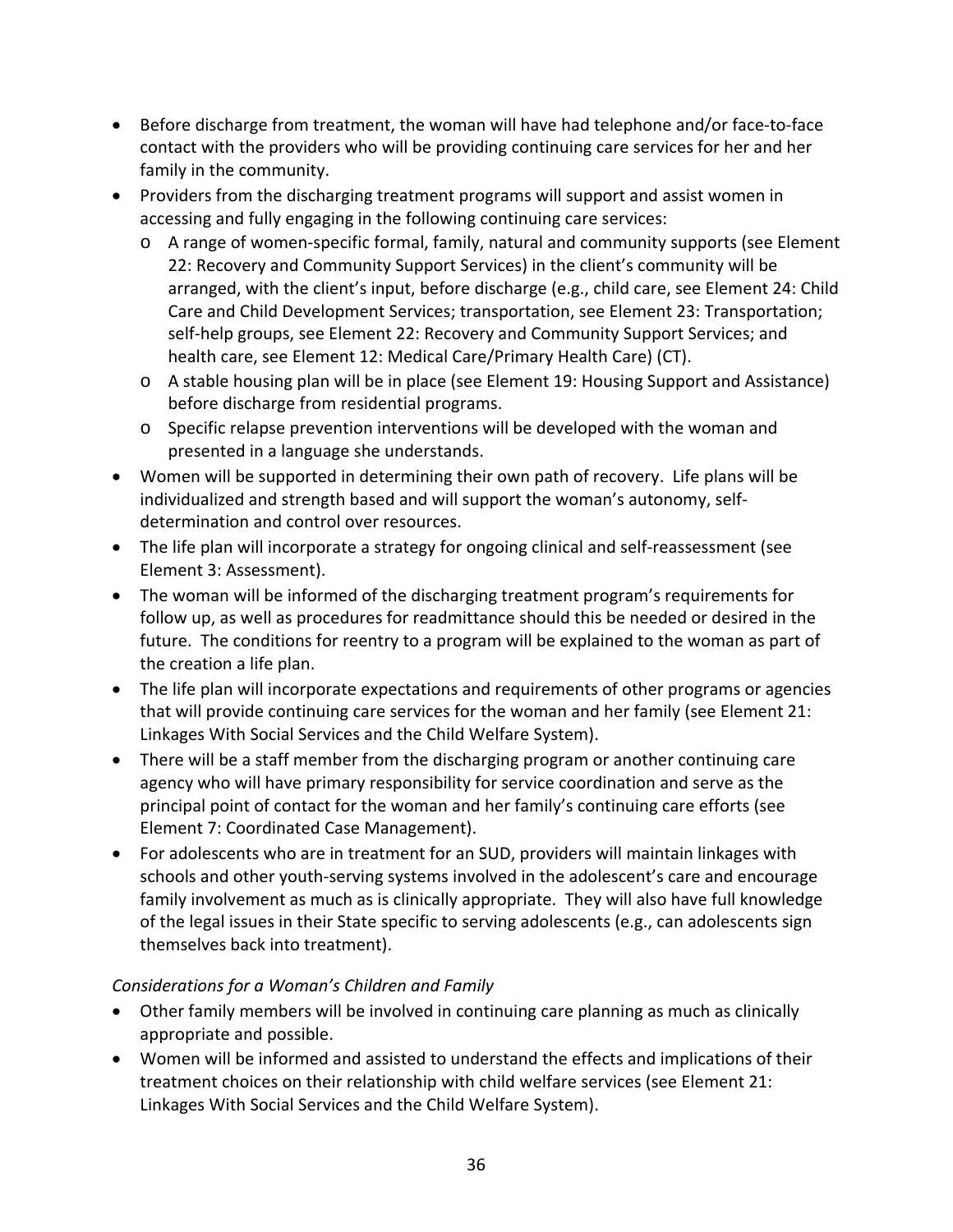- Family needs will be integrated into the life plan as the woman chooses and as appropriate.
- Women will be helped to find a "medical home for their children." There will be a plan for children's medical care arrangement, preferably with providers who have experience with SUDs and early intervention (see Element 12: Medical Care/Primary Health Care).

### *Pregnancy/Perinatal Considerations*

- There will be a clear plan to arrange medical support and appointments for pregnant women (see Element 12: Medical Care/Primary Health Care) during and after treatment.
- Providers will educate the woman and her family members regarding the need for early intervention services for children who have had prenatal or environmental exposure to parental alcohol and/or drug addiction.
- Providers will encourage pregnant women to continue to participate in treatment for their SUDs (particularly if they are receiving medication‐assisted treatment, see Element 9: Medication‐Assisted Treatment) through delivery and postpartum.
- Life plans will include parenting and family needs such as family strengthening (see Element 17: Family Strengthening).

## *Considerations for Women Involved in the Criminal Justice System*

- Programs will have a clear understanding about the expectations of women getting treatment after being released from incarceration.
- Programs will seek all of a woman's previous treatment records, particularly if she has been involved in the criminal justice systems, to create continuity of care and coordination with other services.
- The life plan of women with criminal justice involvement will include strategies to meet court requirements and prevent recidivism as well as substance use.

### **Element 9: Medication‐Assisted Treatment**

Medication‐assisted treatment is addressed or mentioned in 17 States' women's treatment standards. The existing State standards that address medication‐assisted treatment can be found in Table 9 in Appendix A. The State standards reviewed for this document that address medication‐assisted treatment focus on pregnant women. The SAPT Block Grant Women's Set Aside funding requirements (Title 42 U.S.C. 300x‐22 and 300x‐24(b)) dictate that agencies must provide priority for admission to women who are pregnant. States also exempt women from other medication‐assisted treatment admission policies if they are pregnant, are HIV positive or have been released from a corrections facility within 6 months (FL, MO, NJ, NH, OR, OK and RI). States require that women who are pregnant and are undergoing medication‐assisted treatment must have access to prenatal care (FL and OR). Many States require regular pregnancy tests for women who receive medication‐assisted treatment even when they are not pregnant at intake (AR, FL, NH, OK and RI). Some States also require licensed medical supervision for women who are undergoing medication-assisted treatment (CA, CO and NV).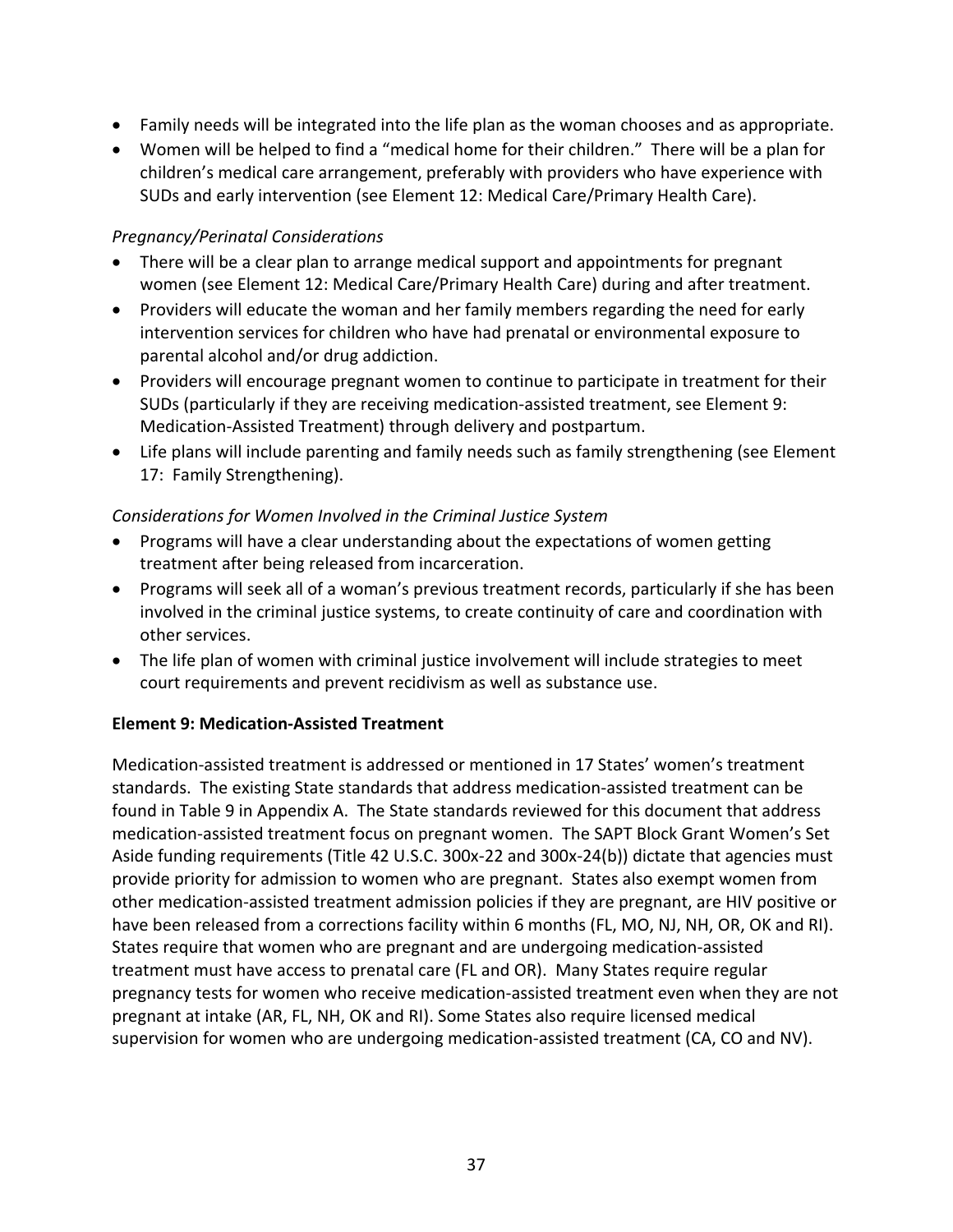#### *Description*

**Medication‐assisted treatment** services are indicated and effective interventions for some women with SUDs when combined with other gender-responsive counseling and services. The Food and Drug Administration has approved medications for treatment of alcohol dependence (naltrexone, [disulfiram](http://www.dpt.samhsa.gov/medications/disulfiram.aspx) and acamprosate calcium) and opioid dependence (methadone, buprenorphine and naltrexone). For pregnant women who are opioid dependent, use of methadone is, at the time of this writing, the preferred standard of care. Medication‐assisted treatment includes short‐term adjunctive medication, as well as long‐term maintenance protocols. Medications are usually provided by a healthcare provider or a free‐standing outpatient program; however, access to a range of other counseling and supportive interventions may occur in a separate program. Collaboration among medical providers, mental health providers, stand‐alone medication‐based outpatient clinics and other treatment services for women with SUDs is needed to ensure coordinated treatment planning and comprehensive services for women.

- Medication is necessary for some women in treatment and will be considered and integrated into the overall plan of care.
- Pharmacotherapy intervention will be provided on an as-needed basis and will include provision of, or established referral linkages for, concurrent assessment and monitoring by qualified medical or psychiatric staff.
- The provider will have affiliation agreements with a physician with training in addictions, psychiatric disorders, psychotropic medications and women's health. Providers will obtain a signed release of information and coordinate care with the prescribing physician to ensure that the medication and the other services are working together effectively.
- Providers will ensure that women are informed of the risks and benefits of medication‐ assisted treatment.
- Providers will offer women a pregnancy test at intake and/or before implementation of medication‐assisted treatment.
- Program staff will be educated about pharmacology, adverse drug interactions and side effects.
- Interventions will promote equal access to all levels of care for all women based on assessment of their treatment needs (see Element 3: Assessment) and their ability to participate in treatment (see Element 6: Treatment Planning). No woman who is taking prescribed medication including, but not limited to, methadone and buprenorphine as directed by her physician will be excluded from other treatment services, including residential treatment, for which the woman has otherwise been identified as appropriate.
- Medication‐assisted treatment will be available to women across the lifespan as clinically indicated. Services will reflect multiple pathways to recovery based on an individual's unique strengths, as well as her needs, preferences, experiences and age. Medication‐ assisted treatment services will be culturally fluent, nonjudgmental, trauma sensitive and respectful. These services must reflect a commitment to serving women of color, women who are homeless, linguistic minorities, women with HIV/AIDS, women who inject drugs,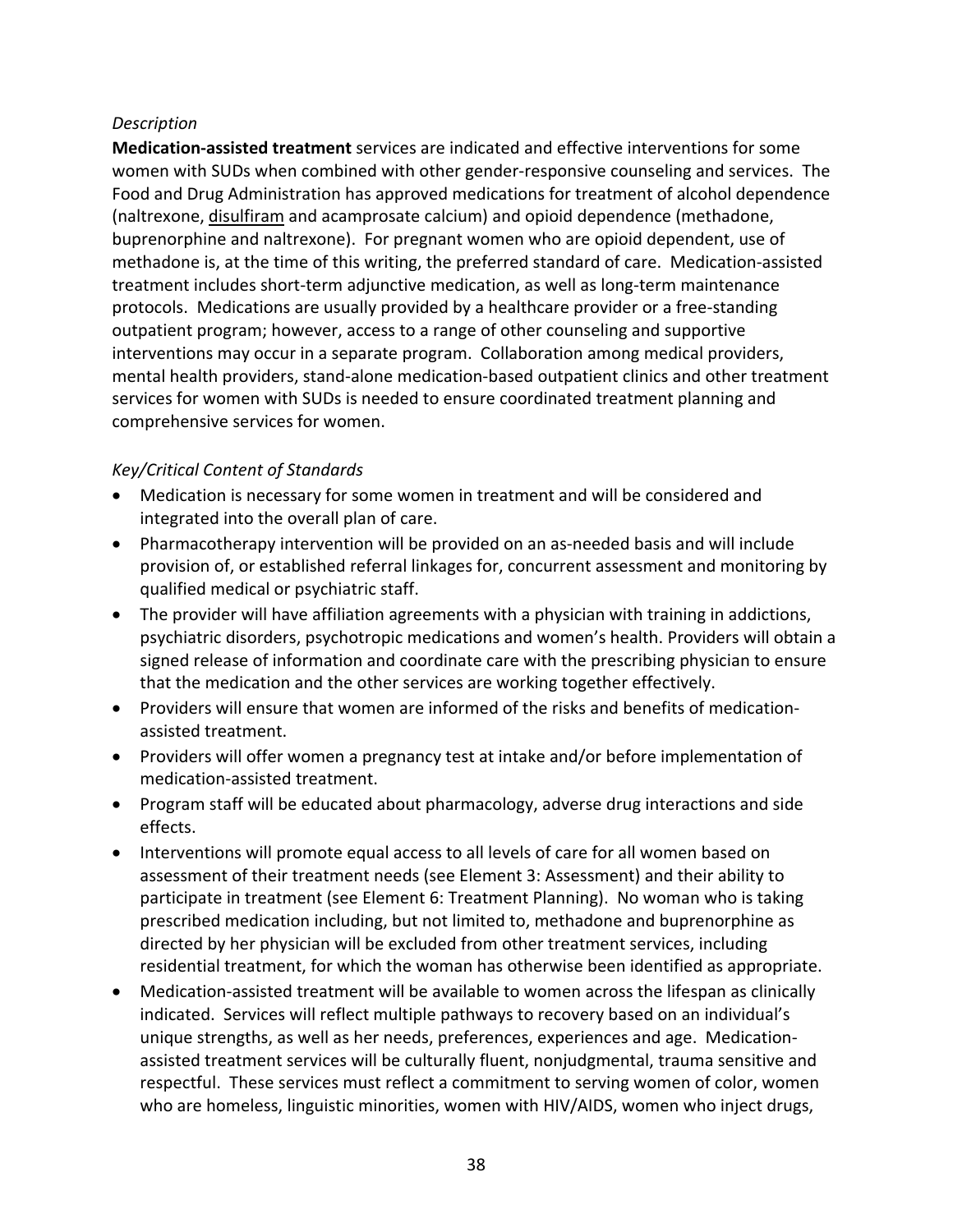veterans, LGBT women, and women with disabilities. Services will be adapted for specific populations.

- Programs that provide medication‐assisted therapy will address:
	- o Personal barriers that keep women from treatment including, but not limited to, fear of reprisal from significant others and family members, fear of not being able to care for children or the loss of custody, fears about confidentiality and linguistic or cultural barriers.
	- o Systemic barriers to treatment and recovery such as cost of services and medications, insurance requirements, waiting lists, lack of appropriate treatment (e.g., pregnant women, cultural/linguistic appropriate), discrimination,, shortages of quality child care (see Element 24: Child Care and Child Development Services), transportation (see Element 23: Transportation), employment (see Element 20: Education and Employment/Vocational Support), and safe, affordable housing as well as conflicting demands from other systems, such as child welfare and TANF requirements (see Element 21: Linkages With Social Services and the Child Welfare System).
	- o Other common fears about making life changes.

#### *Pregnancy/Perinatal Considerations*

- All women will be given timely access to prenatal care either by the program or by referral to appropriate healthcare providers (see Element 12: Medical Care/Primary Health Care).
- Treatment for pregnant women receiving methadone or other approved controlled substances from a treatment agency licensed to provide opioid replacement treatment will be based on up-to-date research. Women will not be detoxified during pregnancy without consideration by the doctor of the impact it would have on the mother and her fetus. In addition, all pregnant women on prescribed medications will be medically evaluated to determine the appropriateness of detoxification (see Element 11: Detoxification).
- Disulfiram, naltrexone and other medications that may be contraindicated for pregnant women will not be administered without an assessment by licensed medical professionals qualified in prenatal care.
- **"**If medication treatment will be indicated for the treatment of pregnant women with co‐ occurring disorders, non‐addicting and non‐teratogenic medications will be used" (AZ) (see Element 13: Mental Health).

### *Considerations for Women Involved in the Criminal Justice System*

- The SSA will educate corrections professionals (probation officers) about the legitimacy of medication‐assisted treatment for those involved in this system, particularly for pregnant women (see Element 1: Outreach and Engagement).
- The SSA will work with criminal justice officials to ensure opioid dependent incarcerated women have access to medication-assisted treatment (see Element 16: Advocacy).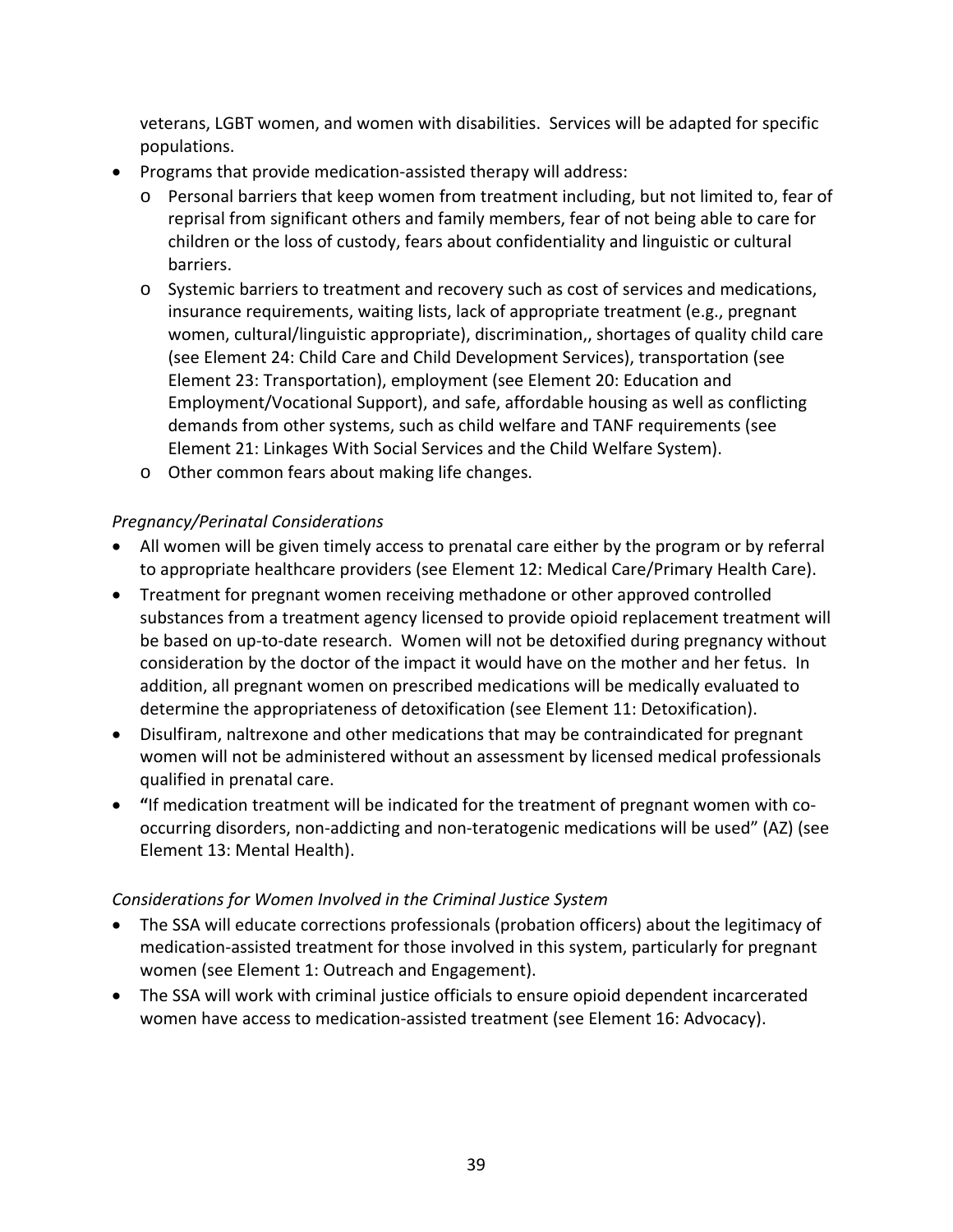#### *Additional Considerations*

- Treatment providers will develop policies and procedures that acknowledge neuroscience of addiction and recognize that medication assisted treatment, in addition to counseling, is an effective course of treatment for many women.
- Treatment professionals should reduce the stigma associated with medication‐assisted treatment by conveying the understanding of the neuroscience of addiction and the effectiveness of treatment. Treatment professionals may need to advocate that medication assisted treatment in combination with counseling is an evidence‐based course and should be recognized as such. Treatment professionals can also reduce the stigma by educating the community and policy makers that individuals receiving medication assisted treatment should not be discriminated against.
- Treatment providers must act for the benefit of the woman and provide timely coordination of care when women are receiving medication assisted treatment (see Element 7: Coordinated Case Management).

### **Element 10: Drug Monitoring**

Drug monitoring (often called drug testing) is addressed or mentioned in five States' women's treatment standards. The existing State standards that address drug use monitoring can be found in Table 10 in Appendix A. The current State standards on drug monitoring primarily address drug testing or drug screening. The States detail when drug testing should occur, how many tests should be administered, and what kinds of tests should be used. States also describe what levels of care should provide drug testing. The "Comprehensive Model" (Werner, Young, Dennis, and Amatetti, 2007), Principles of Drug Addiction Treatment: A Research‐Based Guide (NIDA, 2005) and TIP 43, *Medication‐Assisted Treatment for Opioid Addiction in Opioid Treatment Programs* (CSAT, 2005) all recommend conducting drug monitoring as it can help providers measure treatment progress and prevent relapse.

### *Description*

**Drug monitoring** provides an objective assessment of alcohol and drug use. It assists with evaluations, provides clinical feedback on the woman's progress in treatment, provides opportunities for reinforcing the goals and objectives of treatment plans and celebrates treatment gains.

- Drug and alcohol use monitoring (testing) will be used as a therapeutic tool to assist in assessment and evaluation of progress and promote participant honesty and accountability. Results of drug testing will not be used as the only indicator of progress in treatment (see Element 6: Treatment Planning).
- Drug and alcohol testing will be used where clinically appropriate and conducted on an initial and random basis.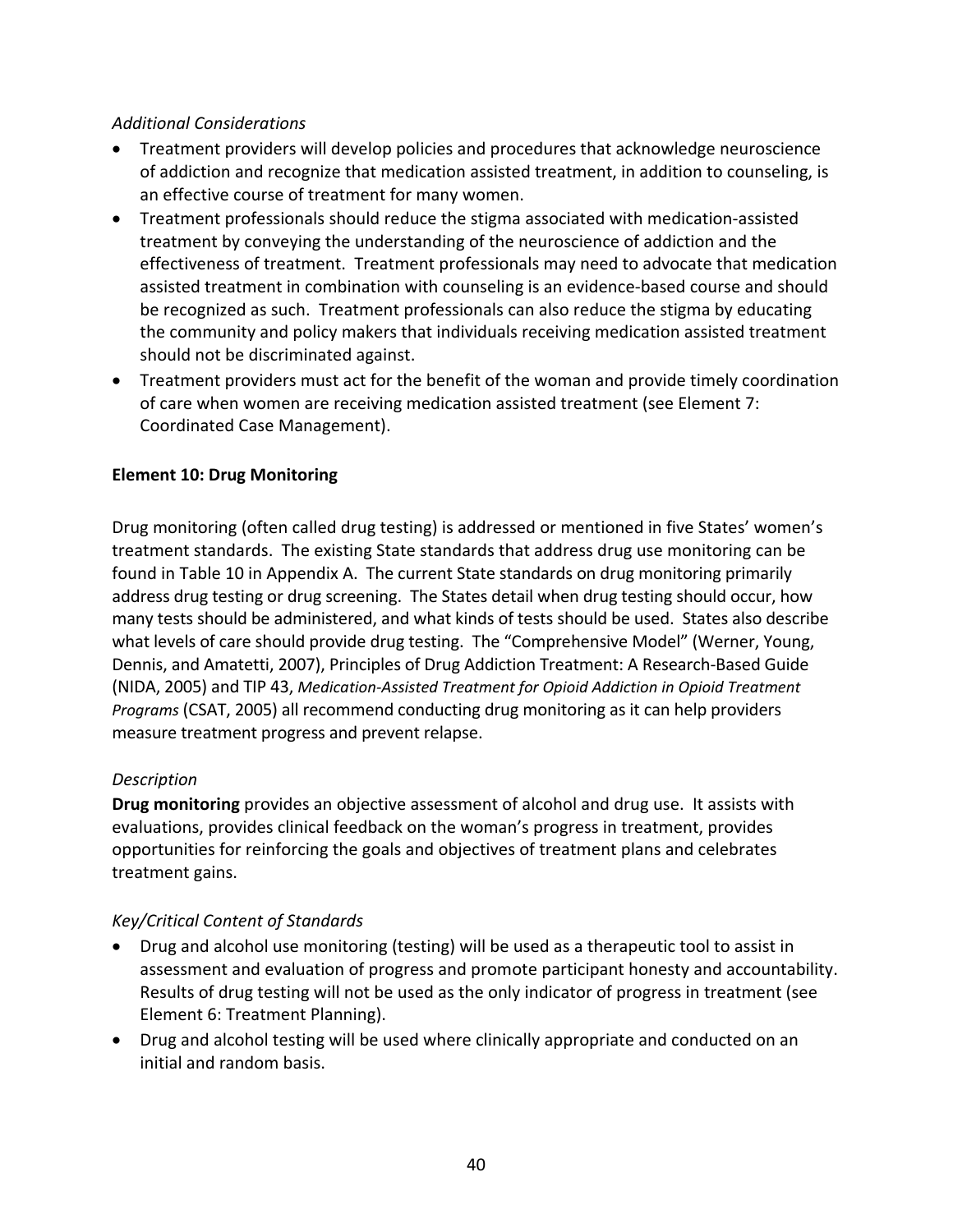- Programs will have clear written policies and procedures that address the collection methods, screening procedures, confirmation procedures and review of results. Programs will consider issues of respect and privacy and will work to minimize traumatic triggers in the development of collection methods, policies and procedures (see Element 14: Trauma/Violence).
- Clear communication and informed consent procedures will be included in the provision of testing. These policies will address the recognition that tests are not completely accurate, the woman's right to confidentiality, as well as her right to protest the results of the tests. The program will follow informed consent guidelines responsive to State reporting requirements.
- Drug use monitoring will be culturally fluent, nonjudgmental, trauma sensitive and respectful. These services will reflect a commitment to serving women of color, women who are homeless, linguistic minorities, women with HIV/AIDS, women who inject drugs, veterans, LGBT women and women with disabilities. Services will be adapted for specific populations.

• Drug and alcohol testing may be an appropriate therapeutic screening or intervention tool for other family members. Before testing a minor in services with his/her mother, both the mother and youth will be consulted and will provide their consent to drug testing.

### *Pregnancy/Perinatal Considerations*

- Additional drug and alcohol use monitoring for pregnant women (particularly pregnant women receiving methadone) will be conducted as clinically appropriate.
- A protocol will exist regarding the appropriate response to signs of neonatal exposure to alcohol or drugs.

### *Considerations for Women Involved in the Criminal Justice System*

- When signed releases are in place, reports on progress in treatment (including drug and alcohol testing results) can be sent to parole, probation or other agencies identified in the release.
- Monitoring in these cases, like non-criminal justice cases, will follow recommendations for the woman (with her knowledge) based on progress in treatment. Results will not be used as a tool for sanctions.

### *Additional Considerations*

• States may want to add an appendix or citation to their standards that lists State‐approved toxicology screens as well as the benefits and drawbacks of each test.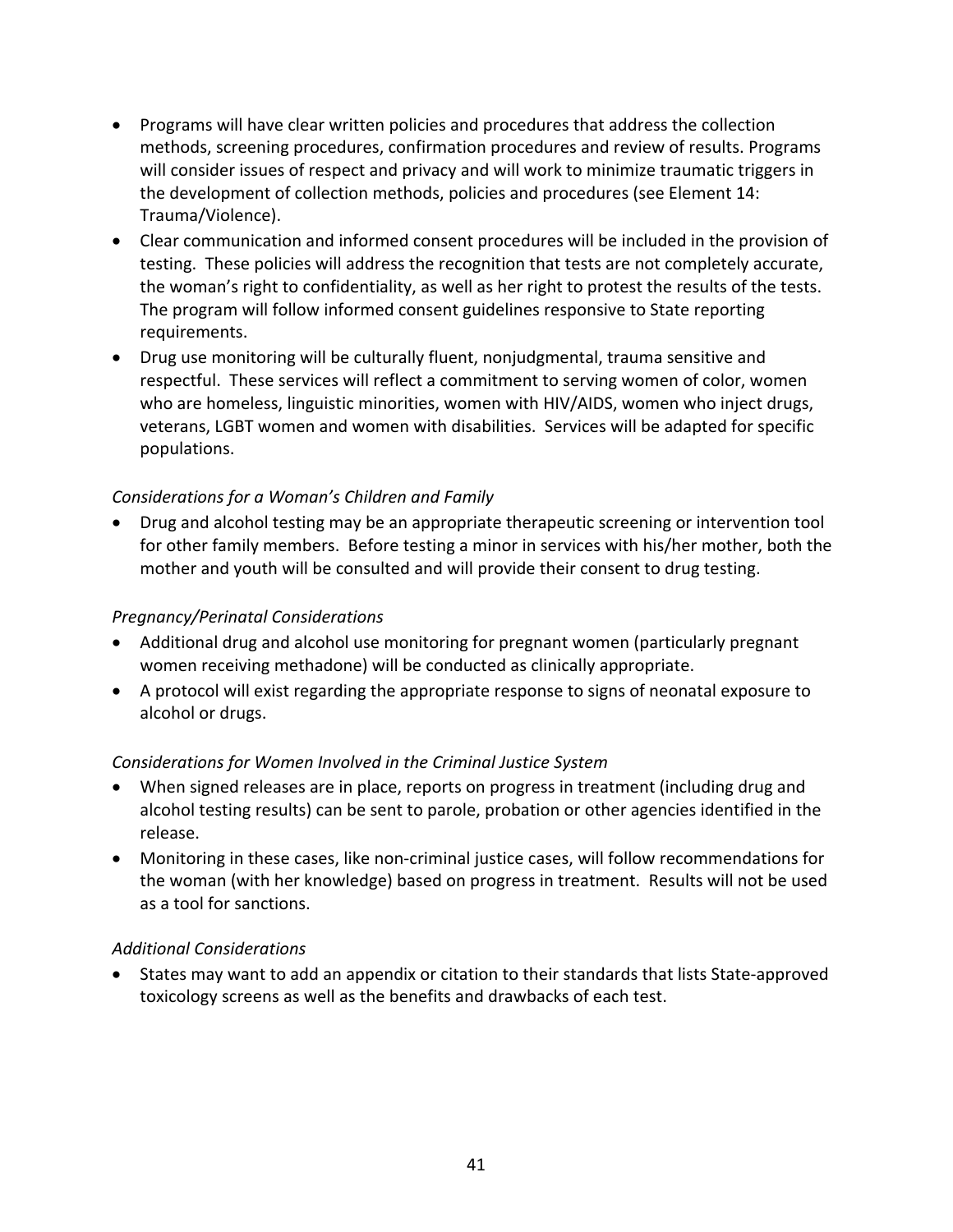### **Element 11: Detoxification**

Detoxification is addressed or mentioned in 12 States' women's treatment standards. The existing State standards that address detoxification can be found in Table 11 in Appendix A. In their Standards, many States describe specific detoxification procedures for pregnant women. *Principles of Drug Addiction Treatment: A Research‐Based Guide* (NIDA, 2005) notes that detoxification by itself is generally ineffective at changing patterns of long-term use. Likewise, some States note that detoxification can often lead to engagement in long-term treatment (AZ, GA).

## *Description*

**Detoxification** is a set of interventions that assist women in overcoming physical dependence on alcohol or drugs by addressing acute intoxication and withdrawal symptoms. Since detoxification can be life threatening, medical supervision and emergency response may be needed. There are three components of detoxification services: (1) evaluation, (2) stabilization, and (3) fostering entry and engagement in treatment. During detoxification and early recovery, psychological dependency and physical needs such as nourishment and sleep must be considered.

## *Key/Critical Content of Standards and Source*

- All women will be screened and assessed for the need for detoxification services. If detoxification is warranted, an assessment will be made and services delivered (see Element 2: Screening and Element 3: Assessment).
- Providers will be aware that, concurrent to withdrawal, a woman may experience psychological symptoms including increased anxiety, guilt and fear associated with trauma or the consequences of her drug use. Providers will also be aware that the woman may have been dependent on alcohol and drugs to cope with her feelings, life circumstances and/or mental disorder (see Element 13: Mental Health and Element 15: Life Skills).
- Arrangements for transportation and entrance into detoxification service will be made (see Element 23: Transportation).
- Sufficient and appropriate detoxification services will be available.
- Access to services and support for the woman transitioning from detoxification to treatment for SUDs will begin on entry into detoxification programs. These services will include engagement services, access to treatment resources and case management (CSAT, 2006).
- Providers will educate the woman about the detoxification process including the physical and psychological symptoms they may experience during withdrawal (see Element 12: Medical Care/Primary Health Care and Element 13: Mental Health).
- Providers will monitor withdrawal symptom complaints and coordinate with medical staff (see Element 12: Medical Care/Primary Health Care) as indicated.
- Detoxification services will be provided in a trauma‐informed, gender‐responsive environment that is safe, calm, welcoming and friendly.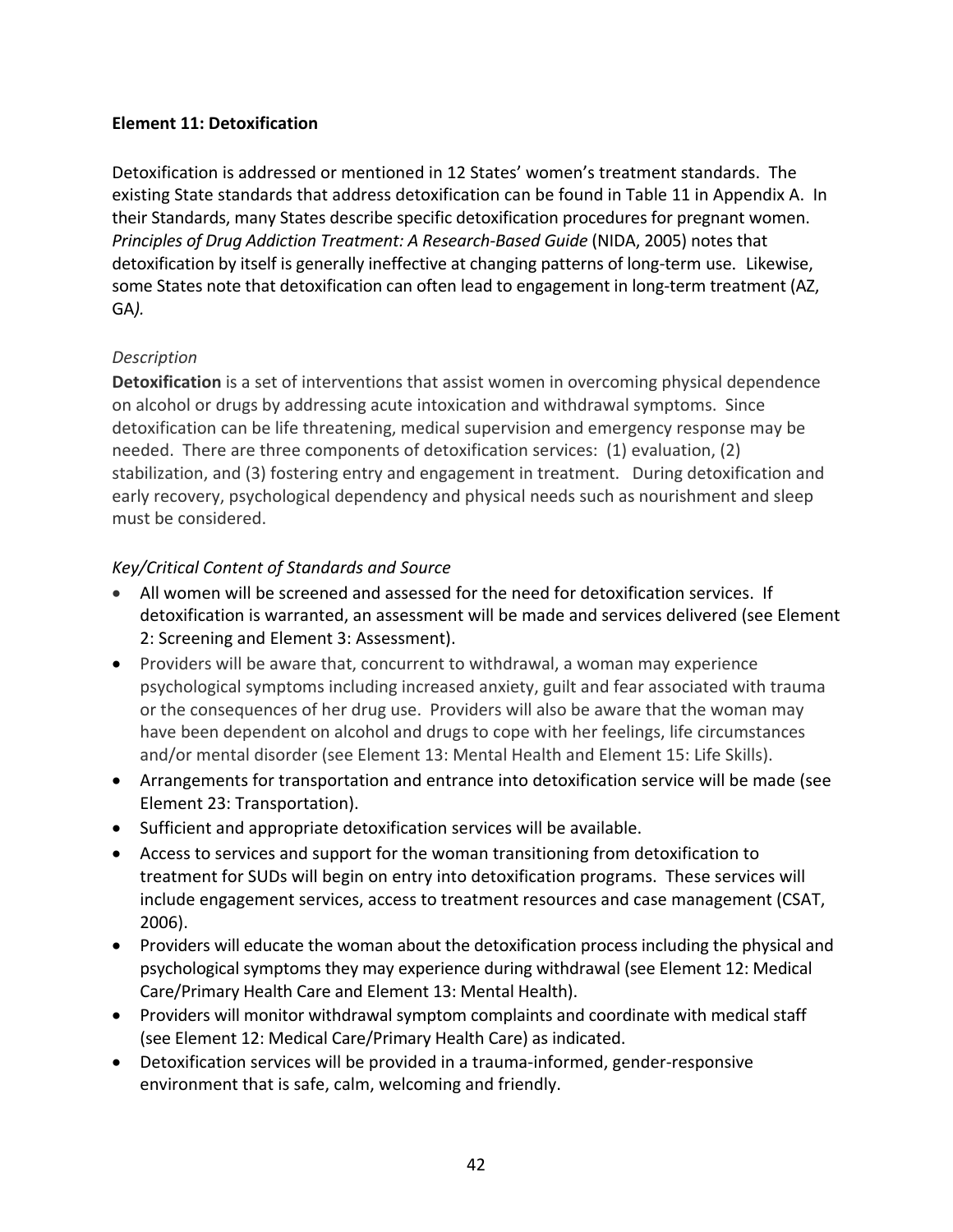- Detoxification services will include monitoring for co‐occurring disorders, need for stabilization and interventions to prevent escalation of anxiety.
- Detoxification services will be available to women across the lifespan as clinically indicated. Detoxification services will reflect multiple pathways to recovery based on an individual's unique strengths as well as her needs, preferences, experiences and age. They will be culturally fluent, nonjudgmental, trauma sensitive and respectful. These services must reflect a commitment to serving women of color, women who are homeless, linguistic minorities, women with HIV/AIDS, women who inject drugs, veterans, LGBT women and women with disabilities.

- "A facility or program that serves parents with children shall provide or arrange detoxification services for any parent who presents symptoms of intoxication, impairment or withdrawal" (DC).
- If a woman is in need of detoxification services, programs will ensure that her children have appropriate care and supervision. Age‐appropriate activities, a welcoming environment and appropriate communication about the parent's well‐being shall be provided to children (see Element 24: Child Care and Child Development Services).
- Communication with family members will be encouraged through program supervision and clinical recommendations (see Element 17: Family Strengthening).

### *Pregnancy/Perinatal Considerations*

- Programs serving pregnant women with symptoms of intoxication, impairment or withdrawal will immediately provide or arrange for the woman to be "(a) Evaluated by a physician, hospital, or medical clinic; (b) Transported; (c) Admitted for detoxification services in a hospital, when clinically indicated; and/or, (d) Provided non‐hospital detoxification services, if hospital services are not clinically indicated" (DC).
- Programs will have precautionary measures in place to protect the safety of the women and her fetus. The appropriate level of detoxification services must be provided when a pregnant woman presents for treatment. Symptoms of withdrawal will be relieved, and progression of withdrawal will be prevented using medications that are safe for use during pregnancy.
- Current research suggests that a pregnant woman should not undergo opioid detoxification because of the risk that detoxification poses to the fetus. Detoxification services for pregnant/perinatal women will take into account up‐to‐date medical research. Transition to methadone maintenance combined with gender‐responsive therapeutic services is currently the preferred care for pregnant women. Buprenorphine may also become an approved standard of care in the near future.

### *Considerations for Women Involved in the Criminal Justice System*

• The SSA will work with the criminal justice agency to screen women for substance use disorders and the potential need for detoxification services at the time of incarceration.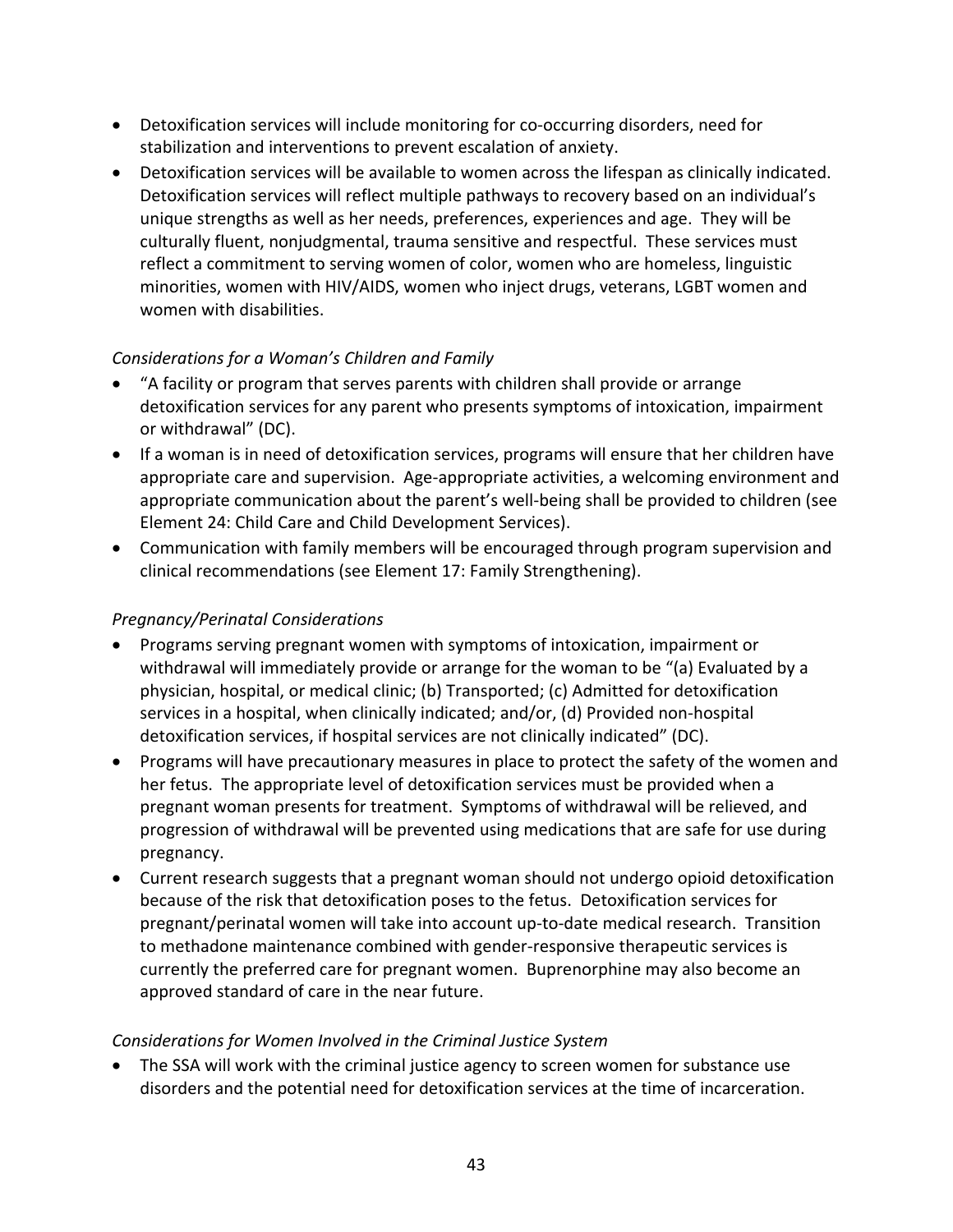- The SSA will provide training to help corrections professionals to recognize the symptoms of withdrawal in incarcerated women.
- The SSA will advocate for incarcerated women experiencing withdrawal to receive appropriate detoxification services.

## **Element 12: Medical Care/Primary Health Care**

Medical care/primary health care is addressed or mentioned in 26 States' women's treatment standards. The existing State standards that address medical care/primary health care can be found in Table 12 in Appendix A. In many States, comprehensive assessments (see Element 3: Assessment) must include an evaluation of the woman's health care needs (AZ, CO, CT, DC, ID, NJ, OR, SC, WA). As part of the SAPT Block Grant Women's Set Aside funding requirements (Title 42 U.S.C. 300x‐22 and 300x‐24(b)), providers are required to provide "1) primary medical care for women, including referral for prenatal care and, while women are receiving such services, child care; [and] 2) primary pediatric care, including immunization, for their children." This requirement is included in the standards of many States (AR, CA, DC, FL, GA, NJ, NC, SC, TN, WI). In many States, this includes specific services for the population served, including pregnancy tests and gynecological exams (AZ, CO, ID, MA, MO, TN, WI).

## *Description*

Women with SUDs and their children often have co-occurring acute or chronic health problems that have been neglected or exacerbated during alcohol and drug use. **Medical care/primary health care** should be provided onsite or by referral to care providers who are sensitive to issues of gender, addiction, mental disorders and trauma. The types of services that may be needed include, but are not limited to, primary care; prenatal and postnatal care; emergency and hospital care; chronic diseases care (arthritis, diabetes, etc.); testing, treatment and counseling for HIV, viral hepatitis, tuberculosis and sexually transmitted diseases; and reproductive and sexual health care. Healthcare services also include, but are not be limited to, vision care, dental care, health and wellness programs, tobacco cessation, specialized education/support on addressing health needs, family planning services, pain management and nutrition and fitness programs. Health care, health education and preventive services are important recovery support needs for women and their children.

- Physical health is a priority when determining needs and services (see Element 6: Treatment Planning.
- Services will address the needs of racial and ethnic minority women and their children who may have experienced health care disparities during their lifetime, and are more at‐risk for a variety of acute and chronic diseases.
- Program staff will refer and facilitate access to healthcare/primary healthcare providers and will follow up to ensure clients attend appointments (see Element 7: Coordinated Case Management).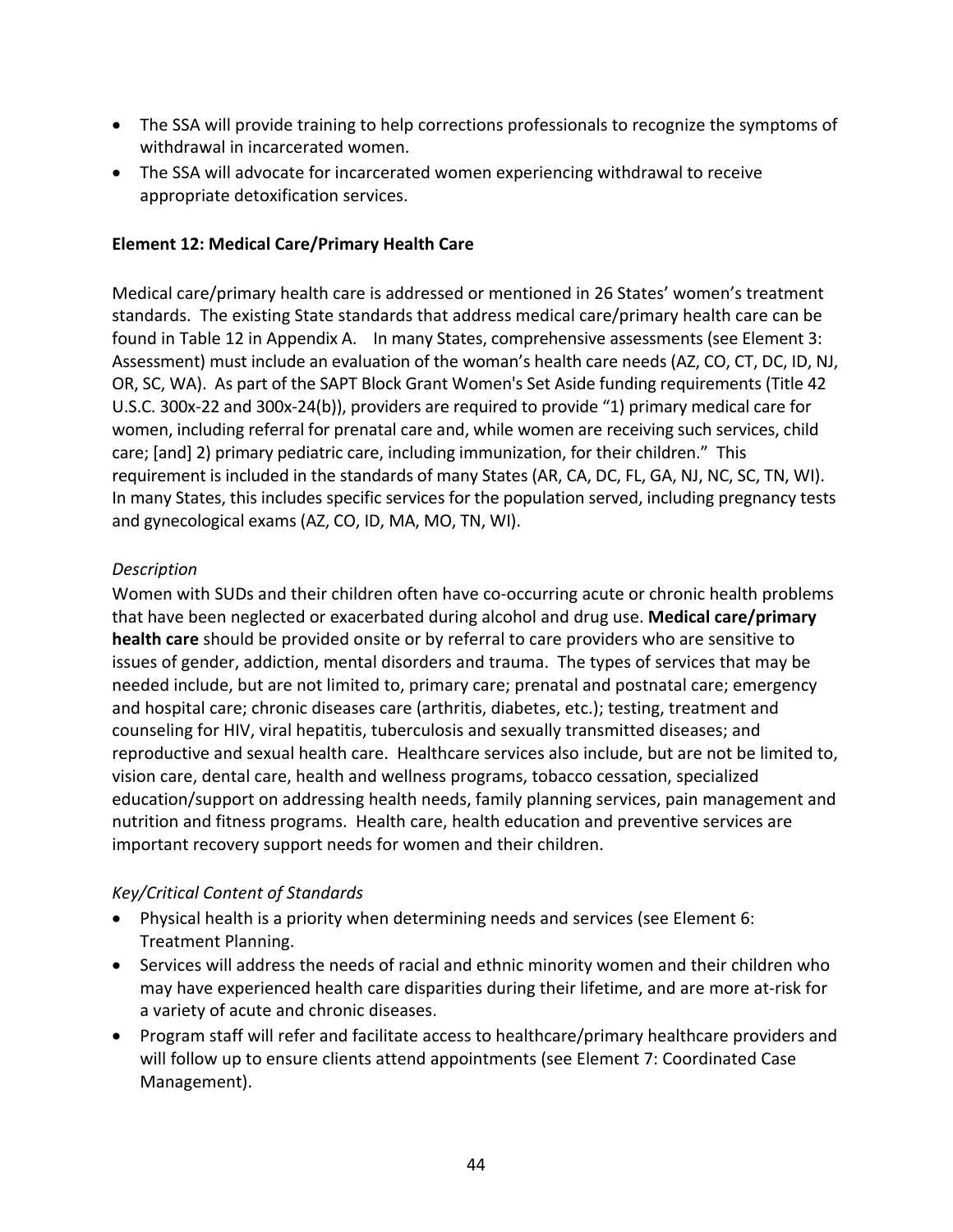- Client preventive education will be provided. This education will include, but will not be limited to, effective birth control and strategies to prevent infectious diseases, especially HIV/AIDS and other sexually transmitted diseases.
- Programs will ensure that their staff and the women that they serve understand that medical self‐awareness, personal hygiene and self‐advocacy for wellness are critical to primary health care.
- Programs will maintain policies and procedures that address use of tobacco products by staff and clients including access to tobacco cessation services.
- Health education/medical services/referrals to medical services will address:
	- o Personal barriers that keep women from medical services including, but not limited to, fear of reprisal from significant others and family members, fear of not being able to care for children or the loss of custody, fears about confidentiality and linguistic or cultural barriers.
	- o Systemic barriers such as cost of services, insurance requirements, waiting lists, lack of treatment options, lack of culturally/linguistically appropriate treatment, discrimination, absence of child care (see Element 24: Child Care and Child Development Services) and lack of transportation (see Element 23: Transportation).
	- o Other common fears about making life changes.
- Health education/medical services/referrals to medical services will be available to women across the lifespan and will address issues including, but not limited to, care before pregnancy, prenatal care, menopause and older adult health issues as appropriate.
- Agencies will have a mechanism for screening, diagnostic care, referral and treatment for FASD for both the woman seeking treatment and her children. Women will receive information about health education, FASD and the impact of prenatal alcohol exposure. This information will be provided in a manner that is free of shame and guilt. Supports will be available for women during and after the educational sessions for women to process the information. Staff training will include general information about FASD.

- Agencies will provide or arrange for primary pediatric care including immunizations for children.
- Agencies will provide or arrange for screening and the delivery of needed developmental services for children (see Element 2: Screening and Element 24: Child Care and Child Development Services).
- Appropriate referrals will be made to WIC, Healthy Start, Head Start, early intervention and/or Birth‐to‐Three programs (see Element 21: Linkages With Social Services and the Child Welfare System).

### *Pregnancy/Perinatal Considerations*

- Agencies will provide or arrange for prenatal and perinatal care.
- Agencies will provide or arrange for screening for maternal and postpartum depression and arrange for appropriate services (see Element 2: Screening and Element and Element 13: Mental Health).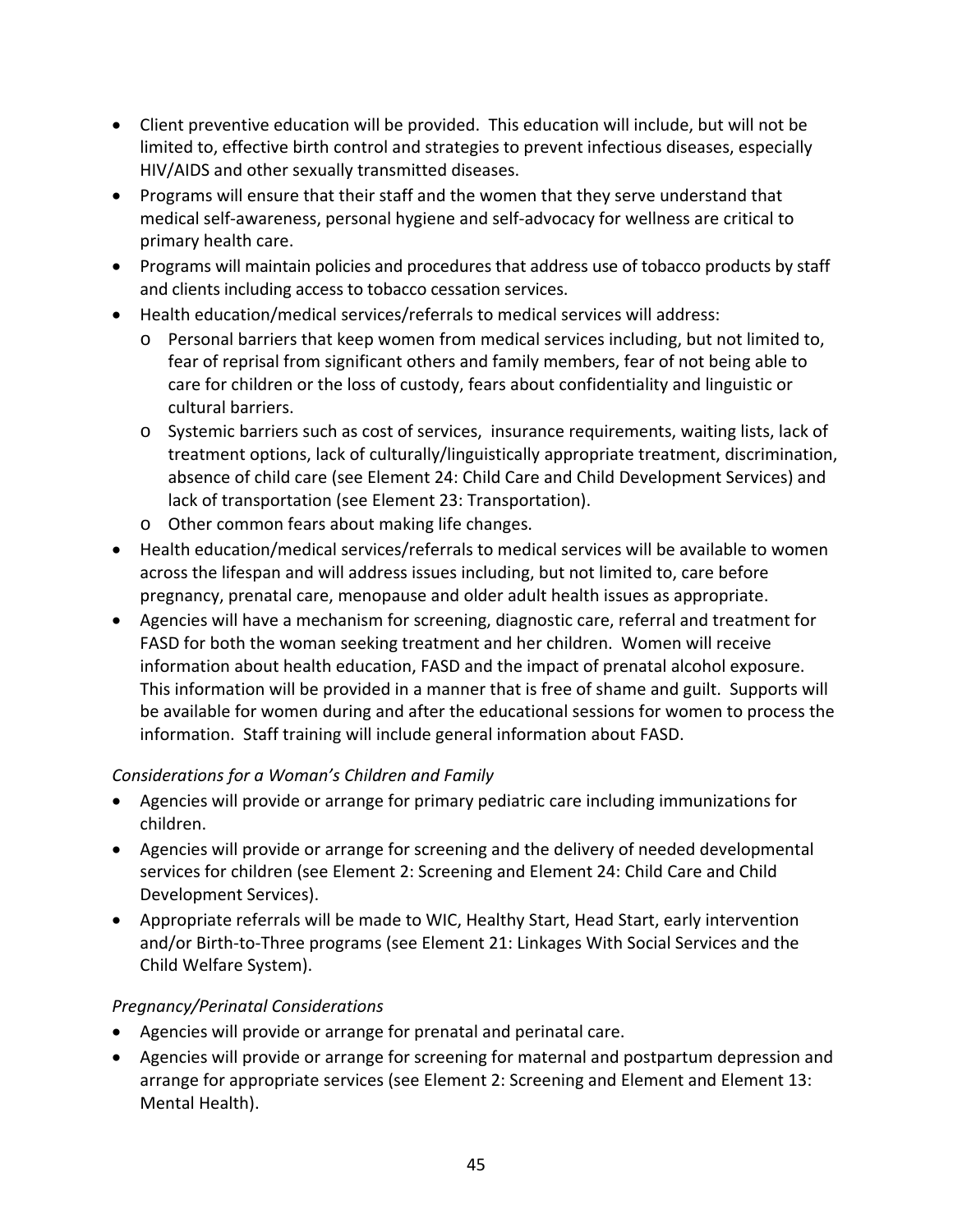• For pregnant women being treated with psychotropic medications that are contraindicated during pregnancy, alternative medical or therapeutic interventions for the mental disorder will be considered. If medications are changed, potential risks and care needs related to withdrawal or detoxification will be addressed (see Element 11: Detoxification).

#### *Considerations for Women Involved in the Criminal Justice System*

• Women involved with the criminal justice system will receive assistance to access community‐based preventative, acute and chronic health care whenever possible.

### *Additional Considerations*

• The SSA will provide outreach to primary healthcare providers to educate them about the risks of substance use, services available, related Federal and State legislation including the Federal confidentiality regulations (Federal Confidentiality Code 42 CFR Part 2), how to make a referral and relevant information about accessing services (e.g., waiting periods for intake and/or services).

| Medical Elements to be Explored in the Medical Assessment of Women with SUDs (AZ) |                                                  |
|-----------------------------------------------------------------------------------|--------------------------------------------------|
| <b>Medical Elements:</b>                                                          | Pattern of progression of symptoms of addiction, |
| Addiction                                                                         | "telescoping" of symptoms                        |
|                                                                                   | Emergency room contacts, multiple physician      |
|                                                                                   | contacts                                         |
|                                                                                   | History of physical trauma, accidents            |
| <b>Medical Elements:</b>                                                          | Previous psychiatric diagnoses, including        |
| Psychiatric, Behavioral Health                                                    | postpartum syndromes                             |
|                                                                                   | Inappropriate or erratic behavior                |
|                                                                                   | Depression or other mood disorders, difficulty   |
|                                                                                   | concentrating                                    |
|                                                                                   | Grief related to loss                            |
|                                                                                   | Suicide attempts                                 |
|                                                                                   | Trauma history                                   |
|                                                                                   | Anxiety disorders or symptoms                    |
|                                                                                   | Eating disorders or symptoms                     |
|                                                                                   | Dissociative disorders or symptoms               |
| <b>Medical Elements:</b>                                                          | Gynecologic problems or disease:                 |
| Women's Health                                                                    | Amenorrhea                                       |
|                                                                                   | Dysfunctional uterine bleeding                   |
|                                                                                   | Dysmenorrhea                                     |
|                                                                                   | Infertility                                      |
|                                                                                   | Pre-menstrual syndrome                           |
|                                                                                   | Obstetrical care and complications:              |
|                                                                                   | Number of previous pregnancies                   |
|                                                                                   | History of multiple births                       |
|                                                                                   | Prenatal care history                            |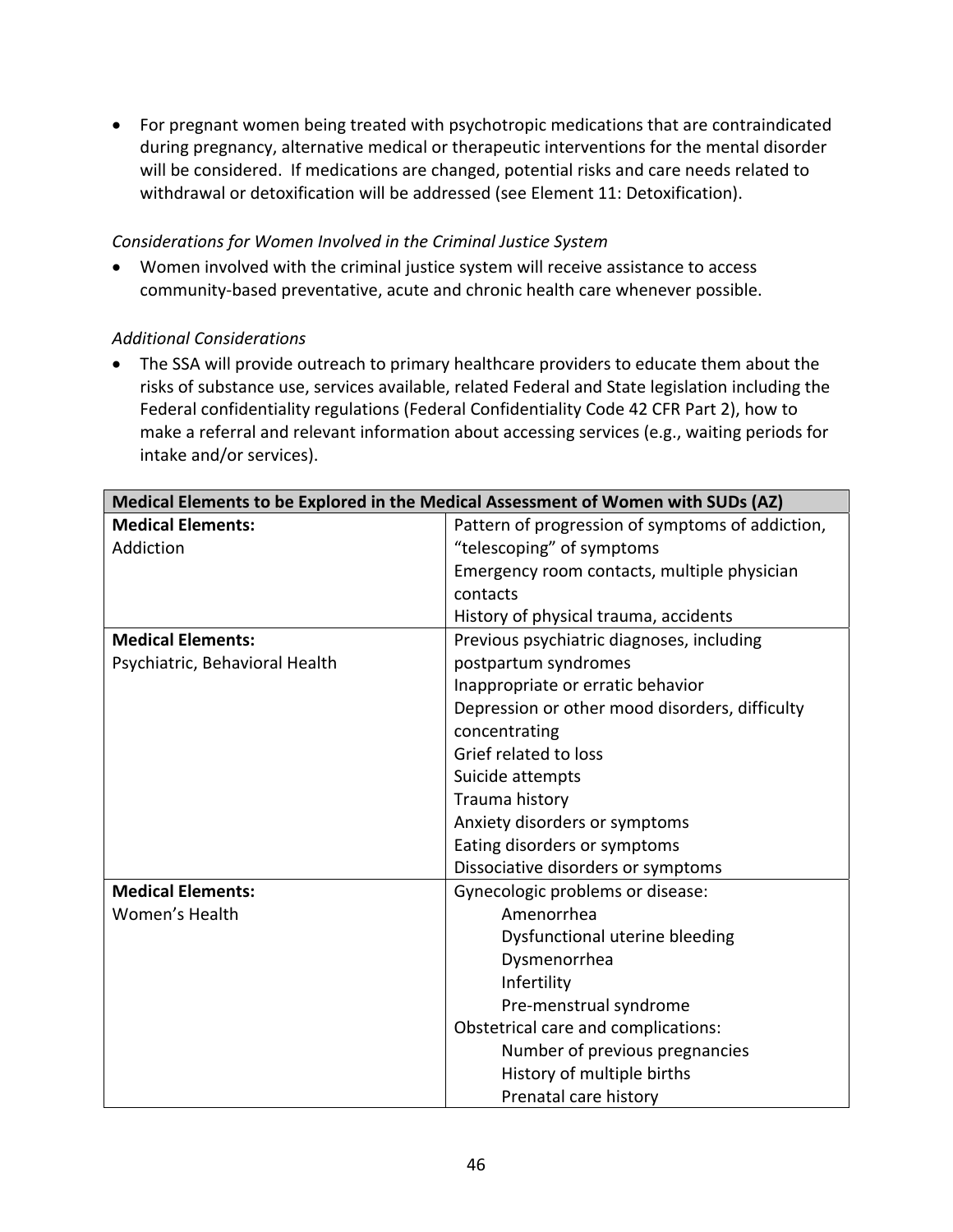|                                    | Spontaneous abortion                          |
|------------------------------------|-----------------------------------------------|
|                                    | Stillbirth                                    |
|                                    | Premature labor                               |
|                                    | Low birth weight infants                      |
|                                    | Fetal alcohol syndrome or effects             |
| <b>Medical Elements:</b>           | Fatty live                                    |
| Liver and gastrointestinal disease | <b>Hepatitis</b>                              |
|                                    | Cirrhosis                                     |
|                                    | Gastrointestinal bleeding                     |
| <b>Medical Elements:</b>           | Hypertension                                  |
| <b>Other Medical</b>               | Nutritional status: Malnutrition, weight loss |
|                                    | Infectious diseases: HIV, STDs, Hepatitis C   |
|                                    | Hematologic disorders: Anemia                 |
|                                    | Pulmonary or lung disease: Smoking history,   |
|                                    | emphysema, allergies, asthma                  |
|                                    | Skin/teeth                                    |

#### **Element 13: Mental Health**

Mental health is addressed or mentioned in 19 States' women's treatment standards. The existing State standards that address mental health can be found in Table 13 in Appendix A.

### *Description*

Psychiatric symptoms, syndromes and disorders may result from intoxication, toxicity, withdrawal and other states induced by alcohol and drugs. Substance use and substance‐ related disorders may coexist with anxiety disorders, mood disorders, personality disorders, psychotic disorders and other disorders and may mask, mimic, masquerade as or unmask them. Unrecognized, untreated and undertreated psychiatric conditions can interfere with successful recovery from SUDs. Mental disorders include, but are not limited to, a range of disorders, from serious and persistent mental illness including depression, anxiety disorders, eating disorders and PTSD. **Mental health** services include screening, assessment, evaluation, treatment, pharmacological interventions, therapeutic counseling, cognitive behavioral therapies and other modalities. Addressing the needs of women with co‐occurring mental and substance use disorders best occurs in a coordinated manner or when collaborating with a mental health provider who is familiar with SUDs and women's specific needs including trauma‐ informed mental health services. After initial assessment and stabilization, ongoing monitoring and reassessment are required as the woman progresses in her recovery.

### *Key/Critical Content of Standards*

• Providers will demonstrate the ability to identify concurrent mental disorders, including eating disorders, and develop a process to have treatment for these disorders take place in a coordinated manner with treatment for SUDs and other health care.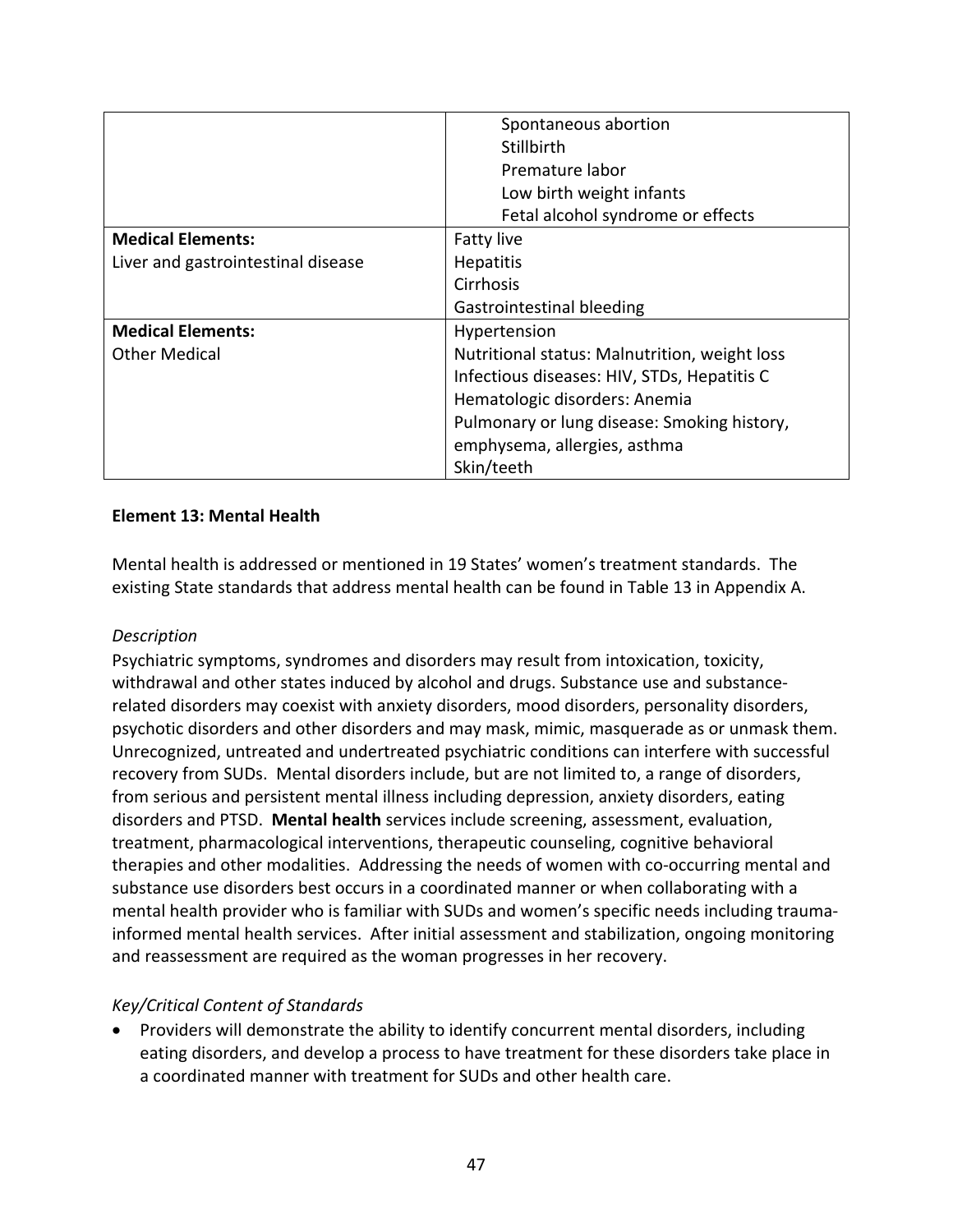- Collaboration with mental health providers is necessary for treatment planning, staffing and coordinated care that addresses both disorders (see Element 6: Treatment Planning).
- Providers will provide or provide referrals to trauma‐specific mental health services for women who are seeking services for SUDs (see Element 14: Trauma/Violence).
- During treatment planning (see Element 6: Treatment Planning), providers will consider and will include as appropriate other effective strategies, such as nutrition, exercise, meditation and other nonpharmacological interventions (see Element 15: Life Skills).
- Women with recurrent addiction relapses, exacerbations and/or failure to improve in treatment will be reevaluated for the presence of a co‐occurring mental disorder (see Element 3: Assessment).
- Women with serious and persistent mental illness will be treated using evidence‐based practice models such as Integrated Dual Diagnosis Treatment (IDDT) or Comprehensive Continuous Integrated Systems of Care.
- Providers (see Element 7: Coordinated Case Management) will advocate for mental health services as indicated in the treatment plan (see Element 6: Treatment Planning) and encourage clients to use these services and follow through with recommended treatment, including taking medications as prescribed.
- Mental health services will be available to women across the lifespan. These services will reflect multiple pathways to recovery based on an individual's unique strengths as well as her needs, preferences, experiences and age. They will be culturally fluent, nonjudgmental, trauma sensitive and respectful. Mental health services must reflect a commitment to serving women of color, women who are homeless, linguistic minorities, women with HIV/AIDS, women who inject drugs, veterans, LGBT women and women with disabilities. Services will be adapted for specific populations.
- Mental health services and referrals will address:
	- o Personal barriers that keep women from treatment and recovery including, but not limited to, fear of reprisal from significant others and family members, fear of not being able to care for children or the loss of custody, fears about confidentiality and linguistic or cultural barriers.
	- o Systemic barriers to treatment and recovery such as cost of treatment, insurance requirements, waiting lists, lack of appropriate treatment (e.g., pregnant women, cultural/linguistic appropriate), discrimination,, discrimination, shortages of quality child care (see Element 24: Child Care and Child Development Services), transportation (see Element 23: Transportation), employment (see Element 20: Education and Employment/Vocational Support), and safe, affordable housing as well as conflicting demands from other systems, such as child welfare and TANF requirements (see Element 21: Linkages With Social Services and the Child Welfare System).
	- o Other common fears about making life changes.

• Children who grow up in the care of adults with substance use or mental disorders may also experience mental disorders or psychological distress. This distress may be the result of emotional, physical or sexual abuse and/or neglect. Children of mothers with co‐occurring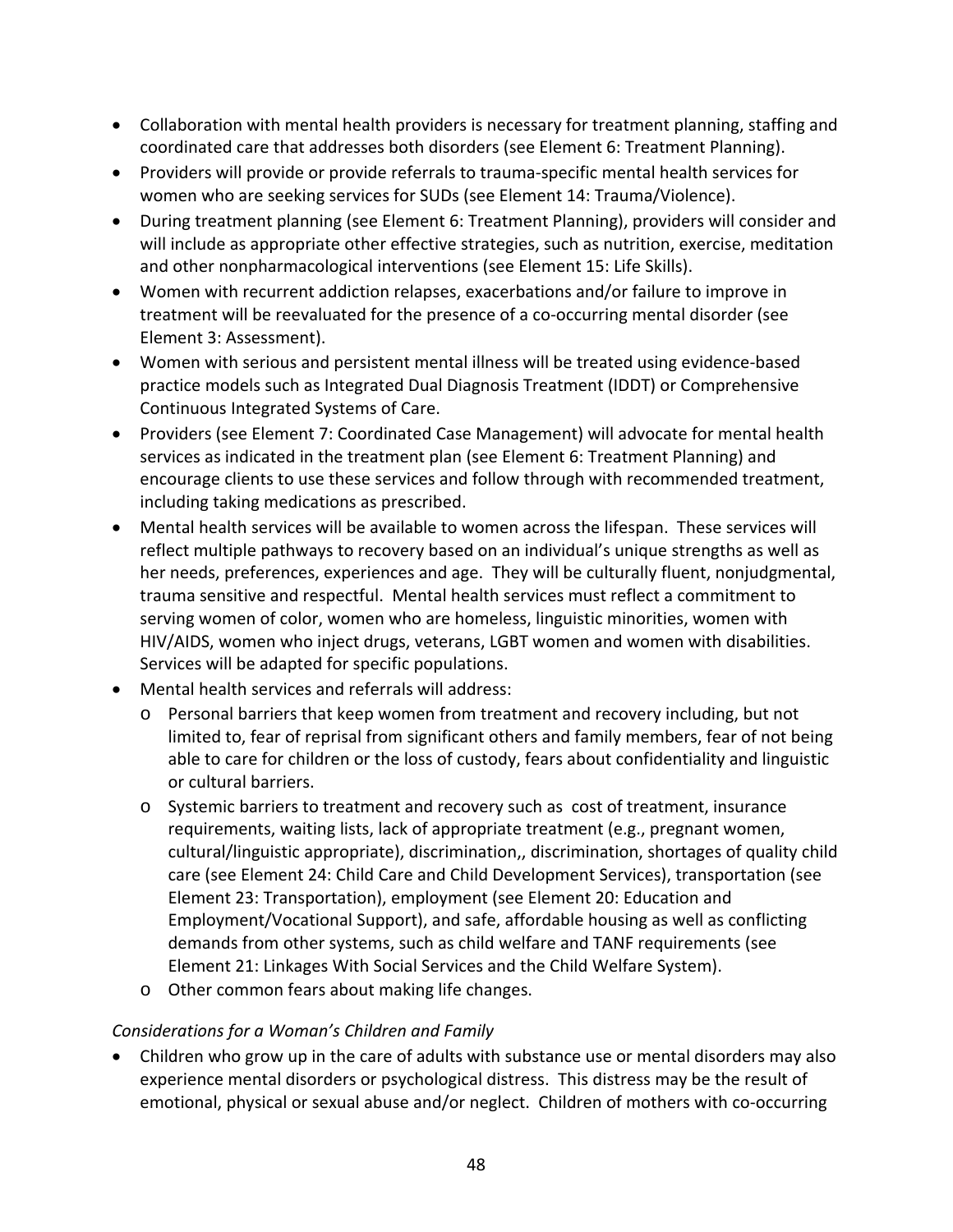disorders may need to address their own psychological symptoms and/or disorders through psychological counseling and therapy in individual and/or group modalities.

• Providers will identify strategies to prevent or reduce intergenerational perpetuation of violence, substance use and mental disorders by reducing risk factors, increasing resiliency and improving emotional and behavioral health.

## *Pregnancy/Perinatal Considerations*

- **"**All women will be evaluated for intrapartum exacerbations of psychiatric conditions and for postpartum depression and psychosis. The safety and well‐being of infants and other children of women with active psychiatric symptoms or disorders must be assured" (AZ).
- **"**If medication treatment will be indicated for the treatment of pregnant women with co‐ occurring disorders, non‐addicting and non‐teratogenic medications are used" (AZ) (see Element 9: Medication‐Assisted Treatment).
- For pregnant women being treated with psychotropic medications and for whom it is determined that detoxification is necessary, alternative medical or therapeutic interventions will be considered to address the mental disorder.

# *Considerations for Women Involved in the Criminal Justice System*

- Providers will assist women who received treatment for mental health disorders while incarcerated to continue to receive mental health care after being released from incarceration.
- Providers will make an effort to obtain all treatment records for women who have been incarcerated.
- As women transition from incarceration, they will be screened for potential mental health disorders and exacerbation of symptoms as they address their SUDs and reenter the community.

# **Element 14: Trauma/Violence**

Trauma/violence is addressed or mentioned in 21 States' women's treatment standards. The existing State standards that address trauma/violence can be found in Table 14 in Appendix A.

### *Description*

**Trauma/violence** services can be divided into two, overlapping categories: those that are *trauma informed* and those that are *trauma specific*. Given the high prevalence of histories of violence among women with SUDs, providing treatment in a trauma-informed environment is especially important. Trauma‐informed services and organizations create safe, supportive environments that improve women's treatment retention and proactively assist them in developing healthy coping strategies. Trauma‐informed services require staff members who are trained to understand the multiple and complex links among violence, trauma and addiction; understand trauma‐related symptoms as attempts to cope; understand that violence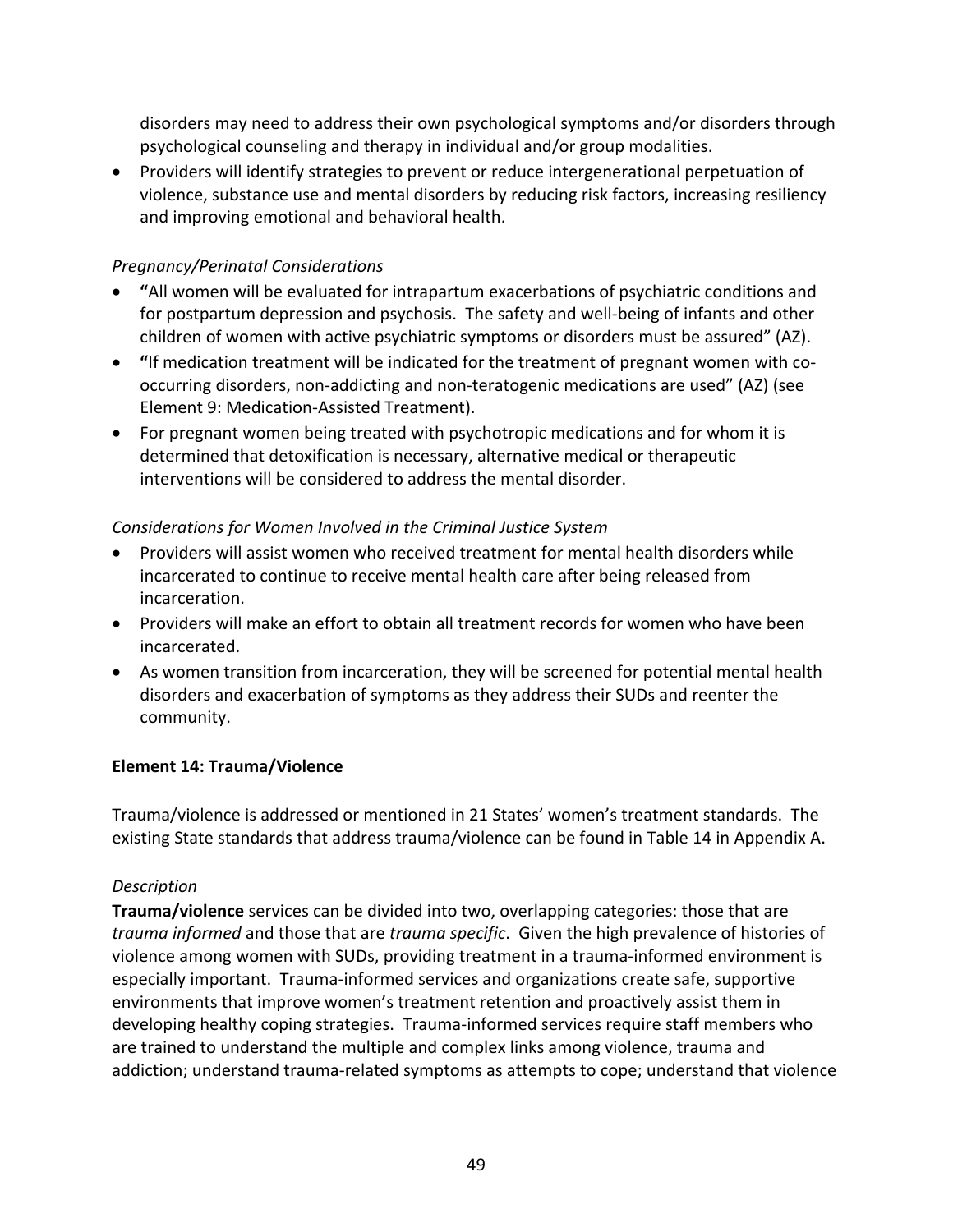and victimization play large and complex roles in the lives of most consumers in substance abuse and mental health services; and behave in ways that are not retraumatizing to women.

Trauma‐specific services include individual and group services that directly address the effect of trauma and facilitate recovery and healing. All women should receive trauma‐informed as well as trauma‐specific services; women should not have to disclose their trauma history to receive trauma‐specific services. Best practices for women's treatment include entering into every treatment relationship as if the woman has experienced trauma, regardless of whether trauma is disclosed (Clark et al., 2003; Covington, 2003; Finkelstein, 2004; Harris & Fallot, 2001; Morrissey et al., 2005).

- Safety planning for the woman and her children and related advocacy will be integrated into all aspects of service delivery (see Element 16: Advocacy).
- When providing trauma‐informed services, programs will recognize that intimate partner violence is a critical element of treatment planning and safety is of paramount importance (see Element 6: Treatment Planning).
- Providers will help women develop healthy coping strategies to deal with past, present and future trauma. The direct recall of the woman's past traumatic experiences is not required to develop healthy coping strategies (see Element 13: Mental Health).
- All services will be delivered in a trauma-informed setting and provide safety from abuse and stalking by partners, family, other participants, visitors and staff (WI).
- Recent immigrants and returning combat veterans may have specialized needs that will be incorporated into the treatment plan. If appropriate, linkages will be made with local veterans' or refugees' services for coordination of care (see Element 21: Linkages With Social Services and the Child Welfare System and Element 7: Coordinated Case Management).
- Programs will conduct screening and assessment of trauma‐related effects (see Element 2: Screening and Element 3: Assessment) and integrate trauma‐specific content and approaches in SUD counseling sessions and mental health services, including medication, when necessary (see Element 13: Mental Health and Element 9: Medication‐Assisted Treatment).
- Programs will demonstrate an understanding of the effects of traumatic experiences and the unique vulnerabilities of trauma survivors so that revictimization and misdiagnosis do not occur.
- A comprehensive staff training program will include the following elements: creating a trauma‐informed and trauma‐responsive environment, the role of trauma in treatment and recovery and issues of retraumatizing, sexuality, sexual abuse, family violence and parenting.
- Agencies will have written affiliations with rape crisis, sexual assault, veterans' health and domestic violence agencies for needed referrals and services.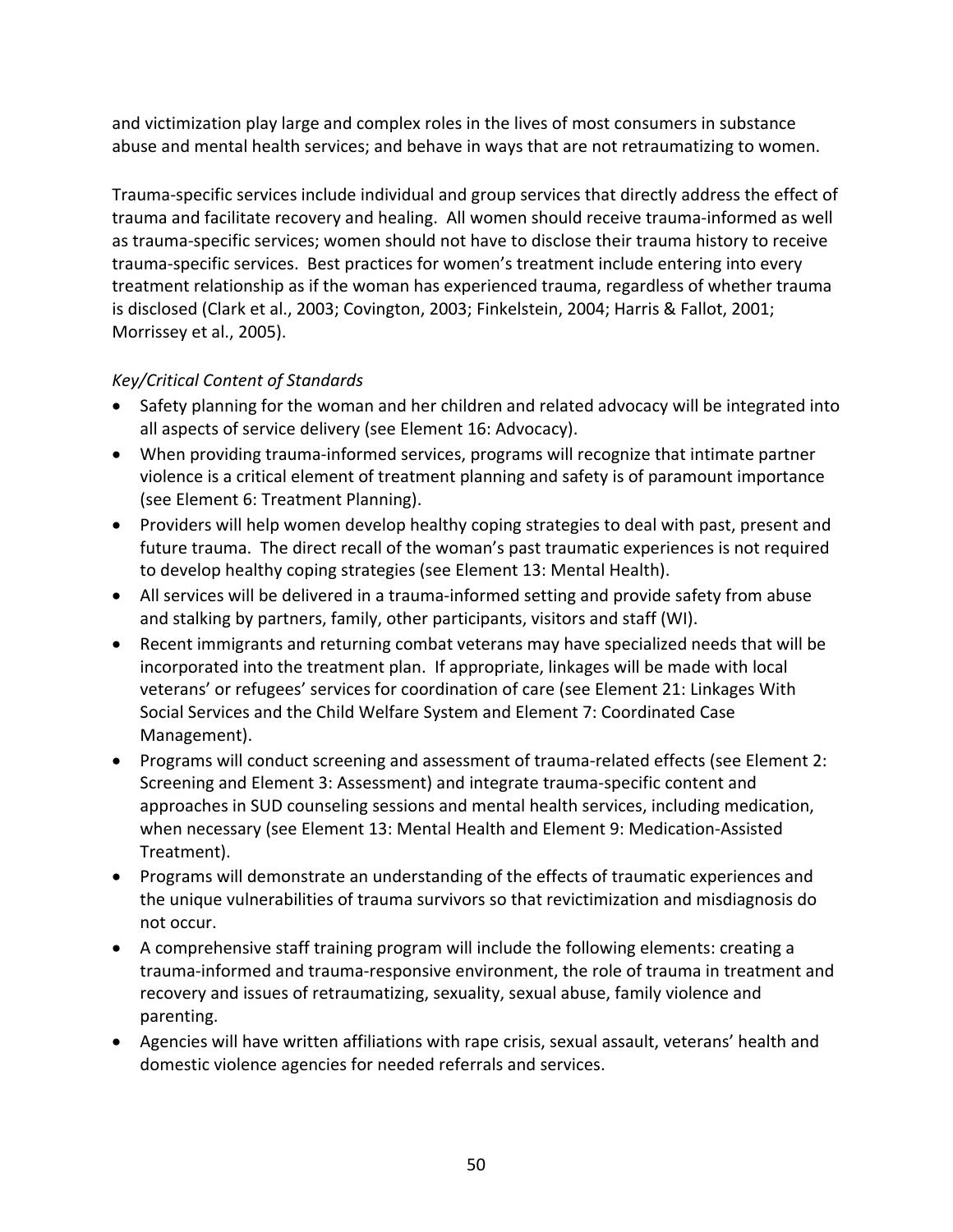- Trauma‐informed and trauma‐specific services will be available to women across the lifespan. These services will reflect multiple pathways to recovery based on an individual's unique strengths and her needs, preferences, experiences and age. They will be culturally fluent, nonjudgmental and respectful. Trauma‐informed and trauma‐specific services must reflect a commitment to serving women of color, women who are homeless, linguistic minorities, women with HIV/AIDS, women who inject drugs, veterans, LGBT women and women with disabilities. Services will be adapted for specific populations. Trauma services will address historical trauma and trauma resulting from racism, persecution or immigration.
- Trauma‐informed and trauma‐specific services will address:
	- o Personal barriers that keep women from treatment and recovery including, but not limited to, fear of reprisal from significant others and family members, fear of not being able to care for children or the loss of custody, fears about confidentiality and linguistic or cultural barriers.
	- o Systemic barriers to treatment and recovery such as cost of treatment, insurance requirements, waiting lists, lack of appropriate treatment (e.g., pregnant women, cultural/linguistic appropriate), discrimination,, shortages of quality child care (see Element 24: Child Care and Child Development Services), transportation (see Element 23: Transportation), employment (see Element 20: Education and Employment/Vocational Support), and safe, affordable housing as well as conflicting demands from other systems, such as child welfare and TANF requirements (see Element 21: Linkages With Social Services and the Child Welfare System).
	- o Other common fears about making life changes.

- Providers that treat children, youth, young adults and older adults will include the following services:
	- o Identifying and treating children (including children who have parents in treatment but who are not themselves in treatment for an SUD) who have witnessed violence or suffered direct abuse or neglect and lack of nurturing (this may be accomplished through appropriate referrals).
	- o Reporting suspected child or older adult abuse as mandated by the State.
	- o Providing trauma‐sensitive services that do not retraumatize children or older adults.
- Providers will ensure that family services are trauma informed and that trauma recovery linkages/services are integrated into the treatment model. The effects of trauma can have a significant impact on a woman's ability to parent, and specialized programs may be needed.
- Programs will provide onsite therapeutic child care/developmental activities and/or a written affiliation agreement with an outside agency to address children's needs (see Element 24: Child Care and Child Development Services and Element 17: Family Strengthening).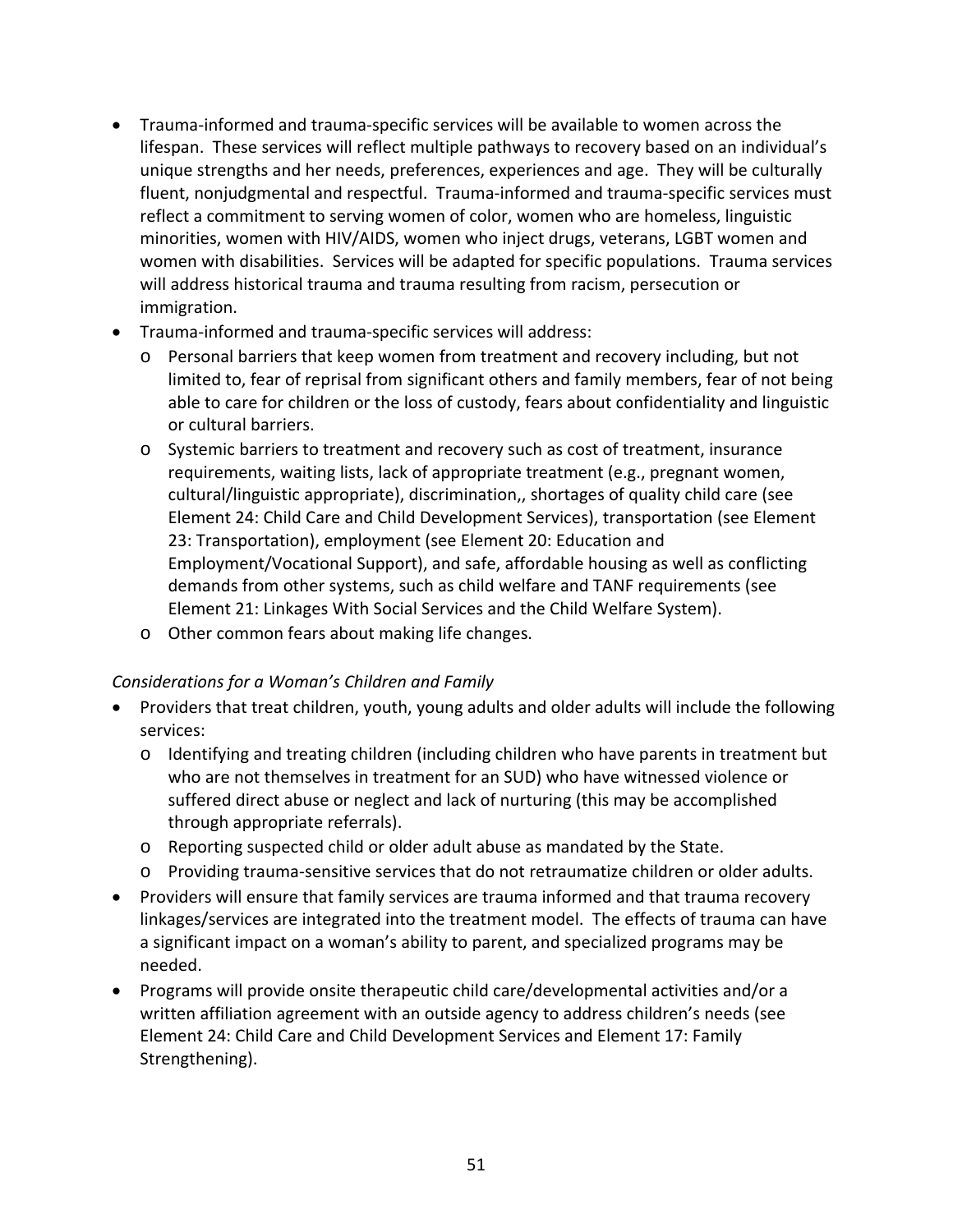#### *Pregnancy/Perinatal Considerations*

- All pregnant women will be screened for intimate violence.
- Pregnant women with histories of trauma will be supported to avoid retraumatization and develop healthy coping skills.

#### *Considerations for Women Involved in the Criminal Justice System*

- Trauma services will be sensitive to and will address traumatic experiences that occurred before or during incarceration.
- Programs will acknowledge the retraumatization that often occurs via the standard operating practices (shackling, pat and body searches, cuffing and isolation).

#### **Element 15: Life Skills**

Life skills are addressed or mentioned in 15 States' women's treatment standards. The existing State standards that address life skills can be found in Table 15 in Appendix A. The current State standards recognize that it is important to help women with SUDs to develop the life skills necessary for independent living and community integration. The standards describe *what* services should be provided as well as *when* they should provided.

#### *Description*

Alcohol and drug use disorders adversely affect every aspect of a woman's life. As part of the treatment and recovery process, service strategies should be established to address each area of impairment, including deficits in basic skills that support routine activities of daily living.

**Life skills** development is a process through which women are provided and encouraged to participate in services designed to nurture a range of skills needed for performance of everyday tasks, to attain self‐sufficiency and to sustain independent living in the community. Strategies for skill development are structured to teach, train and motivate women to take more deliberate approaches in making decisions that affect their lives, their bodies, their families and their communities. Opportunities for development of life skills better equip women to identify and resolve problems that create risks for return to alcohol or drug use.

A woman's need for life skills development may fall within three broad categories: interpersonal skills, daily living skills and societal skills. Interpersonal skills are those abilities needed to support healthy interactions in relationships with others. Daily living skills consist of the abilities needed to access and use resources required to function efficiently and effectively within the immediate environment, such as at home or at work. Societal skills reflect those abilities needed to access, navigate and use systems of services and/or other resources in the community that support independent living and community integration. Strategies for life skills development are not ancillary services but are fundamental elements of treatment and recovery support service plans that guide care for alcohol and drug use disorders.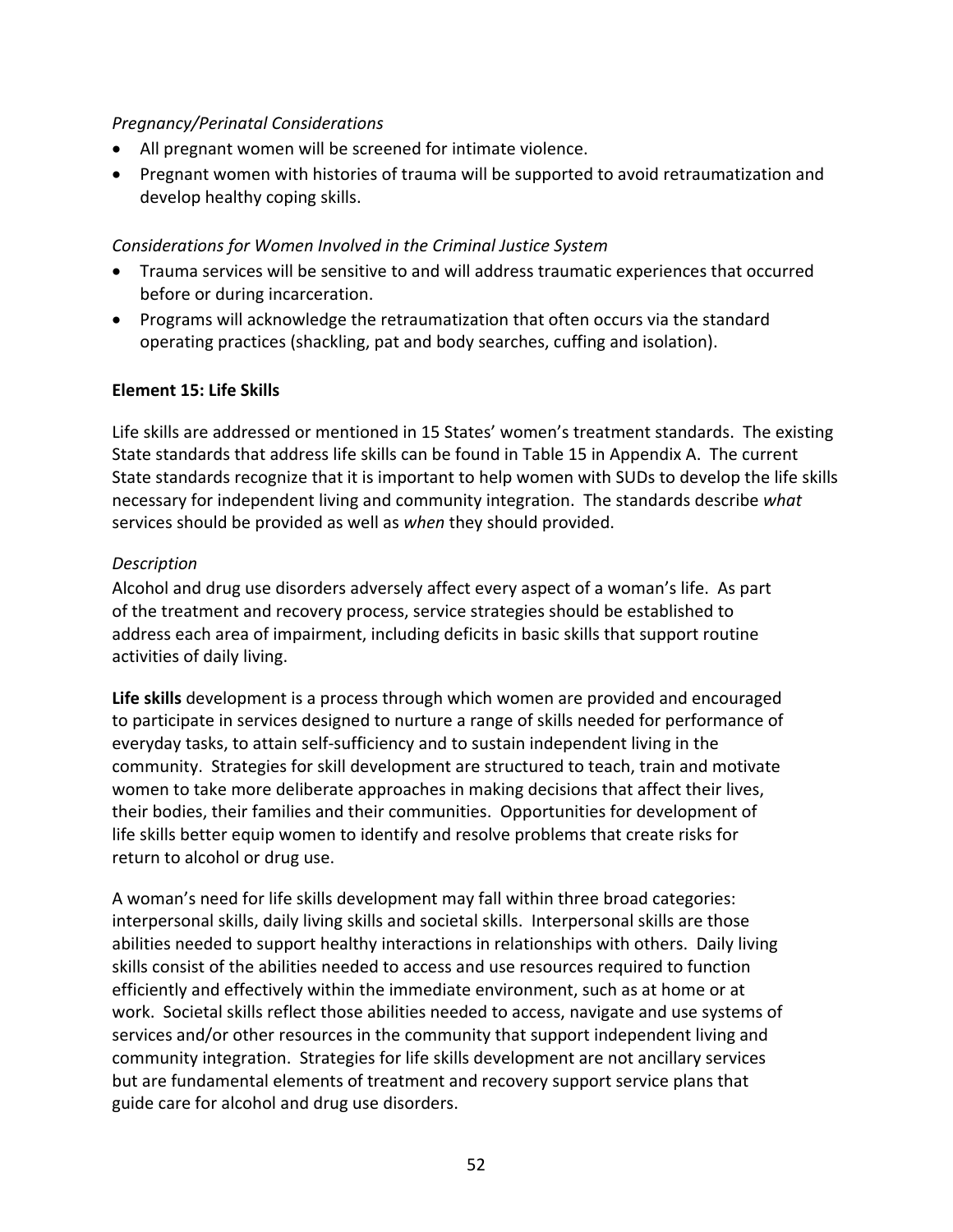- Life skills training will address personal and systemic barriers that prevent participation or impede the development of skills necessary for independent functioning in the community. These may include:
	- o Personal barriers that keep women from recovery including, but not limited to, fear of reprisal from significant others and family members, fear of not being able to care for children or the loss of custody, fears about confidentiality and linguistic or cultural barriers.
	- o Systemic barriers to treatment and recovery such as cost of services, insurance requirements, waiting lists, lack of appropriate treatment (e.g., pregnant women, cultural/linguistic appropriate), discrimination,, shortages of quality child care (see Element 24: Child Care and Child Development Services), transportation (see Element 23: Transportation), employment (see Element 20: Education and Employment/Vocational Support), and safe, affordable housing as well as conflicting demands from other systems, such as child welfare and TANF requirements (see Element 21: Linkages With Social Services and the Child Welfare System).
- At a minimum, the life skills assessment (see Element 3: Assessment) will address the following areas of skill development:
	- o Interpersonal skills including, but not limited to, communication, assertiveness/self‐ advocacy, anger management, social skills and impulse control.
	- o Daily living skills including, but not limited to, stress management, organizational skills, time management/structure, self‐care, nutrition and healthy food preparation, housekeeping, household management, employment, driving, child care arrangement, grooming and clothing, recreation and leisure, budgeting/financial planning and banking, literacy and linguistic skills.
	- o Societal skills including, but not limited to, systems access and navigation (transportation, healthcare, housing, legal services, etc.), financial support (access to TANF, Medicaid/health insurance, food stamps, child support, etc.), civic participation, compliance with laws and organizational policies, problem‐solving and conflict resolution.
- Women will be full participants in the assessment process (see Element 3: Assessment) and in the development of strategies established to address needs for and barriers to life skills development (see Element 6: Treatment Planning).
- Age‐appropriate and responsive life skills development will be available to women across the lifespan. Strategies to support life skills development will reflect multiple pathways to recovery based on an individual's unique strengths, as well as her needs, preferences, experiences, age, sexual and spiritual orientation and family circumstances. They will be culturally fluent, nonjudgmental, trauma sensitive and respectful. These services must reflect a commitment to serving women of color, women who are homeless, linguistic minorities, women with HIV/AIDS, women who inject drugs, veterans, LGBT women and women with disabilities. Services will be adapted for specific populations including women with learning difficulties.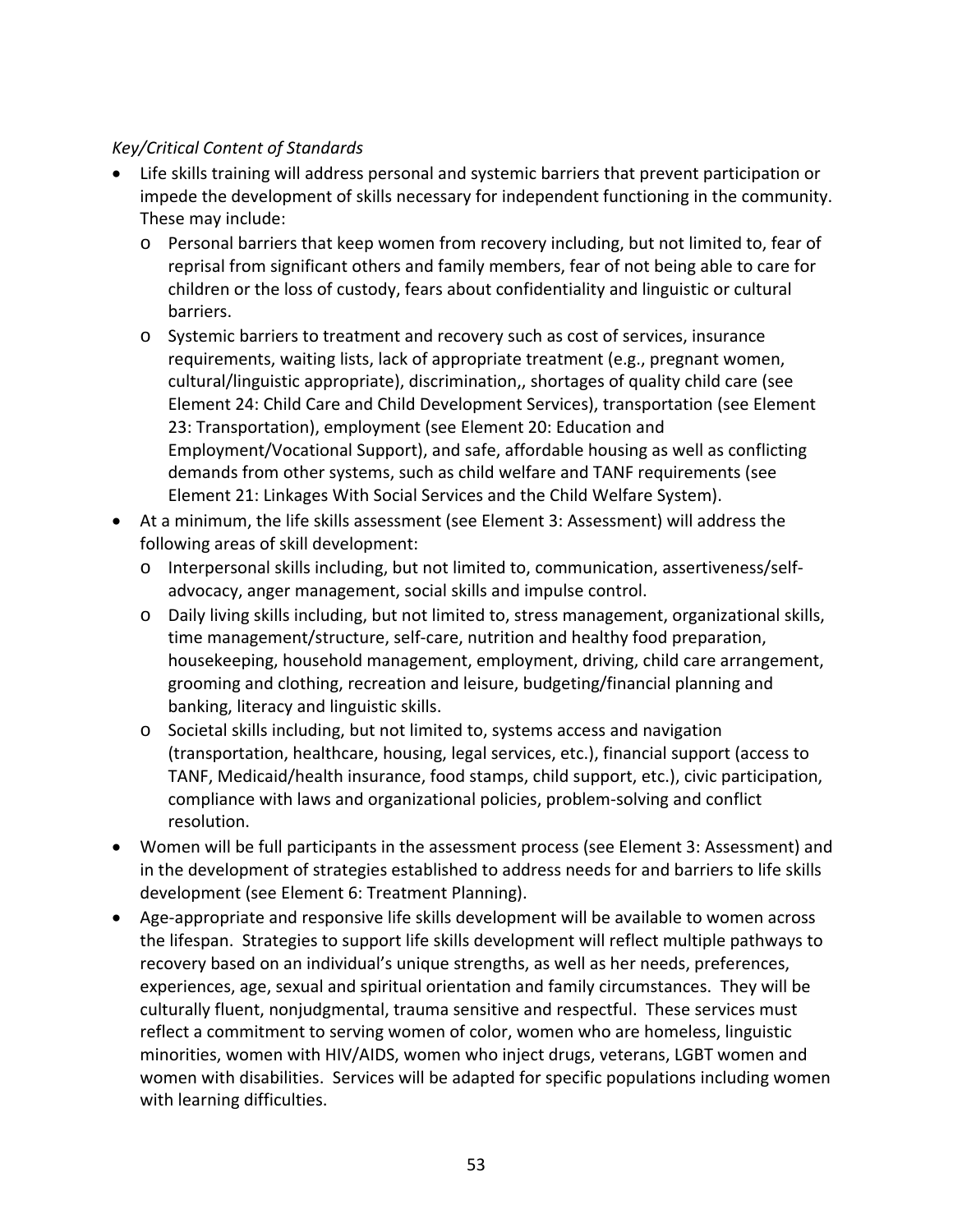- Both individual and group interventions will be used to support development of life skills, with ample opportunity provided for participation in experiential activities provided in the treatment environment.
- Opportunities to practice skill development in the treatment environment will be used to formalize linkages with other programs (nutrition, vocational, educational, financial institutions, transit system, etc.) to augment each woman's transition back into community life (see Element 22: Recovery and Community Support Services).
- Formal collaborative agreements with community‐based, governmental and faith‐based agencies and organizations, along with written program policies and procedures, will be established to enhance the availability of services necessary for life skills development (see Element 21: Linkages With Social Services and the Child Welfare System and Element 22: Recovery and Community Support Services).
- Services will be offered during times and in settings that take into account a woman's responsibilities to others under her care.

- Service planning for pregnant and parenting women will include strategies to assist women in identifying and addressing the functional requirements of daily life with children.
- Family sessions will address development of family life skills and establishment of clear roles and responsibilities.
- Providers should assist women in navigating the primary education system. Frequently, their children (based on past tramatization and physical and learning difficulties that may result from prenatal substance abuse exposure) will require special services in the school. Women should know the educational rights of their children or at least know how to obtain advocates and assistance in navigating this system.

# *Pregnancy/Perinatal Considerations*

• Providers will accommodate the physical limitations and needs unique to pregnant women in regard to service planning for life skills development.

### *Considerations for Women Involved in the Criminal Justice System*

- Assessment of life skills development needs will take into account the length of a woman's incarceration and the functional deficits that could be a direct result of her isolation from community living. When women cannot earn a living legally outside prison they are at risk of returning to illegal means of support.
- Mentoring and other recovery support services will be available to assist women in the actual performance of basic life skills during the period of transition from incarceration to community living (see Element 22: Recovery and Community Support Services).

### *Additional Considerations*

• Life skills development may be directly provided by the woman's primary treatment or recovery support service provider; by a contract, volunteer or other service provider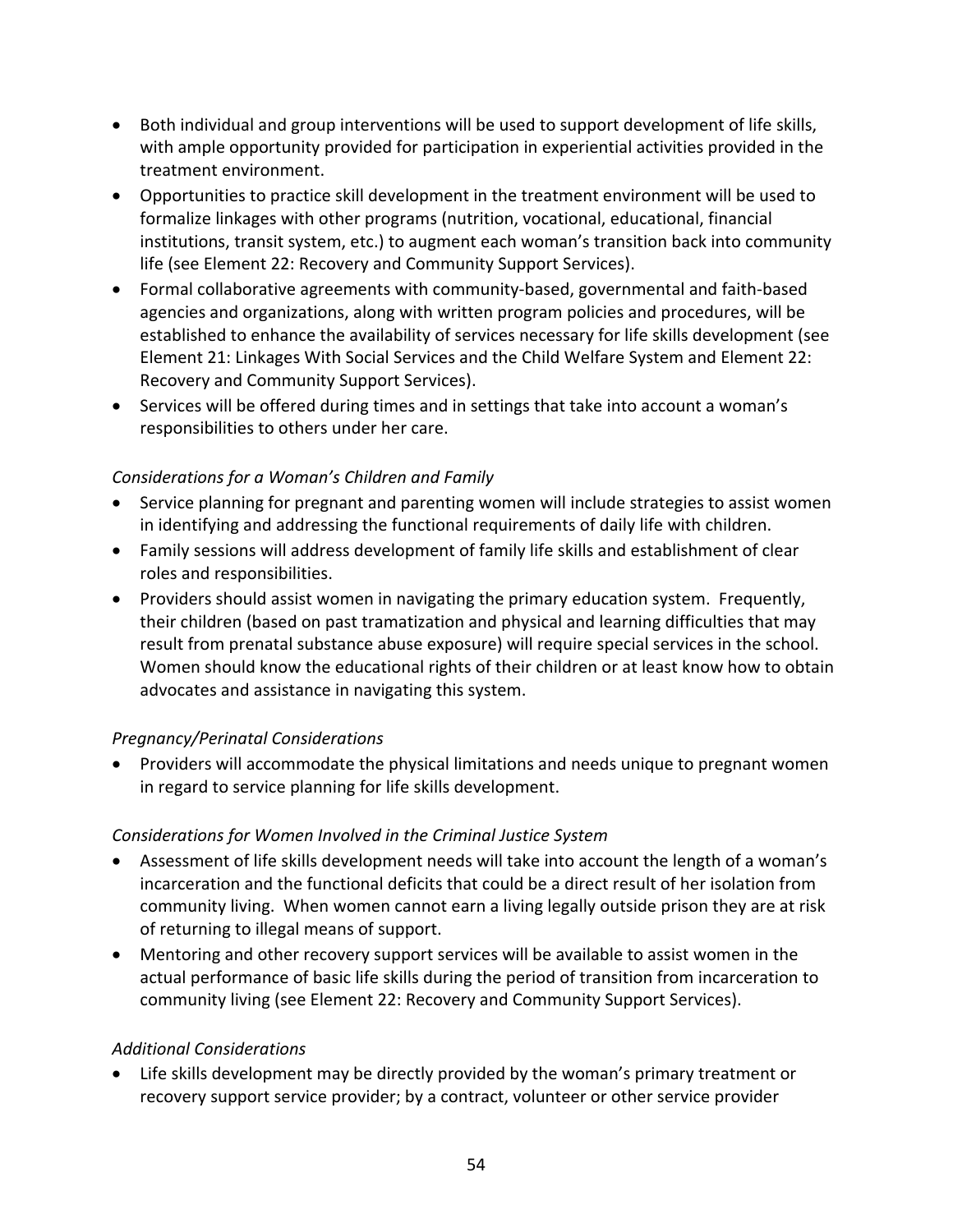formally affiliated with the primary service provider; or through referral to another community‐based organization or agency (see Element 7: Coordinated Case Management).

#### **Element 16: Advocacy**

Advocacy is addressed or mentioned in six States' women's treatment standards. The existing State standards that address advocacy can be found in Table 16 in Appendix A. States prescribe family advocacy in addition to advocacy for the woman (HI and MA). The current State standards and Treatment Improvement Protocol 27: *Comprehensive Case Management for Substance Abuse Treatment* (CSAT, 1998) recommend that advocacy be based on the client's individual needs. Advocacy is often defined as part of case management (CSAT, 2005; MA; TN; WI; Ashery, 1992). The *Comprehensive Model* (Werner, Young, Dennis, & Amatetti, 2007) discusses advocacy services for women and advocacy services for children. Advocacy services for women will assist them in negotiating the pathways, with a goal of empowerment and selfsufficiency. Advocacy services may include direct advocacy services, and providers will assist women in developing appropriate advocacy skills to ensure that they can negotiate for the needs of their children. Children will also be introduced to advocacy skills when it is developmentally appropriate.

### *Description*

**Advocacy** is the process of working in partnership with an individual or group of individuals and speaking out on their behalf in a way that represents their best interests. It can be used as a way to engage individuals and establish a trusting, positive relationship between the woman and service provider. Advocacy for women with SUDs and their children and families can occur at the individual, community and systems levels. At the individual participant level, advocacy is considered a key component of case management and encompasses negotiating and obtaining needed services for women throughout the treatment continuum, as well as empowering women to effectively advocate for services for themselves and their children and families.

- Advocacy will occur throughout the treatment continuum, be an explicit part of the treatment or life plan (see Element 6: Treatment Planning and Element 8: Continuing Care) and be carried out with an underlying goal of participant empowerment in which a woman is taught how to access services and effectively advocate for herself and her family. The role of the advocate for the individual participant will be clearly defined within the treatment agency, with one person assuming responsibility for identifying and working with the other agencies and service providers with whom a woman may be involved.
- Advocacy will be available to women across the lifespan. Advocacy services will reflect multiple pathways to recovery based on an individual's unique strengths as well as her needs, preferences, experiences, age, sexual and spiritual orientation and family circumstances. They will be culturally fluent, nonjudgmental, trauma sensitive and respectful. These services must reflect a commitment to serving women of color, women who are homeless, linguistic minorities, women with HIV/AIDS, women who inject drugs,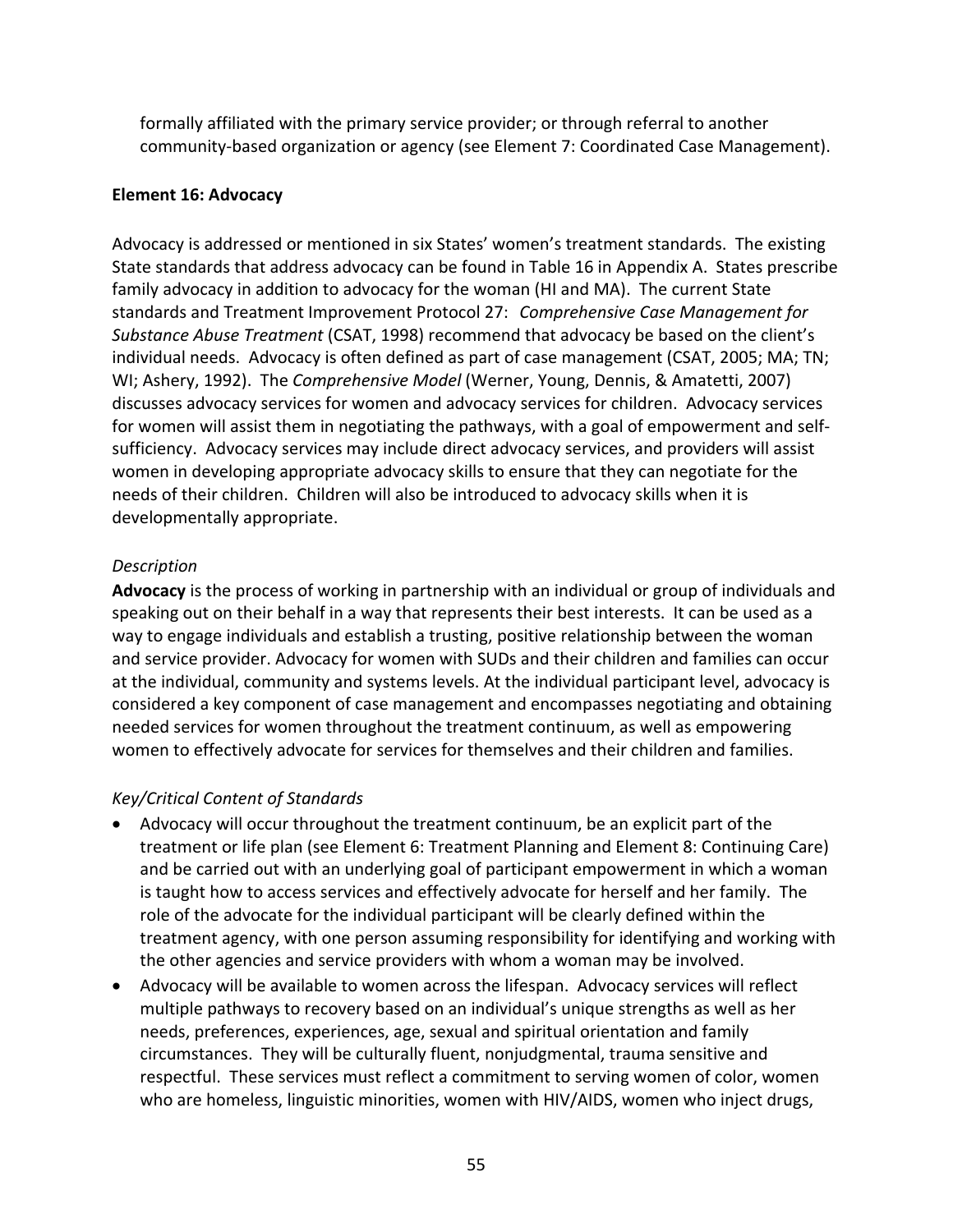veterans, LGBT women and women with disabilities. Services will be adapted for specific populations.

- Advocacy on behalf of the women will always be direct and professional and will always be geared toward achieving the goals established in the service or case plan (see Element 6: Treatment Planning).
- In most instances at the individual level, advocacy will be part of more specific coordinated case management activities (see Element 7: Coordinated Case Management). Advocacy will address the following areas:
	- o Timely access to treatment for all women and priority access, in particular, for pregnant and parenting women.
	- o Adequate resources for specialty programs and/or services that address the unique needs of special populations of women (i.e., teenagers, mature women, pregnant women, women with dependent children, women involved in the criminal justice system, women with co-occurring disorders, women living with HIV/AIDS, LGBT women).
	- o Provision of an array of treatment‐related support services that are essential to promoting treatment engagement and retention. These services may include, but are not limited to, child care (see Element 24: Child Care and Child Development Services), transportation (see Element 23: Transportation), parenting (see Element 18: Parenting Skills and Child Development Education), training and education (see Element 20: Education and Employment/Vocational Support), trauma and domestic violence services (see Element 14: Trauma/Violence), mental health services (see Element 13: Mental Health) and health services (see Element 12: Medical Care/Primary Health Care).
	- o Access to appropriate services including length of stay and types and frequency of services. At the community and systems levels, the SSA (or appropriate body) may take the lead to advocate for needed policy and systems change in this area and will work with other agencies and entities (e.g., insurance companies) that can affect decisions about treatment availability. At the individual level, the provider should advocate for all necessary services (see: Element 7: Coordinated Case Management).
	- o Legal issues and related court matters that include, but are not limited to, connecting individuals with court-ordered services; communicating with judges, attorneys and probation/parole officers about treatment progress; and/or assisting a woman with court‐related requirements to address intimate partner violence.
	- o Helping a woman develop the skills she needs to successfully transition back to the community, return to her parenting roles and responsibilities (if applicable) and secure needed community recovery support services (e.g., housing, employment) to sustain her recovery and self‐sufficiency (see Element 15: Life Skills and Element 22: Recovery and Community Support Services).
	- o The cost effectiveness and/or cost savings to the community and other service systems (e.g., criminal justice, child welfare) of providing comprehensive family‐centered treatment services.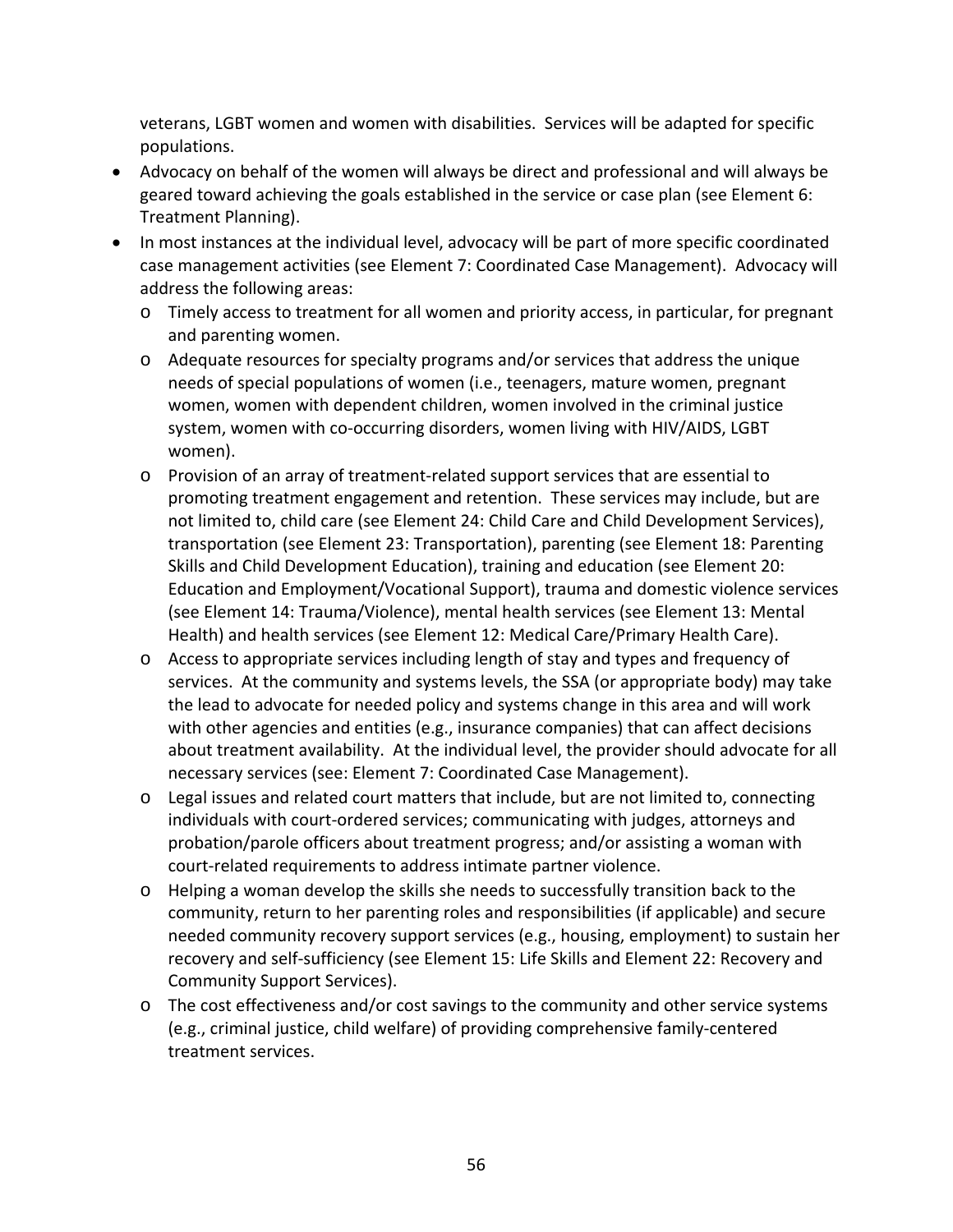- Advocacy for women with children will address family preservation and reunification issues including advocating for the child to be reunited with the mother while she is in treatment (where appropriate), communicating with child welfare about treatment progress and obtaining intensive home‐based family services (see Element 21: Linkages With Social Services and the Child Welfare System).
- Advocacy for all pregnant and parenting women (including those involved in the criminal justice system) will recognize and acknowledge the family as a unit and, where appropriate, support family preservation and reunification. At times, this may mean supporting a woman's decision to relinquish parental rights. In addition to empowering a pregnant or parenting woman to advocate on her own behalf, providers will assist a mother in developing skills to advocate and negotiate for the needs of her children.
- The positive outcomes associated with the provision of comprehensive family‐centered treatment and support services can be used as a leverage point for advocating that infants and young children accompany their mothers in treatment or be returned more quickly (provided the mother is doing well in treatment).

### *Pregnancy/Perinatal Considerations*

• Advocacy on behalf of pregnant women will center on priority access, provision of primary medical care (including prenatal care) and, on the system level, adequate funding for early intervention and support services to give pregnant women time (up to 3 months) to enter treatment.

### *Considerations for Women Involved in the Criminal Justice System*

- The State Agency will work with criminal justice officials to advocate for incarcerated women to have access to a full range of treatment options including medication‐assisted treatment (see Element 9: Medication‐Assisted Treatment).
- Providers may seek to reduce the stigma faced by women with SUDs and criminal justice involvement. Providers may advocate for access to a range of services (i.e., employment, housing) for recovering women with felony convictions.

### *Additional Considerations*

- Even when advocating for participants, the provider must respect system boundaries. While advocating for certain participants, providers must remember that the concern for clients will not override goals of public health and safety.
- States and providers may choose to create a recovery specialist position to perform the following services:
	- o Facilitate immediate access to assessment, treatment and support services by assisting the participant in navigating the resources available and removing barriers.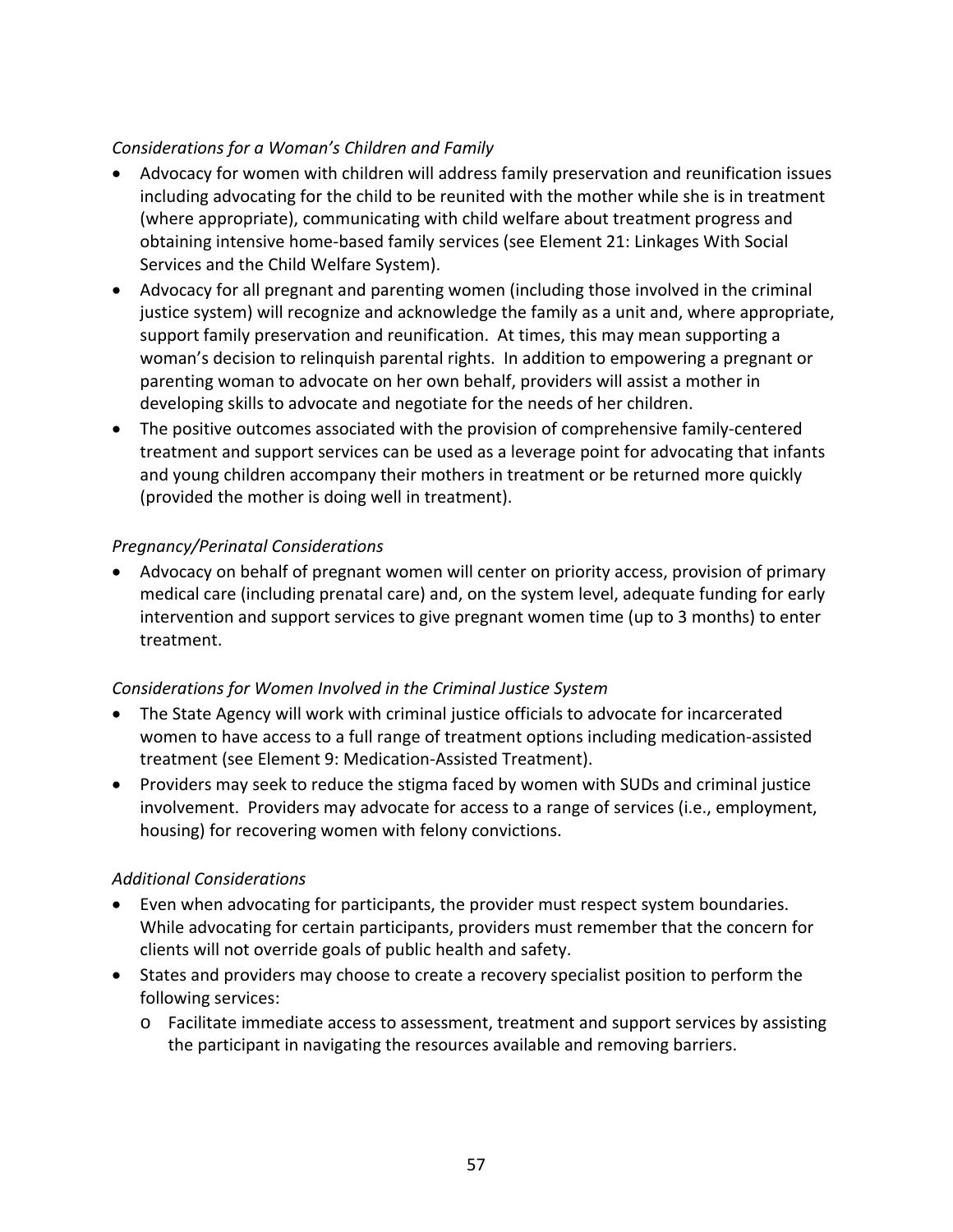- o Maintain a supportive monitoring relationship with the woman by focusing on engagement and retention in treatment and serving as a liaison to the courts, child protection, SUD treatment providers and other key service providers.
- $\circ$  Serve in the role as a mentor and monitor to keep the participant focused on entering recovery.
- Advocates for women with SUDs must be aware of the differences between advocacy and lobbying at the community and systems levels. Lobbying may be prohibited for some treatment providers.
- If State agencies fund treatment providers to advocate, potential conflicts or tensions may arise as providers push to change policies, procedures, rules or regulations (e.g., advocating to keep a woman in treatment longer than the "rules" allow). The State agency or substance abuse treatment system may have to adjust or modify the rules as needed, based on data, evaluations and the experiences of providers, consumers and the SSA.
- Advocacy will address access to medication-assisted treatment for women for whom this is the best indicated treatment.

## **Element 17: Family Strengthening**

Family strengthening is addressed or mentioned in 24 States' women's treatment standards. The existing State standards that address family strengthening can be found in Table 17 in Appendix A. In their standards, States express their commitment to family‐based therapy. States describe the ways that a woman's family can be integrated into her treatment program (AZ, AR, CA, CO, CT, HI, ID, MA, MO, NJ, TN, TX, VT), and specifically prescribe whether a woman can bring her children into treatment with, and under what circumstances this should be allowable (AZ, DC, NC, TX). The standards also dictate what services should be available for the family of a woman in SUD treatment (AZ, AR, CA, FL, GA, ID, MA, MO, NJ, OK, OR, TX).

### *Description*

**Family strengthening** is a strategic approach to building a family support network for women, improving their parenting and resources and improving family dynamics. Family dynamics and support play an important role in recovery for most women with SUDs. For most family‐based services, "family" is defined by the woman. Assisting a woman in establishing communication and safety strategies for interacting with unsupportive family members (e.g., estranged spouse, formerly abusive parent) can be part of family strengthening. Family‐strengthening services may include specific treatment plan objectives, counseling, communication workshops, family groups, family case plans and structured family engagement activities.

# *Key/Critical Content of Standards*

• Services will be family centered and family focused. "A family‐centered/focused approach means that families are a family of choice defined by the woman themselves. Families are responsible for their children and are respected and listened to as we support them in meeting their needs, reducing system barriers, and promoting changes that can be sustained overtime. The goal of a family‐centered team and system is to move away from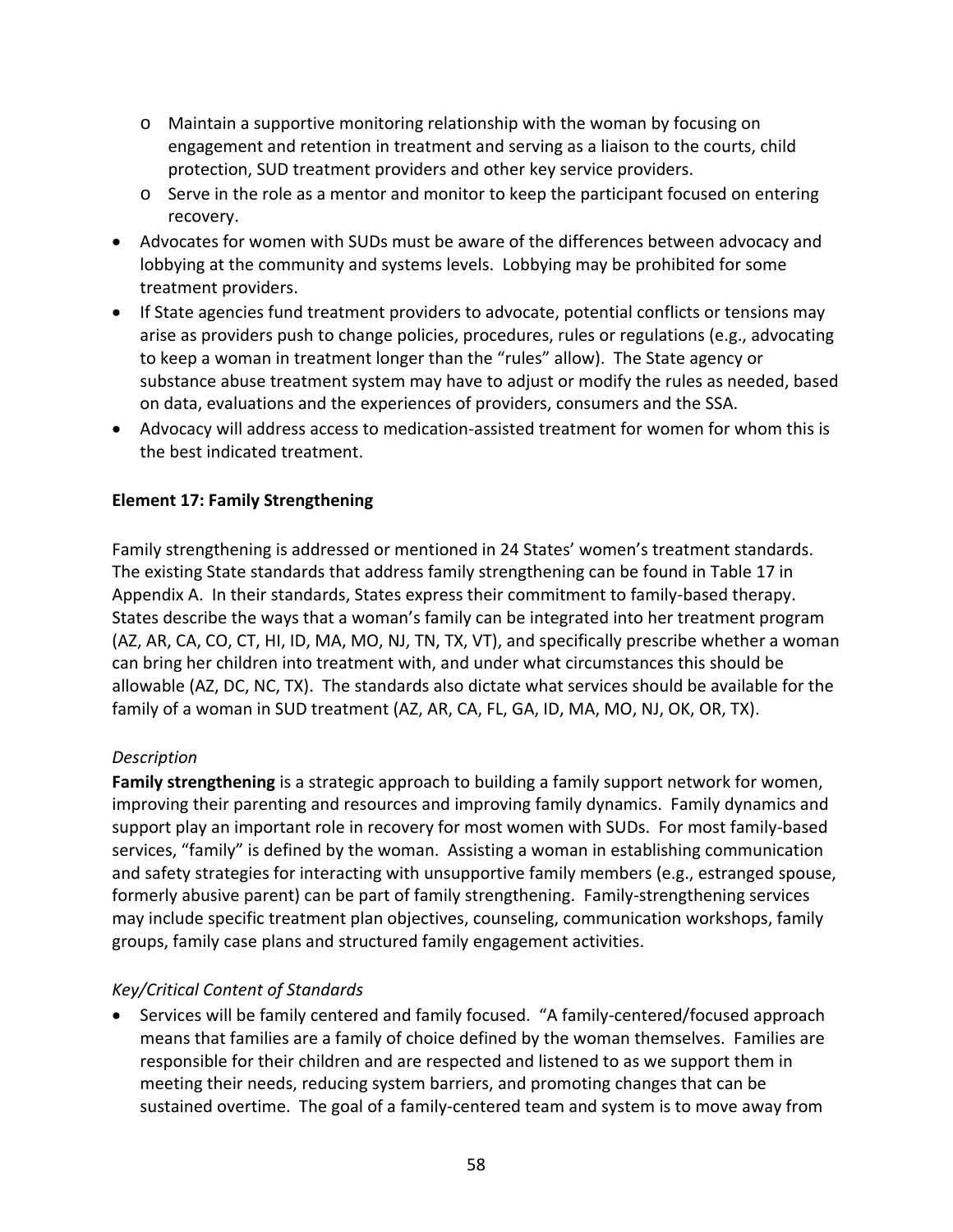the focus of a single woman represented in systems, to a focus on the functioning, safety, and well being of the family as a whole" (WI).

- Services will involve the woman and her family. The family's involvement in the process is "empowering and increases the likelihood of cooperation, ownership, and success. Families are viewed as full and meaningful partners in all aspects of the decision‐making process affecting their lives including decisions made about their service plans" (WI).
- Services will build on formal, natural and community supports. Services will recognize and use "all resources in the woman's community creatively and flexibly, including formal and informal supports and service systems. Every attempt will be made to include the families' relatives, neighbors, friends, faith community, co-workers or anyone the woman would like to include in the team process. Ultimately, families will be empowered and have developed a network of informal, natural, and community supports so that formal system involvement is reduced or not needed at all" (WI).
- Family‐strengthening services will be strength based and will build "on the family's unique qualities and identified strengths which can then be used to support strategies to meet the family's needs. Strengths can also be found in the family's environment through their informal support networks as well as in attitudes, values, skills, abilities, preferences and aspirations. Strengths are expected to emerge, be clarified and change over time as the family's initial needs are met and new needs emerge with strategies discussed and implemented" (WI).
- Programs will provide unconditional care. The service team will be responsible for adapting to the needs of the family, not vice versa. If difficulties arise, the individualized services and supports will change to meet the family's needs.
- "Sometimes re‐connecting with the woman's traditional family may not be supportive of the recovery process, especially if family members have addiction problems or a history of domestic violence or abuse. Helping women to assess dangers, as well as support systems, is part of the recovery process. Sometimes when the newly sober individual resumes the role of partner, parent, or child without the necessary support, the stress can trigger a relapse. This is especially true for parents who have to balance their own recovery while parenting their children who have been affected by their parent's addiction. In some cases, parents may lose and not regain custody of their children and have to deal with the pain of family loss and bereavement. These family issues are part of the woman's recovery and must be addressed in order to avoid the high risk of relapse" (MA).
- Family‐strengthening services will be available to women across the lifespan. They will reflect multiple pathways to recovery based on an individual's unique strengths as well as her needs, preferences, experiences, age, sexual and spiritual orientation and family circumstances. They will be culturally fluent, nonjudgmental, trauma sensitive and respectful. These services must reflect a commitment to serving women of color, women who are homeless, linguistic minorities, women with HIV/AIDS, women who inject drugs, veterans, LGBT women and women with disabilities. Services will be adapted for specific populations.
- Family‐strengthening services will address personal, familial and systemic barriers that prevent participation including fear of change or retribution, cost or transportation.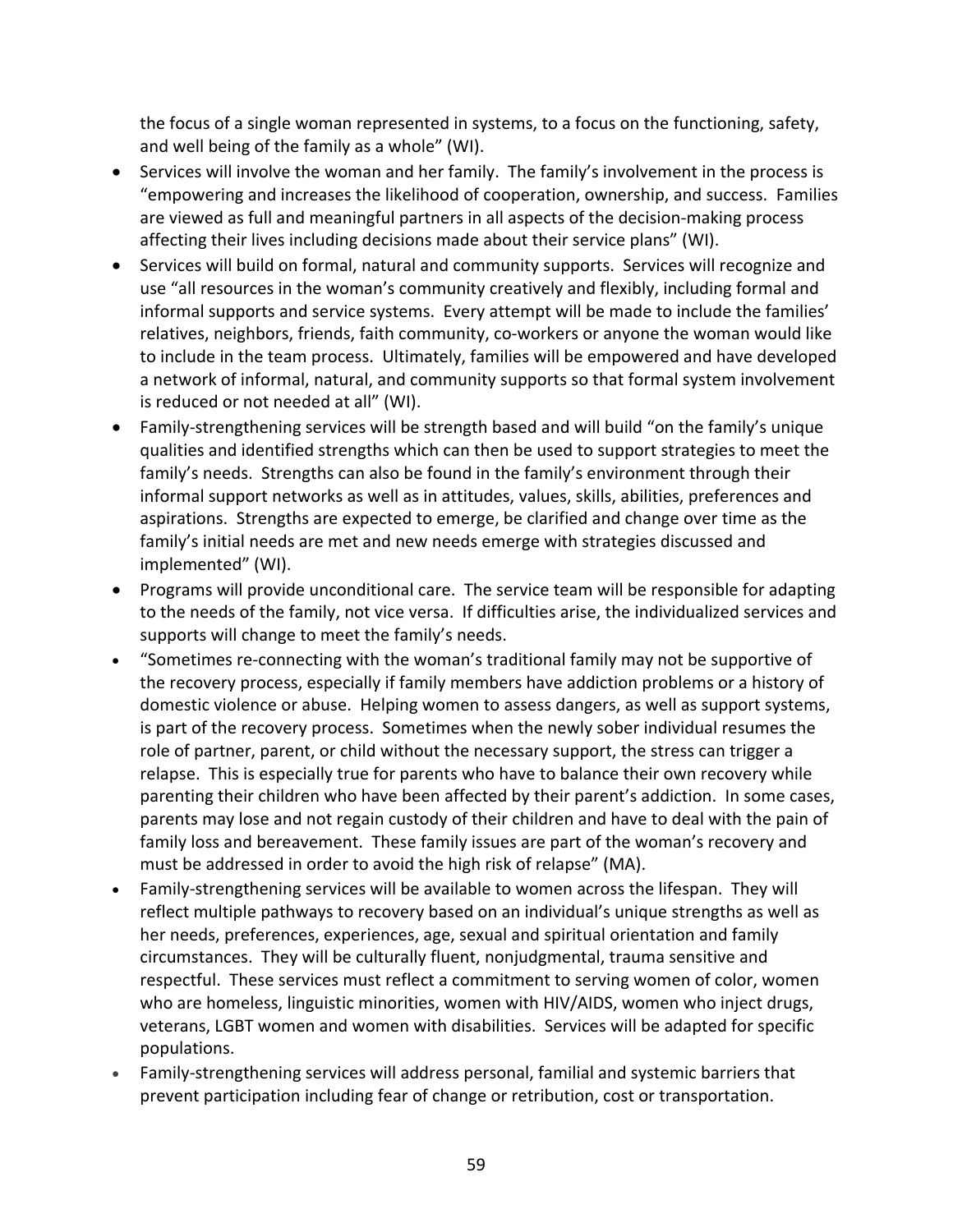• In the event no family members are available, participants will be encouraged to develop a peer network that provides the supportive relationships common among family members.

## *Considerations for a Woman's Children and Family*

• See above standards for women's families.

## *Pregnancy/Perinatal Considerations*

- Providers will assist pregnant women who are in treatment and recovery in developing a birth plan with an appropriate medical provider who knows of the woman's substance use history and can integrate that knowledge into the birth plan.
- **"**Infants [will] accompany their mothers when services are provided in a supervised residential setting, unless contraindicated by medical, legal or other reasons, which are documented in the woman's record" (DC).
- In the event an infant remains in a medical facility while the mother participates in services, the program will ensure, whenever clinically appropriate and possible within the confines of the program, that there will be daily visit/contact between the mother and infant. "Any medical or therapeutic reasons that prevent such daily contact [will] be documented in the woman's record and shall be accompanied with plans to improve parent‐child bonds during the separation and to restart contact" (DC).
- Clinicians who prevent parents from regular contact with their children shall provide written justification to the Department as to why contact is detrimental for the parent or child. A plan will be made to:
	- o Ensure that the woman will have regular contact with her infant, if they are separated.
	- $\circ$  Ensure that the woman has the knowledge needed to make an informed choice about breast‐feeding when clinically indicated.

### *Women Involved in the Criminal Justice System*

- Providers will identify family issues and create linkages between these and involvement in the criminal justice system, if appropriate.
- Services to a woman involved in the criminal justice system will include the woman and her family whenever possible. The family's involvement in the process will be "empowering and increases the likelihood of cooperation, ownership, and success. Families are viewed as full and meaningful partners in all aspects of the decision making process affecting their lives including decisions made about their service plans" (WI). This component will strengthen the family bond and make for a smoother transition on reintegration into the community.
- Providers will deliver outreach and engagement services to encourage participation from appropriate family members as identified by the woman (see Element 1: Outreach and Engagement).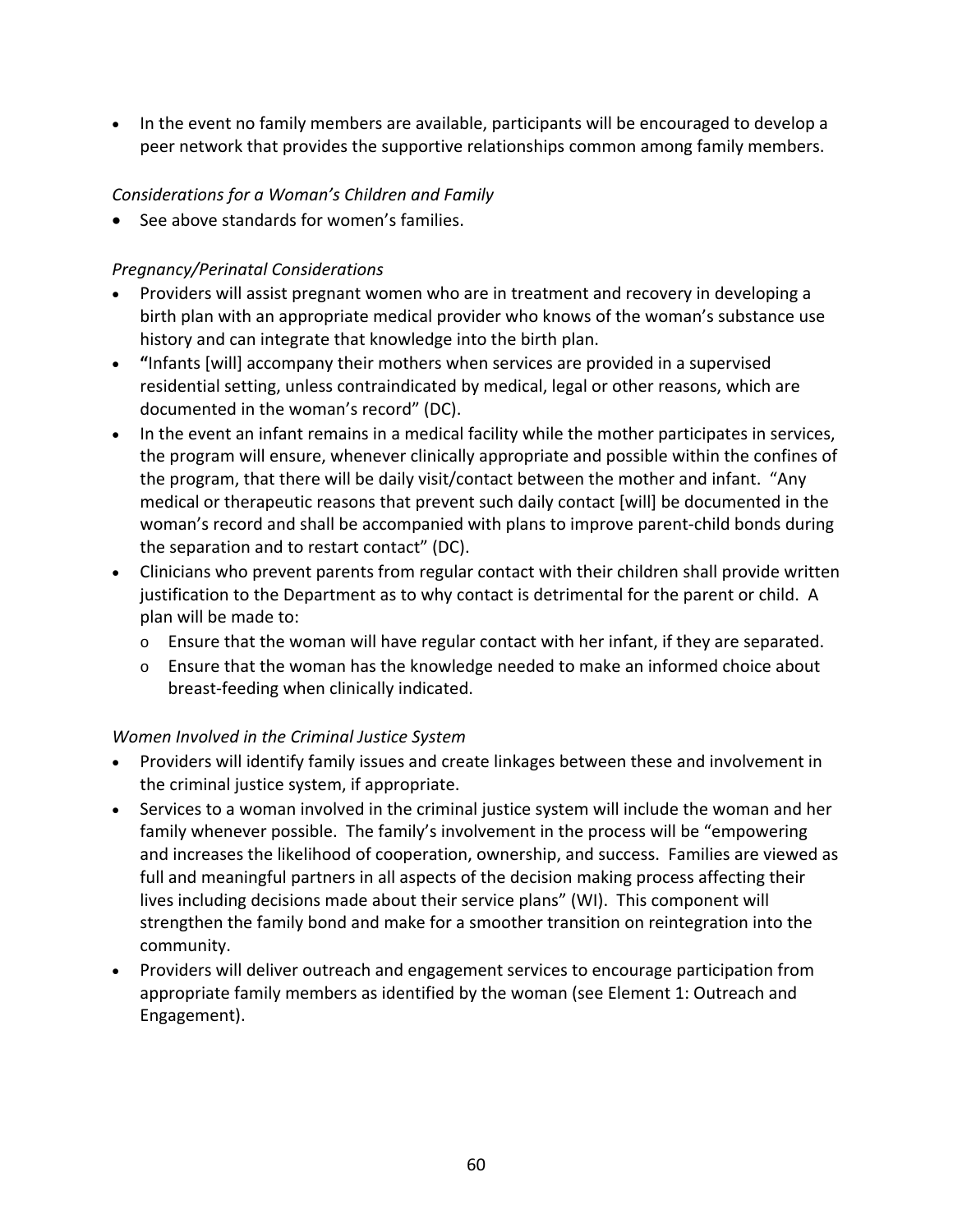#### **Element 18: Parenting Skills and Child Development Education**

Parenting skills and child development education are addressed or mentioned in 24 States' women's treatment standards. The existing State standards that address parenting skills and child development education can be found in Table 18 in Appendix A.

#### *Description*

Treatment for women with children is optimized when the women's roles as mothers are acknowledged and incorporated throughout treatment. **Parenting skills** including identification of feelings, empathy, active listening, boundary setting and appropriate discipline are skills that women can employ with themselves as well as their children. Parenting skills are improved through education about child development and care and skill‐building training. Counseling, modeling and problem‐solving in specific instances of parent‐child interactions as well as grief and loss counseling regarding past parenting experiences also help improve parenting. Women with SUDs with histories of child abuse and neglect often have specialized parenting skill and support needs.

- Educational services that address parenting skills and/or child development will be aimed at enhancing the parent's sense of competence, whether the woman is a custodial or noncustodial parent, and will support the parent‐child relationship. These services can encourage parents to stay in treatment, increase their ability to avoid relapse and reduce the risk that their children will use or abuse substances.
- The program will provide directly or by referral evidence-based or best practice parenting curricula for women.
- An evidence-based tool will be used to measure parenting attitudes and change (see Element 3: Assessment).
- "Issues identified in the screening tool will help to develop treatment planning around parent issues" (NJ) (see Element 2: Screening and Element 6: Treatment Planning).
- "Facilities providing services to women and children will develop and implement policies and procedures to insure that mothers engage in meaningful age‐appropriate activities with their children" (NJ).
- Providers will help women augment their parenting skills by including parenting skills and child development education activities as components of the treatment plan (see Element 6: Treatment Planning). These activities will be clinically appropriate and may include child care laboratory, formal instruction in a classroom setting, group discussion and formalized staff interaction.
- Providers will "[educate] the mother or caregiver about ways to promote the child(ren)'s health, safety, and development" (FL).
- Parenting skills and child development education will be available to women across the lifespan. These services will reflect multiple pathways to recovery based on an individual's unique strengths as well as her needs, preferences, experiences, age, sexual and spiritual orientation and family circumstances. They will be culturally fluent, nonjudgmental, trauma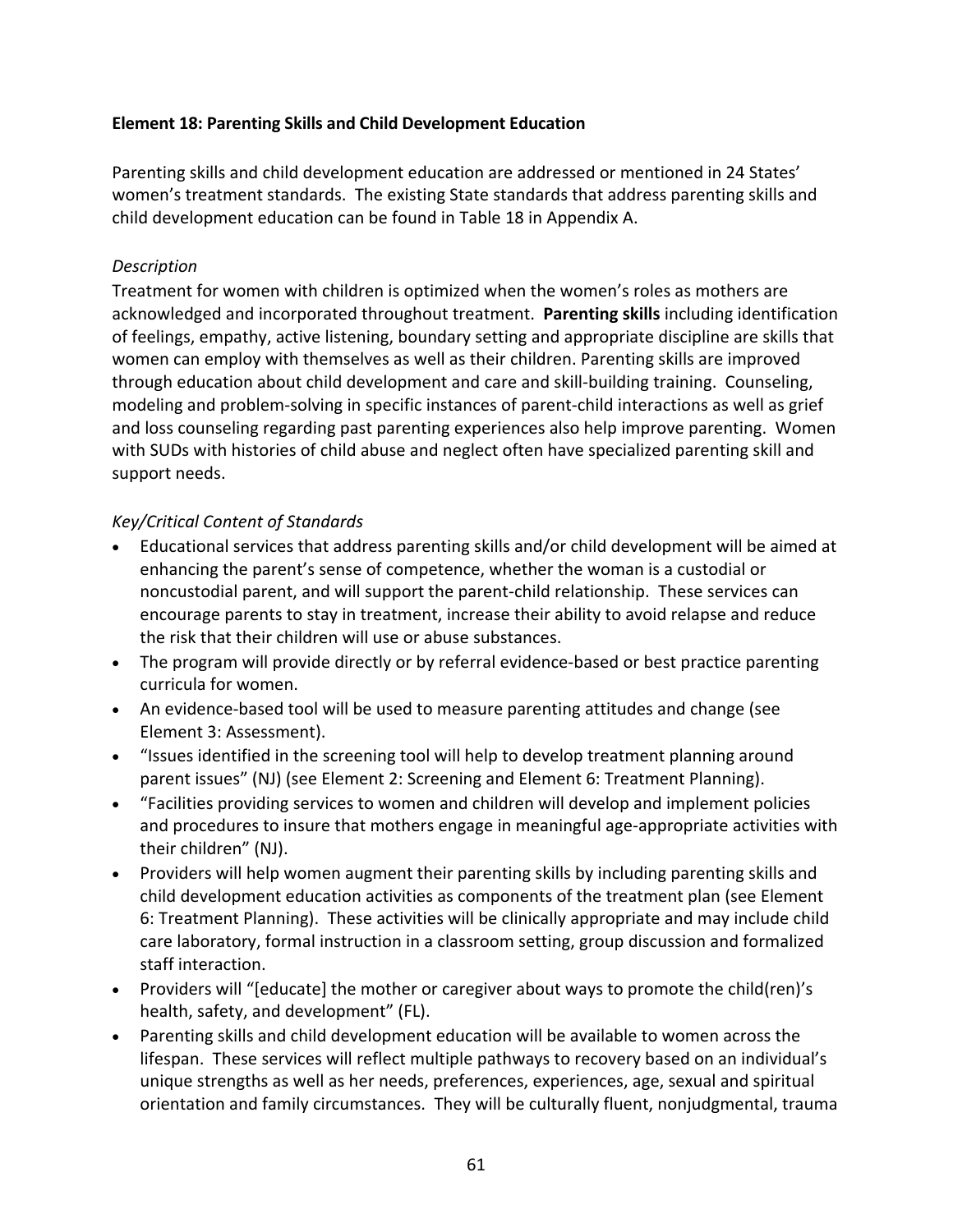sensitive and respectful. Parenting skills and child development education must reflect a commitment to serving women of color, women who are homeless, linguistic minorities, women with HIV/AIDS, women who inject drugs, veterans, LGBT women and women with disabilities. Services will be adapted for specific populations.

- Parenting skills and child development education will address personal and systemic barriers that prevent participation including, but not limited to, fear of the loss of custody, lack of transportation, conflicting responsibilities and cost of services. Providers will document that treatment professionals shall have training in the following:
	- o Child development and age‐appropriate behaviors.
	- o Parenting skills appropriate to infants, toddlers, and preschool and school‐age children.
	- o Strategies for working with children who have prenatal and/or environmental exposure to alcohol or drug use by parents or other caregivers.
- Child development staff will provide the mothers with supportive role modeling.
- Services will be provided in a trauma‐informed and trauma‐sensitive manner. Talking about parenting or child welfare may trigger trauma responses for women who have experienced child neglect or abuse and with child welfare history themselves (see Element 14: Trauma/Violence).
- Opportunities will be provided during the treatment process for providers to observe parent‐child, staff‐child and peer interactions to document this process in the clinical record and to discuss observations with the parent. Feedback and discussion with the parent will note both positive and challenging interactions and may be used for developmental goal setting for the child and the parent.
- When parental rights are terminated and the relationship with children can continue, opportunities will be made available for the woman to address her relationship with her children, as this may be an important step in the treatment and recovery process.
- Grief counseling will be made available to all women who have lost a child regardless of how or when that loss occurred.
- Even if the mother is not the primary caregiver, the programs will provide or advocate for the following services for the mother: parenting education; anticipatory guidance about possible child reactions; information about normal growth and development and information about the effects of substance exposure; education about child‐soothing techniques; and feedback about mother/caregiver‐child interactions.
- During noncustodial visitations with the woman's children, providers will create supportive environments for women to interact appropriately with their children in a supervised arena.
- Providers should account for the possibility of a woman having FASD herself, making it difficult to adhere to/achieve requirements for reunification (or recovery success in general). Without the right supports in place for these women, the traditional system is a set up for failure. However, if adaptations are made and supports provided, these women may be good mothers and may be able to care for and be involved with their children.

#### *Considerations for a Woman's Children and Family*

• See above standards for women's families.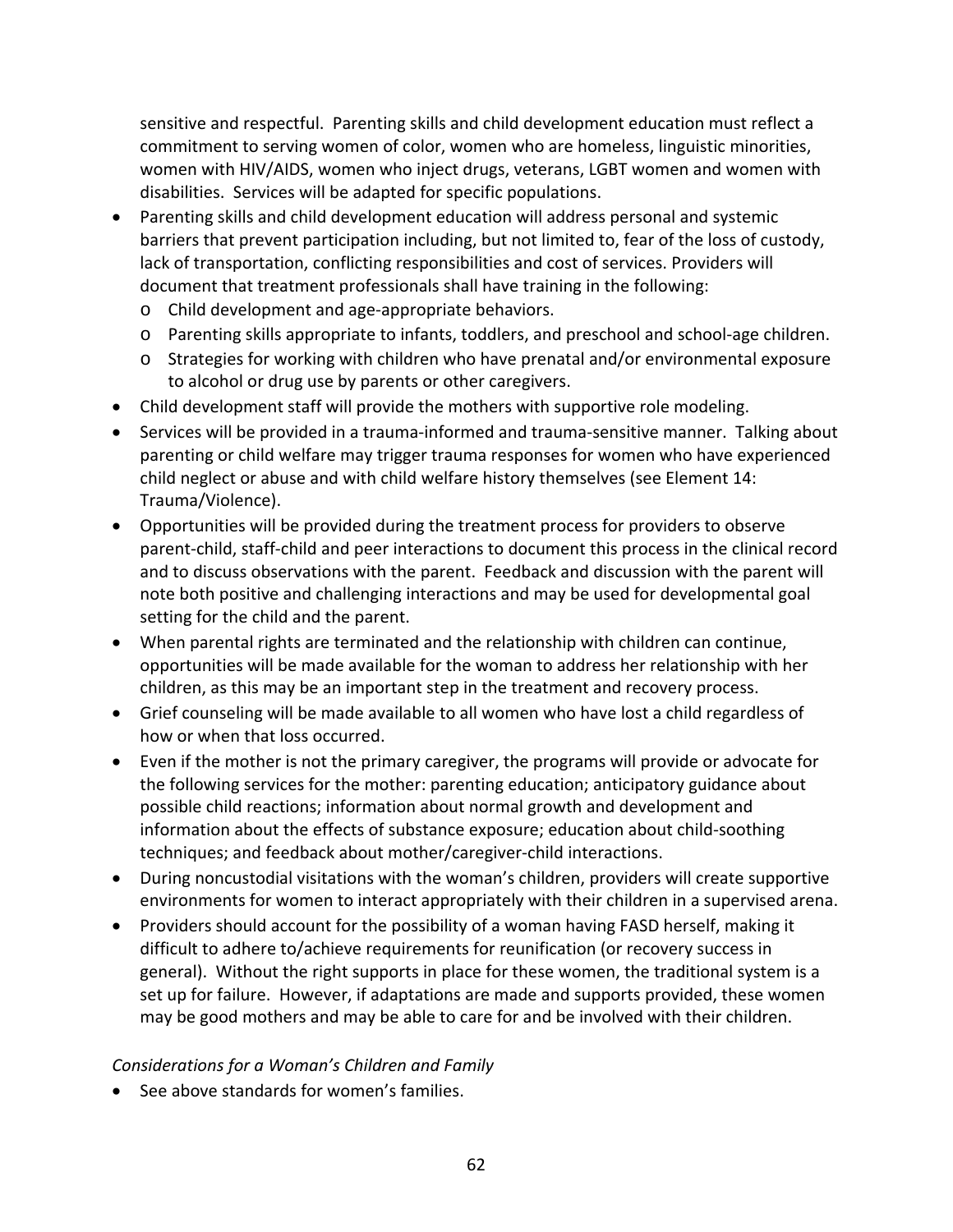## *Pregnancy/Perinatal Considerations*

- "When possible, prior to discharge of the newborn, a home assessment will be conducted. It will include:
	- o An environmental and family assessment focused on the safety and quality of care that is or will be provided for the child including the following:
		- The mother's or caregiver's ability to care for the child's unique needs in the home environment;
		- **Strengths and needs relating to family composition;**
		- Parenting capabilities of those persons in the home with primary child care responsibilities; [and]
		- Education needs of the mother and caregiver for any special health related care the child may require" (FL).

## *Women Involved in the Criminal Justice System*

- Providers will understand the legal issues regarding visitation and the Adoption and Safe Families Act of 1997 (ASFA) and will help women to understand them.
- Providers will offer parenting education programs for women involved with the criminal justice system even if they do not have custody of their child(ren).
- Family strengthening services will assist families to recover from the effects of separation and trauma resulting from incarceration.
- Incarcerated parents will be supported to maintain a relationship with their child as appropriate. Materials for innovative approaches such as letters and drawings or making audio‐tapes of favorite stories will be offered.

# **Element 19: Housing Supports and Assistance**

Housing supports and assistance are addressed or mentioned in 16 States' women's treatment standards. The existing State standards that address housing supports and assistance can be found in Table 19 in Appendix A. In their standards, the states describe the different kinds of housing that providers may offer including transitional housing, housing for residential treatment and aftercare housing. States also define the services that must be provided by each type of housing.

### *Description*

Access to safe, affordable and substance‐free housing is a critical component of treatment and ongoing recovery support. In developing treatment, life and other care plans for the woman, the provider will review environmental circumstances to determine the condition of housing and whether it is safe, affordable and drug free. Safe housing is an essential component of recovery that must be addressed by women in any level of treatment including both residential and out‐patient treatment. Creating a viable plan for obtaining affordable, safe, drug‐free housing needs to be part of early treatment planning and housing and must be in place before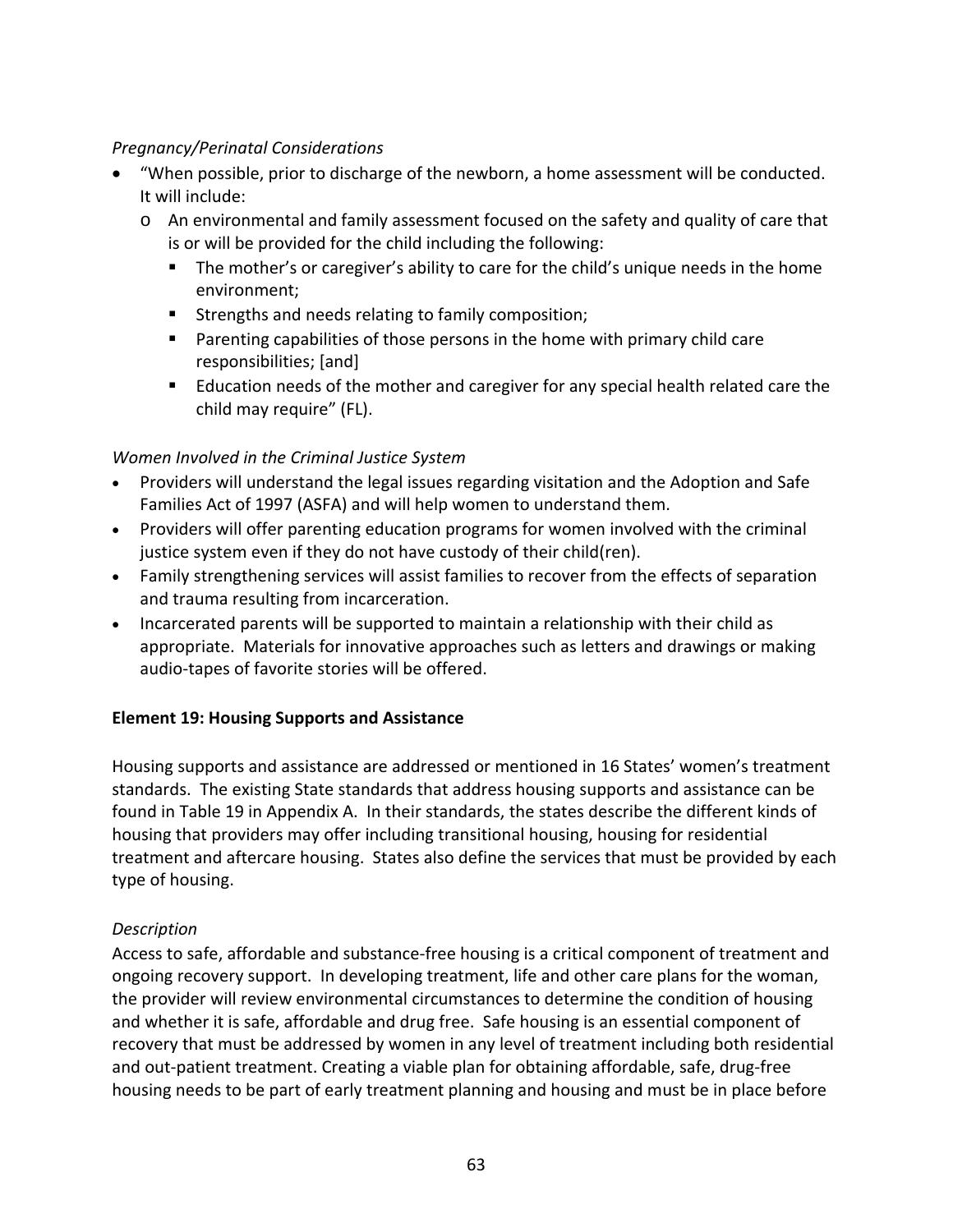discharge from residential programs. **Housing support and assistance** will include, but will not be limited to, helping a woman access transitional and/or permanent housing, develop adequate independent living skills and maintain her housing and a substance‐free lifestyle.

# *Key/Critical Content of Standards*

- Housing support includes assistance not only in obtaining safe, affordable, permanent housing, but also in developing adequate life skills such as budgeting; housekeeping and maintenance skills; ensuring timely payment of rent and utilities; and child‐proofing the house (see Element 15: Life Skills). Housing support services provide the necessary support and encouragement so that the woman can adjust to a substance‐free lifestyle and manage activities of daily living to move toward independent housing and life management.
- Housing assistance includes help with accessing housing subsidy programs, completing housing applications, working with property owners or assistance programs (see Element 16: Advocacy), transportation (see Element 23: Transportation), addressing credit and eviction challenges, understanding and complying with the housing program's regulations. Periodic follow up with the woman will be conducted to ensure she is in compliance with the housing rules and regulations and the facility is in appropriate and satisfactory condition.
- If transitional housing is provided, it will include coordinated case management (see Element 7: Coordinated Case Management) and other needed supports (e.g., obtaining permanent housing, independent living skills).
- Housing supports and assistance will be available to women across the lifespan. These services will reflect multiple pathways to recovery based on an individual's unique strengths as well as her needs, preferences, experiences, age, sexual and spiritual orientation and family circumstances. They will be culturally fluent, nonjudgmental, trauma sensitive and respectful. Housing supports and assistance must reflect a commitment to serving women of color, women who are homeless, linguistic minorities, women with HIV/AIDS, women who inject drugs, veterans, LGBT women and women with disabilities. Services will be adapted for specific populations.
- Housing support services will address personal and systemic barriers to accessing safe, affordable, substance‐free housing.
- Providers seeking to provide comprehensive care must address the issue of where a woman resides during and after treatment, including during residential treatment, and must make provisions for the adequate housing part of the program's continuum of care (see Element 6: Treatment Planning and Element 22: Recovery and Community Support Services).

# *Considerations for a Woman's Children and Family*

- Transitional and/or permanent housing will be family oriented and sensitive to family needs and able to accommodate women with more than one child and women with minor children of all ages.
- Priority for housing will be given to pregnant women, women with dependent children and women who are homeless and are coming out of treatment.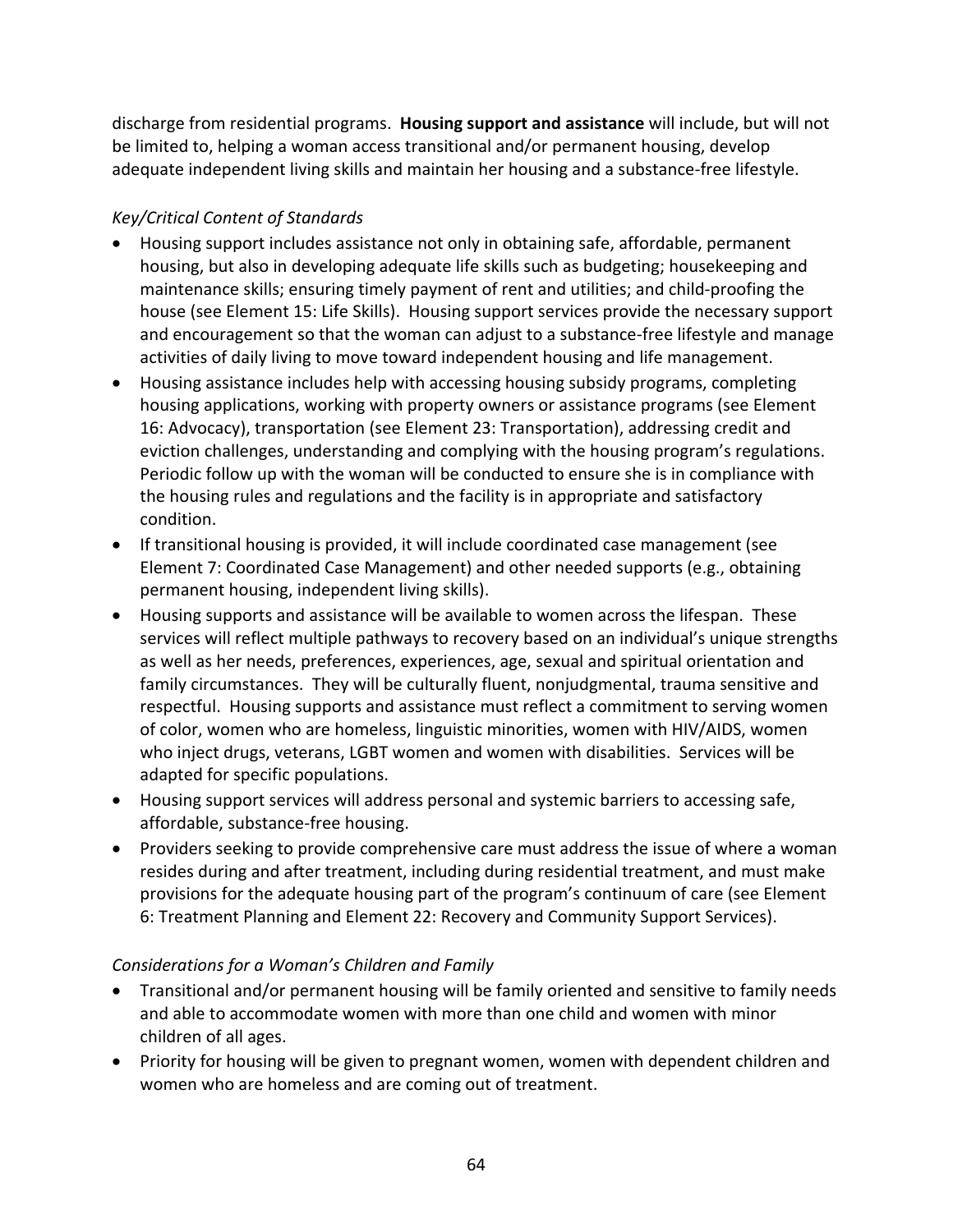- Providers will refer pregnant and parenting women, women who are homeless and women who are currently living in a domestic violence situation to interim safe housing while awaiting available residential treatment beds.
- Within housing associated with treatment programs, there will be an expectation of an alcohol and drugfree environment and ongoing or continuing care associated with substance use, mental health or co‐occurring disorders to address relapse prevention.

## *Considerations for Women Involved in the Criminal Justice System*

- Providers will be aware of Federal, State and local regulations on public housing and will be prepared to find alternative sources of housing for women in the criminal justice system as Federal public housing prohibits women from admission if they have a drug‐related felony charge.
- Providers will maintain a list of transitional housing or safe, sober housing that can be accessed by women who have recently been released from incarceration.
- Within housing associated with treatment programs, there will be an expectation of ongoing or continuing care associated with substance use, mental health or co‐occurring disorders to address relapse prevention and to ease the transition from institution to community.
- When women are released from incarceration, providers will help them find housing in a community where they are likely to be able to use varying modes of transportation in the community. Providers will also help women learn how to access transportation (see Element 23: Transportation).

### *Additional Considerations*

- Providers will develop agreements with housing providers to increase access for women.
- Increasing available affordable, safe housing in the community may be part of a larger systems advocacy agenda (see Element 16: Advocacy).
- The Oxford House model (reasonable rent, living with other people in recovery) for alcoholand drug‐free housing and the Corporation for Supportive Housing approach may offer viable supportive housing options appropriate for many women and families in treatment.

# **Element 20: Education and Employment/Vocational Support**

Education and employment/vocational support are addressed or mentioned in 19 States' women's treatment standards. The existing State standards that address education and employment/vocational support can be found in Table 20 in Appendix A.

### *Description*

**Education and employment/vocational support** services are important elements of recovery for the majority of women with SUDs. Quality employment can provide women with greater economic security and self‐esteem that contribute to recovery and enhanced capacity to provide for their family's well‐being. Yet women with SUDs often have significant barriers to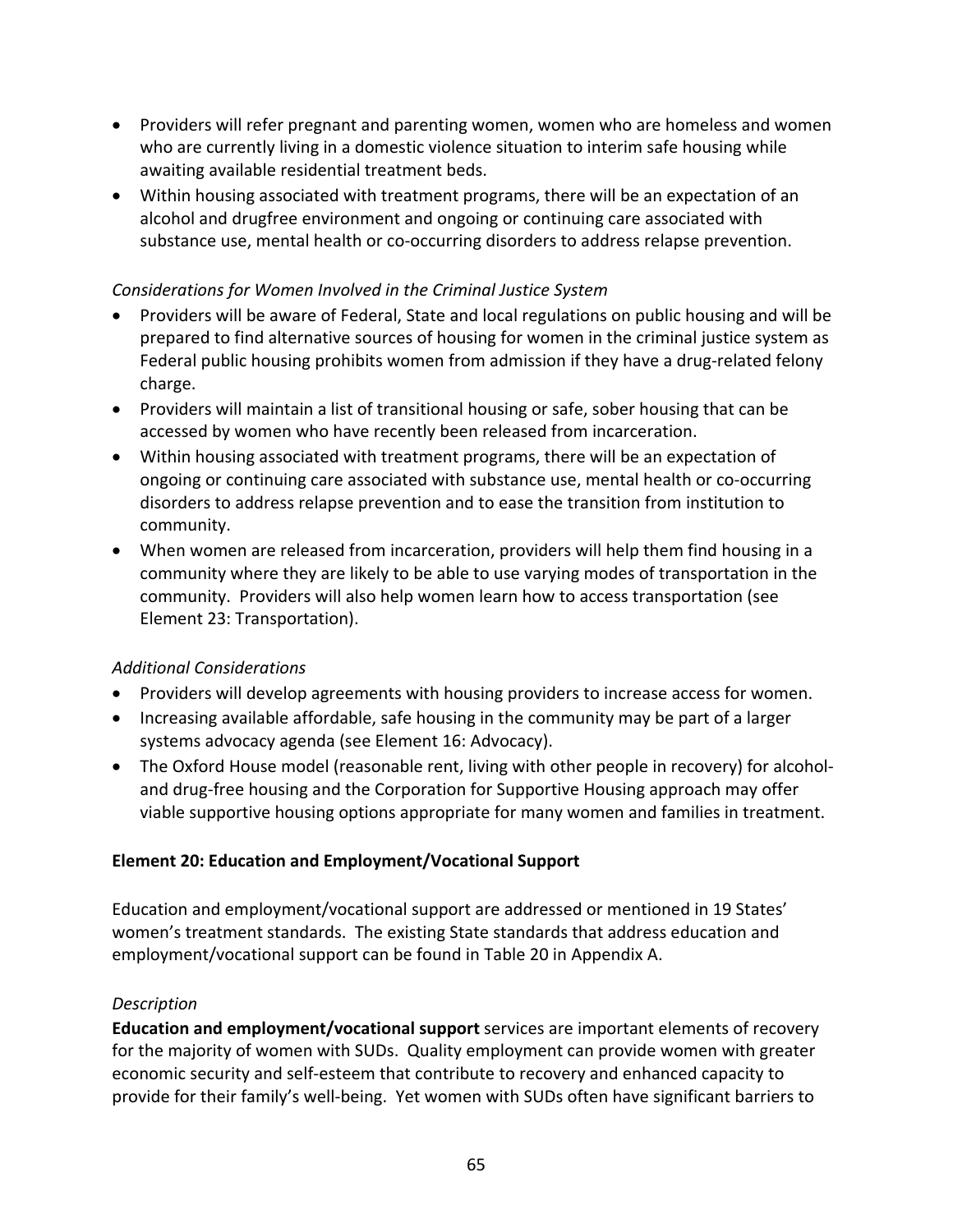employment that require specialized employment counseling, job development services or advocacy with employers. Education and employment/vocational support consist of strategies to assist women in entering and remaining in the workforce and in achieving resilience, self‐ sufficiency and improved quality of life for themselves, their families and their communities. Such support may include educational and vocational screening and assessment, prevocational counseling, basic work skills training, employment/vocational counseling, training and educational programs and employment and vocational services.

This broad array of supports serves five essential functions:

- 1) Provide the woman with information about the job market, the skills and experience necessary to obtain and maintain work and the types of stressors and rewards associated with different jobs.
- 2) Help the woman develop a realistic view of her skills, abilities and limitations.
- 3) Teach the woman basic problem‐solving and coping skills.
- 4) Help the woman develop or maintain motivation for vocational services and employment.
- 5) Assist the woman in obtaining educational services, skills training or the necessary entitlements to obtain education and training (CSAT, 2000).

- Education and employment/vocational supports that are appropriate to the woman's needs and abilities must be clearly integrated into the overall treatment plan, initiated early in the treatment process and evaluated and adjusted as needed (see Element 6: Treatment Planning).
- Economic issues continue beyond treatment; recovery support and discharge planning will address economic hardship, barriers to meeting multiple responsibilities, employment retention and career advancement strategies (see Element 22: Recovery and Community Support Services).
- To effectively provide education and employment/vocational services, detailed formal linkage agreements with community‐based vocational, educational and employment services will be established. Planning needs will include collaborations with workforce development partners and community colleges for onsite training and assistance. In addition, treatment agencies and providers will identify and establish relationships with potential community employers that will actively recruit, hire and support women in recovery (see Element 1: Outreach and Engagement and Element 22: Recovery and Community Support Services). This is especially true for women who are involved in the criminal justice system. Furthermore, effective *l*inkages with child welfare and TANF agencies are needed (as appropriate) to coordinate case planning and leverage all available resources (see Element 21: Linkages With Social Services and the Child Welfare System).
- Assessment will be conducted to determine the kinds of vocational services the woman needs and to develop an appropriate vocational component to the treatment plan. Assessment will explore the woman's vocational and educational history and employment‐ related education and experience; identify the woman's associated capacities and special skills, as well as limitations (e.g., visual and hearing impairments, mental health problems,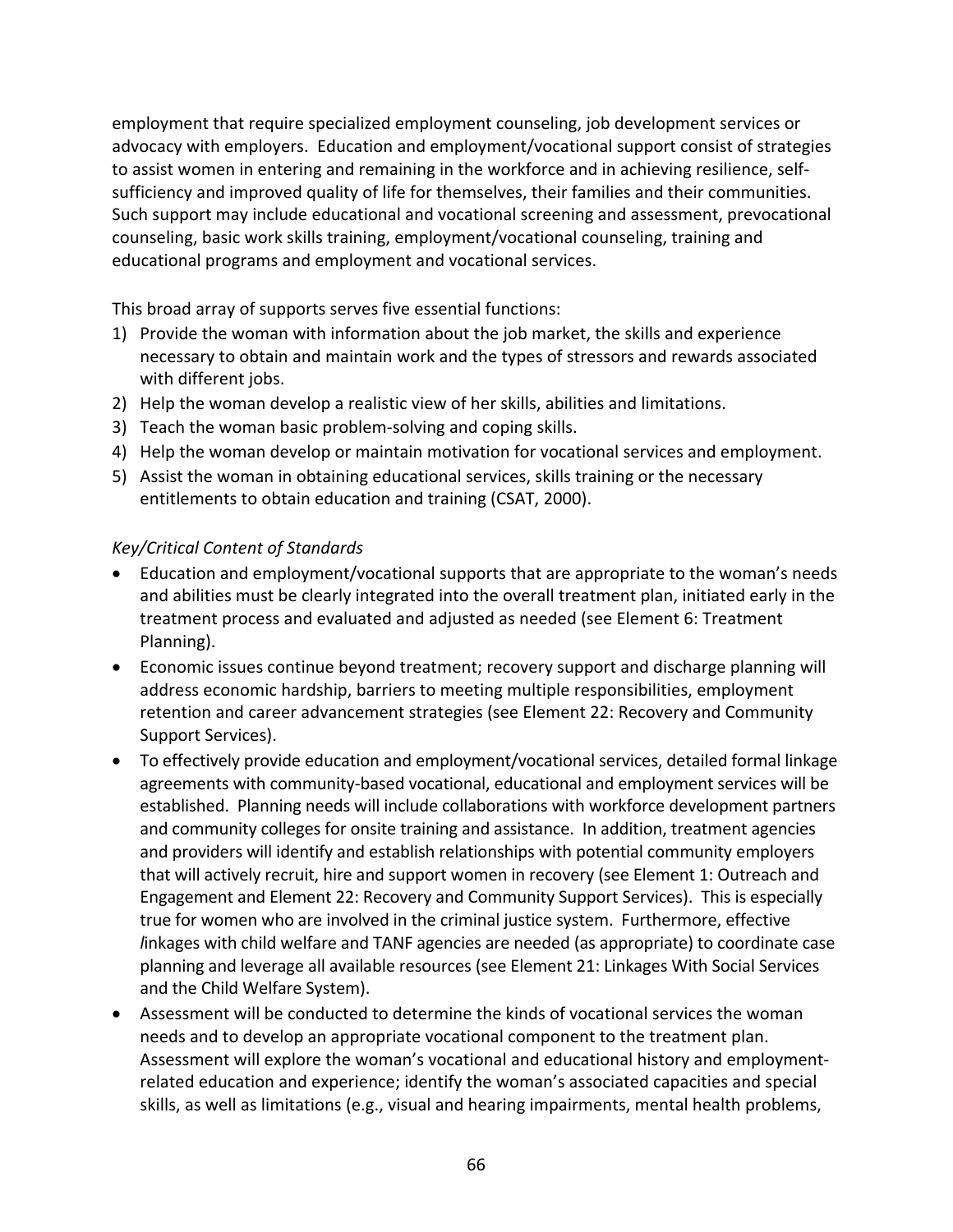literacy and learning abilities); assess her psychological willingness and readiness to enter the workforce; determine what services and referrals are needed to help her attain appropriate vocational and educational outcomes; identify the necessary resources to make employment feasible for the individual (e.g., child care, transportation, mental health services); and determine whether further assessment is needed by a trained vocational rehabilitation/employment counselor to develop this component of the treatment plan (see Element 3: Assessment).

- A more extensive functional assessment may be necessary to match clients with work they can perform successfully. A functional assessment evaluates the individuals' performance of key functions in five areas: living, managing finances, learning, working and interacting socially. It aims to identify existing functional capabilities and capacities (e.g., job readiness, reading, writing, computer skills, ability to relate to supervisors and co-workers) and functional limitations (physical, psychological or social), along with the socio‐cultural or environmental conditions that might impede or enhance the woman's success (see Element 3: Assessment).
- Educational services may include literacy, subject‐based learning, mental/cognitive and skill development, General Education Diploma (GED) classes, English as a Second Language (ESL) classes, college readiness courses and computer and vocational skills.
- Prevocational counseling activities will be available directly or by referral. They will be provided before an individual begins the job‐seeking process and may include psycho‐social‐ spiritual development (e.g., role playing, values clarification), career exploration (e.g., visit community resources, read about employment trends) and structured activity (e.g., volunteer work, vocational tests). This may also include phone skills and transportation (see Element 23: Transportation).
- Basic life skills training may include life skills training programs (see Element 15: Life Skills), job readiness, work adjustment and mentoring.
- Employment readiness services will be available directly or by referral. They help individuals gain the specific skills, attitudes and motivation needed to obtain and maintain employment and may include interpersonal training on topics such as appropriate work place behaviors (including clothing), problem‐solving, managing multiple responsibilities, resume and interview skills and job‐seeking strategies.
- Educational and training programs will be available directly or by referral. They will include, but will not be limited to, school-to-work transition programs, on-the-job training, apprenticeship programs, technical schools and colleges, community‐sponsored adult education and colleges and universities.
- Employment and vocational services will be available directly or by referral. They will include, but will not be limited to, the development of an employment plan with realistic goals and objectives, removal of employment barriers, job‐seeking skills, job training, job referrals, job development and placement approaches, supported work programs (e.g., job coaching, mentoring), job retention (e.g., peer alumni support groups) and advancement and community resource utilization. Emphasis will be placed on job retention and providing support for both the women and employers.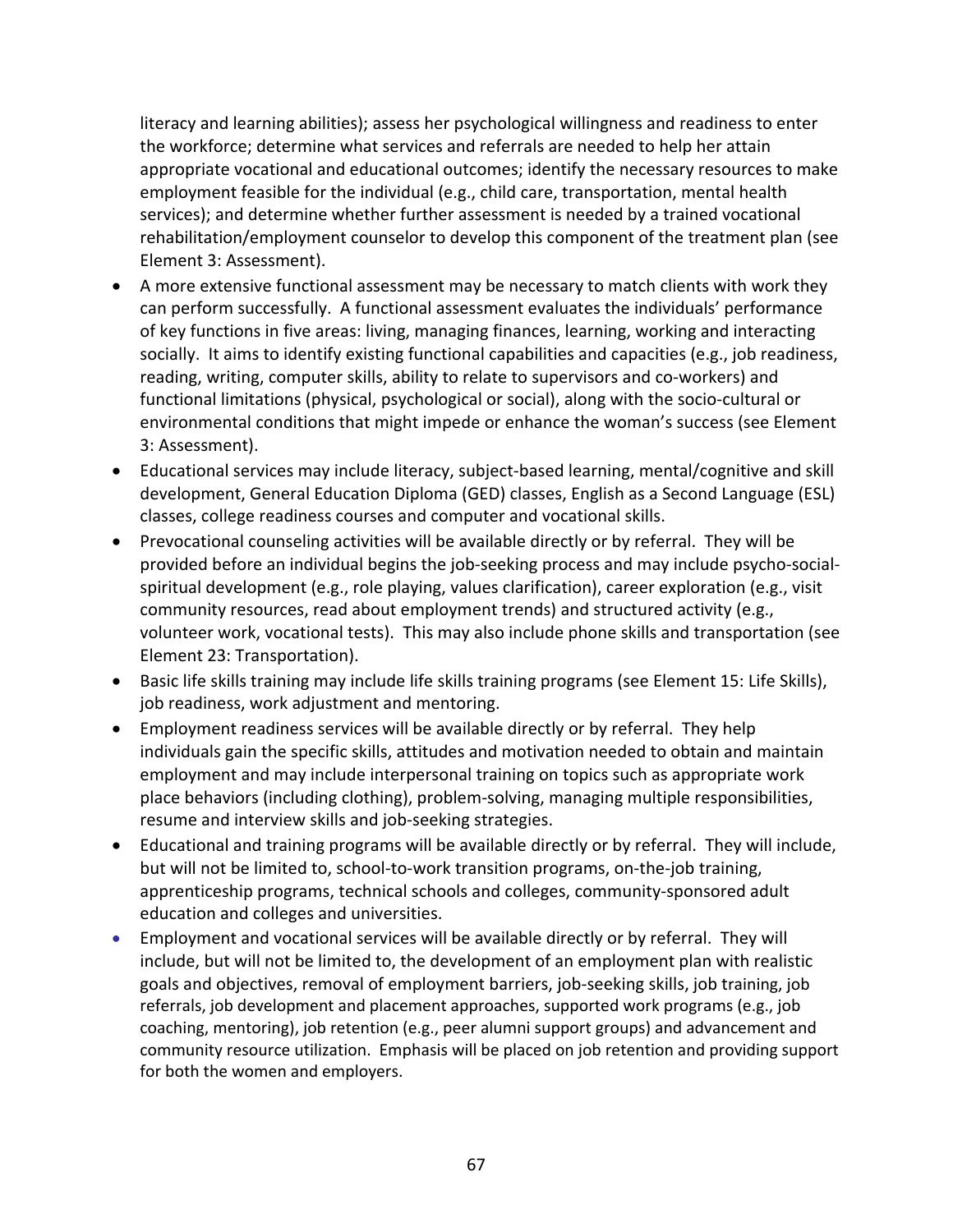- Education and employment/vocational support services will be available to women across the lifespan. These services will reflect multiple pathways to recovery based on an individual's unique strengths as well as her needs, preferences, experiences, age, sexual and spiritual orientation and family circumstances. They will be culturally fluent, nonjudgmental, trauma sensitive and respectful. Education and employment/vocational support must reflect a commitment to serving women of color, women who are homeless, linguistic minorities, women with HIV/AIDS, women who inject drugs, veterans, LGBT women and women with disabilities. Services will be adapted for specific populations.
- Education and employment/vocational support services will remove personal and systemic barriers to participation including linguistic or cultural barriers, discrimination, absence of child care (see Element 24: Child Care and Child Development Services) and lack of transportation (see Element 23: Transportation).

- Providers will recognize that reliable child care (see Element 24: Child Care and Child Development Services) is particularly essential for women entering the workforce and will assist the woman in finding this service.
- Women will be assisted in developing healthy coping skills and balancing the demands of recovery and self‐care, parenting and employment.

### *Pregnancy/Perinatal Considerations*

- Providers will directly or by referral help working pregnant women to ensure job security to maximize the potential for them to have a job on returning from maternity leave.
- Providers will be aware of any Federal or State rules or regulations regarding work requirements and the effect that pregnancy has on these requirements, with specific emphasis on knowledge of TANF.

### *Considerations for Women Involved in the Criminal Justice System*

- Other legal or regulatory factors may affect participation in employment plans and treatment plans. Some clients may be required or mandated to perform certain activities by the courts or probation and parole. Welfare‐to‐work regulations may impose other conditions the client must fulfill. Depending on legal or regulatory factors providers may need to adopt specific strategies to support, guide and encourage women as they seek to comply with and meet the demands of the employment plan and external forces. In addition, providers may need to consult with or refer clients to a trained vocational rehabilitation/employment counselor and job developers because of the difficulty of finding gainful employment after being involved with the criminal justice system, particularly if the woman has been convicted of committing a felony.
- After women have been released from incarceration, providers will support women who want to continue their education and/or identify potential learning difficulties that may have contributed to their involvement with the criminal justice system.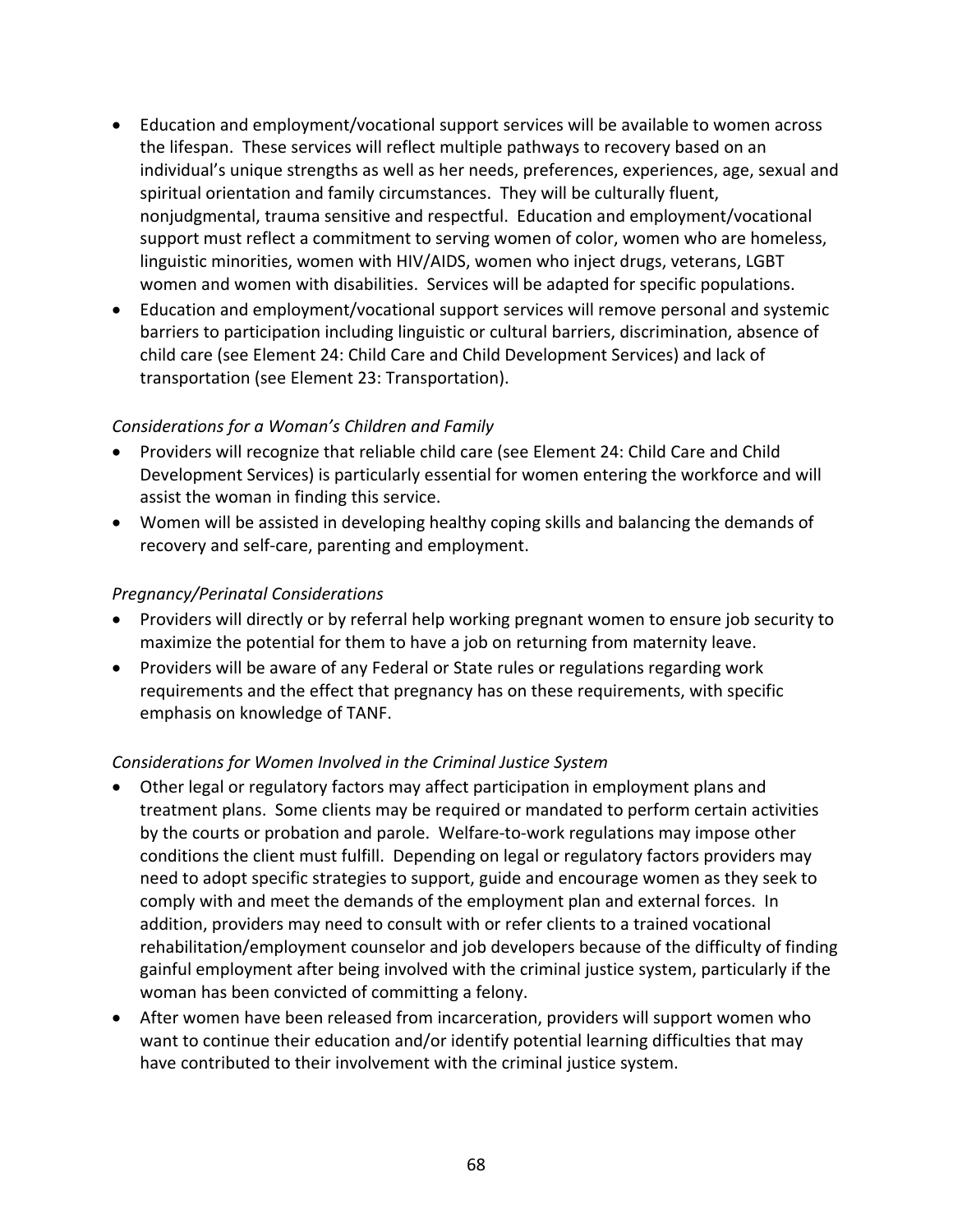#### *Additional Considerations*

• While providers are not expected to achieve complete mastery of vocational counseling, they will acquire at least rudimentary skills in providing vocational services and be able to communicate with women on employment/educational objectives and should be able to recognize when their clients should be referred to a vocational rehabilitation counselor.

#### **Element 21: Linkages With Social Services and the Child Welfare System**

Linkages with social services and the child welfare system are addressed or mentioned in 19 States' women's treatment standards. The existing State standards that address linkages with social services and the child welfare system can be found in Table 21 in Appendix A. Standards that mention linkages recommend co‐located or interdisciplinary staff (FL, GA). Linkages with social services and the child welfare system allow for shared continuity of purpose and consistent treatment plans for the woman. *Screening and Assessment for Family Engagement, Retention, and Recovery* (Young, Nakashian, Yeh, & Amatetti, 2007), developed by the National Center for Substance Abuse and Child Welfare, emphasizes the importance of cross‐system collaboration and provides concrete suggestions on how to do so.

#### *Description*

**Linkages with social services and the child welfare system** play critical roles in the lives of many women entering treatment. Treatment agencies will coordinate services with collateral agencies as they can play a critical role in providing support during a woman's recovery process.

Many parenting women entering treatment are involved with the child welfare agency and family/dependency court to determine whether their children may safely remain in their care. Many women in treatment have requirements ordered by the court and monitored by the child welfare agency to maintain their parenting role or to reunite with children who may have been removed from their custody. Treatment providers have a responsibility to help women meet their requirements within the timelines set by Federal and State laws for a mother to resume parenting responsibilities. This effort includes assisting mothers in maintaining their visitation schedules if a child has been removed from the mother's custody. Child welfare case plan requirements often include reports on progress that is being made toward treatment goals, completion of parenting and anger management programs, supervised child visits, obtaining or maintaining safe housing, drug testing and court appearances. Communication among the woman, treatment providers, child welfare workers, the mother's legal advocates and the dependency court helps the woman meet these goals.

#### *Key/Critical Content of Standards*

• Substance abuse treatment professionals will be cross-trained in allied systems including child welfare, mental health, court and TANF agencies. Training components will include operations, philosophies, techniques, mandates and limitations of the other agencies' systems.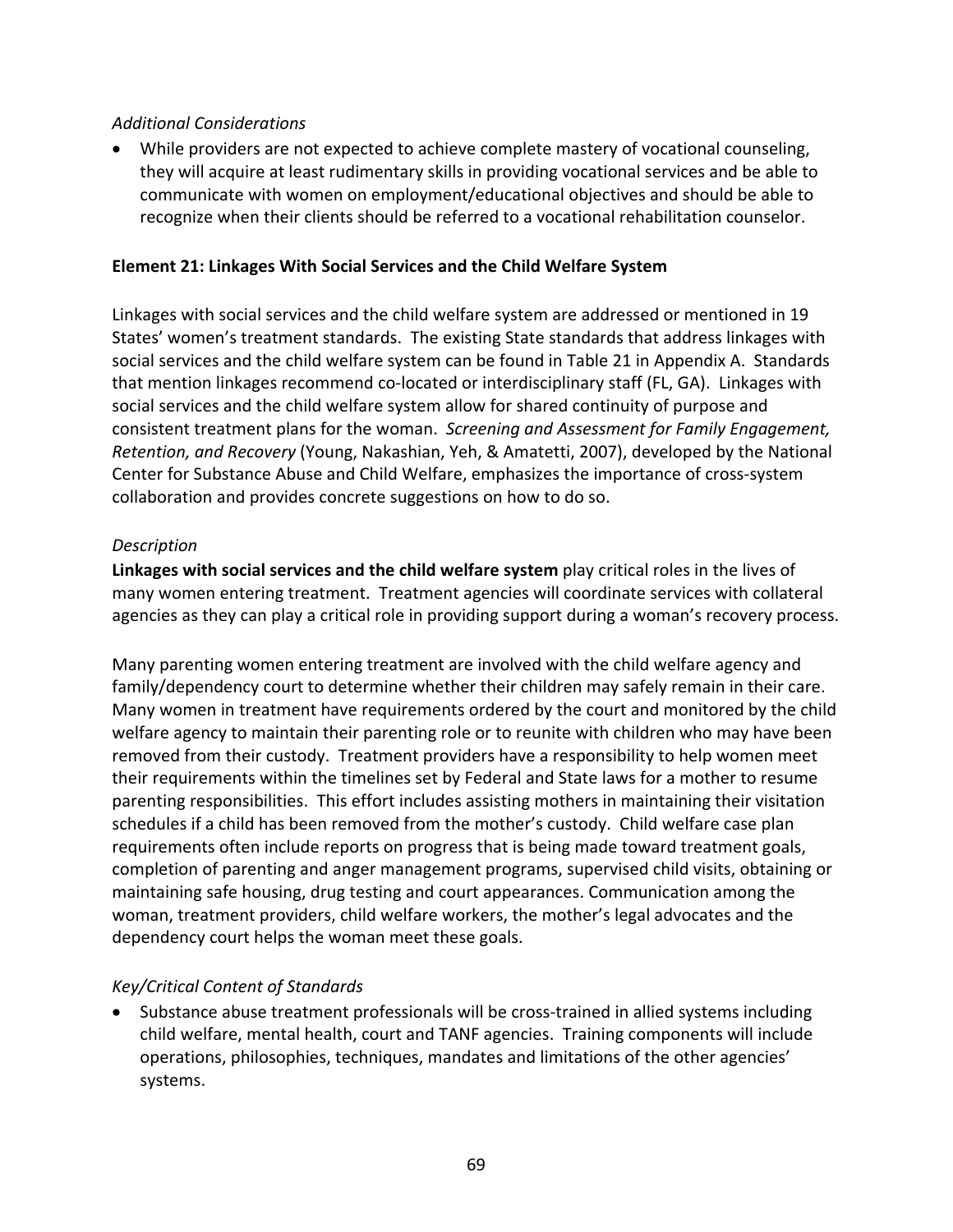- Staff working in the alcohol and drug service system will receive specialized training that addresses at least the following:
	- o State definitions of child maltreatment.
	- o The role of the treatment provider in reporting suspected abuse or neglect. Alcohol and drug services staff will understand and comply with State laws regarding the reporting of child abuse and neglect.
	- o Benefits from addressing family dynamics and potential child maltreatment when working with a parent who has an SUD.
	- o Consequences for children whose parents have SUDs (see Element 24: Child Care and Child Development Services).
	- o Family issues that arise when parents are involved with the child welfare system (see Element 17: Family Strengthening).
	- o The continuum of child welfare activities, processes and timetables. Staff will understand that a parent can have an open child welfare case and still have custody of children (these are often referred to as "in home" services).
	- o The continuum of State or district family court systems, processes and timetable, including the roles of judges or magistrates, mediators, court appointed special advocates and attorneys.
	- o Ways treatment staff can help parents prepare for child welfare and court reviews.
	- o How the ASFA requirements influence decisions regarding treatment.
- State agencies and substance abuse treatment providers will offer cross‐training in SUDs and treatment to child welfare, mental health, court and TANF agencies/providers. Training components will include operations, philosophies, techniques, mandates and limitations of the other agencies' systems (see Element 1: Outreach and Engagement).
- Staff development will also include training and support in learning how to work with colleagues from allied systems, including how to share confidential information, develop coordinated or uniform case and treatment plans, share decision‐making and work as members of multidisciplinary teams.
- Providers will assist women in establishing eligibility for Federal, State and local programs that provide health services (see Element 12: Medical Care/Primary Health Care), mental health services (see Element 13: Mental Health), housing services (see Element 19: Housing Supports and Assistance), employment services, educational services (see Element 20: Education and Employment/Vocational Support) or other children's and social services.
- The SSA will collaborate with providers to conduct outreach (see Element 1: Outreach and Engagement) to help child welfare staff in their decision‐making roles involving families that have been affected by SUDs. Providers will help child welfare staff to understand the following:
	- o The fundamentals of SUDs, the implications of those disorders on child safety and well‐ being and the potential for effective treatment.
	- o The SUD treatment process and its relationship to ASFA requirements and timeframes.
	- o How their local alcohol and drug service system works and the nature of local assessment and treatment services.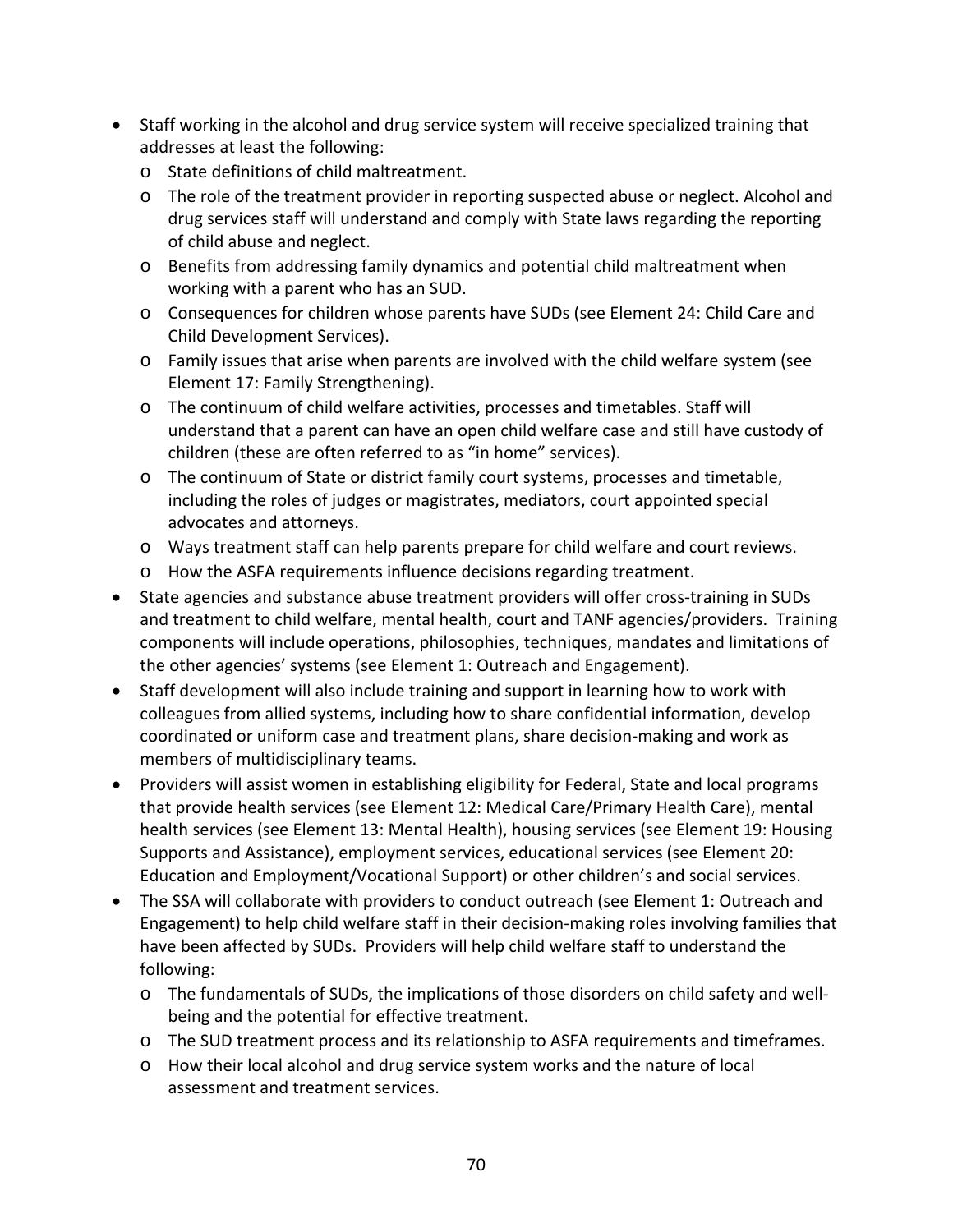- o The ways that SUDs put children at risk and the ways that the child welfare system must respond to those risks, including ASFA requirements.
- o Development and implementation of protocols for screening family members for possible SUDs and documenting results in case files.
- Treatment providers will formalize community relationships with social services, law enforcement, TANF agencies and child welfare agencies. When possible, these linkages will allow for shared continuity of purpose and design and consistent treatment plans across agencies. Formal linkage agreements or Memoranda of Understanding (MOUs) will be developed to allow for information sharing and further frontline collaboration between systems and programs.
- Treatment providers will share responsibility with child welfare, court, mental health and other identified social service systems to:
	- o Facilitate the engagement of families by establishing joint policies and procedures for sharing information regarding screening (see Element 2: Screening), assessment (see Element 3: Assessment) and treatment and case planning (see Element 6: Treatment Planning and Element 7: Coordinated Case Management).
	- o Ensure that case plans and court orders (when relevant) for children and families are developed collaboratively with child welfare, court, mental health, substance abuse and other identified social service systems. Providers will collaborate with allied providers to create a context in which staff from each system can actively help families engage and succeed in services.
	- o Develop indicators of progress that meet the needs, requirements and missions of each system and that focus on the entire family.
	- o Co‐locate services and programs when possible. Co‐location provides opportunities for professionals to learn about other systems and to develop more complete understanding about family strengths and problems.
- Outpatient and other appropriate services will be available to ensure that families, women leaving residential services, will have access to the complete continuum of care necessary for their preservation and for the parents' treatment and recovery (see Element 22: Recovery and Community Support Services).
- Linkages to onsite or offsite mental health services (see Element 13: Mental Health), necessary health (see Element 12: Medical Care/Primary Health Care) and social services (outpatient primary/pediatric care, Head Start, afterschool programs, early intervention, domestic violence programs, etc.) and opioid treatment services (see Element 9: Medication‐Assisted Treatment) will be provided.
- The SSA and providers will maintain an updated list of community resources, including legal aid, educational resources and other supportive services.
- Providers will develop agreements with the parent and their child welfare workers for parents whose children are involved with the child welfare system for the following:
	- o For women whose children accompany them to a residential program, providers will :
		- Conduct an onsite visit (if geographically possible) or conference call with the child welfare worker within 2 weeks of admission.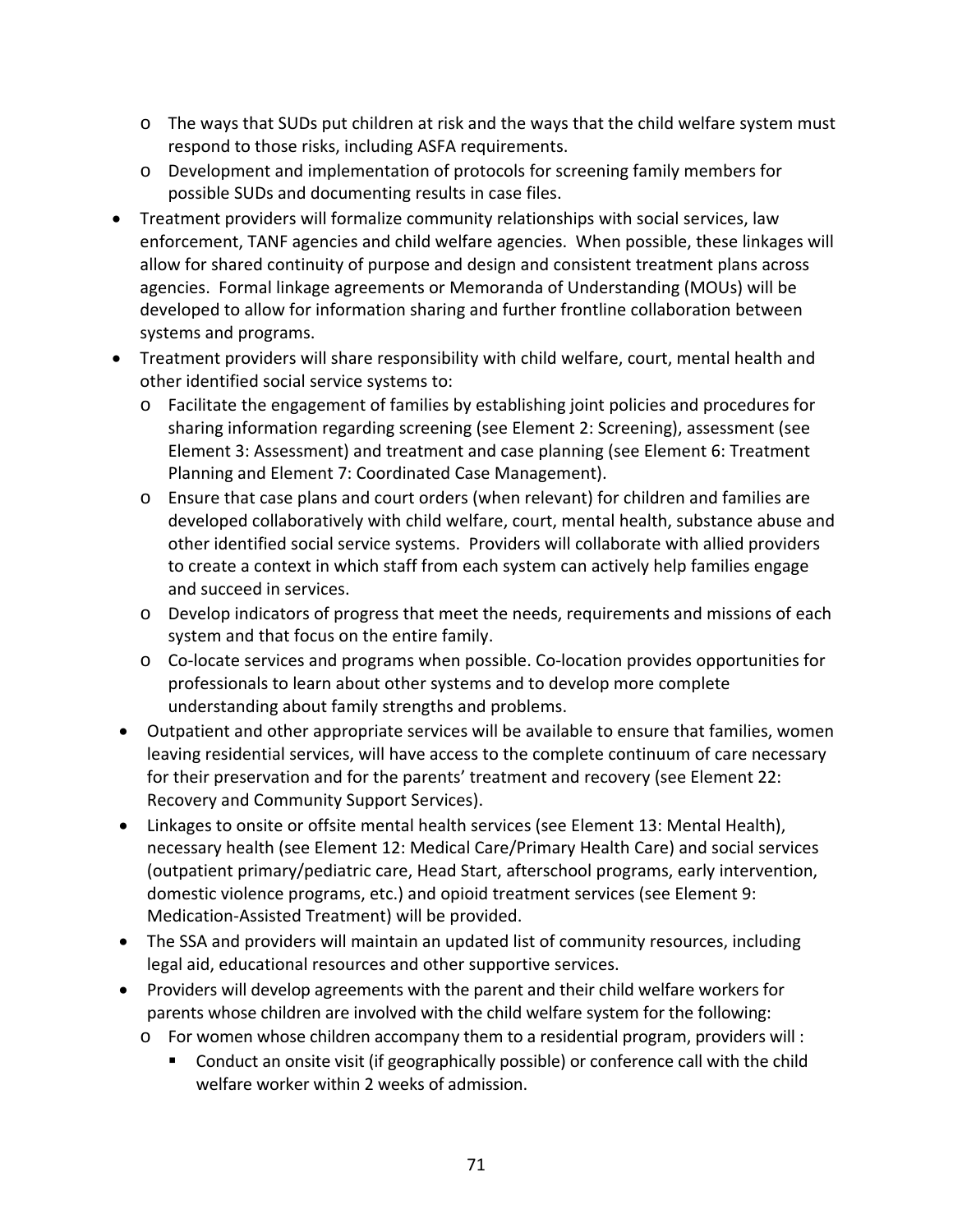- **Provide the child welfare worker with a copy of the woman's Individual Service Plan** (ISP) on admission and an updated ISP 1 week before the court date.
- **Monitor the schedule of court dates.**
- Request information from child's previous caregiver regarding the child's current eating, sleeping and behavior patterns as well as medical status.
- Maintain information regarding transportation arrangements and funding availability for court dates, relocation and visitation.
- **Maintain adequate supplies, clothing and medications for the child.**
- Have contingency plans and the ability to get a court order for child abandonment, kidnapping should the need arise.
- o For women whose children do not accompany them to a residential program:
	- Conduct an onsite visit (if geographically possible) or conference call in 2 weeks of admission with the child welfare worker to discuss proposed placement of child with mother.
	- Establish phone contact between the woman and her children and visitation for children to the treatment center if geographically feasible.
	- **Provide the child welfare worker with a copy of the ISP on admission and an updated** ISP 1 week before the court date.
	- **Monitor the schedule of court dates.**
	- Request information from the child's previous caregiver regarding the child's current eating, sleeping and behavior patterns as well as medical status.
	- Maintain information regarding transportation arrangements and funding availability for court dates, relocation and visitation.
	- **Provide information regarding reimbursement for onsite/overnight visits by children.**
- Referrals for children and family members of women in treatment may include, but will not be limited to, food banks, child well-being screening (see Element 2: Screening), budgeting assistance (see Element 15: Life Skills) and parent‐child attachment activities (see Element 17: Family Strengthening).
- Parenting women entering treatment who are not involved in the child welfare system may also require service linkages (e.g., WIC, TANF).
- For adolescents who are in treatment for an SUD, providers will maintain linkages with schools and other youth‐serving systems involved in the adolescent's care and encourage family involvement as much as is clinically appropriate. They will also have full knowledge of the legal issues in their State specific to serving adolescents (e.g., can adolescents sign themselves back into treatment).

# *Pregnancy/Perinatal Considerations*

• The SSA will work with its partners to ensure that pregnant women receive prenatal care and treatment for SUDs without fear of prosecution or loss of custody of their children.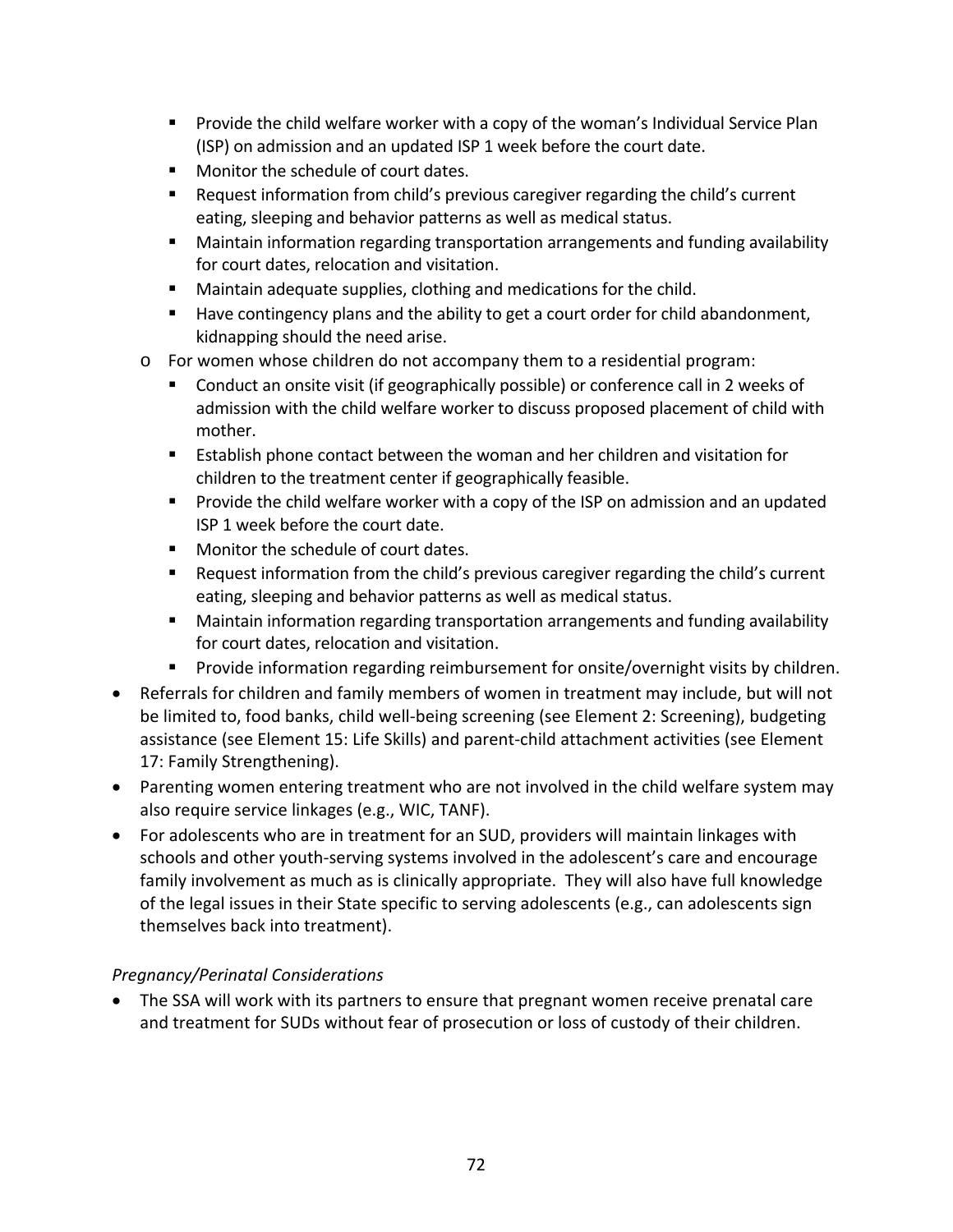#### *Considerations for Women Involved in the Criminal Justice System*

• Providers will have policies and procedures to address the needs of women entering treatment who are experiencing legal problems, including custody issues, civil actions, criminal charges and probation and parole.

#### *Additional Considerations*

• TANF provides assistance and work opportunities to needy families by granting States the Federal funds and wide flexibility to develop and implement their own welfare programs. SSAs will work with social service agencies to address the needs of TANF eligible families with SUDs.

### **Element 22: Recovery and Community Support Services (including Faith‐Based Organization Support)**

Recovery and community support services (including faith‐based organization support) are addressed or mentioned in 19 States' women's treatment standards. The existing State standards that address recovery and community support services (including faith‐based organization support) can be found in Table 22 in Appendix A. Some State standards simply require programs to encourage participants to become involved in Recovery Support Services (AR, MA), others require programs to provide those services, or to provide referrals to those services (CA, CO, DC, FL, GA, HI, NJ, SC, TX, VT, WA). States also define what services are considered part of Recovery Supports (CT, GA, NV). Types of Recovery supports mentioned in the standards include self‐help/support groups (AZ, AR, CA, CT, GA, ID, NV, NJ, OR, SC) and faith‐based supports (CT, ID).

### *Description*

**Recovery and community support services** are specific services used to extend care for alcohol and drug use disorders, beyond the goal of abstinence, to that of full reengagement with family, friends and community, based on resilience, health and hope. Recovery and community support services can encompass a wide range of activities that may be provided at any level of care, as well as across levels of care. These are not clinical treatment services but may be provided by professionals, in addition to peers, volunteers and/or other community partners.

Recovery and community support services help women and their family's access formal as well as natural and informal supports and service systems. Based on the woman's individualized needs, these services may encompass all aspects of her life, including housing, social networks, employment, education, mental health and healthcare treatment and family supports. Recovery and community support may include crisis intervention, case management, home visiting, linkages to community‐based programs, and child care and advocacy as well as exposure and access to self‐help programs, peer‐ and faith‐based support and other supportive networks that the woman identifies. Transportation, monitoring and outreach, parent education and child development, employment services and job training are also examples of community and recovery support services.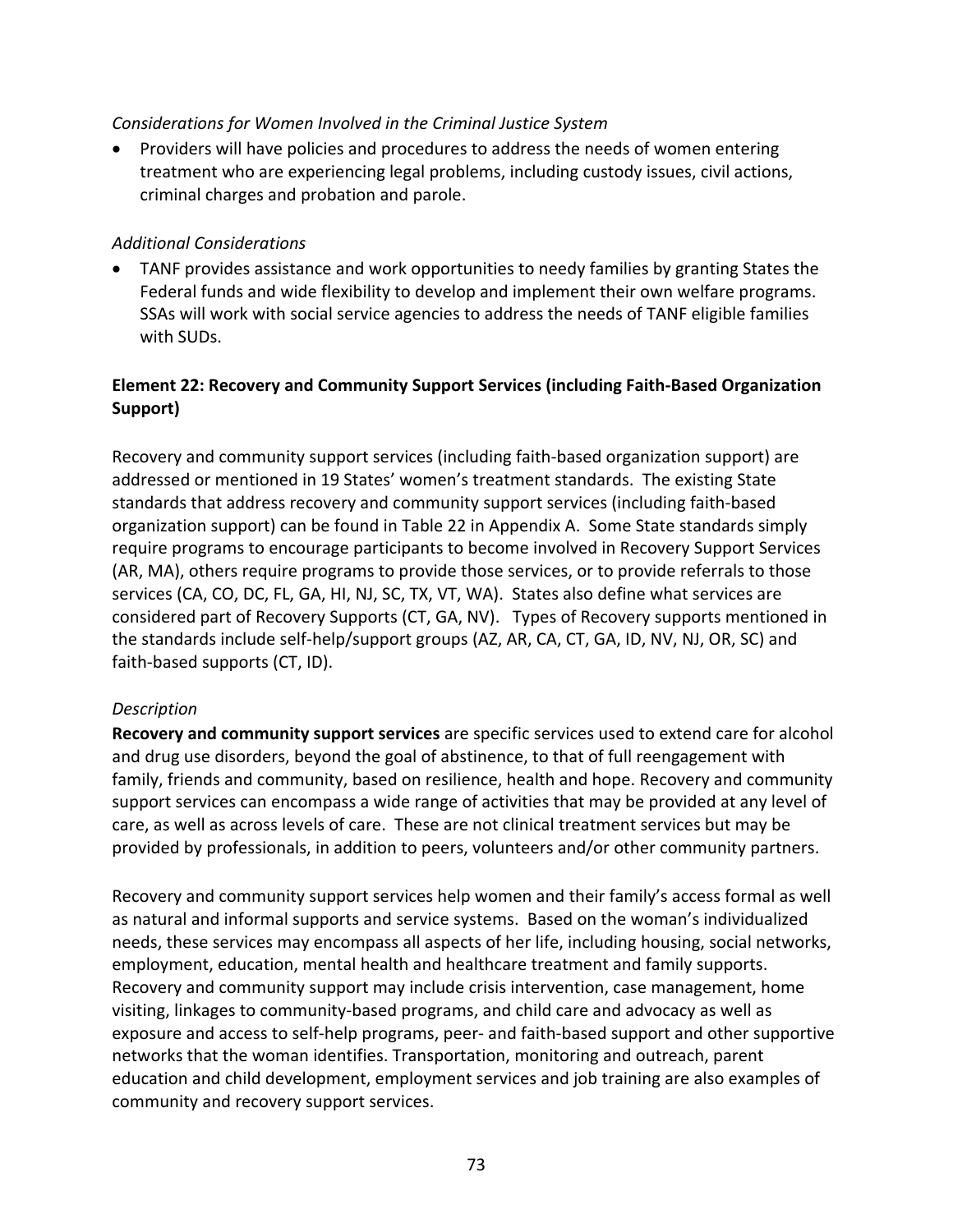### *Key/Critical Content of Standards:*

- A woman-centered assessment process and service plan will guide the provision of recovery and community support services.
- To the extent possible, service provision will be based on the choices and preferences of the woman and her family that are identified as necessary to bridge the gap between treatment and life in the community.
- Recovery and community support services may be provided before treatment as an adjunct to current treatment or at discharge from treatment.
- Recovery and community support services will reflect the principles of a recovery‐oriented system of care, and the recovery oriented system of care elements (CSAT, 2007) including:
	- o Person centered;
	- o Family, peer and other ally involvement;
	- o Individualized and comprehensive treatment;
	- o Community based;
	- o Continuum of care;
	- o Partnership‐consultant relationships;
	- o Strength based;
	- o Culturally fluent;
	- o Responsive to personal belief systems;
	- o Involvement of recovering individuals and their families;
	- o Coordinated services across systems;
	- o Research based and outcomes driven;
	- o Ongoing monitoring and outreach; and
	- o Adequate and flexible financing.
- Recovery and community support will include individual, group and family activities that are relevant to each woman's individualized life circumstances.
- Recovery and community support services will be available to women across the lifespan. These services will reflect multiple pathways to recovery based on an individual's unique strengths as well as her needs, preferences, experiences, age, sexual and spiritual orientation and family circumstances. They will be culturally fluent, nonjudgmental, trauma sensitive and respectful. Recovery and community support services must reflect a commitment to serving women of color, women who are homeless, linguistic minorities, women with HIV/AIDS, women who inject drugs, veterans, LGBT women and women with disabilities. Services will be adapted for specific populations.
- Recovery and community support activities will encourage personal recognition for change, self-determination, self-acceptance and regaining self-belief.
- Women will have the authority to participate in all decision‐making processes that affect their lives and will be educated and supported in this regard.
- Recovery and community support services will include opportunities for positive experiences for women.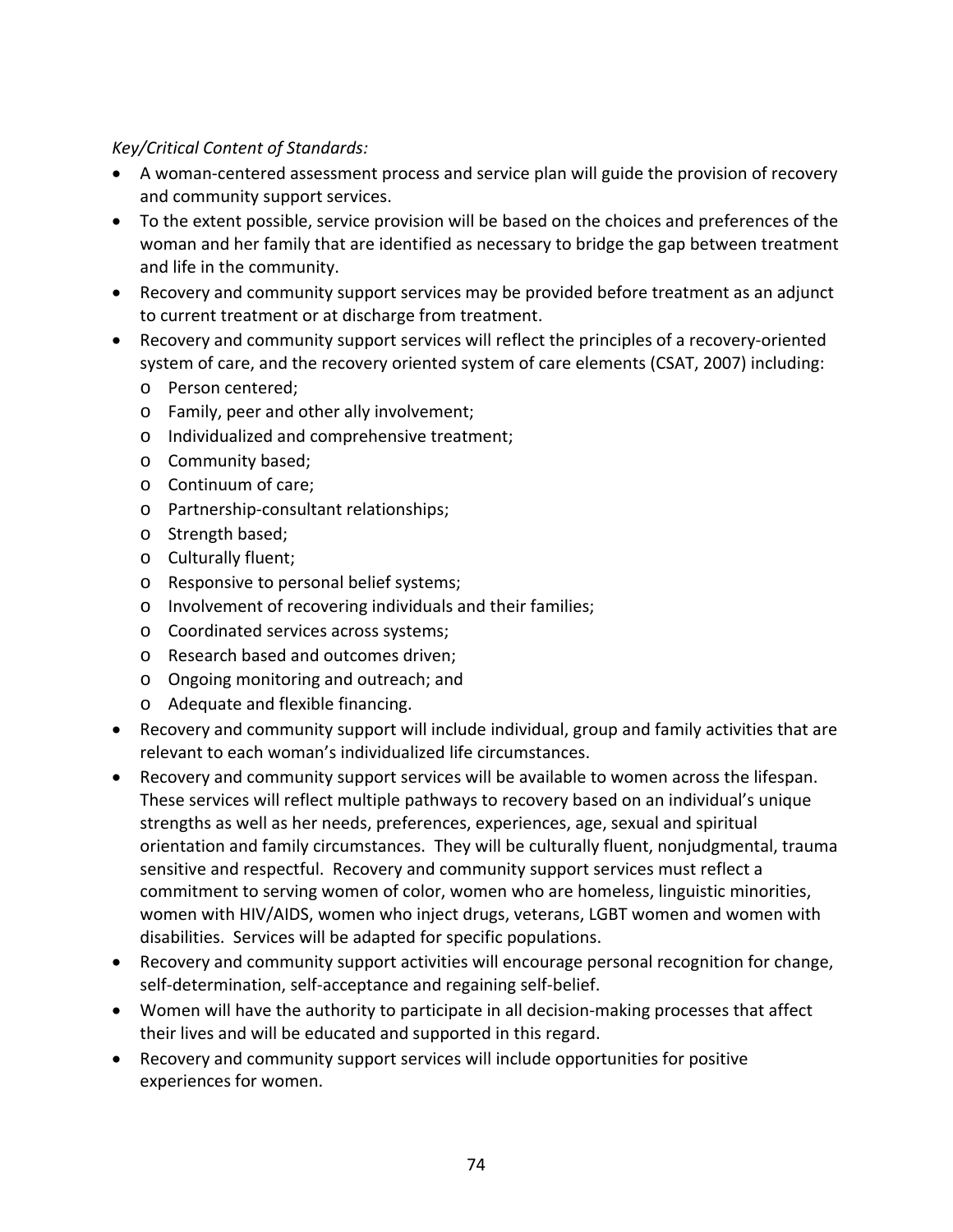- Programs will encourage self‐esteem and self‐efficacy through identification and acknowledgment of positive experiences and accomplishments through client recognition and contingency management.
- Programs will provide creative, experiential opportunities for women to take as much responsibility for their own lives as possible.
- Programs will provide opportunities for women to be supported in developing relationships with other women and persons in recovery who can offer support, friendship and companionship in pursuing safe and sober leisure activities and who can serve as positive role models.
- Programs will have formal MOUs or agreements with community‐based organizations that provide recovery support services.
- Programs will have linkages with positive role models and community mentors. Providers will invite women in recovery to talk to program participants, provide recovery coaches, provide access to peer‐driven recovery mutual‐support services (e.g., Alcoholics Anonymous, Narcotics Anonymous, Women for Sobriety) and employ staff in recovery.
- Providers will help women find women‐only meetings (where available) and temporary sponsors.
- Programs will have linkages with appropriate resources, including faith‐based organizations and 12‐Step programs that address the spiritual issues related to addiction and recovery.
- Services will be provided in comfortable environments, with consideration that the living environment is important to enhancing positive self‐images and human dignity.
- Recovery and community support services will be structured and coordinated throughout the continuing care process. Programmatic responsibilities for service coordination, including transition from one service level to another, will be clearly delineated.
- Program services will accommodate flexibility, taking into account a woman's life circumstances and responsibilities to her family in regard to attendance requirements, the need for scheduling during nontraditional hours and weekends, the provision of child care and transportation availability.
- Economic issues continue beyond treatment; recovery support and discharge planning will address economic hardship, barriers to meeting multiple responsibilities, employment retention and career advancement strategies (see Element 20: Education and Employment/Vocational Support).

# *Considerations for a Woman's Children and Family*

- Participation of a woman's significant others, including her children, in recovery support services will be welcome, based on the woman's preference and her family's assessed needs.
- Providers will assist parenting women in accessing systems of care for their children.
- Programs will continue to provide services for a woman's children after their mother's formal treatment has concluded or will help them transition to other services.
- Programs will provide referrals for support and advocacy for a woman's family and children throughout the recovery process.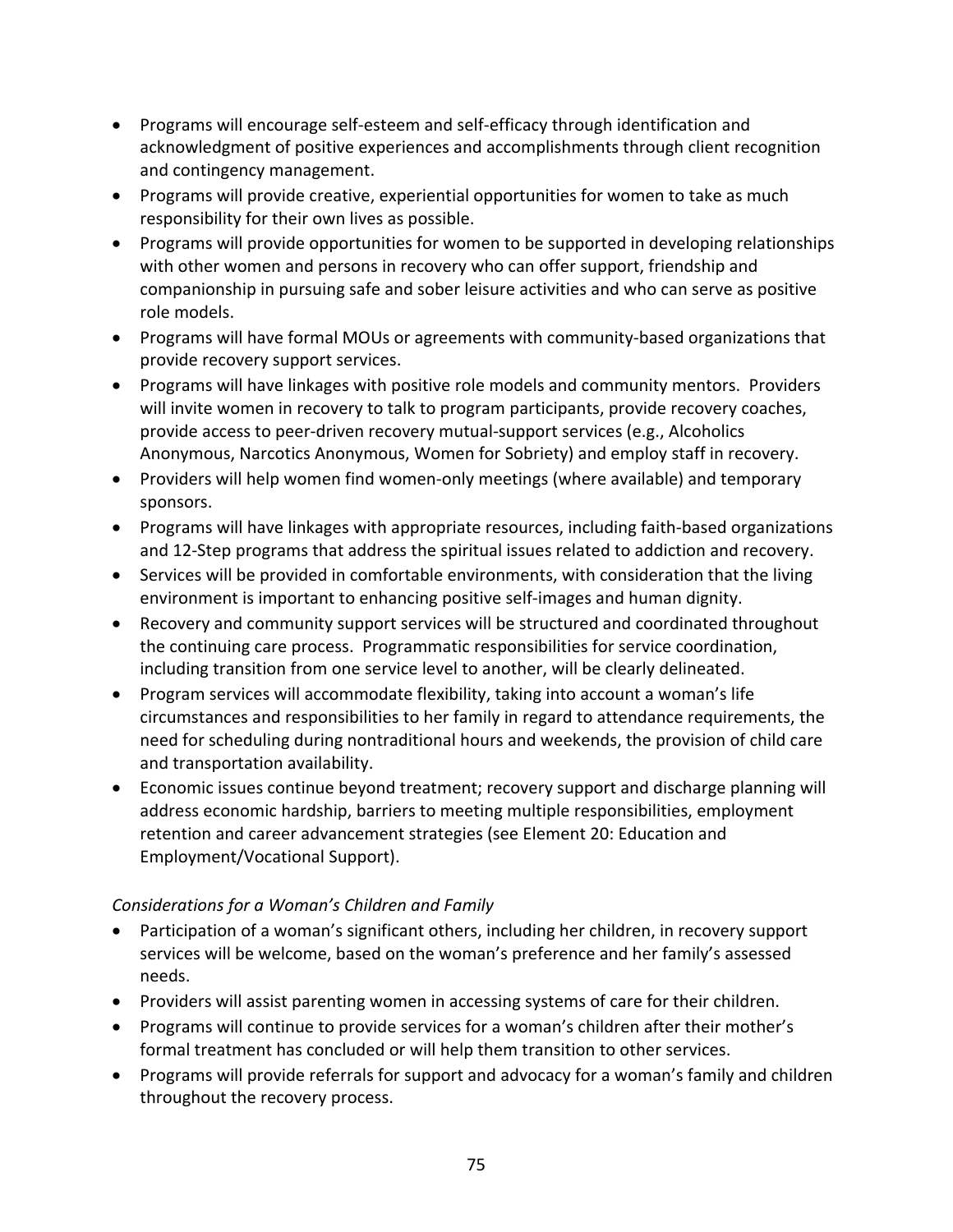### *Pregnancy/Perinatal Considerations*

• Providers will assist pregnant women in seeking ongoing pregnancy‐specific services.

#### *Considerations for Women Involved in the Criminal Justice System*

• Women with criminal justice involvement will be supported to overcome the stigma associated with involvement and other challenges and develop a recovery support system that assists them in preventing recidivism and sustaining their health, wellness and recovery.

#### **Element 23: Transportation**

Transportation is addressed or mentioned in 19 States' women's treatment standards. The existing State standards that address transportation can be found in Table 23 in Appendix A. States acknowledge that lack of transportation can be a major barrier for treatment (AZ, CO, CT, FL, GA, HI, OR, WI, WY). The current state standards addressing transportation dictate when transportation must be provided and for which services. Several States (CA, CO, CT, VT) require an evaluation of transportation limitations and abilities as part of the formal assessment.

#### *Description*

Provision of **transportation** assistance eliminates a significant barrier to engagement and retention in substance abuse treatment programs, obtaining other treatment‐related services and achieving treatment and recovery plan goals. Throughout the treatment continuum, many women need assistance in resolving ongoing transportation difficulties so they can access community resources, carry out their treatment plan as indicated and participate in recovery support networks. Transportation assistance may be accomplished in a variety of ways, including use of the provider's vehicle, provision of public transportation passes and identification of and access to other community transportation resources.

### *Key/Critical Content of Standards*

- Transportation will be provided or arranged to and from the recovery and treatment site and to and from ancillary services for women who do not have their own transportation. Ancillary services include, but are not limited to, offsite child care, primary medical care and prenatal care, primary pediatric care, dental care, social services, community services, educational and vocational training, employment and probation/parole.
- Providers will have access to transportation that is able to accommodate women with young children or those who need special assistance.
- Transportation provided directly by the treatment provider will involve properly licensed and insured vehicles. When program transportation is provided, the motor vehicle will be maintained in a safe operating condition and will adhere to all State transportation rules, regulations and codes. Smoking will be prohibited in the vehicle.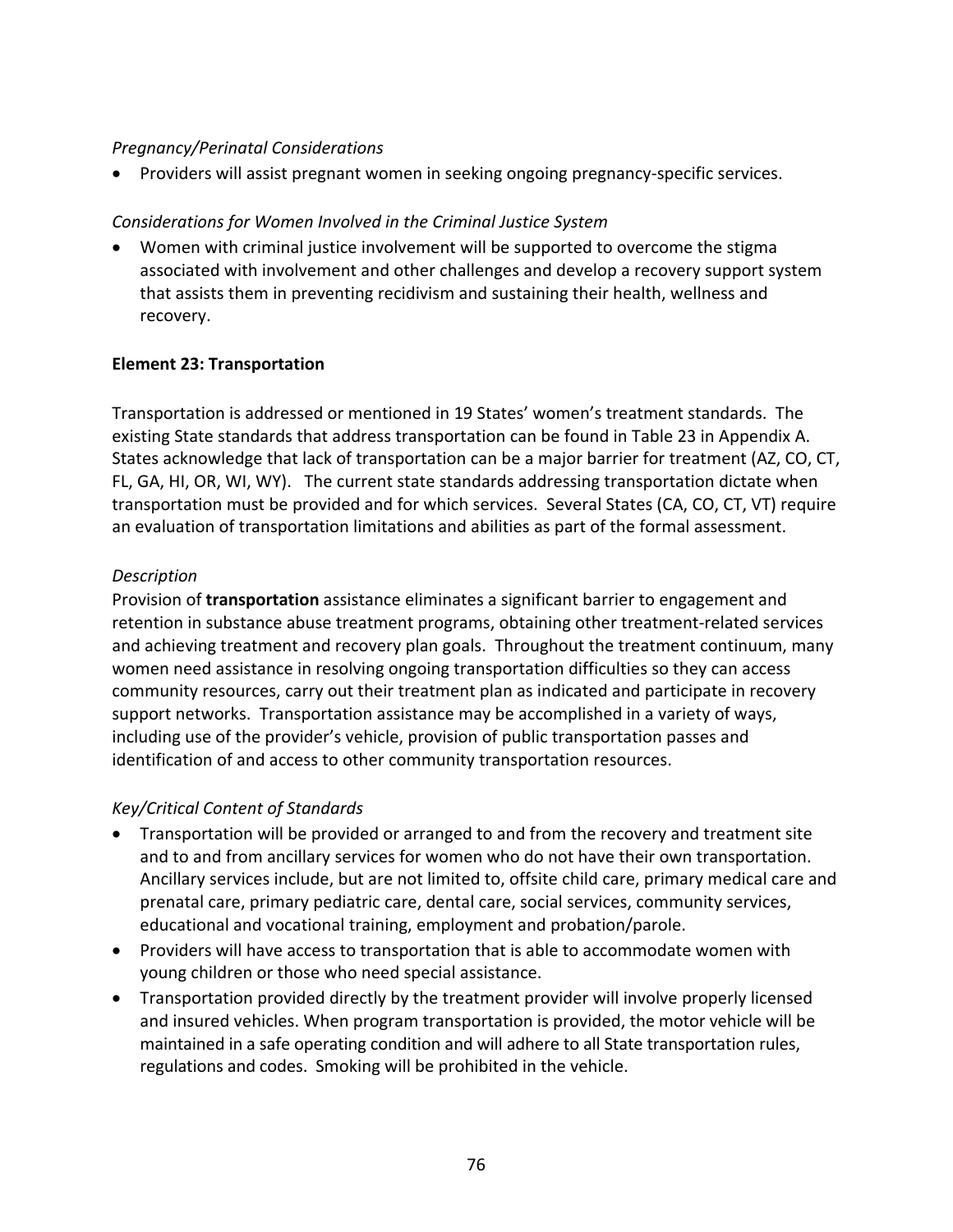- Unless exempt because of State legislation, the motor vehicle will be equipped with appropriate safety devices and individual seat belts or age-appropriate safety seats for each child to use when the vehicle is in motion. The number of passengers will not exceed the seating capacity of the motor vehicle.
- The driver will have a valid State driver's license. The use of cell phones and other distracters will be prohibited while driving.
- The provider will assess the woman on her transportation skills and address transportation issues as part of the treatment and life plan. If appropriate, the provider may assist a woman in obtaining a driver's license and/or her own vehicle for transportation.

### *Considerations for a Woman's Children and Family*

- Transportation to children's services will also be provided if no other transportation is available.
- Transportation will have car seats appropriate to the age and size of the child.
- School-age children will have access and transportation to school.
- The driver or staff supervising a child without parental supervision in the motor vehicle will have current first aid and cardiopulmonary resuscitation training.
- The provider will ensure a minimum of one staff person, other than the driver, is present in the motor vehicle when:
	- o Seven or more preschool‐age and younger children are present without parental supervision.
	- o Staff‐to‐child ratio guidelines require a second person (see Element 24: Child Care and Child Development Services).
- Children will never be left unattended in a vehicle.

# *Pregnancy/Perinatal Considerations*

• Programs will provide transportation to prenatal care and other appointments. Women in residential and non‐residential programs will be supported to include transportation and transportation contingencies in their birthing plan.

### *Considerations for Women Involved in the Criminal Justice System*

• When women are released from incarceration, providers will help women access transportation and/or will assist them in finding housing (see Element 19: Housing Supports and Assistance) in a community where they are likely to be able to use varying modes of transportation in the community or help them learn how to access transportation.

### **Element 24: Child Care and Child Development Services**

Child care services are addressed or mentioned in 21 States' women's treatment standards. The existing State standards that address child care can be found in Table 24 in Appendix A. Because 70 percent of women entering treatment have children (Werner, Young, Dennis & Amatetti, 2007), existing State standards about child care are extensive. The standards describe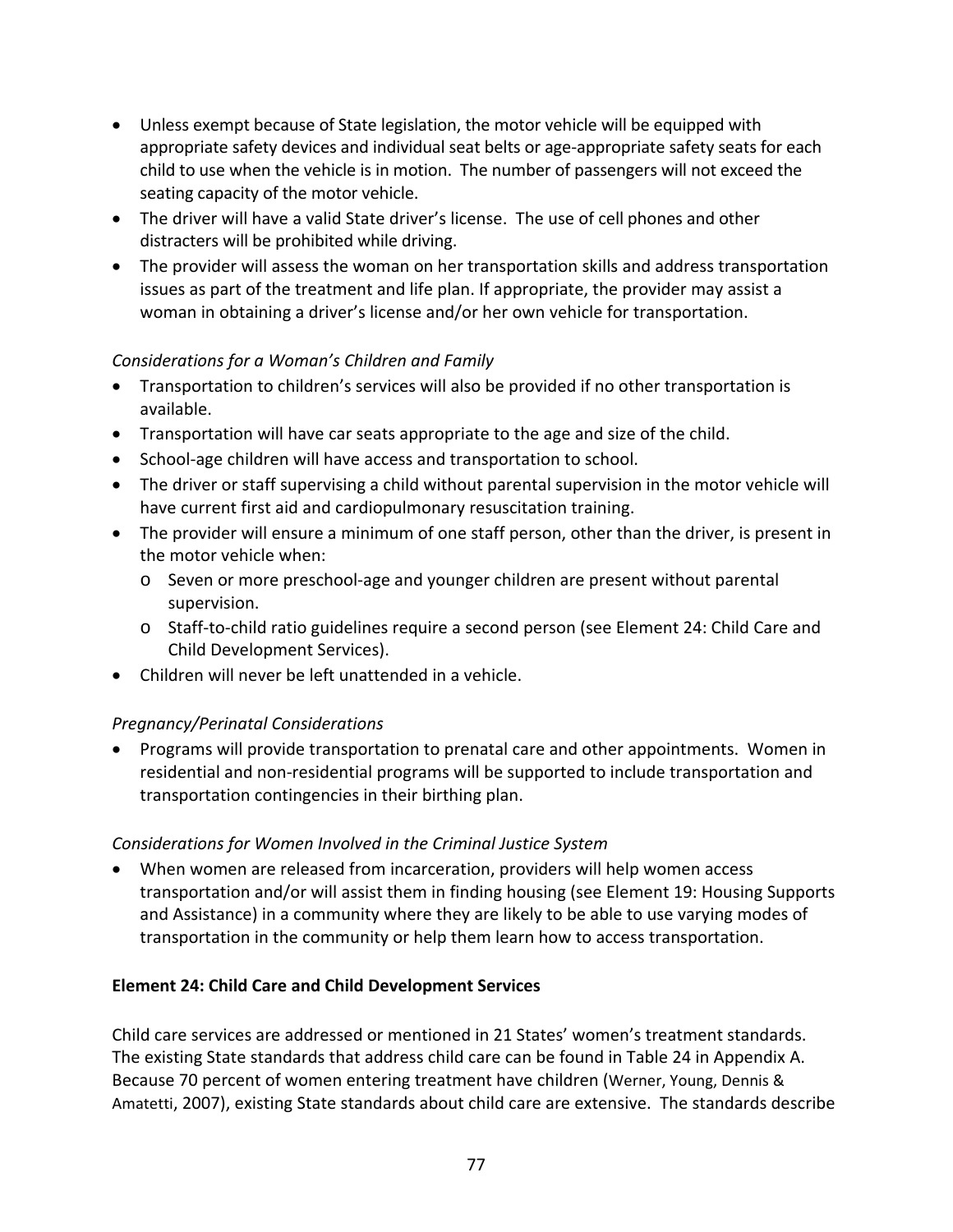where child care can be provided (either on- or off-site) and when child care must be provided (during which treatment activities). States also dictate facilities, physical environment and equipment required to provide child care (AR, MA, TX, WA) as well as the required educational or experiential qualifications for child care providers (MA, MO, OK, WA).

### *Description*

**Child care** is the delivery of organized care and supervision for children by someone other than the parent. Child development services provide for organized supervision as well as bio‐ psycho‐socially appropriate activities that support the healthy growth and development of children. Children of women with SUDs are at risk of physical, mental or developmental problems and benefit from screening, assessment and specialized interventions. Therapeutic child care and child development services provide an enriching environment for children while offering the specialized interventions children may need. Older children may also need a range of assessments, educational supports, interventions and afterschool activities.

# *Key/Critical Content of Standards*

- Providers will recognize that many women, including adolescents are responsible for child care for their children, siblings or other relatives and these responsibilities may be a barrier to participation in treatment activities. Providers will ensure that child care is not a barrier to participation in treatment services.
- Programs serving women with or without children present will consider the parenting and family needs of the woman in treatment and life planning (see Element 6: Treatment Planning and Element 8: Continuing Care).
- Programs will maintain formal linkages with community‐based child service organizations to support establishment of a continuum of care for the children of mothers in treatment.

# *Considerations for a Woman's Children and Family*

- All children accompanying their parent will be in visual or auditory distance of the parent or staff at all times.
- Children will be appropriately supervised by a competent adult when they are not in the care of a parent during short‐term, intermittent treatment‐related activities.
- To ensure a safe, healthy and welcoming environment, providers will:
	- o Provide a safe and sanitary environment that is appropriate for children and meet State law.
	- o Maintain the indoor and outdoor premises in sanitary condition, free of hazards and in good repair.
	- o Maintain one or more accessible telephones in working order.
	- o Ensure that no firearms are brought onto the premises.
	- o Supply bathrooms and other rooms subject to moisture with washable, moisture impervious flooring.
	- o Locate hand‐washing facilities in or adjacent to rooms used for toileting.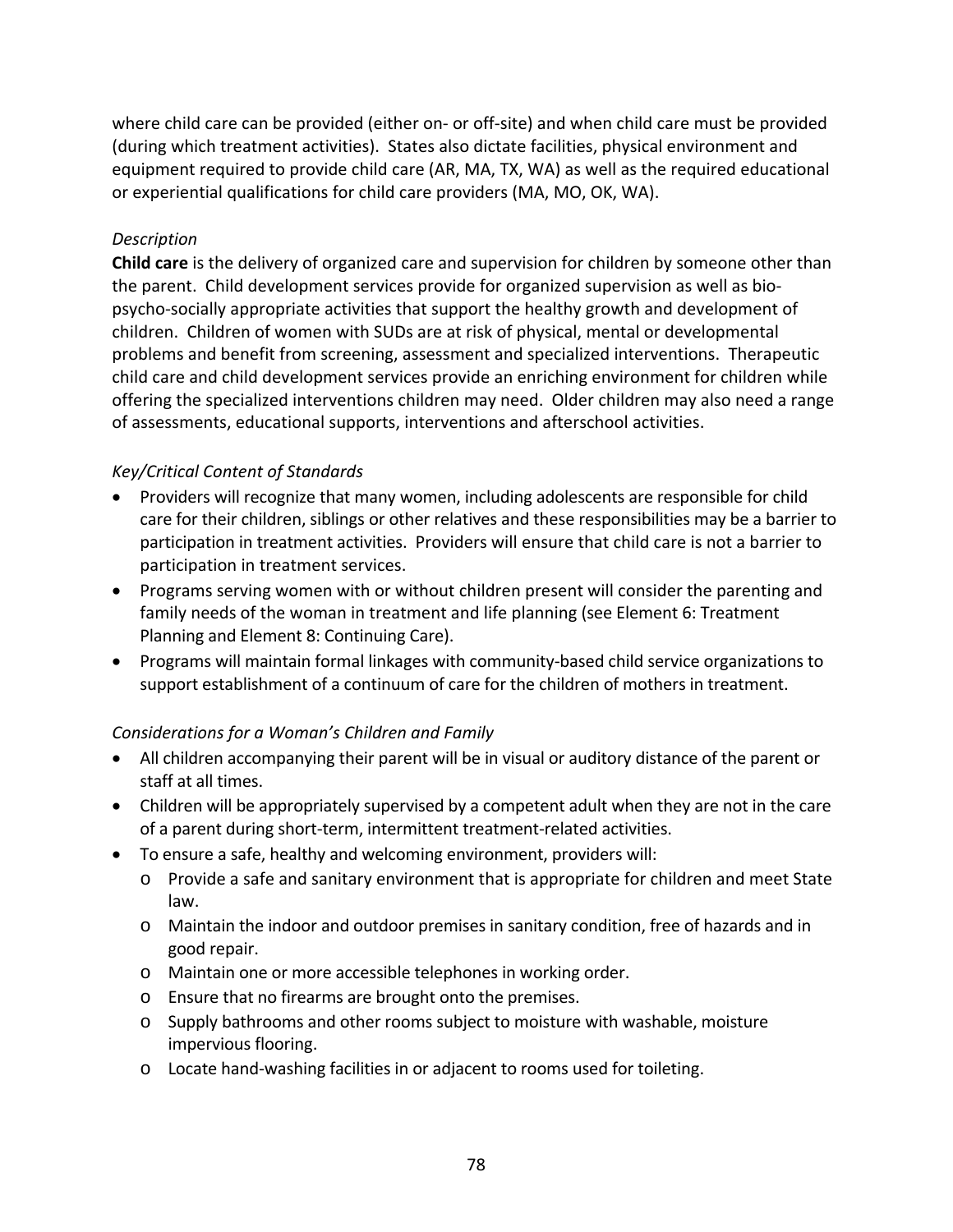- o Provide toileting privacy for opposite sex children age 6 or older and for any children demonstrating a need for privacy.
- o Provide toilets, urinals and hand‐washing sinks of appropriate height and size for the child in care or furnish safe, easily cleanable platforms impervious to moisture.
- o Provide developmentally appropriate equipment for the toilet training and toileting of the young child. Providers or the parent will also sanitize the equipment after each use.
- o Provide children with soap and individual towels or other appropriate hand‐drying devices.
- o Provide a cheerful, well‐lighted, environment at a comfortable temperature.
- o Accommodate the needs of children with disabilities.
- To ensure the general health, safety and nutrition of children, providers will:
	- o "[C]ontinuously [assess] the safety, health and developmental status of the child(ren) in the facility" (FL). This will include observing each child daily for signs of illness.
	- o Ensure that the child's immunization status is current.
	- $\circ$  Separate ill children from the other children and contact the parent when the child has an illness, is injured or is overly anxious or upset.
	- o Collect a health history on admission including date of last physical exam, allergies and reactions, special health problems and immunization record.
	- o Require periodic reviews by a physician or registered nurse of health policies specific to infants and children to include the following: preventive, illness and injury care; immunization follow up; and procedures that adhere to State law in regard to medication administration.
	- o Provide staff certified in infant and child cardiac pulmonary resuscitation at all times.
	- o Have accessible first aid supplies and policies and procedures readily available.
	- o Have a written transfer policy to a hospital providing pediatric services.
	- o Post emergency phone numbers next to all phones.
	- o Establish and implement policies and procedures in regard to communicable diseases.
	- o Store all medications as required by State law.
	- o Prepare, store and provide food in a sanitary manner. Meet the nutritional needs of each child in care, taking into consideration the ages, developmental level, individual differences, cultural background, preferences and any disabling condition.
	- o Plan and practice emergency evacuation procedures.
	- o Provide a clean, separate and firm mat, cot, bed, mattress, play pen or crib for a child requiring a nap or rest period.
- Programs will have policies and procedures that state that staff will not allow anyone except the legal guardian or a person authorized by the legal guardian to take a child away from the facility. If an individual shows documentation of legal custody, staff shall record the person's identification before releasing the child.
- Programs will evaluate the appropriateness of admitting a child to the treatment program with a parent based on the needs of the family and established admissions criteria.
- Policies and procedures will be established that include processes for introducing and integrating each new resident and child into the program.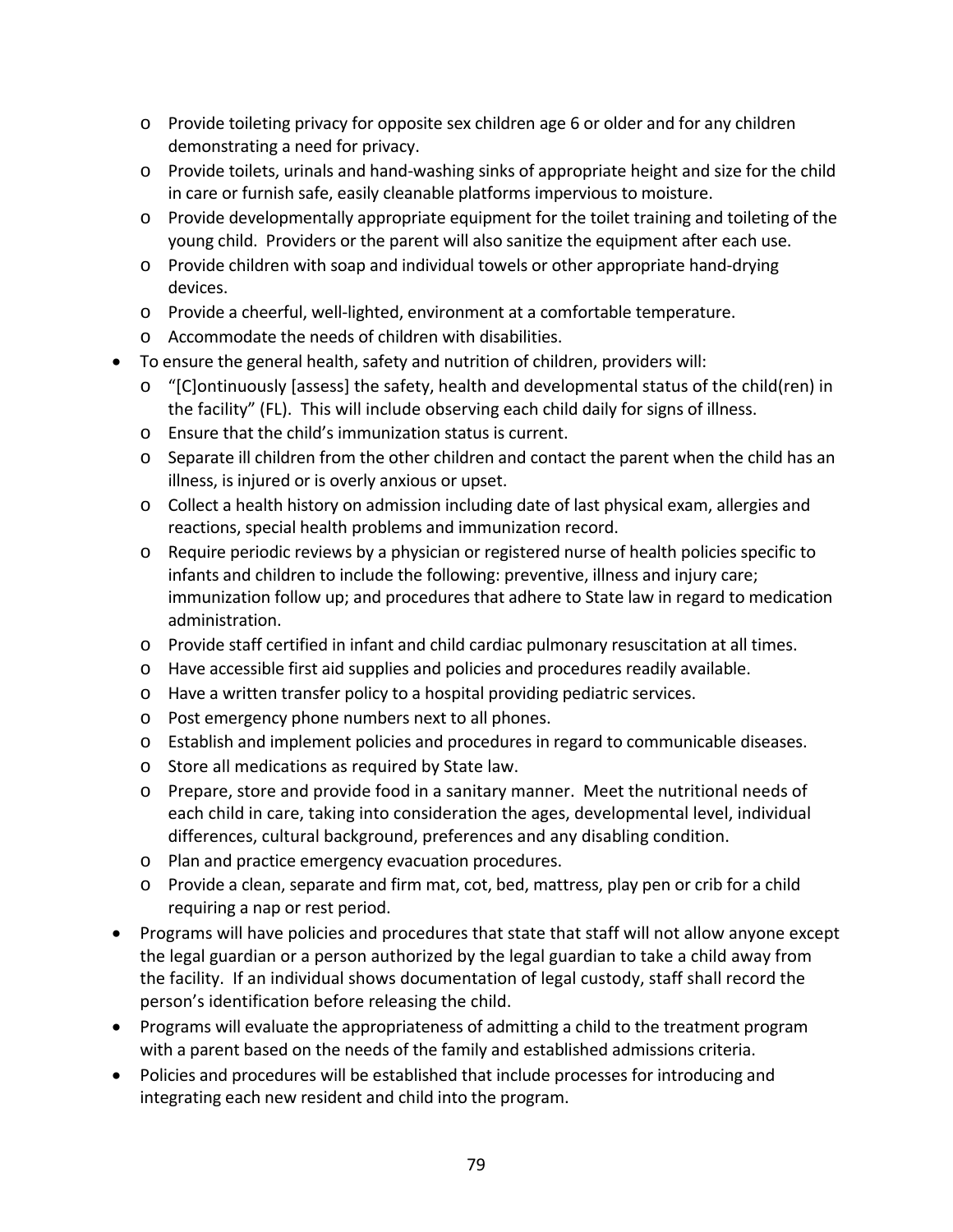- Programs for women with SUDs can unintentionally create additional upheaval in the lives of children if the programs do not plan carefully. Creating a stable environment for the children should be a strong consideration driving all decisions including but not limited to, whether to admit children to the program, where to place them in child care, creation of an aftercare plan.
- Providers will comply with all State and local child care standards.
- Offsite child care facilities in which children are not under the care and supervision of their mothers will be either licensed or licensure exempt.
- The following staff-child ratio will exist when parents are unavailable to supervise their children unless the State licensing agency has developed an alternative staff‐child ratio

| Age of Children                   | <b>Staff Ratio</b> |
|-----------------------------------|--------------------|
| $1 \text{ mo} - 11 \text{ mos}$ . | 1:4                |
| 12 mos. - 29 mos.                 | 1:7                |
| 39 mos. - 5 yrs.                  | 1:10               |
| Any age during clinical care      | 1:10               |

- Providers will assist families in identifying appropriate child care services and providers.
- Child care programs will:
	- o Be designed to meet the developmental needs of the various age groups served and address cultural and other identified needs of individuals, as well as groups of children.
	- o Prohibit corporal punishment by any person on the premises. Behavior management shall be fair, reasonable and consistent.
	- o Guide behavior based on an understanding of each child's needs and stage of development.
	- o Facilitate the development of positive interaction between the child and adults and of positive interaction with peers through the emphasis on building coping skills.
	- o Contain a range of age appropriate learning experiences for the child to gain self‐esteem, self‐awareness, self‐control and decision‐making abilities; develop socially, emotionally and intellectually; learn about nutrition, health and personal safety; and experiment, create and explore.
	- $\circ$  Provide the child with a variety of easily accessible, developmentally appropriate learning and play materials. The material shall be culturally relevant and promote social development, intellectual ability, language development and communication, self‐help skills, sensory stimulation, large and small muscle development and creative expression.
	- o Provide for a balance between free play and organized activities and between individual play and sharing experiences among children and promote individual contact between staff and child.
	- o Provide reasonable regularity of age‐appropriate activities with allowance for a variety of special events and time for children to be outdoors daily, weather permitting.
	- o Be culturally fluent, nonjudgmental, trauma sensitive and respectful.
- Providers will employ a staff person dedicated exclusively to meeting the needs of children of the mothers in treatment. This person shall be qualified by meeting all State and/or local criteria (i.e., having a minimum of a bachelor's degree in early childhood education or a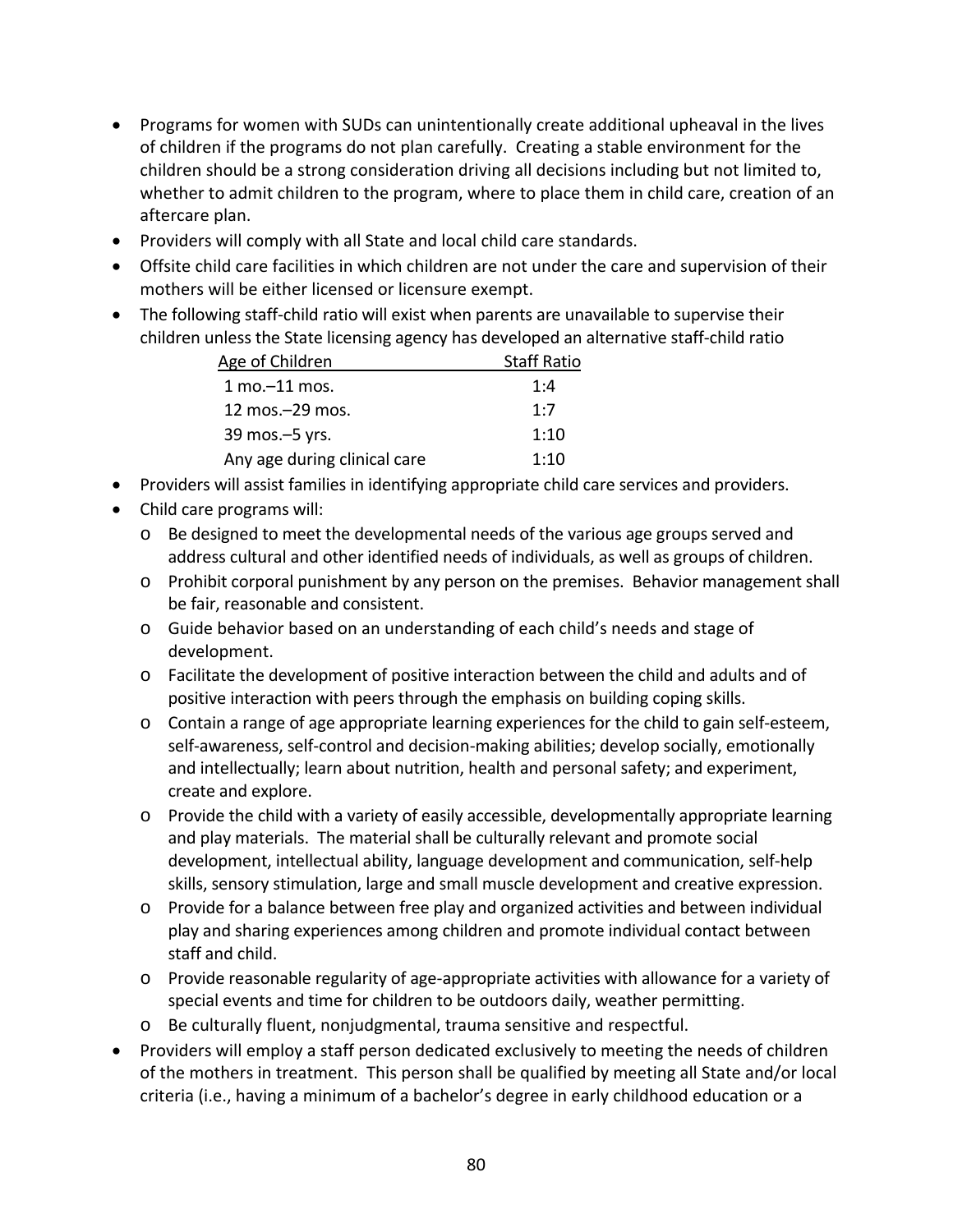closely related field).

- Program staff members who work with children will have a basic knowledge of normal child growth, development and milestones. Staff will be able to recognize deficits in development and to implement activities that can overcome such deficits.
- All staff and volunteers will have the understanding, ability, personality, emotional stability and physical health suited to meet the emotional, mental, physical and social needs of the child in care and will receive ongoing training to support knowledge development and maintenance of skills.
- All children ages 3 and older will have opportunities to participate in SUD prevention services.
- Programs will include designated child care staff in clinical staffing meetings to discuss the progress of the child and child‐parent relationship. Significant findings/discussions will be noted in the child's and parent's records.
- Therapeutic child care services will be provided for the health and welfare of the children accompanying parents who participate in residential treatment programs. The provider of child care services will deliver services for the care, protection and treatment programs. Services will include the following elements:
	- o Developmental assessment using recognized standardized instruments (such as the ASQ, DENVER, NCAST).
	- o Play therapy.
	- o Behavioral modification.
	- o Individual counseling.
	- o Self‐esteem building.
	- o Family intervention to modify parenting behavior and/or the child's environment to eliminate/prevent the child's dysfunctional behavior.

# *Pregnancy/Perinatal Considerations*

- Providers will assist women to plan for child care after the birth of her baby. Educational materials regarding early childhood daycare available to women in treatment.
- Providers will be able to make referrals for infant care.
- Mothers will be encouraged to identify friends, family members or other individuals as respite care providers.

# *Considerations for Women Involved in the Criminal Justice System*

• For women who have been recently released from incarceration or for women on probation, care should be taken to provide assistance for child care to make it more likely that the women will follow through on their obligations/mandates with this system.

# **Element 25: Recreational Services**

Recreational services are addressed or mentioned in 11 States' women's treatment standards. The existing State standards that address recreational services can be found in Table 25 in Appendix A. The standards on recreational services address these services for both women and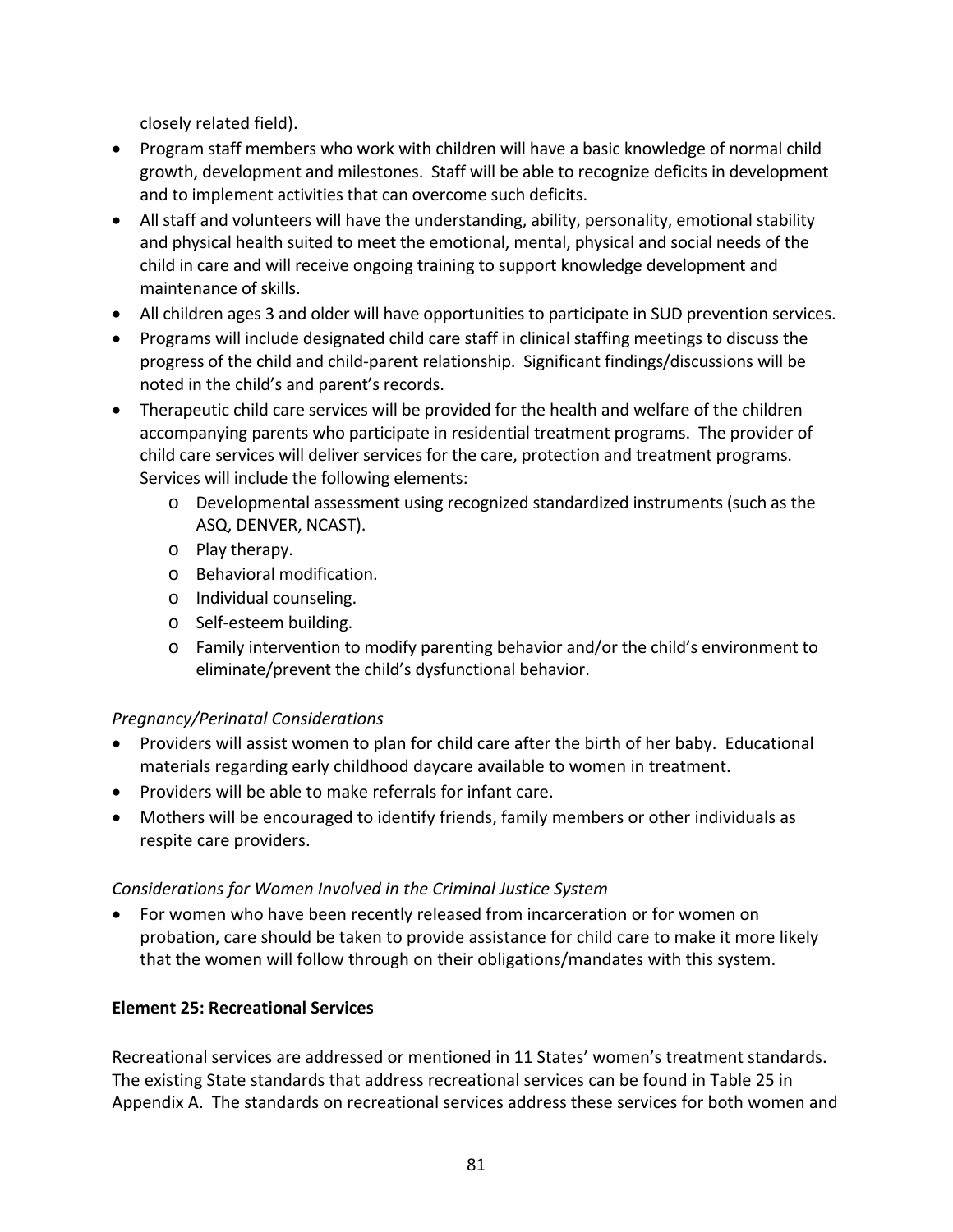their children. The State standards recognize recreation as an important part of the recovery process, because it is important for women to develop interests and hobbies that do not involve substance use. The *Comprehensive Model* notes that recreational services provide children with an important learning opportunity and the chance to improve their self‐esteem. Recreational services also allow children "to socialize, express themselves, relax, experience new activities, and become knowledgeable about healthful, alcohol‐ and drug‐free leisure activities" (Werner, Young, Dennis & Amatetti, 2007 p. 56).

#### *Description*

**Recreation** and leisure is a major domain of life activity. Development of, or reengagement in, safe and healthy recreational activities is critical for ongoing recovery support. Women and families whose lives have been focused on substance use for survival, particularly those who have experienced trauma, may not be familiar with ways to relax and enjoy friendships and experiences without alcohol and drugs.

Recreation and leisure services increase participation in prosocial activities that may serve as alternatives to substance use. They may include helping clients develop interests and participate in recreational and social activities that do not involve stimulant or other substance use. Development of and reengagement in hobbies, family activities, sports, creative ventures and other recreational and leisure activities, both structured and unstructured, are important components of treatment.

# *Key/Critical Content of Standards*

- Leisure and recreational skills will include, but will not be limited to, selecting and selfinitiating activities for enjoyment, self‐expression, relaxation and socialization.
- Comprehensive recreational services will include, but will not be limited to, assessment, integration of recreation/leisure into individual and family plans, structured exploratory activities and identification of community resources.
- "Potential activities [will] be evaluated by the counselor and the woman according to how interesting they are to the woman, how costly, to what degree they involve others, how much time they require, how likely the woman is to engage in them, and how much physical exertion they require" (Rawson et al.*,* 1999).
- Potential co‐participants will be identified by the counselor and woman (Rawson et al.*,* 1999).
- The development of an action plan will identify the specific steps necessary to engage in the activities and will be incorporated into the treatment plan (Rawson et al.*,* 1999).
- Counselors or other program professionals will work with clients to develop new relationships, creative outlets, hobbies or other recreational activities that promote healthful behaviors and that do not involve drugs or alcohol. These may include participation in Narcotics Anonymous or Alcoholics Anonymous meetings, joining groups that explore emotions and relationships or getting involved in local sports or religious events.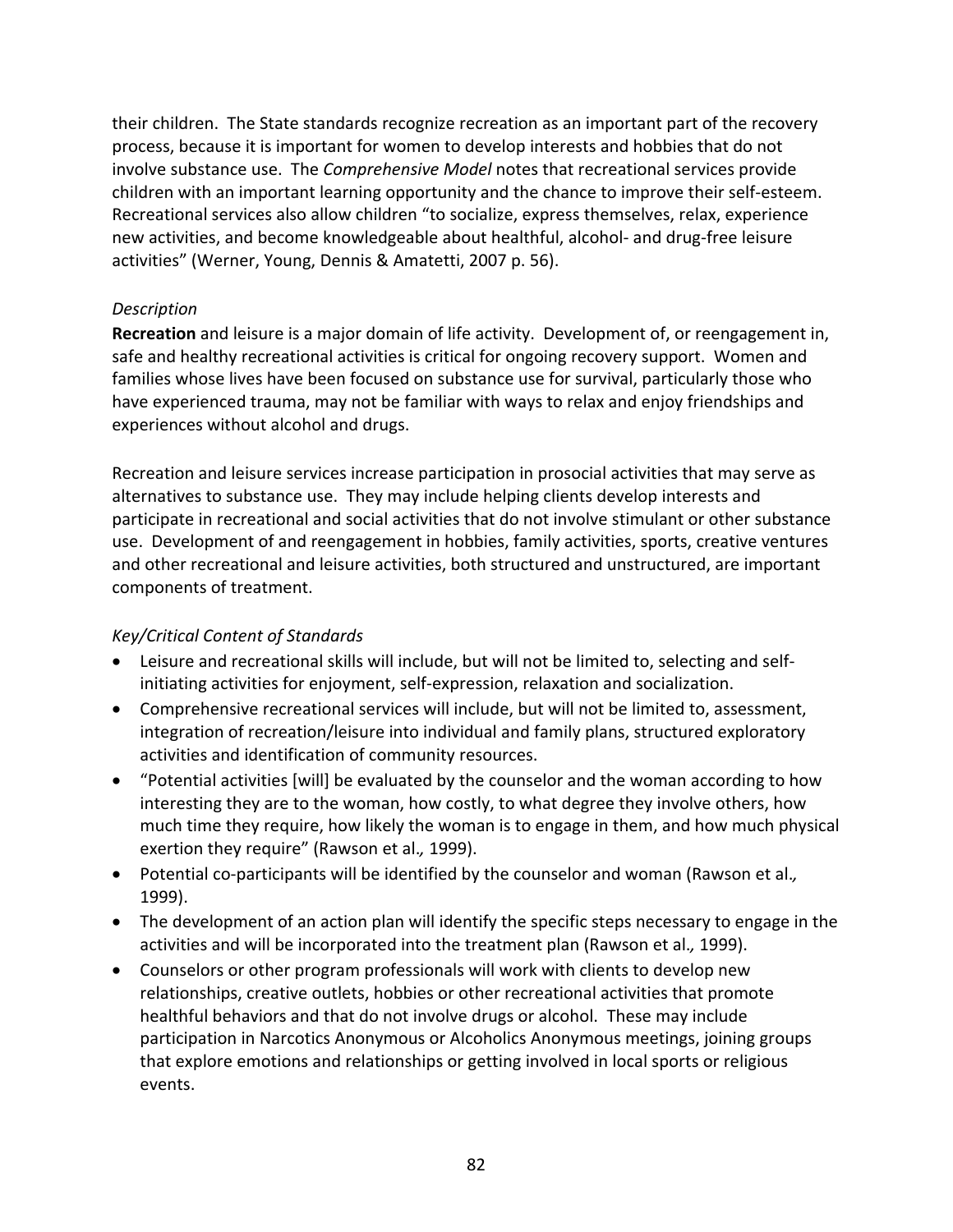- Leisure and recreational activities may trigger trauma, eating disorders, process addictions and anxiety disorders. Women will be encouraged to identify healthy, safe leisure activities. Screening and support will be provided before, during and after leisure and recreational activities.
- Providers will encourage engagement in recovery support or mutual aid groups.
- Programs will provide pro‐recovery activities and will have an emphasis on activities that involve a recovery community.

#### *Considerations for a Woman's Children and Family*

- Activities with children and their mothers will, when appropriate to the action plan, encourage healthy interaction between mothers and their children. Mothers will learn how to interact with their children through safe activities.
- In facilities serving women and children, the program will provide age-appropriate, accessible recreational activities for the children while the mothers are participating in treatment services and provide recreational activities for mothers and their children.

#### *Pregnancy/Perinatal Considerations*

• There might be a limit to recreational activities depending on pregnancy conditions.

#### *Considerations for Women Involved in the Criminal Justice System*

- Activities for women may be limited by physical location or potential associations that violate court requirements
- When laws permit, children and their mothers will be encouraged to engage in safe and age‐appropriate activities together.

### **VI. ADMINISTRATION/OPERATIONS AND POLICY ISSUES TO CONSIDER**

#### **Introduction**

This section discusses some of the administrative and operational elements that are often included in women's treatment standards. These elements offer the context or framework necessary for implementation of service standards. States may want to consider the best ways to make standards operational and the essential features necessary to implement the service standards. Six administrative elements are discussed in this section: advisory systems, gender‐ responsive services philosophy, staffing, facilities, evaluation and funding.

#### **Advisory Systems**

Advisory bodies provide a mechanism for feedback, oversight and evaluation by stakeholder groups. Standards may specify the purpose, composition or meetings of the advisory body. Some States have developed formal advisory bodies that provide oversight and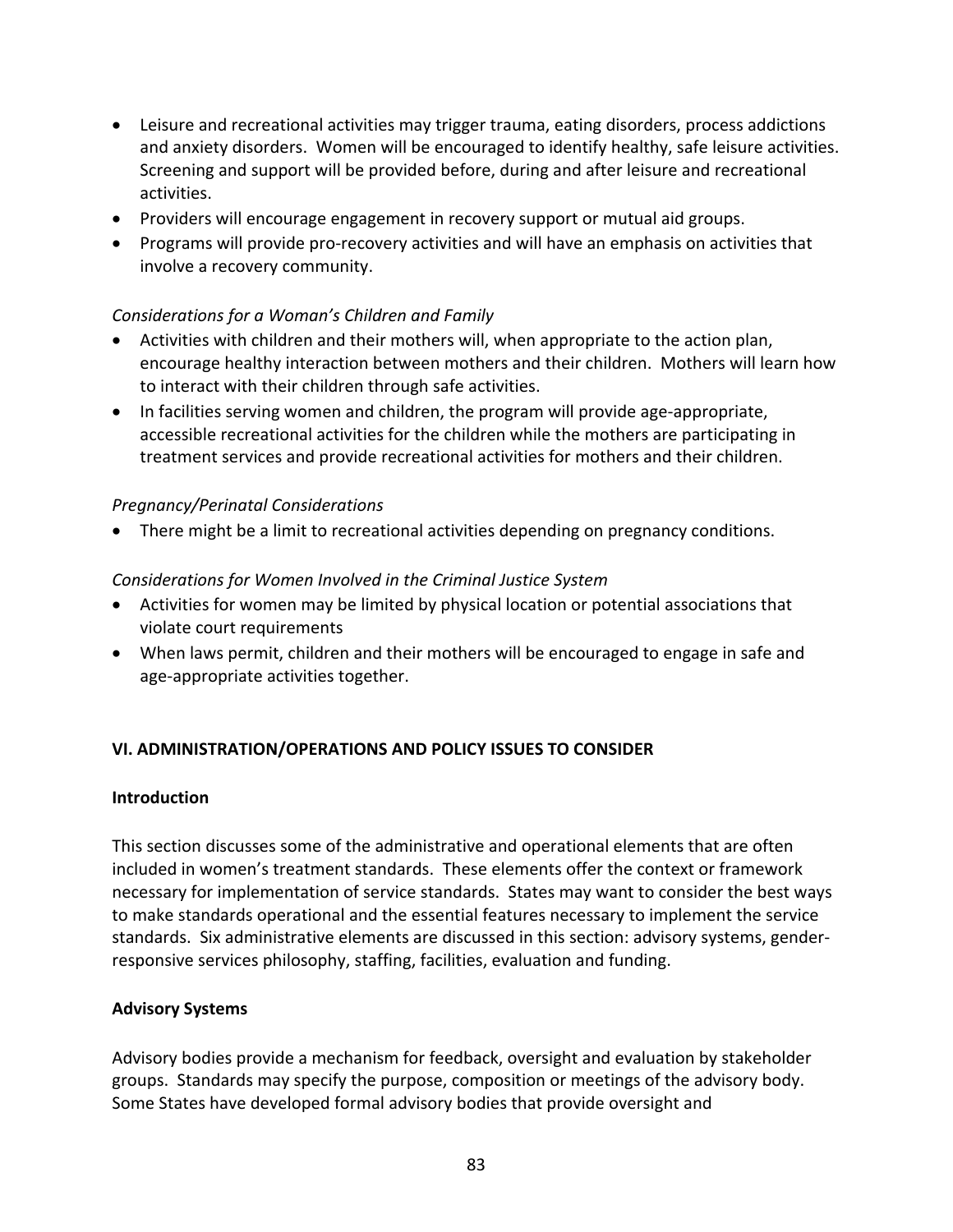recommendations on the delivery of services for women or groups of women. The type, composition, scope and specific responsibilities of an advisory body will be determined by the needs and structure of the State. For example, the Illinois Alcoholism and Other Drug Dependency Act established a Committee on Women's Alcohol and Substance Abuse Treatment to provide the State with input and recommendations on how to best address the intervention, prevention and treatment needs of women and ensure effective service delivery to women (among other duties).

When States contract with providers or counties, they may require them to have an advisory body to guide services. In some instances, the composition of the advisory body is also specified. South Carolina requires residential programs to have and use an Advisory Committee, the composition of which "should be consistent with the population to be served and include consumers." The District of Columbia requires a program's governing board to include "members with special interest and expertise related to programs and services for parent(s) and children."

### **Gender‐Responsive Service Philosophy**

Women's treatment service, and therefore the standards that guide these services, should be grounded in a philosophical base that considers women's psychology, development and sociological context as well as scientific knowledge on SUDs. An extensive body of research has been developed that identifies the epidemiological rationale for women‐specific treatment of SUDs. The service elements described in the previous section and the methods by which they are delivered are best understood when the philosophical basis for their delivery is also provided. Although many States specify that gender‐responsive or gender‐specific services be provided, only a few States define them. Some States specify a definition of gender‐responsive treatment, guiding principles or a philosophical framework within their standards. Arizona, Colorado, Connecticut, Georgia, Idaho and Wisconsin are examples of States that elaborate on the concept and practice of gender‐specific treatment in their standards.

- Arizona emphasizes the importance of a "relational/cultural approach that focuses on the centrality of relationships in women's lives."
- Colorado explicitly states, "Program policies and procedures will reflect that women's substance abuse differs from that of men both in its etiology and the treatment or service required for remediation."
- Georgia defines gender‐specific treatment as having gender‐specific staff; gender‐specific services, including prenatal services and child care; and gender‐specific therapies including all-female groups, trauma counseling, sexual abuse counseling, nonaggressive/nonconfrontational therapy styles, therapeutic parenting skills classes and other recommended services.
- Wisconsin lays out an overall philosophy—consisting of six core fundamental principles—of working with women with SUDs. These core principles address concepts such as the importance of women's relationships in recovery, the provision of wraparound services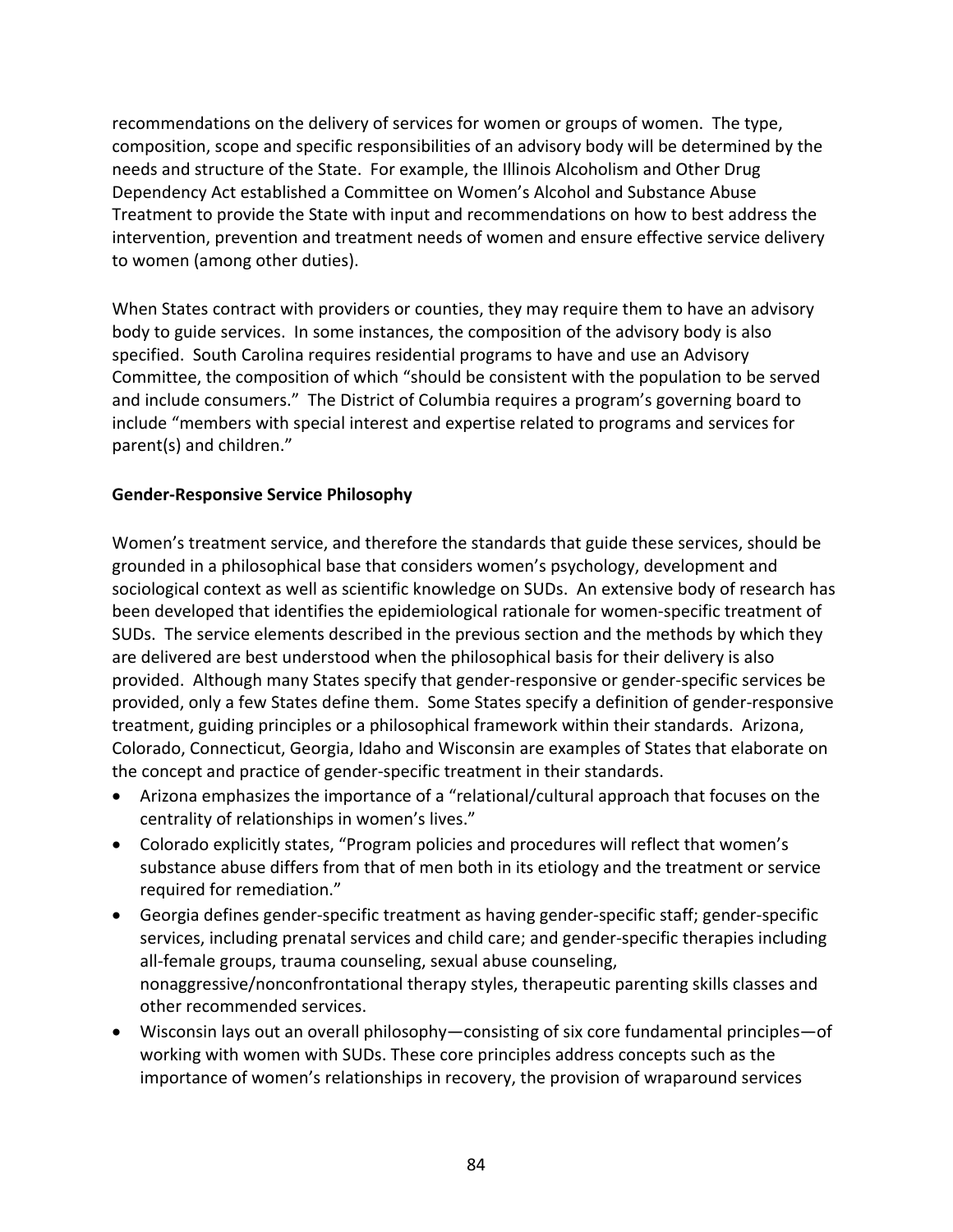through intersystem collaboration and involvement of informal supports and work as a vital therapeutic tool in recovery.

• Connecticut cites six guiding principles for gender-responsive treatment (gender, environment, relationships, services, socioeconomic status and community) developed by Bloom, Owen and Covington (2003). It also has nine Guiding Principles for Behavioral Health Recovery Management citing Boyle, White, Corrigan and Loveland (2005). These principles address: recovery focus, client empowerment, destigmatization of experience, evidence‐ based intervention, service coordination, recovery partnership, ecology of recovery, sustained monitoring and support and continual evaluation.

# **Program Staffing, Qualifications and Staff Development**

Effective staffing is essential to the delivery of effective women's treatment. There is general consensus that women's treatment programs should have:

- Female staff that meet minimum qualifications (i.e., a multidisciplinary mix of staff including clinicians and peer support professionals who are responsive and representative of the cultural makeup of the target population).
- Staff that are knowledgeable about women's SUDs, treatment issues, gender responsiveness and family interventions.
- Ongoing staff training and development.
- Clinical supervision for all staff.
- Sufficient staff to meet program requirements.
- Trained child development specialists (when children are present).

Standards for staff qualifications and training can help ensure that treatment agencies can implement the women's treatment standards. Standards may identify specific licensing or certifications for staff and general staff requirements as well as identify core competencies in which staff will be knowledgeable. In their women's treatment standards, some States are very specific about the staffing pattern, minimum staffing requirements, job descriptions and staff qualifications whereas others are not. In addition, some States specify detailed staff qualifications to perform particular services, such as assessment.

There is general agreement that women's treatment in most instances is best provided by female staff members. Some States have addressed this in their Standards. Arizona, for example, states that staff must include female role models, including women in management positions, and counseling staff should be predominantly female, including women in recovery. Connecticut notes that the majority of staff members should be women.

When standards address programs that serve women with children, staff qualifications for working with children may also be addressed within the standards. Several States provide criteria for working with children. Georgia and Washington provide specific requirements for therapeutic child care staff (e.g., program director, program supervisor, teachers/lead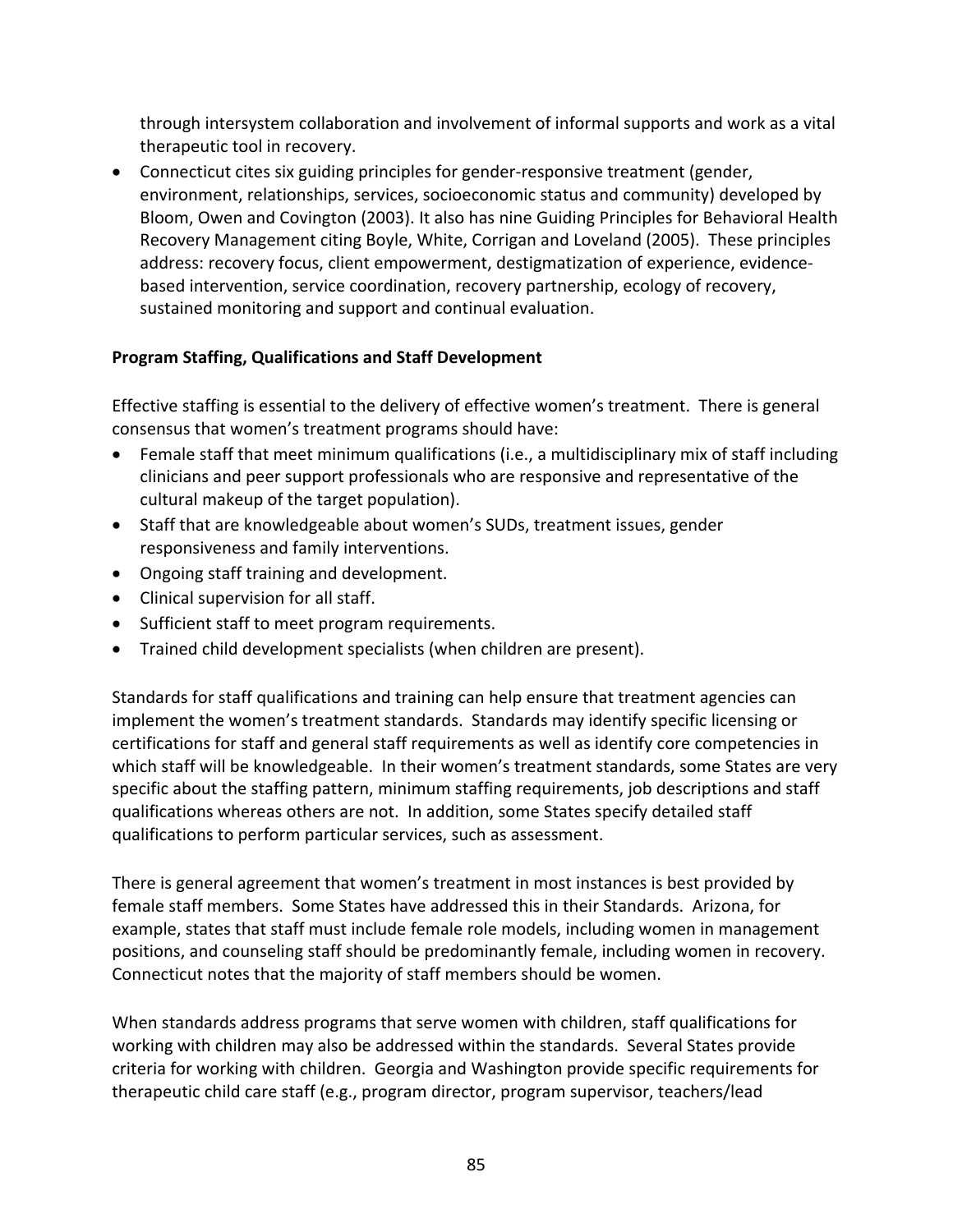caregivers and caregivers/aides), and Idaho's Targeted Intensive Case Management staff includes an intensive case manager, early child development/parenting specialist and children's behavioral health specialist.

Staff supervision, development and training build the expertise and skills of the workforce. Establishing minimum standards for staff training acknowledges the need for specially trained staff and provides a mechanism for creating this expertise. Sixteen States include language about staff training and development in their women's treatment standards. Some States have general language calling for staff training on gender‐responsive treatment skills or therapeutic issues relevant to women. Other States specify the staff training topics and issues. For example, North Carolina requires staff training on domestic violence, trauma, child abuse and neglect, grief and loss, impact of substance use on parenting and family units and traditional and nontraditional community supports within 60 days of employment. Connecticut requires a comprehensive staff training program that provides staff with the necessary competencies including sessions on women's development, co‐occurring disorders, cultural issues, trauma, sexuality, grief and loss, parenting and spirituality. States may also require that staff members have specialized training on prenatal alcohol or drug exposure, child development or other children's issues. States may also establish requirements for clinical supervision.

Recently, there has been considerable progress in the research, education, certification and licensing of professionals who can address the needs of women with SUDs. All States have certification requirements for alcohol and drug treatment program staff. Few certification programs have established specialized educational program that specifically address women with SUDs. States may want to consider working with educators and licensing/certification bodies to establish a women's specialty counselor certification or core competencies. However, the alcohol and drug treatment field is challenged by workforce shortages (SAMHSA, 2008). Workforce shortages particularly of staff members from similar racial/ethnic backgrounds as the population served, coupled with low salaries, high staff turnover and insufficient professional development present numerous challenges to maintaining a highly qualified workforce. These shortages often make agencies reticent to establish additional staff qualifications. Staff training and development programs may be relied on to build the necessary competencies. In considering staffing protocols, States must consider the types of programs, availability of staff and other workforce development requirements and efforts.

The specific staffing‐related information a State opts to include in standards will depend on the modality, other State standards, counselor licensing and certification options, financial resources and the availability of a qualified workforce.

#### **Program Environment/Facilities**

Some States may include standards on specific criteria for facilities in their women's treatment standards, whereas others rely on other regulations or standards for facility requirements. Some considerations include size, square footage per resident, layout, safety for children,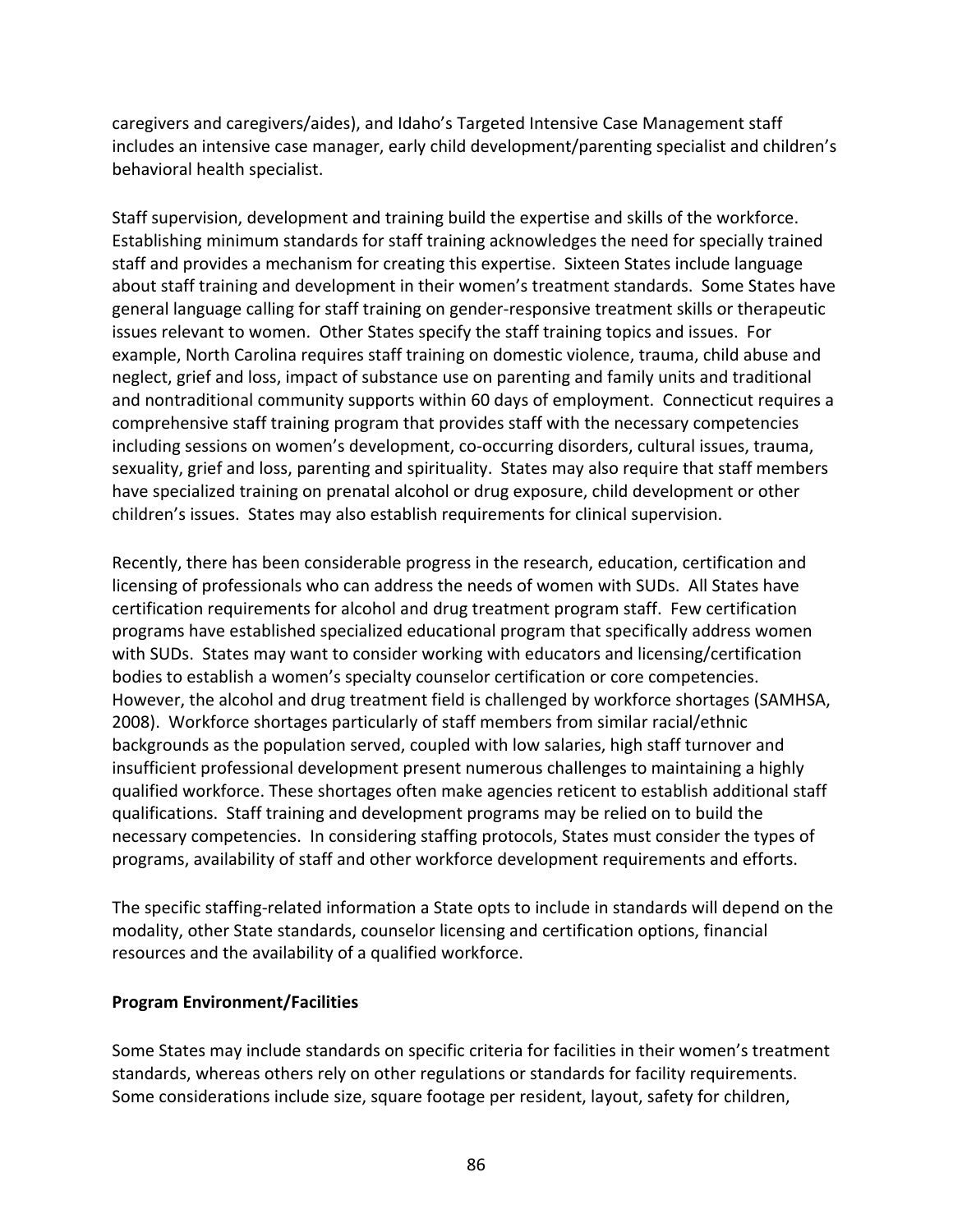accessibility, maximum number of participants, and the ambiance of the facility. For example, Arkansas mandates "a safe and sanitary environment appropriate for children" and details a list of 15 minimum standards. In many States, the SSA is not the licensing agency for treatment facilities. In these instances, it is important that the agency responsible for licensing understand the intent of regulations and how to monitor facilities.

In addition to the physical surroundings, standards may address the need for a safe, respectful environment. For example, Idaho provides a detailed description of the use of supportive inquiry and a nonstigmatizing environment. In its standards, Arizona acknowledges: "Women recover best in a healing environment that provides safety and facilitates connection and empowerment. Gender‐specific addiction treatment should be provided in a supportive, nurturing and non-judgmental environment." Connecticut integrates the importance of a safe and secure setting with the need for a warm, inviting and comfortable setting that is culturally diverse.

Regardless of the State agency responsible, there is a generally recognized shortage of optimal facilities for serving women or families. Thus, while standards must comply with a State's licensing requirements, they cannot be so ambitious that they result in a lack of facilities.

### **Evaluation, Quality Assurance and Outcomes**

Demonstrating outcomes continues to be a high priority for States and the Federal Government. Standards often include desired outcomes and measurement tools. Some States proscribe specific outcome measurement tools and reporting requirements. Other States list general areas for both performance and outcome measures or require service providers to identify criteria for evaluation, documentation and quality assurance protocols. Data requirements should fit with the other reporting requirements of funding and regulatory agencies. Some examples of State standards related to evaluation are described below.

- South Carolina, in addition to semiannual narrative reports that include outcome evaluations, requires residential programs to conduct 6‐ and 12‐month follow up of clients to determine program effectiveness.
- Arizona's standards include an extensive section on desired outcomes that outlines signs, symptoms and behaviors and corresponding targets and measurement tools for addiction treatment generally, as well as gender‐specific treatment. Arizona requires outcome categories to be measured at baseline, regular intervals (e.g., 30, 60, 90 days of treatment, then every 1‐2 months throughout treatment) and discharge as well as during changes in treatment level of service.
- Maine requires the use of six standardized instruments—Alcohol and Drug Refusal Self‐ Efficacy Questionnaire (ADRSEQ), Drug Avoidance Self‐Efficacy Scales (DASES), Coping Behaviors Inventory (CBI), Commitment Scales (CS), Problem Solving Questionnaire (PSQ) and Perceived Modes of Processing Inventory (PMPI)—as well as a Client Satisfaction Questionnaire. This battery of assessments is used for ongoing assessment, as well as treatment planning and outcome evaluation measures.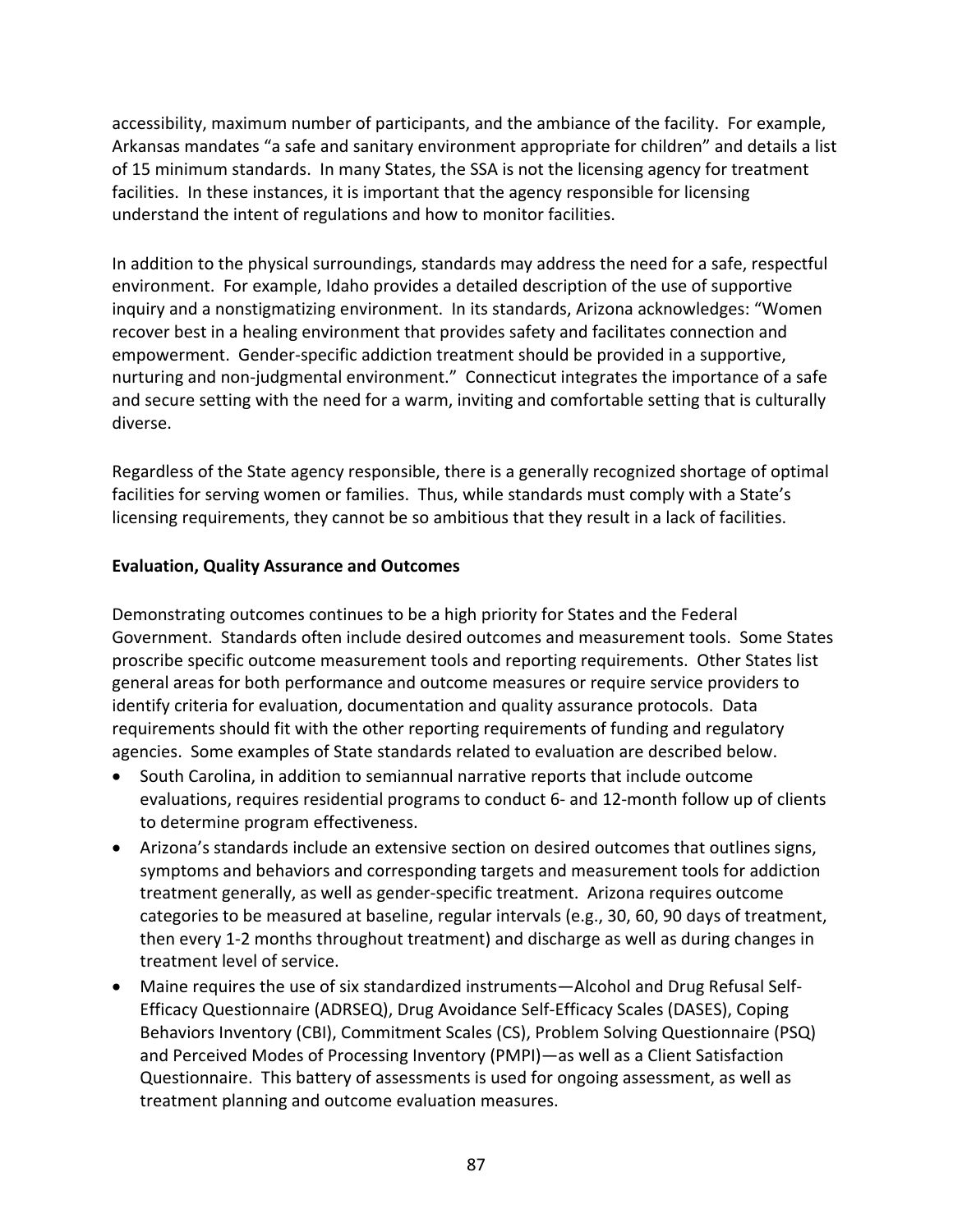- Connecticut includes evaluation of the appropriate utilization of gender‐responsive treatment services and short‐ and long‐term impact of interventions on program participants in 10 domains.
- New Jersey's programs must measure child welfare outcomes in the areas of safety, permanency and well‐being of children. Improved parenting is an expected outcome of residential programs in North Carolina.
- Georgia defines successful completion of treatment within the standards.

States may consider integrating specific outcome measures, benchmarks and documentation requirements as part of women's treatment standards. This will provide for aggregating data, comparative analysis, quality assurance and a documentation of the effectiveness of treatment services.

### **Funding Flexibility**

Standards often address fiscal accountability, funding availability and restrictions. States may want to examine whether mechanisms enable treatment providers to braid additional revenue sources and funding streams for specific services or whether there are disincentives or barriers to accessing multiple funding sources. When standards are tied to funding, through contracts or requests for proposals, other provisions of these documents can be evaluated to ensure that barriers or disincentives to adding additional revenue are minimized and accessing additional revenue is encouraged. For example, in New Jersey, contracting requirements state that programs must develop a system for allocating, tracking and differentiating revenue, expenses, services and capacity by payer to provide a comprehensive view of their service programs. In Massachusetts, the Bureau of Substance Abuse Services is working with its partners to identify payer mechanisms to support programs that want to offer parenting as part of the services and explore coordinated systems for clients' children to receive treatment, as needed. Georgia's standards identify the funding sources and "acknowledge that funds are intended to allow treatment providers maximum flexibility in meeting the needs of program participants." Agencies will need to have access to flexible funding to implement many of the standards described above. Not all needs can be met with existing community resources.

### **VII. POSSIBLE OPTIONS FOR ADMINISTERING WOMEN'S TREATMENT STANDARDS**

This section explores the ways in which States can administer women's treatment standards. States use a variety of approaches to establish and implement treatment standards, thus women's treatment standards can be found in a variety of documents and departments and with different implementation mechanisms.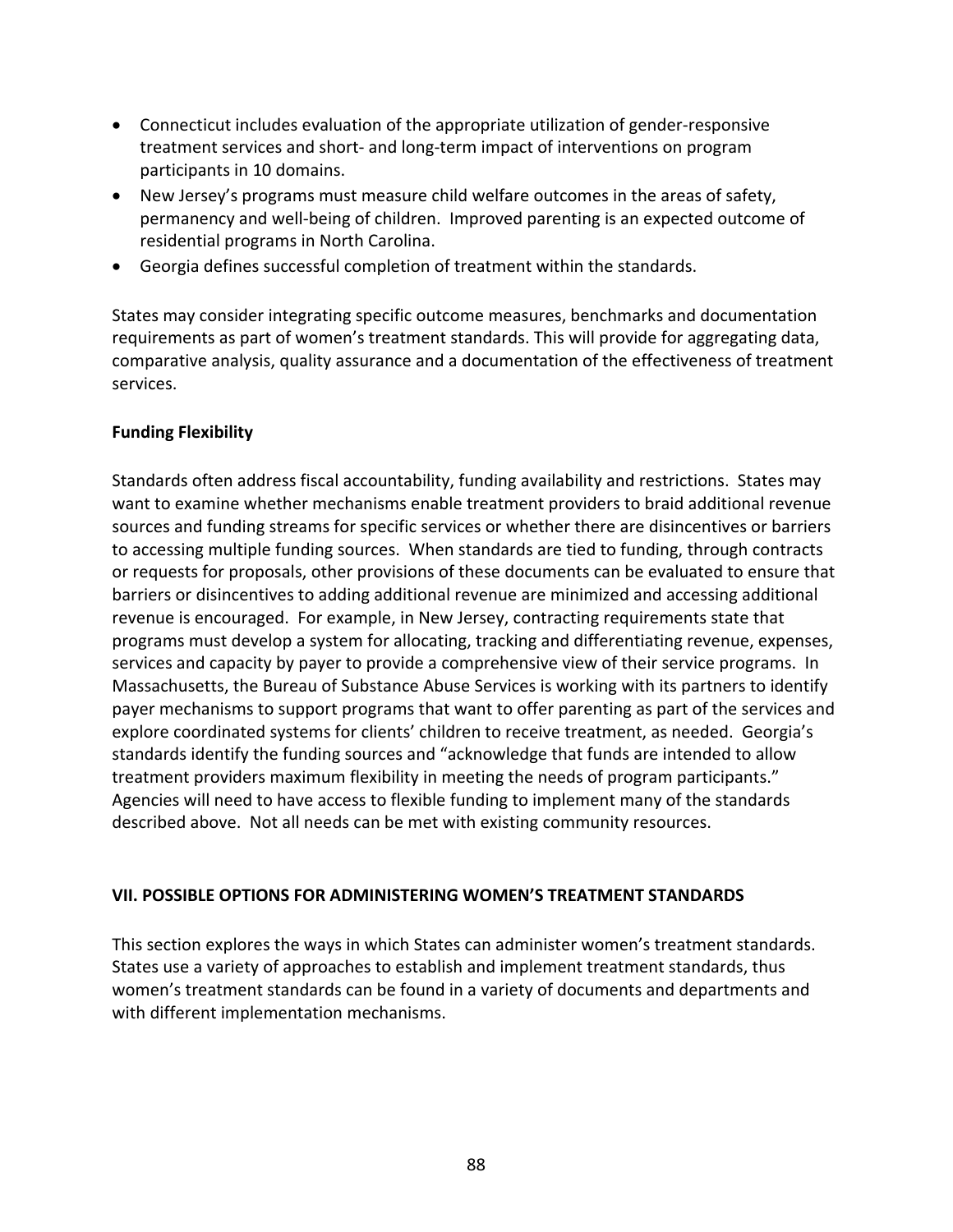### **Target Populations**

Treatment standards have been developed for different target populations. Many States include some women's standards within other standards that apply to all individuals in treatment or a particular treatment modality and maintain specialty standards for pregnant/postpartum women or women with their children.

There are generally five primary target populations for which States develop standards for women with SUDs:

- All women in treatment or a specific modality of treatment.
- Pregnant/postpartum women in treatment or a specific modality of treatment.
- Women and their children in treatment or a specific modality of treatment.
- Subgroups of women served by specialty programs.
- Subgroups of women served by a collaborating State agency (e.g., social services, criminal justice).

Most States have a mix of programs that includes some that serve women but provide no specific women‐responsive services and others with more established women‐responsive approaches. Standards that apply to the different populations, resources available and the service element priorities may vary depending on the population served and the type of program.

### **Implementation of Standards**

States have a variety of leverage points that can be used to implement women's treatment standards. When deciding which leverage points to use, States may consider the breadth, depth, scope and emphasis of the standards they are seeking to establish and the most effective way to make the standards operational. Although there is some variation by State, most SSAs can either directly or through interagency collaboration use most of the following channels to implement women's treatment standards:

- Legislation.
- Administrative codes and regulations.
- Guidelines, protocols and administrative priorities.
- RFPs, funding and contracts.
- Licensing and certification.
- Interdepartmental MOUs.

Most States use an array of mechanisms to establish and enforce women's treatment standards. States may have several types of women's treatment standards: legislation mandating specific provisions and resulting regulations; criteria established in facility licensing or certification; documentation within MOUs, RFPs and contracts with other departments, local entities or providers; and/or voluntary consensus guidelines. In some States, these documents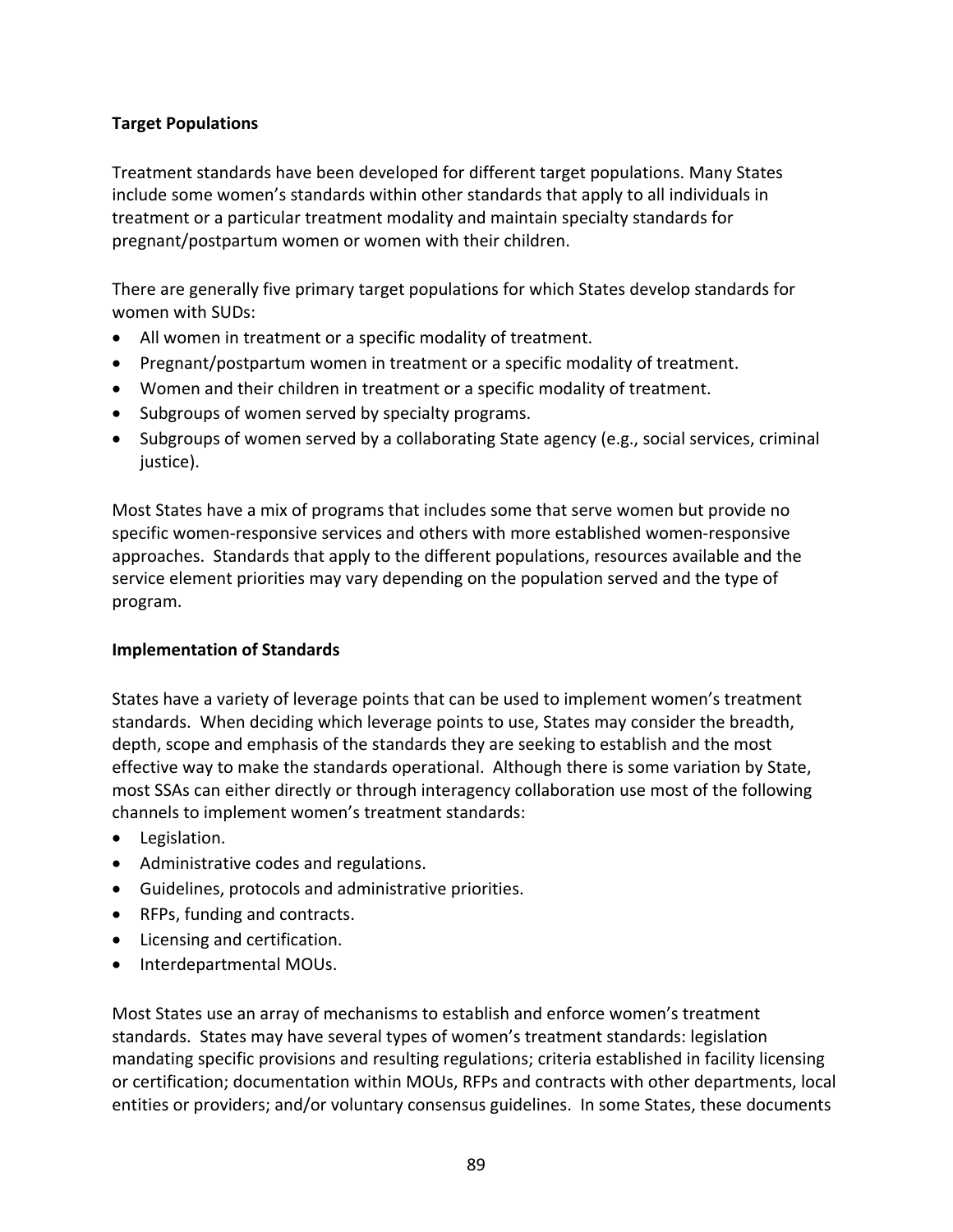come together in an organized manner; in others, women's services may be inconsistent or fragmented.

#### **Opportunities To Consider**

States may choose to conduct an inventory of their current implementing policies and procedures and collate their standards across the various methods they use. When this inventory is evaluated, a clearer picture of the existing standards, strengths, gaps and opportunities for improvement will emerge.

Having documented standards is an important step; however, documentation often must also be accompanied by tools and protocols, together with accountability measures, for the standards to be implemented. During the inventory,

#### **Possible Steps to Women's Treatment Standards**

- a) Review this document
- b) Inventory existing standards
	- i. Target population
	- ii. Type of standard
	- iii. Implementation
	- iv. Is it working?
- c) Bring together stakeholders to identify strengths, weaknesses and opportunities for enhanced standards; consider other initiatives and leverage points
- d) Consider the efficacy of the women's service continuum recognizing some programs have limited women‐responsive services, some are capable of such services and others have enhanced levels of services and then plan accordingly for improvements
- e) Identify and prioritize service elements to address
- f) Establish key outcomes, evaluation and monitoring tools
- g) Work to adopt standards as needed
- h) Bring together affected providers for training, technical assistance and mutual support
- i) Establish an approach for ongoing quality improvement and celebration of accomplishments
- j) Continue to seek new opportunities and to capitalize on opportunities as they emerge

standards may be identified that lack appropriate accountability and are not being implemented. These could be evaluated to determine whether the standard needs to change or what provisions are needed to enforce the standard. Monitoring tools, technical assistance or clarification of the purpose or funding may be needed for some standards to become practice.

States may want to bring together stakeholders to assess their standards, develop an approach to address gaps and improve women's treatment standards. This stakeholder group may consider the different types of standards tools that are available, as well as the different target populations. Consulting with other agencies and providers may also be necessary. It may be helpful to explore how this effort complements other State initiatives and identify ways to coordinate efforts.

States may want to think of the programs in their States in a continuum of women‐responsive services and use this framework as a tool for considering the standards and priority service elements. States could consider the range of options for applying the service elements to the array of women in their entire treatment service delivery system including women served in coeducational programs and specialty gender‐responsive programs and all service modalities. States can use the service element standards described in the previous sections to consider and prioritize how to define core standards (applicable to all programs) and/or more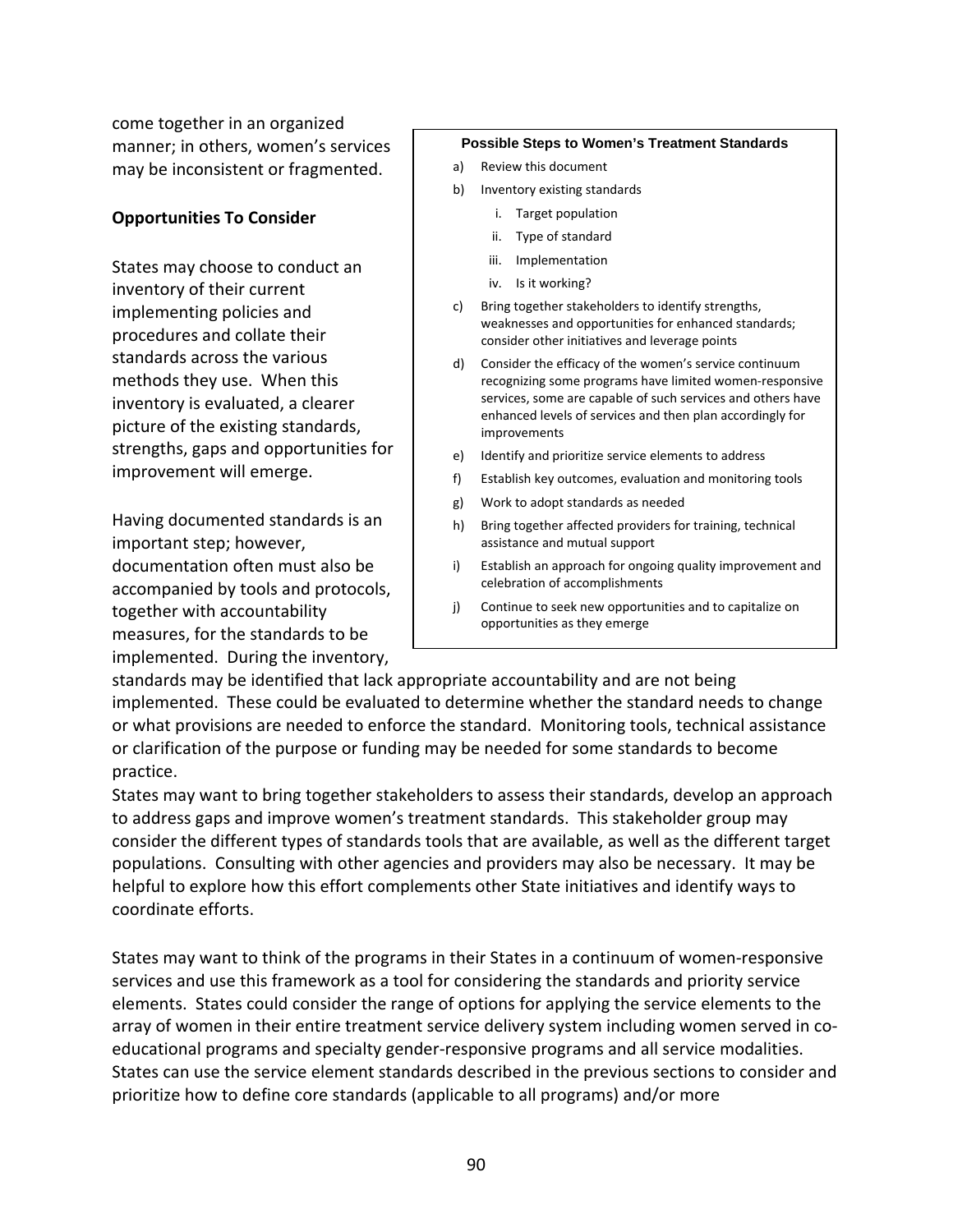comprehensive standards applicable to specialty or more established programs. Thinking in terms of a continuum of women‐responsive services may help identify how to enhance services among those who cannot currently provide all service elements. States may consider which service elements are currently in place and prioritize other service elements to focus on and move toward becoming more women responsive.

States may consider the structure of the SSA, service delivery framework, collaboration with other departments and policy options and identify relevant channels for establishing and implementing women's treatment standards. There may be opportunities to integrate women's treatment standards into the existing policy, program and programmatic efforts.

It may be helpful to look at ways to establish women's treatment standards, not in isolation, but along with the States' other current initiatives. Efforts to adopt women's treatment standards are compatible with, and can improve, other State initiatives in the SSA or in other State agencies such as corrections and child welfare. States may have the opportunity to address women's treatment standards while responding to new mandates, opportunities or trends. For example, women's standards may be included in a State's response to:

- Implementation of new funds, State improvement plans, outcome measurement systems or other developments such as adoption of a recovery support/chronic care model or evidence‐based practices.
- Federal changes such as changes to TANF and ASFA.
- Workforce development initiatives.
- Initiation of requests for proposals or renegotiation of contracts.

Funding challenges are real and are not intended to be minimized; however, often standards can be adopted and transitions made that save money, capitalize on funds from other sources or include long‐run cost‐saving measures. Improving women's treatment retention and outcomes and reducing recidivism save funds in the short and long term. By recognizing a continuum of women‐responsive programs, States can recognize that not all providers can meet the same level of standards and work toward improvements at all service levels. States may benefit from conducting a concurrent inventory of funds available, including funds that are not under the jurisdiction of the SSA, and identifying possible ways to expand services or improve outcomes through collaborations with other departments.

### **Standards Are Not Just Documents**

Adopting women's treatment standards alone may not be sufficient for establishing quality women's programs. In addition to the adoption of standards, there are three additional venues for implementing women's standards that States may want to consider: monitoring, training and technical assistance and establishing a women's services network or consortium or advisory body to plan for change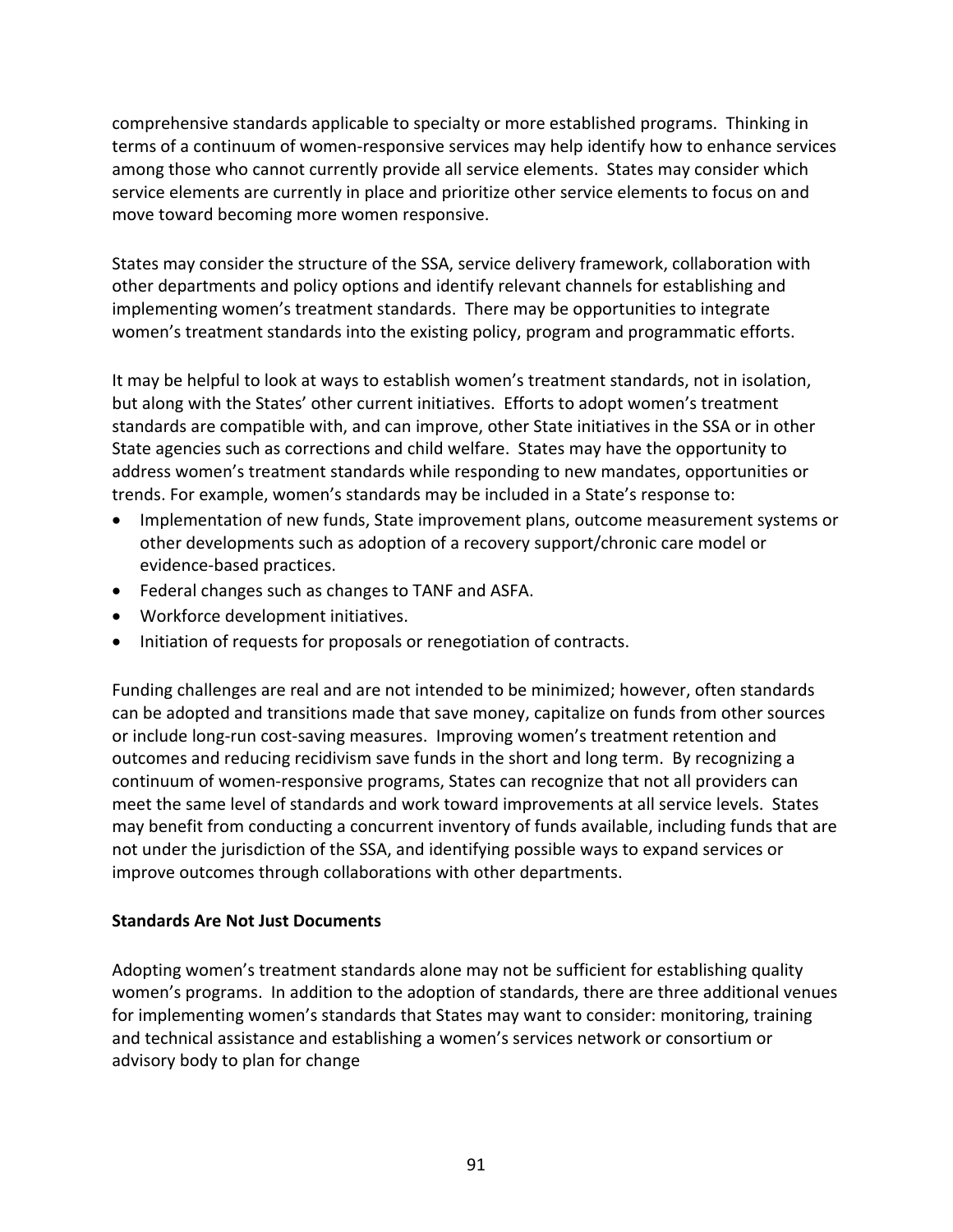### *Monitoring and Assessment Tools*

States can use a variety of methods to monitor progress in implementing women's treatment standards. Developing assessments, self‐assessments and monitoring tools that are linked to the standards is an important step for maintaining accountability to the standards. Whether monitoring and assessment are conducted by one primary office or through a coordinated effort of multiple offices will depend on the structure, staffing and other standards the State has established. If monitoring is conducted by multiple agencies, key questions and background training may produce improved results. For example, if a different department monitors compliance for licensing and certification, it may be able to examine specific women's treatment standards concurrent to other licensing and certification issues if it is provided a tool and background education on how to do so.

### *Training and Technical Assistance*

Improving women's treatment by establishing and implementing women's treatment standards may require training and technical assistance for treatment agencies and local entities on how to implement these standards. One approach to the delivery of technical assistance and training would be to develop an assessment tool that concurrently enables providers to learn about key elements of women‐responsive programs while assessing what changes would be necessary to meet identified standards. Training serves to improve staff ability to deliver gender‐responsive programs while reinforcing the treatment standards.

### *Establishing a State Women's Services Network*

States may use provider meetings or advisory groups to evaluate current women's treatment standards and to develop opportunities for enhancing the standards and strategies to roll out improvements. Establishing networking and discussion opportunities provides a mechanism for individuals involved in implementing women's treatment standards to work together, share resources, discuss barriers and leverage one another's expertise. Involving stakeholders in identifying and implementing standards may help identify opportunities for establishing and implementing standards and leverage opportunities for implementing women's treatment standards.

### **VIII. CONCLUSION**

Research has long shown that, compared with men, women have different treatment and recovery needs. This document presents concrete suggestions that are based on evidence and experience to help providers address these differences. NASADAD hopes that the suggested standards and information on leverage points will be helpful to States as they create State standards for women's treatment. NASADAD believes that flexibility of these guidelines will allow States to create standards that use the strengths of each State's system and that address the specific and unique needs of women.

NASADAD recognizes that a great deal of work still needs to be done to help States provide care to women with SUDs. Areas for future work include a review of gender‐specific evidence‐based practices; a review of promising practices for specific sub‐populations including veterans, LGBT women, adolescents and older women; the creation of a self‐assessment tool for States; and providing technical assistance to help States implement their standards.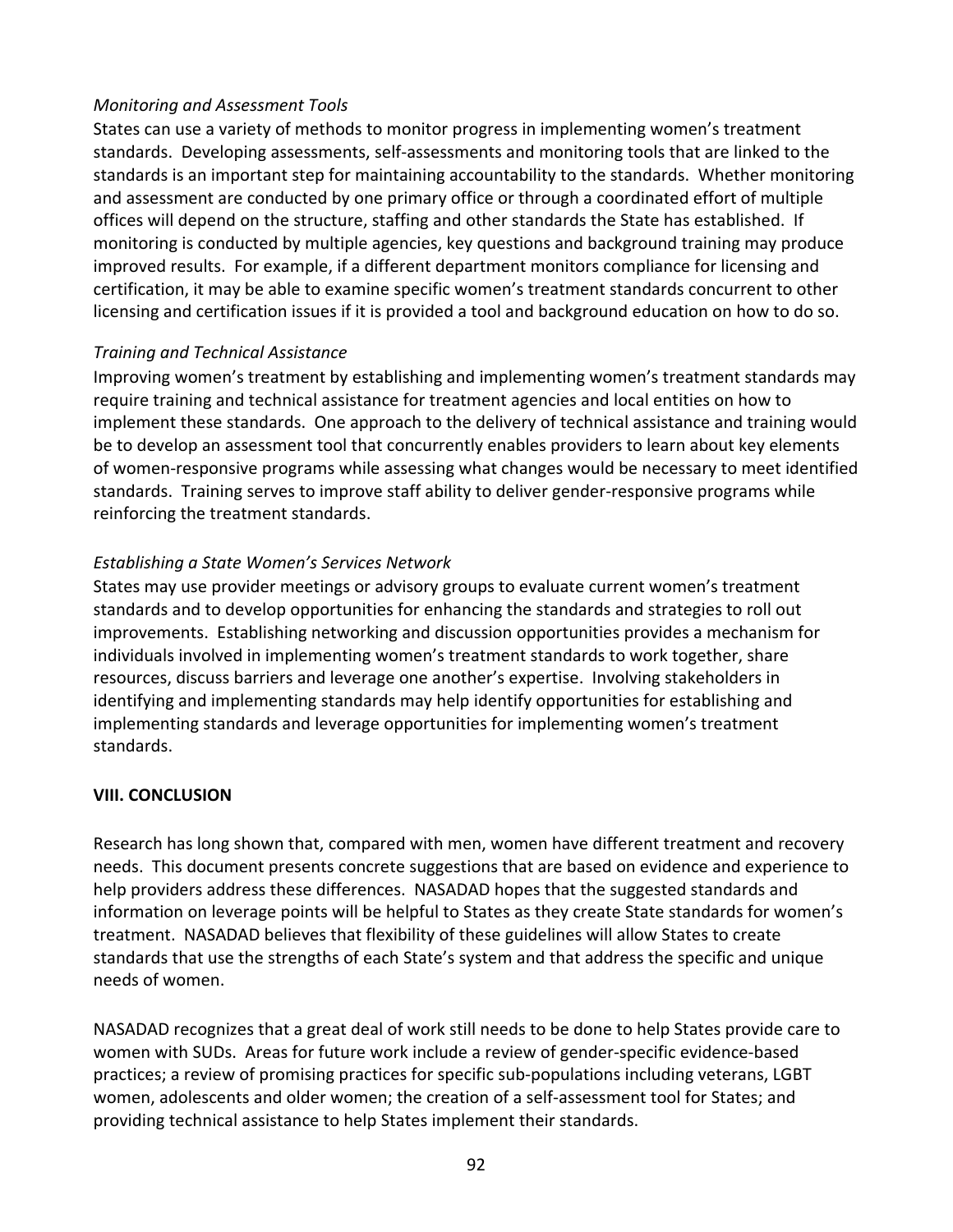#### **IX. BIBLIOGRAPHY**

American Society of Addiction Medicine. (2008). *Patient placement criteria, Second edition— Revised*. Chevy Chase, MD: American Society of Addiction Medicine.

Ashery, R.S. (1992). Case management community advocacy for substance abuse clients. In: Ashery, R.S. (ed*.*), *Progress and issues in case management*. National Institute on Drug Abuse Research Monograph, Number 127. DHHS Pub. No. ADM 92‐1946. Rockville, MD: National Institute on Drug Abuse. pp. 383‐394.

Ashley, O.S., Marsden, M.E., & Brady, T.M. (2003). Effectiveness of substance abuse treatment programming for women: A review. *American Journal of Drug and Alcohol Abuse, 29*(1), 19‐53.

Bloom, B., Owen, B. & Covington, S. (2003). *Gender‐responsive strategies: Research, practice and guiding principles for women offenders*. Washington, DC: National Institute on Corrections.

Boyle, M., White, W., Corrigan, P., & Loveland, D. (2008) *Behavioral health recovery management: A statement of principles*. Peoria, IL: Behavioral Health Recovery Management Project. Available at: <http://www.bhrm.org/papers/principles/BHRMprinciples.htm>

Brady, T.M., & Ashley, O.S. (eds.). (2005). *Women in substance abuse treatment: Results from the Alcohol and Drug Services Study (ADSS)*. Analytic Series A‐26. DHHS Publication No. SMA 04‐ 3968. Rockville, MD: Substance Abuse and Mental Health Services Administration, Office of Applied Studies.

Center for Children and Family Futures. (2007, June 6). *State substance abuse standards for women: A review of the current landscape*. Presented at the NASADAD‐WTC Annual Meeting, Burlington, VT. Prepared under contract for the Substance Abuse and Mental Health Services Administration, Center for Substance Abuse Treatment, 2007. Available at: <http://womenandchildren.treatment.org/policy.htm#standards>

Center for Substance Abuse Treatment (CSAT). Substance Abuse and Mental Health Services Administration. (2007, May) "Substance Abuse Treatment Standards for Women" summary binder presented at the Center for Substance Abuse Treatment's 2007 State Women's Treatment Coordinators' Meeting June 6, 2007 in Burlington, Vermont.

Center for Substance Abuse Treatment. (2007). National Summit on Recovery: Conference Report. DHHS Publication No. (SMA) 07‐4276. Rockville, MD: Substance Abuse and Mental Health Services Administration.

Center for Substance Abuse Treatment. (2006). *Detoxification and substance abuse treatment.* Treatment Improvement Protocol (TIP) Series 45. DHHS Publication No. (SMA) 06‐4131. Rockville, MD: Substance Abuse and Mental Health Services Administration.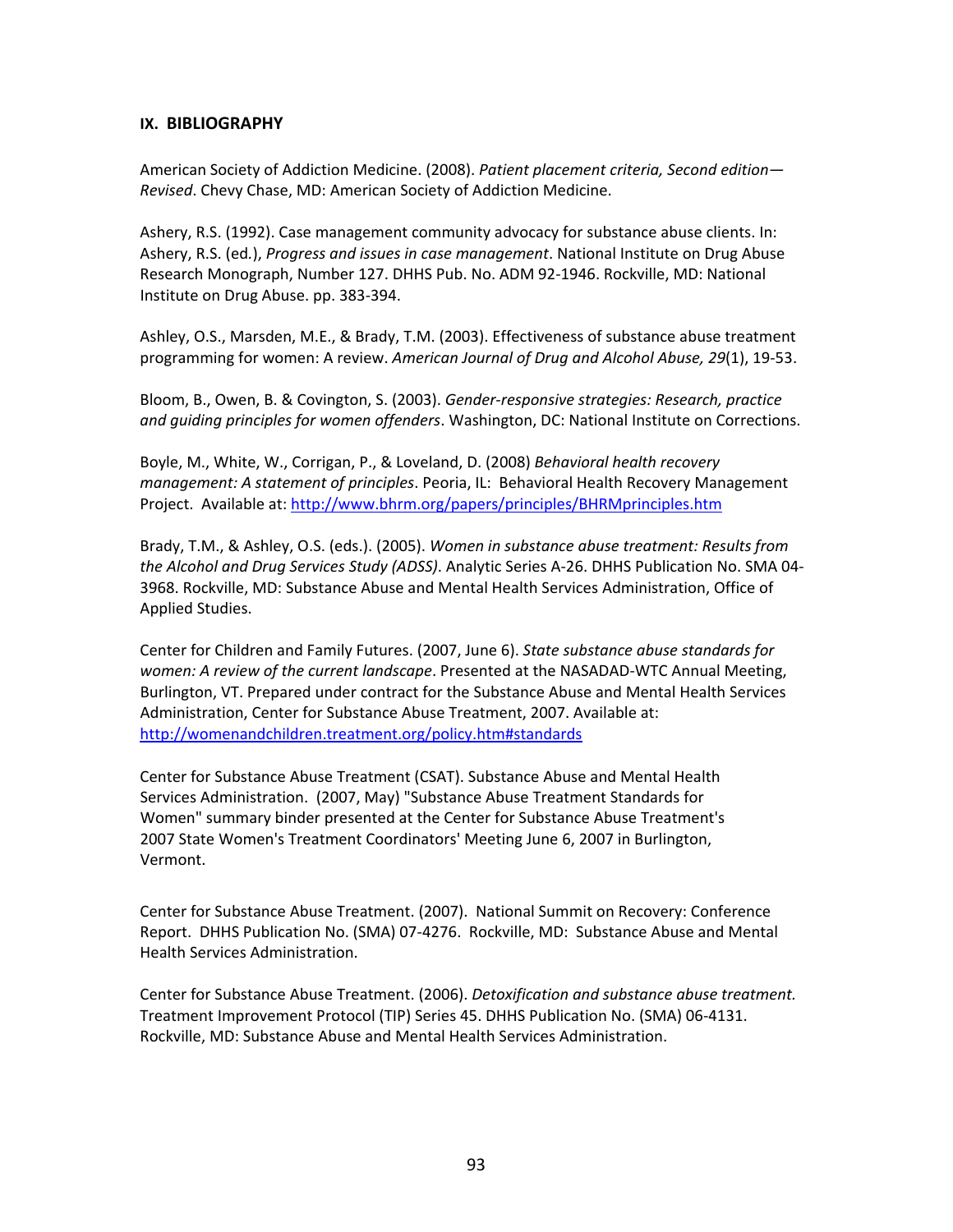Center for Substance Abuse Treatment (2005). *Substance Abuse Treatment and Family Therapy.* Treatment Improvement Protocol (TIP) Series 39. DHHS Publication No. (SMA) 04‐3957. Rockville, MD: Substance Abuse and Mental Health Services Administration.

Center for Substance Abuse Treatment (2005). *Medication‐Assisted Treatment for Opioid Addiction in Opioid Treatment Programs.* Treatment Improvement Protocol (TIP) Series 43. DHHS Publication No. (SMA) 05‐4048. Rockville, MD: Substance Abuse and Mental Health Services Administration.

Center for Substance Abuse Treatment, (2001). *Telling Their Stories: Reflections of the 11 Original Grantees That Piloted Residential Treatment for Women and Children for CSAT.* DHHS Publication No. (SMA) 01‐3529. Rockville MD: Substance Abuse and Mental Health Services Administration.

Center for Substance Abuse Treatment (2000). *Substance Abuse Treatment and Domestic Violence.* Treatment Improvement Protocol (TIP) Series 25. DHHS Publication No. (SMA) 00‐ 3406. Rockville, MD: Substance Abuse and Mental Health Services Administration.

Center for Substance Abuse Treatment. (2000). *Integrating substance abuse treatment and vocational service.* Treatment Improvement Protocol (TIP) Series 38. DHHS Publication No. (SMA) 00‐3470. Rockville, MD: Substance Abuse and Mental Health Services Administration.

Center for Substance Abuse Treatment. (1999). *Screening and assessing adolescents for substance use disorders.* Treatment Improvement Protocol (TIP) Series 31. DHHS Publication No. (SMA) 99‐3282. Rockville, MD: Substance Abuse and Mental Health Services Administration.

Center for Substance Abuse Treatment. (1999). *Treatment for stimulant abuse disorders*. Treatment Improvement Protocol (TIP) Series 33 DHHS Publication NO. (SMA) 99‐3296 Rockville, MD: Substance Abuse and Mental Health Services Administration.

Center for Substance Abuse Treatment (1998). *Comprehensive Case Management for Substance Abuse Treatment.* Treatment Improvement Protocol (TIP) Series 27. DHHS Publication No. (SMA) 98‐3222. Rockville, MD: Substance Abuse and Mental Health Services Administration.

Clark, C., & Fearday, F. (eds). (2003). *Triad women's project: Group facilitators manual.* Tampa, FL: Louis de la Parte Florida Mental Health Institute, University of South Florida.

Clark, H.W. (2001). Residential substance abuse treatment for pregnant and postpartum women and their children: Treatment and policy implications. *Child Welfare, 80*(2), 179‐198.

Collins, C.C., Grella, C.E., & Hser, Y.I. (2003). Effects of gender and level of parental involvement among parents in drug treatment. *American Journal of Drug and Alcohol Abuse* 29(2):237–261.

Conners, N.A., Bradley, R.H., Mansell, L.W., Liu, J.Y., Roberts, T.J., & Burgdorf, K. (2004). Children of mothers with serious substance abuse problems: An accumulation of risks. *American Journal of Drug and Alcohol Abuse* 30(1):85–100.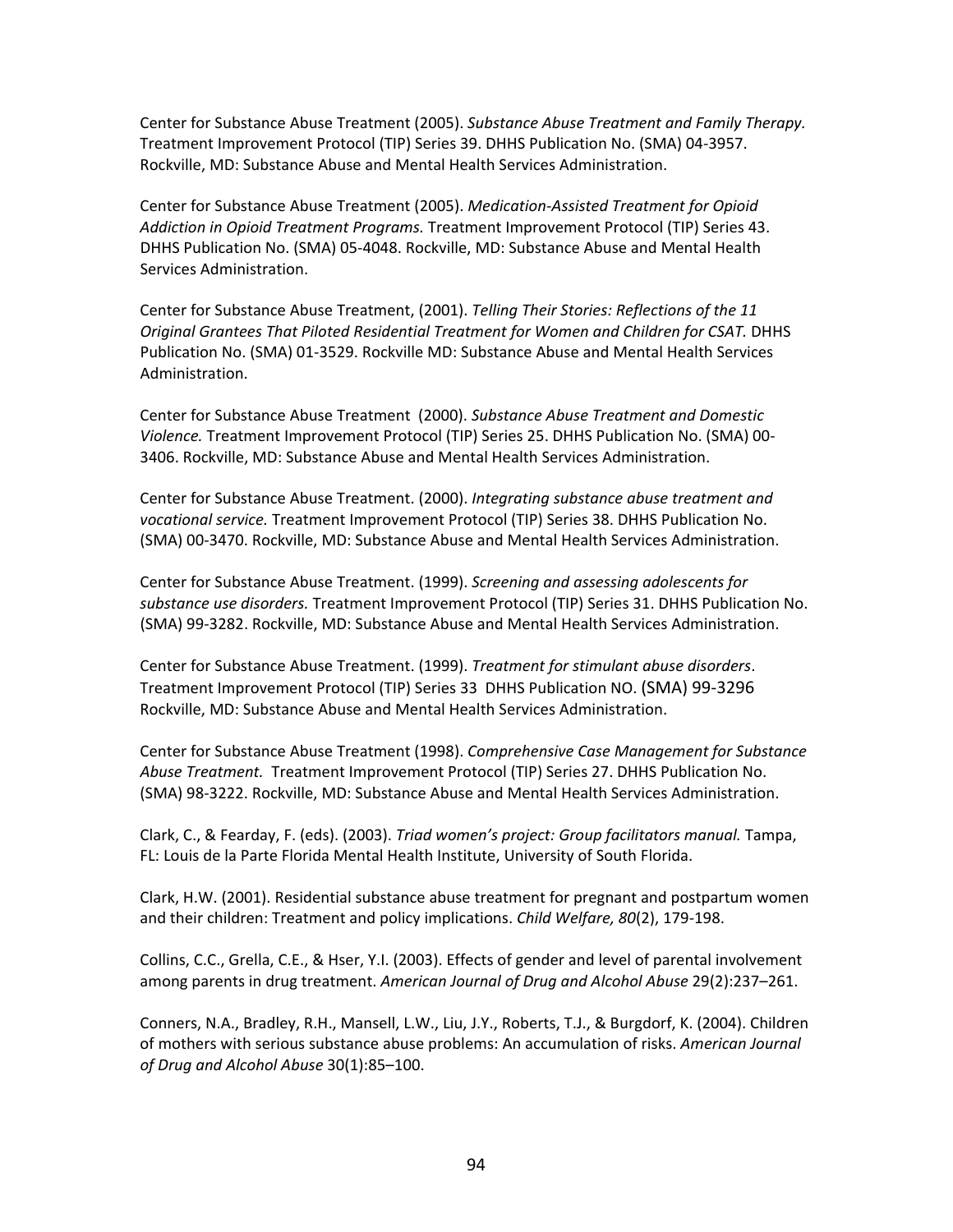Covington, S., & Surrey, J. (1997). The relational model of women's psychological development: Implications for substance abuse. In S. Wilsnak & R. Wilsnak (Eds.), *Gender and alcohol: Individual and social perspectives* (pp. 335‐351). Piscataway, NJ: Rutgers University Press.

Finkelstein, N. (2004, July 13). *Trauma and substance abuse*. Paper presented at the Women across the Life Span: A National Conference on Women, Addiction, and Recovery, Baltimore, MD.

Greenfield, S., Brooks, A . Gordon, S., Green, C., Kropp, F., McHugh, R ., Lincoln, M ., Hien, D., Miele, G. (2007) Substance abuse treatment entry, retention, and outcome in women: A review of the literature. *Drug and Alcohol Dependence* 86(1) pp.1–21

Greenfield, S. (2006, July 12). *Substance abuse outcomes in women.* Presented at A National Conference on Women, Addiction, and Recovery: News You Can Use. Anaheim, California.

Grella, C.E., Scott, C.K., & Foss, M.A. (2005). Gender differences in long‐term drug treatment outcomes in Chicago PETS. *Journal of Substance Abuse Treatment* 28(2):S3–S12.

Harris, M., & Fallot, R.D. (2001). Envisioning a trauma‐informed service system: a vital paradigm shift. *New Directions in Mental Health Services*, Spring(89):3‐22.

Hser, Y., Huang, Y.C., Teruya, C., Anglin, M.D. (2004). Gender Differences in treatment outcomes over a three‐year period: A PATH model analysis. *Journal of Drug Issues* 34(2), 419‐439.

Joint Commission on Accreditation of Healthcare Organizations. (1995). *Accreditation Manual for Mental Health, Chemical Dependency, and Mental Retardation/ Developmental Disabilities Services. Vol. 1, Standards.* Oakbrook Terrace, IL: Joint Commission on Accreditation of Healthcare Organizations.

McLellan, A.T., Kushner, H., & Metzger, D. (1992). The Fifth Edition of the Addiction Severity Index. *Journal of Substance Abuse Treatment* 9(3):199‐213.

Mercer, D.E. (2000). Description of an addiction counseling approach. In Boren, J.J, Onken, L.S., Carroll, K.M. (eds), *Approaches to drug abuse counseling,* Washington, DC: National Institute on Drug Abuse.

Minkoff, K. (1991). Program components of a comprehensive integrated care system for serious mentally ill patients with substance disorders. *New Directions for Mental Health Services* 50:3‐ 27.

Morrissey, J.P., Ellis, A.R., Gatz, M., Amaro, H., Reed, B.G., Savage, A., et al.. (2005). Outcomes for women with co‐occurring disorders and trauma: Program and person‐level effects. *Journal of Substance Abuse Treatment* 28(2):121‐133.

Mueser, K.T., Noordsy, D.L., Drake, R.E., & Fox, L. (2003) *Integrated Dual Diagnosis Treatment: Effective intervention for severe mental illness and substance abuse*. New York: Guilford Publications.